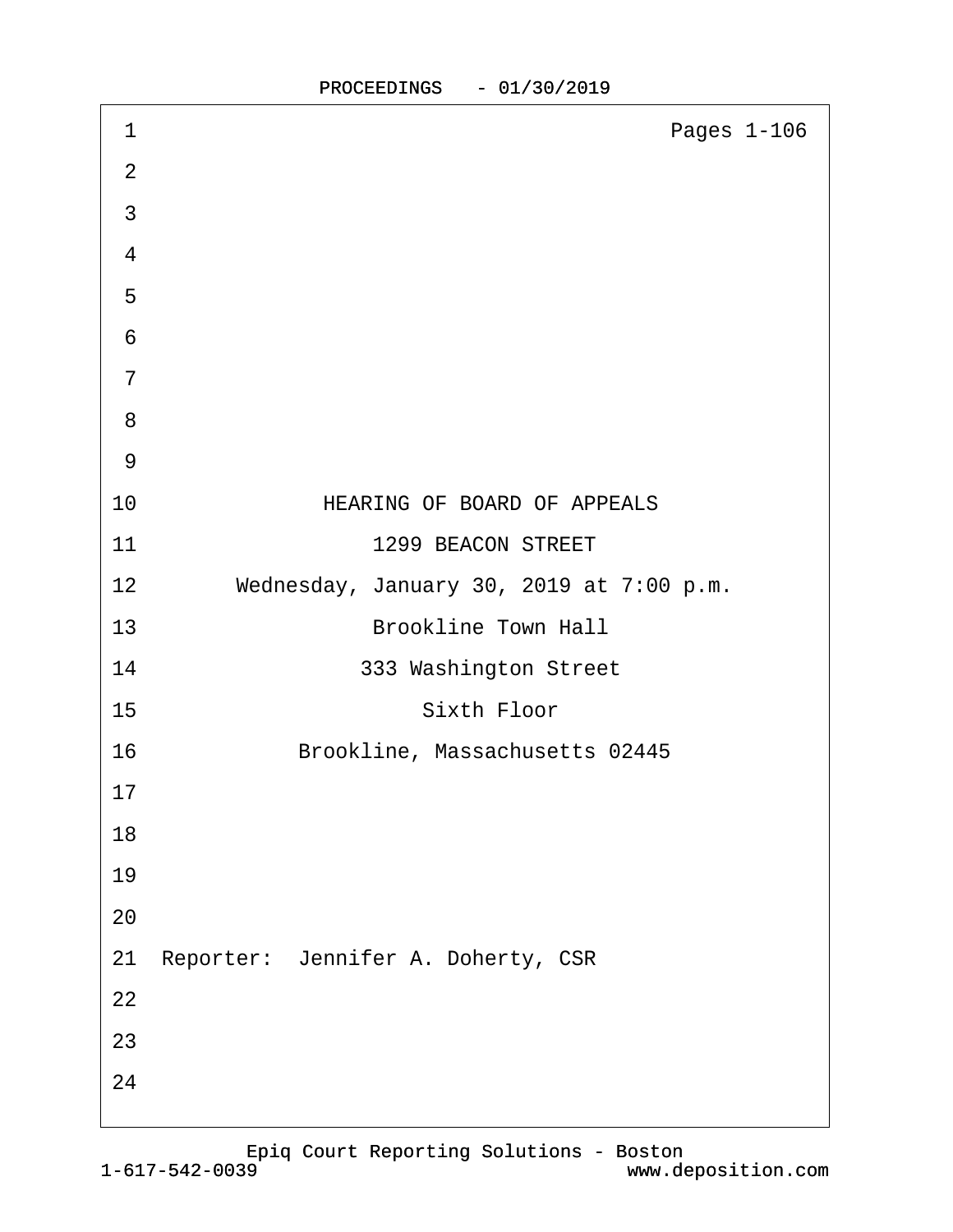| 1 APPEARANCES:                                   |  |
|--------------------------------------------------|--|
| 2 Jesse Geller, Chairman                         |  |
| 3 Johanna Schneider, Board Member                |  |
| 4 Kate Poverman, Board Member                    |  |
| 5 Randolph Meiklejohn, Board Member              |  |
| 6                                                |  |
| 7 Polly Selkoe, Assistant Director of Regulatory |  |
| 8 Planning                                       |  |
| 9 Maria Morelli, Planner                         |  |
| 10                                               |  |
| Cliff Boehmer, peer reviewer<br>11               |  |
| 12 Haril Pandya, CBT Architects                  |  |
| 13 Peter Habib, CBT Architects                   |  |
| 14 Geoff Engler, 40(b) Consultant                |  |
| 15                                               |  |
| 16 Raj Dhanda, Applicant                         |  |
| 17 Stafan Vogelman                               |  |
| 18                                               |  |
| 19                                               |  |
| 20                                               |  |
| 21                                               |  |
| 22                                               |  |
| 23                                               |  |
| 24                                               |  |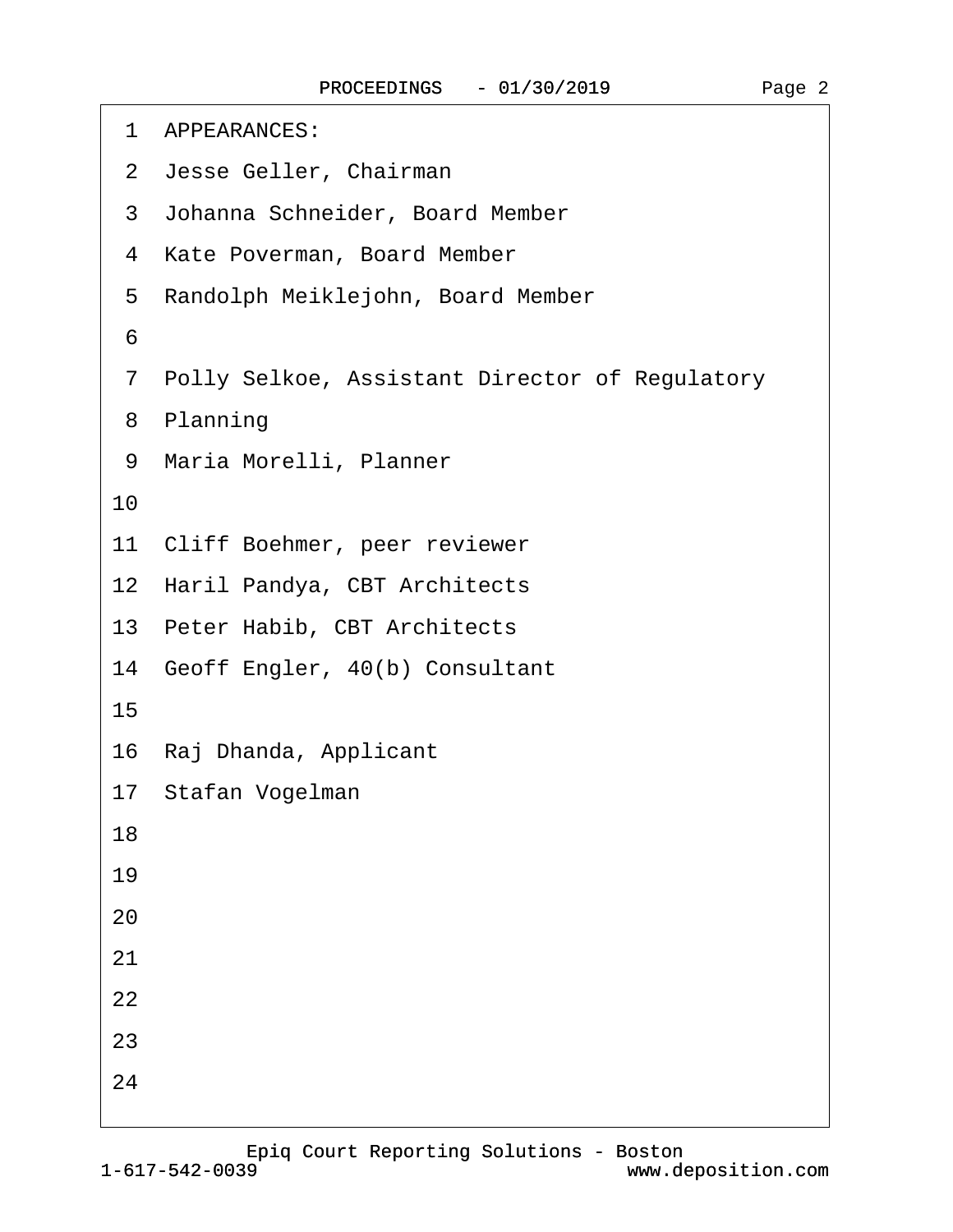| PROCEEDINGS<br>1                                       |
|--------------------------------------------------------|
| <b>CHAIRMAN GELLER: Good evening,</b><br>2             |
| 3 everyone. We are reconvening our application for a   |
| 4 comprehensive permit involving property at 1299      |
| 5 Beacon Street.                                       |
| 6<br>Our last hearing was September 5,                 |
| 7 2018. That was continued to October 17 and then      |
| 8 continued to January 14 and then continued to        |
| 9 tonight.                                             |
| 10<br>Randolph Meiklejohn is to my left.               |
| 11 Johanna Schneider is to my immediate right. Kate    |
| 12 Poverman is to her right.                           |
| 13<br>Same rules of conduct apply as in the            |
| 14 prior hearings. If people will remember as far back |
| 15 as September, we gave at that time a charge to the  |
| 16 developer that followed peer review on topics such  |
| 17 as traffic, parking, and design. Maria is going to  |
| 18 repeat -- we'll get a staff report and Maria will   |
| 19 run through that list to remind the Board members   |
| 20 what it is they said.                               |
| 21<br>Tonight's hearing will be largely                |
| 22 dedicated to what I understand is a revised set of  |
| 23 plans that hopefully would have responded to the    |
| 24 Board members' charge. We also have in the interim  |
|                                                        |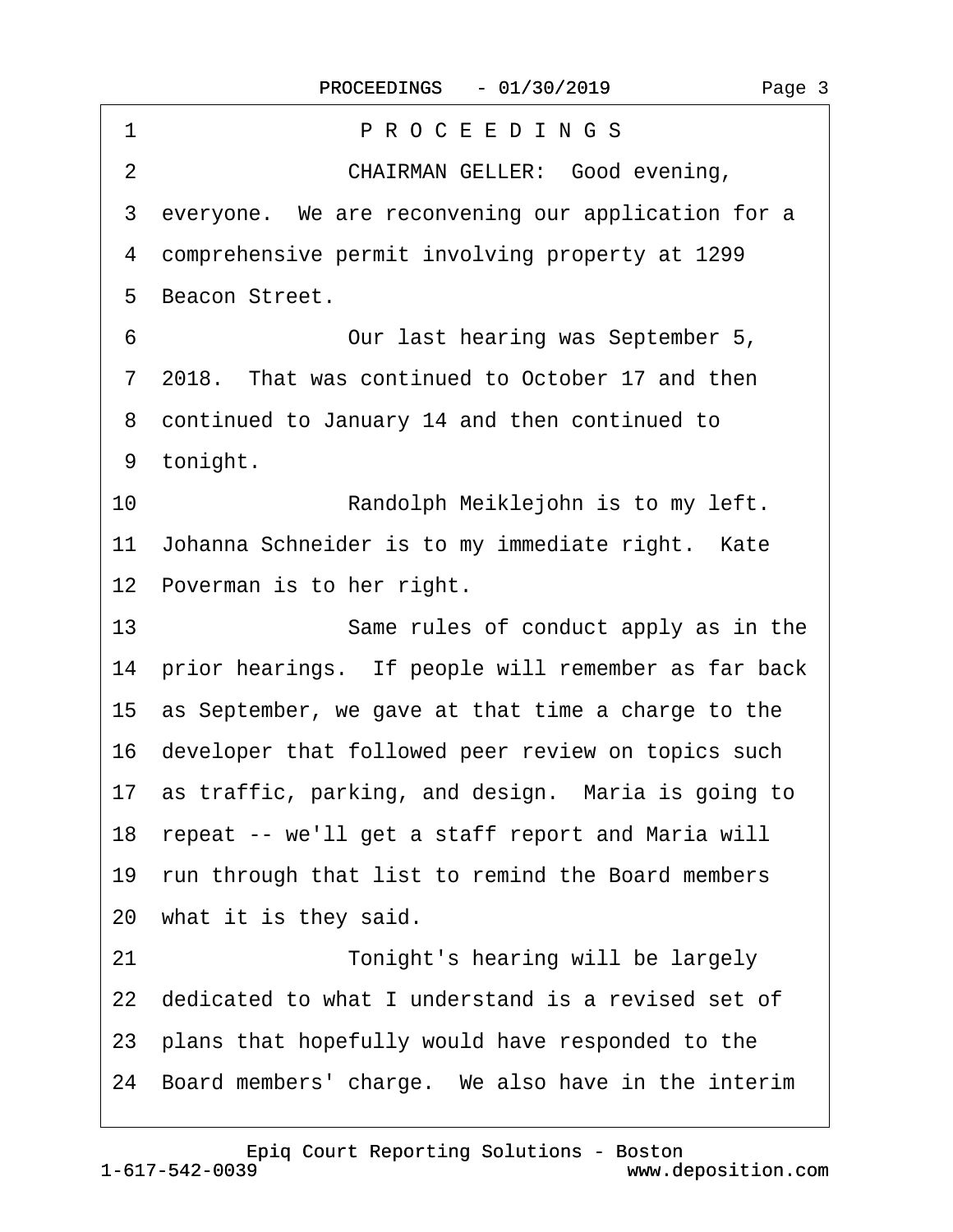·1· received materials from peer review that pertain to 2 traffic, parking. We also have a report from the ·3· Transportation Board, and -- did I miss anybody? 4 MS. MORELLI: There are a few other 5 things too and I'll explain. It's complicated. 6 **CHAIRMAN GELLER: Okay. Why don't** 7 you go ahead, Maria. 8 MS. MORELLI: I'm Maria Morelli, 9 Senior Planner with the Planning Department. Just a 10 few administrative details. 11 **In is hearing has been extended to** 12 close to February 29, 2019. I would like to thank 13 the applicant for agreeing to that extension. 14 Because there has been a big gap since we last met, 15· I want to explain that if we look back at your 16· charge, traffic is certainly a priority, especially 17 for this project, and the traffic study did need to 18 be updated with traffic counts. With school in 19· session there was some concern about the traffic 20 study taking place on a holiday. 21 • 21 **And the first revision wasn't** 22 entirely satisfactory to the peer reviewer, so there 23 was a little bit of back and forth. We got that 24 latest revision December 21, 2018. I do want to say

[Epiq Court Reporting Solutions - Boston](http://www.deposition.com)

Page 4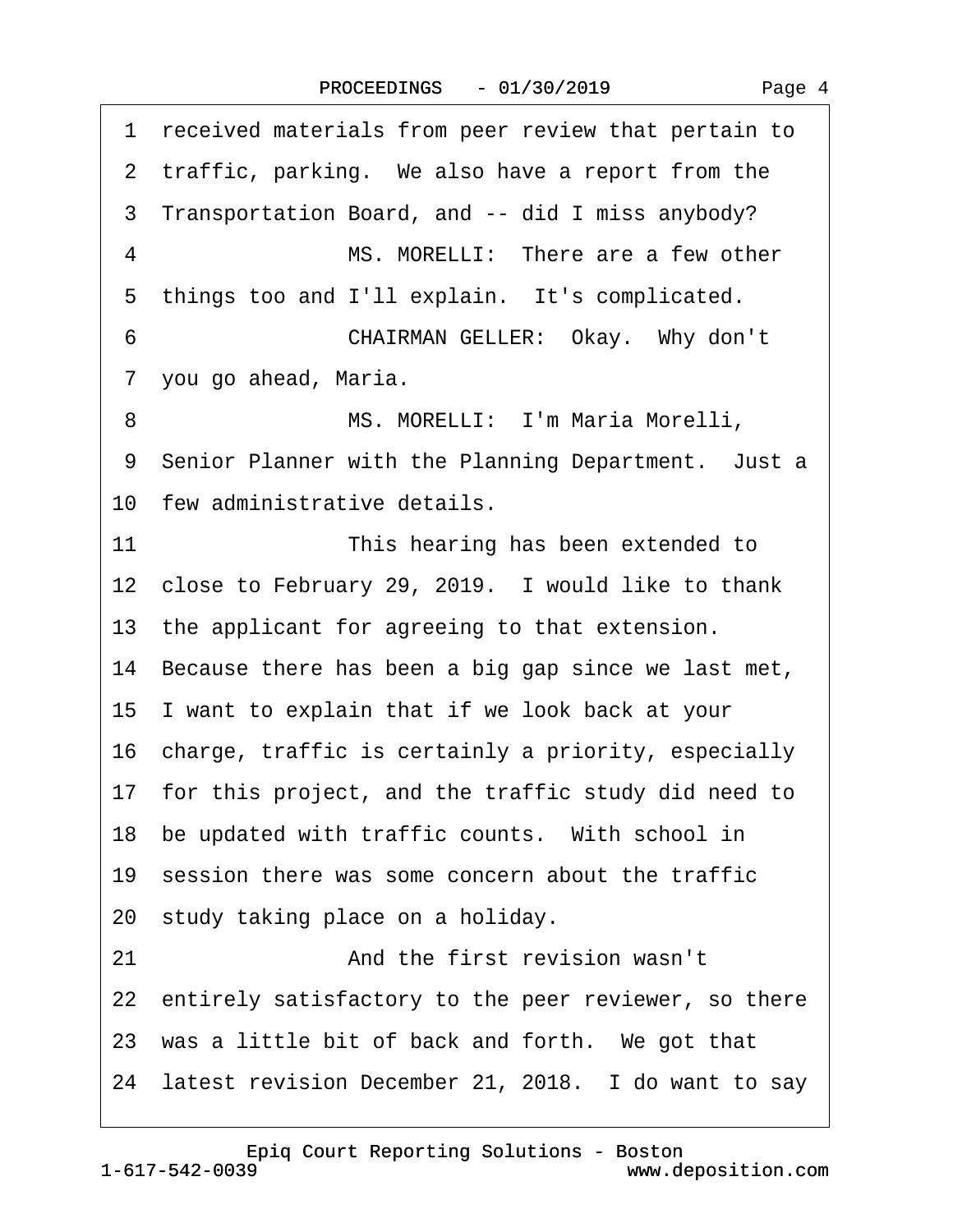| 1 the applicant has been very responsive to all         |
|---------------------------------------------------------|
| 2 requests for information, additional reports. And     |
| 3 I'll get into specifically what those requests have   |
| 4 been. I want to note that at the onset.               |
| 5<br>Before I get to the ZBA charge, I                  |
| 6 know it can be disconcerting to the public when you   |
| 7 look at changes to plans and then you still have      |
| 8 outstanding questions about safety, site              |
| 9 circulation, and so forth. Even though the            |
| 10 architect review does look at site circulation, the  |
| 11 main event is really traffic and parking to really   |
| 12 understand how much can be sustained on this site in |
| 13 terms of use and intensity while the attendant       |
| 14 aspects come with the different uses.                |
| 15<br>So we will be getting a traffic peer              |
| 16 review, and the next hearing, two weeks from now,    |
| 17 February 13 will be dedicated to traffic, parking,   |
| 18 and site logistics.                                  |
| 19<br>On February 27 we will have that                  |
| 20 hearing devoted to geotechnical, stormwater, and     |
| 21 preliminary building code analysis.                  |
| 22<br>Now, we did in the interim ask for,               |
| 23 staff that is, recommend some feasibility studies    |
| 24 and that's why there is going to be a geotechnical   |

[Epiq Court Reporting Solutions - Boston](http://www.deposition.com)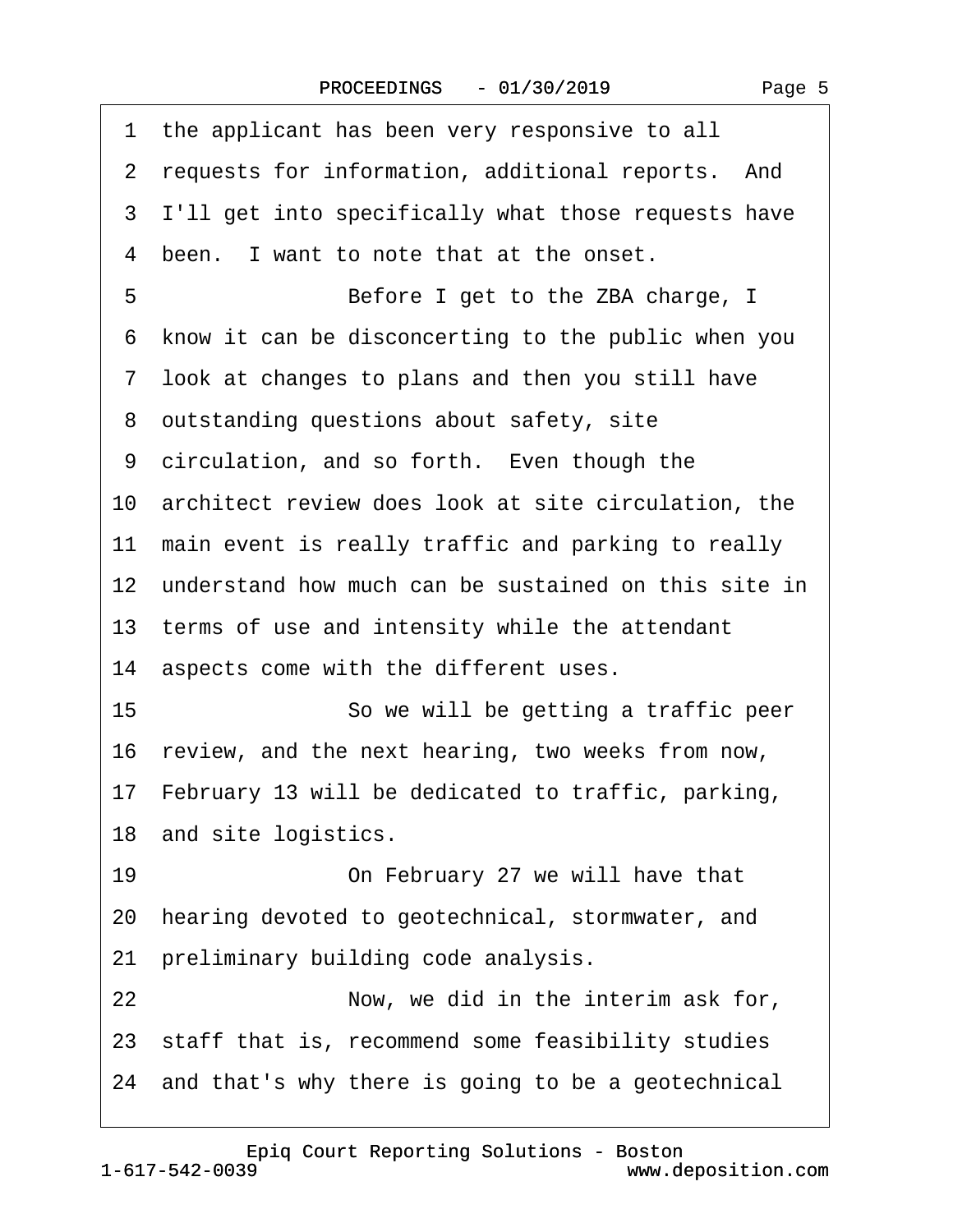1 report. Our preliminary building code analysis

|    | 2 looks at foundation method, construction means and    |
|----|---------------------------------------------------------|
|    | 3 method, and protection of structures below and above  |
|    | 4 grade during construction.                            |
| 5  | And I do want to say that in this                       |
|    | 6 time the applicant has supplied a stormwater report,  |
|    | 7 a geotechnical report and is working on that          |
|    | 8 expanded preliminary building code analysis, and we   |
|    | 9 consulted with our 40(b) applicant to make sure all   |
|    | 10 of these requests are within the purview of the ZBA  |
|    | 11 public hearing on a 40(b), and it is.                |
| 12 | So before I get to some specific                        |
|    | 13 overall changes, I do want to note that it is        |
|    | 14 obviously noticed by members of the public, judging  |
|    | 15 from the comments that we've gotten, that there has  |
|    | 16 been an additional floor added to the building, and  |
|    | 17 that can be unusual in a 40(b) to be going in the    |
|    | 18 other direction.                                     |
| 19 | I do want to say that number one, the                   |
|    | 20 applicant has been very responsive to the ZBA's      |
|    | 21 charge. And before I get to that, we were very       |
|    | 22 concerned about the ground plane that is set back on |
|    | 23 Soule, how it relates to the residential structures  |
|    | 24 on that street, the setback from the public way at   |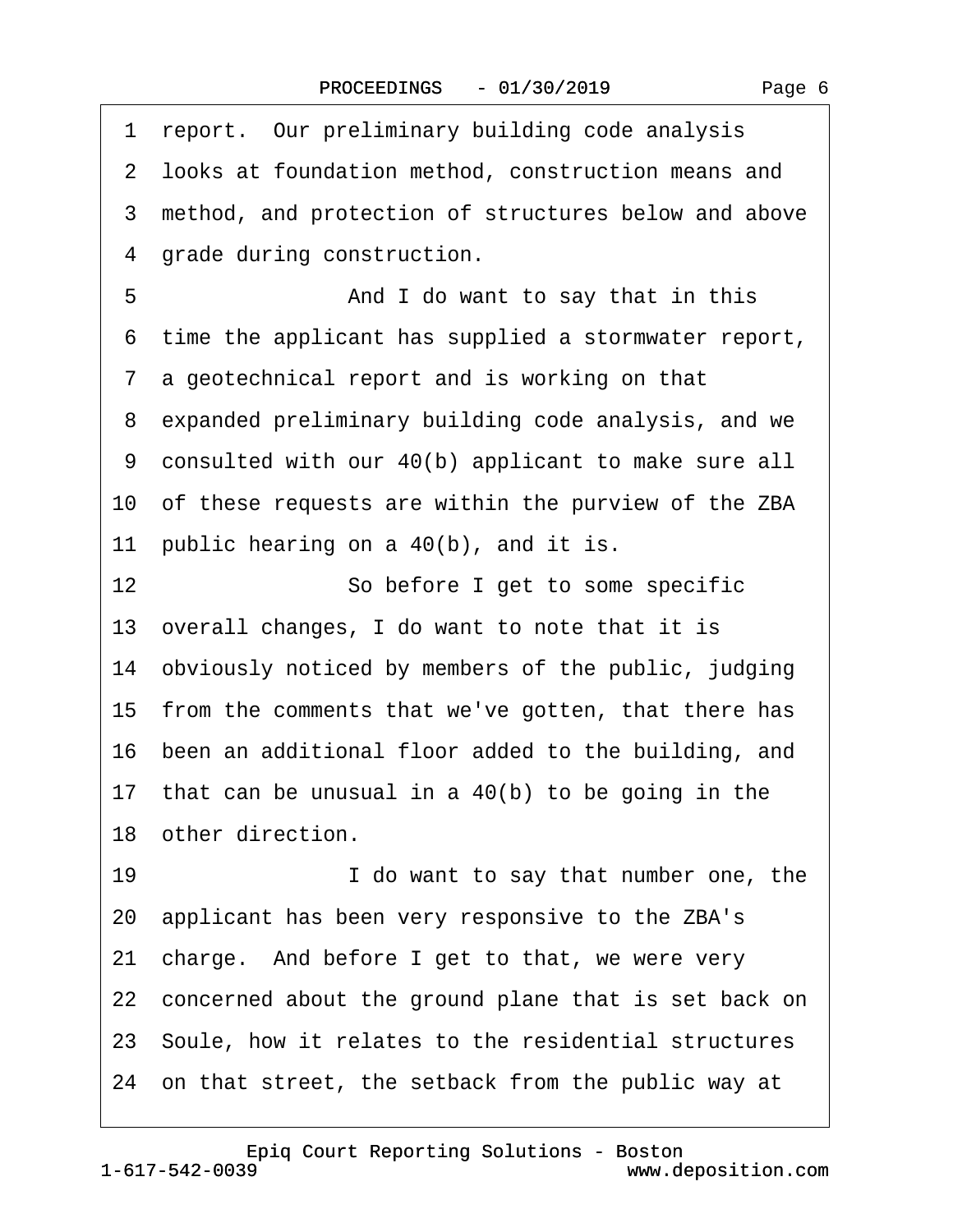| 1 Soule and stepbacks at the fourth floor.              |
|---------------------------------------------------------|
| $\overline{2}$<br>So the applicant will go through what |
| 3 those changes are. They are significant,              |
| 4 significant changes from the initial proposal. In     |
| 5 addition, the applicant has been very responsive to   |
| 6 concerns about queuing, hence there is four levels    |
| 7 of parking below grade.                               |
| 8<br>I did consult with Greg Watson at                  |
| 9 Mass. Housing, because if you look at the Pell        |
| 10 letter, there seems to be some strong language       |
| 11 mainly on Page 5, "The site approval is expressly    |
| 12 limited to the development of no more than 74 a      |
| 13 restricted rental units." That might seem like a     |
| 14 very hard and fast limit, upper limit, so I          |
| 15 consulted with Greg to say, we do have an additional |
| 16 floor which has nine feet to the height, six         |
| 17 additional residential units. The parking spaces     |
| 18 have been increased, and the bedrooms have been      |
| 19 increased by 13. Is this considered a substantial    |
| 20 change and would a new Pell process be warranted?    |
| And Mr. Watson said no. He did want<br>21               |
| 22 to see an overview of those changes to be sure, but  |
| 23 the language in the Pell letter does not preclude    |
| 24 the subsidizing agency from evaluating an increase   |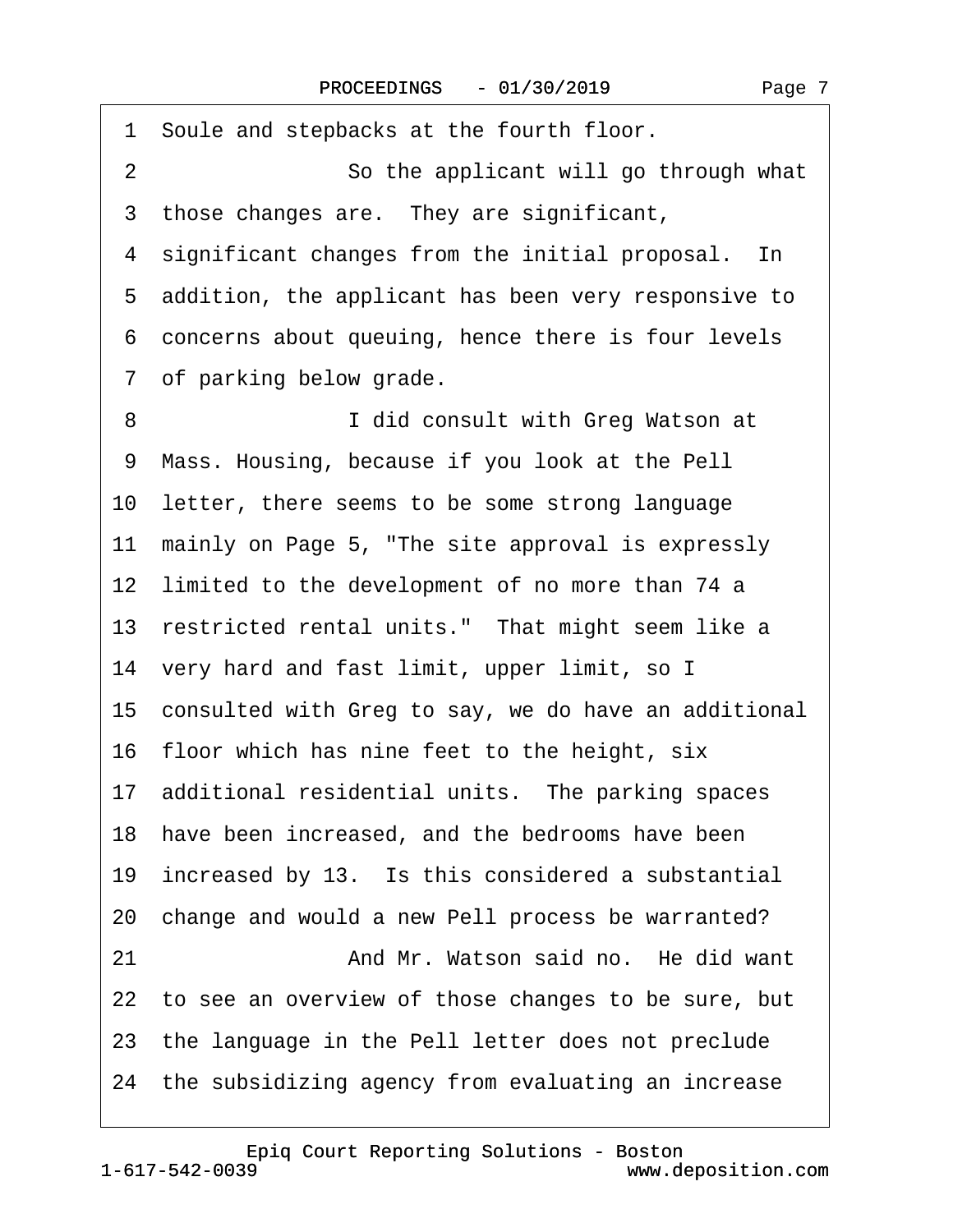|    | 1 to the project.                                       |
|----|---------------------------------------------------------|
| 2  | He did caution and say that it is                       |
|    | 3 important that the fundamental concerns about this    |
|    | 4 project are being addressed. Sometimes an increase    |
|    | 5 in height is warranted, but that doesn't give the     |
|    | 6 applicant a free pass. Fundamental concerns about     |
|    | 7 impact must be addressed.                             |
| 8  | So he will review the changes. He                       |
|    | 9 will submit a letter saying that much, that a new     |
|    | 10 Pell is not warranted. And keep in mind there is     |
|    | 11 final review by the subsidizing agency after a       |
|    | 12 comprehensive permit is issued.                      |
| 13 | If there are any other questions, if                    |
|    | 14 Mr. Watson has any other questions based on the      |
|    | 15 Deltas, we will have time to review it in two        |
|    | 16 weeks.                                               |
| 17 | CHAIRMAN GELLER: Thank you.                             |
| 18 | MS. MORELLI: Very briefly, we did                       |
|    | 19 have three staff meetings pertaining to              |
|    | 20 architecture; one staff meeting and follow-up calls  |
|    | 21 pertaining to traffic; two staff meetings pertaining |
|    | 22 to parking.                                          |
| 23 | Regarding the parking, it was very                      |
|    | 24 difficult to assess traffic counts if we didn't zone |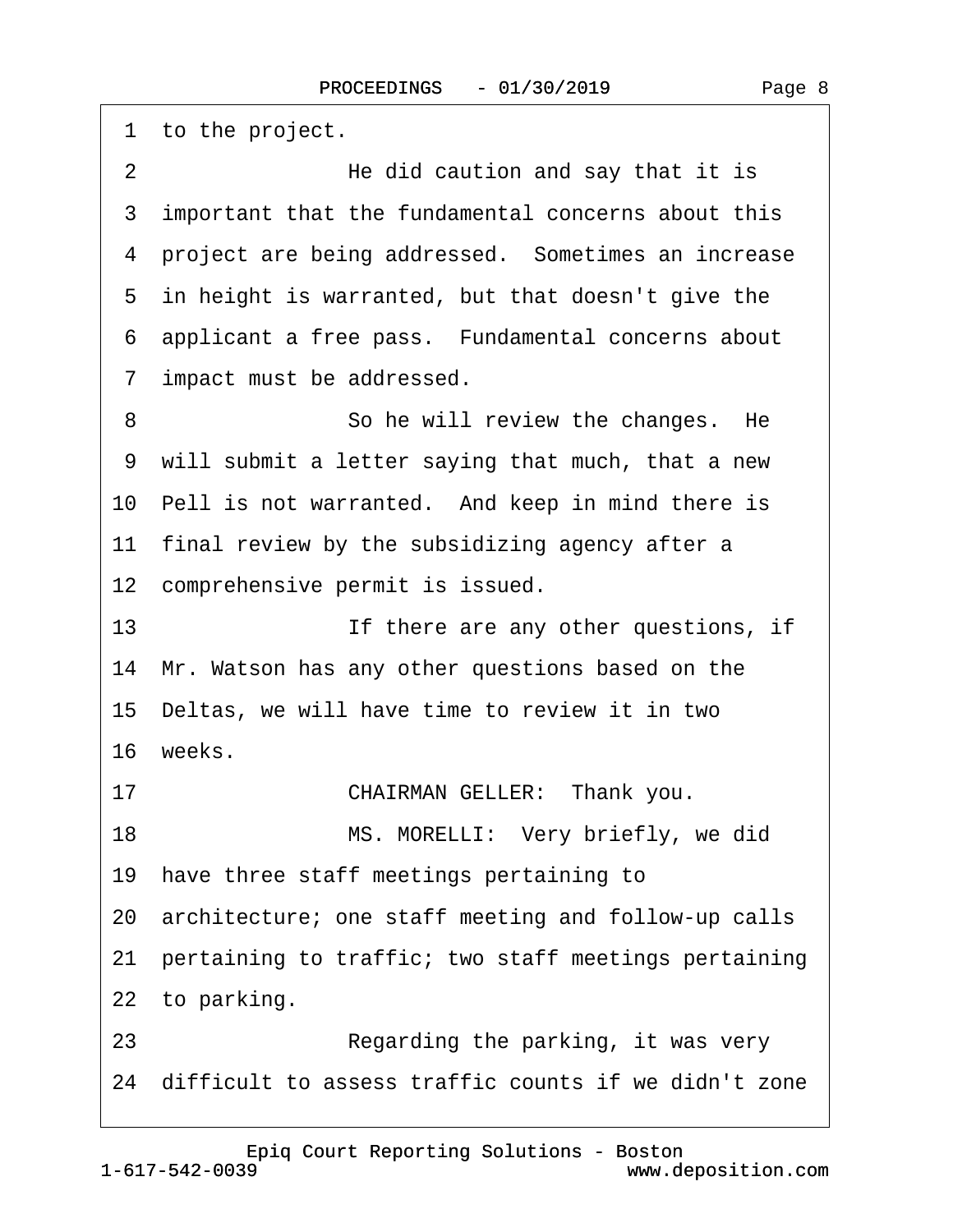1 in on what specific uses for retail. That was a bit 2 amorphous and the peer reviewers really noted that 3 there did need to be some specificity around the 4 retail uses. 5 **· · · · · · So Mr. Dhanda was proposing a retail** 6 portion of it. First of all, the retail commercial ·7· space has been reduced overall by about 1,700 8 square feet. It's about 10,000 total right now. ·9· And the applicant is proposing that half of it be 10 for retail, not grocery, and the other half for fine 11 dining. 12 **So at first they put -- we didn't** 13 really have a cap, and I thought, well, what if the 14· applicant were to come back later and say that all 15· 10,000 square feet would be fine dining, I just 16· didn't know how that was going to affect traffic 17 counts. So we got a little more specific and wanted 18· to propose the applicant consider an upper limit for 19 the restaurant space. 20 **• 20** And so two upper limits are being 21 reviewed by both traffic and parking. Those upper 22 limits for the restaurant space are 3,500 square 23· feet and 5,000 square feet, and that is to assess 24 the intensity of use, trash, parking, deliveries,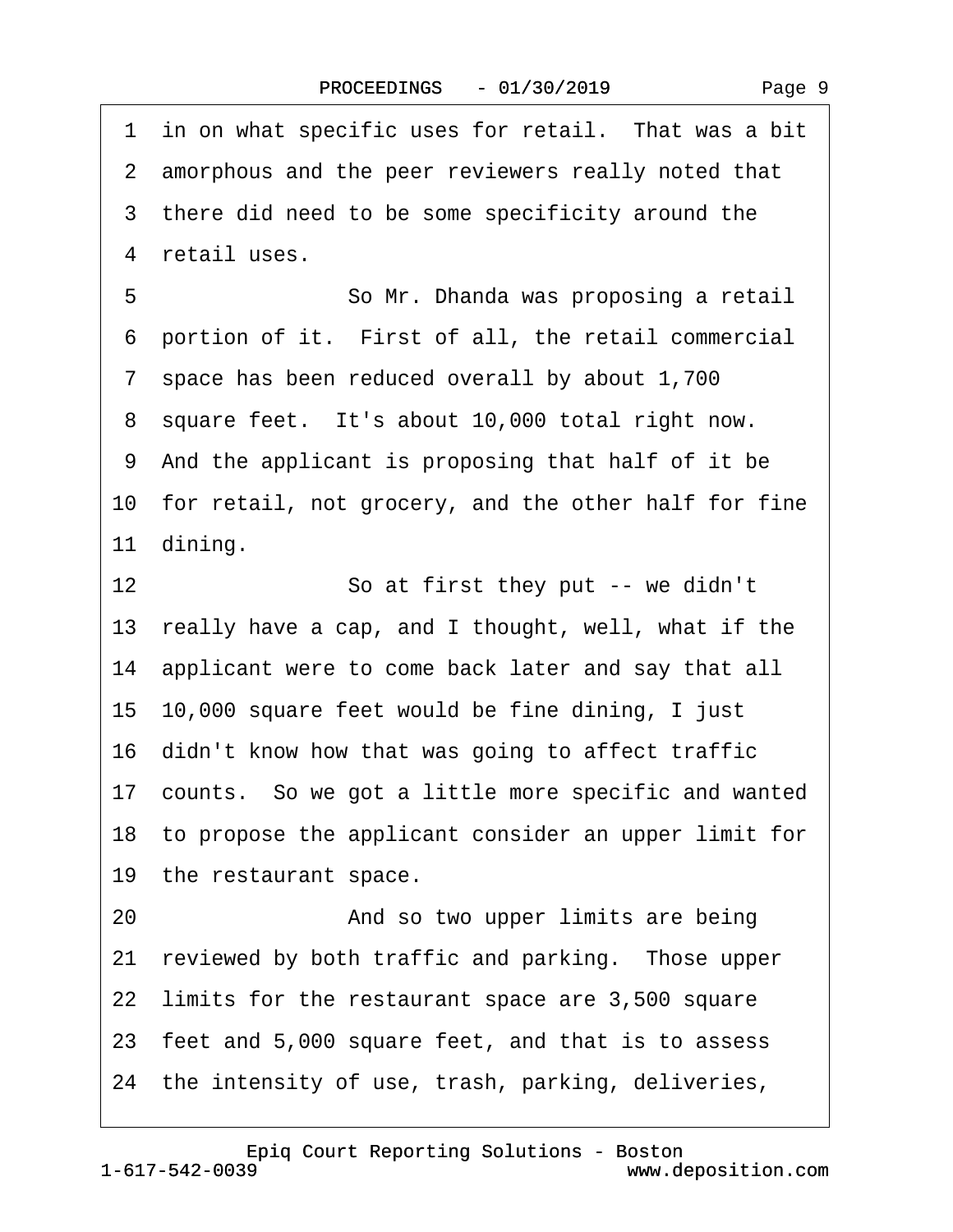1 and traffic.

·2· · · · · · · · ·Keep in mind that traffic counts will ·3· vary for peak periods for traffic and also peak 4 periods for parking, so those are two different 5 numbers, and at the next hearing we'll be looking at ·6· a matrix to understand what that sweet spot looks ·7· like. 8 **• • • • • • Overall, the process with the peer** ·9· reviewer in regard to the ZBA's charge was a really 10 rigorous one. I'll turn to the ZBA's charge right  $11$  now. 12 **• • First, you did prioritize site** 13· circulation, so at the time you stated that safe 14 site circulation is the priority, proof that parking 15· operations will accommodate a range of retail uses, 16· visitor parking, and loading trash. 17 **In the Mr. Fitzgerald, the traffic peer** 18 reviewer, did request an updated traffic data. The 19· Building Commissioner requested a building code 20 analysis. He also advised a title search on 21· abutting properties concerning any deed restrictions 22 and assessing construction means and methods and 23· protection of adjacent properties at this time. 24· · · · · · · · ·We also requested a trash recycling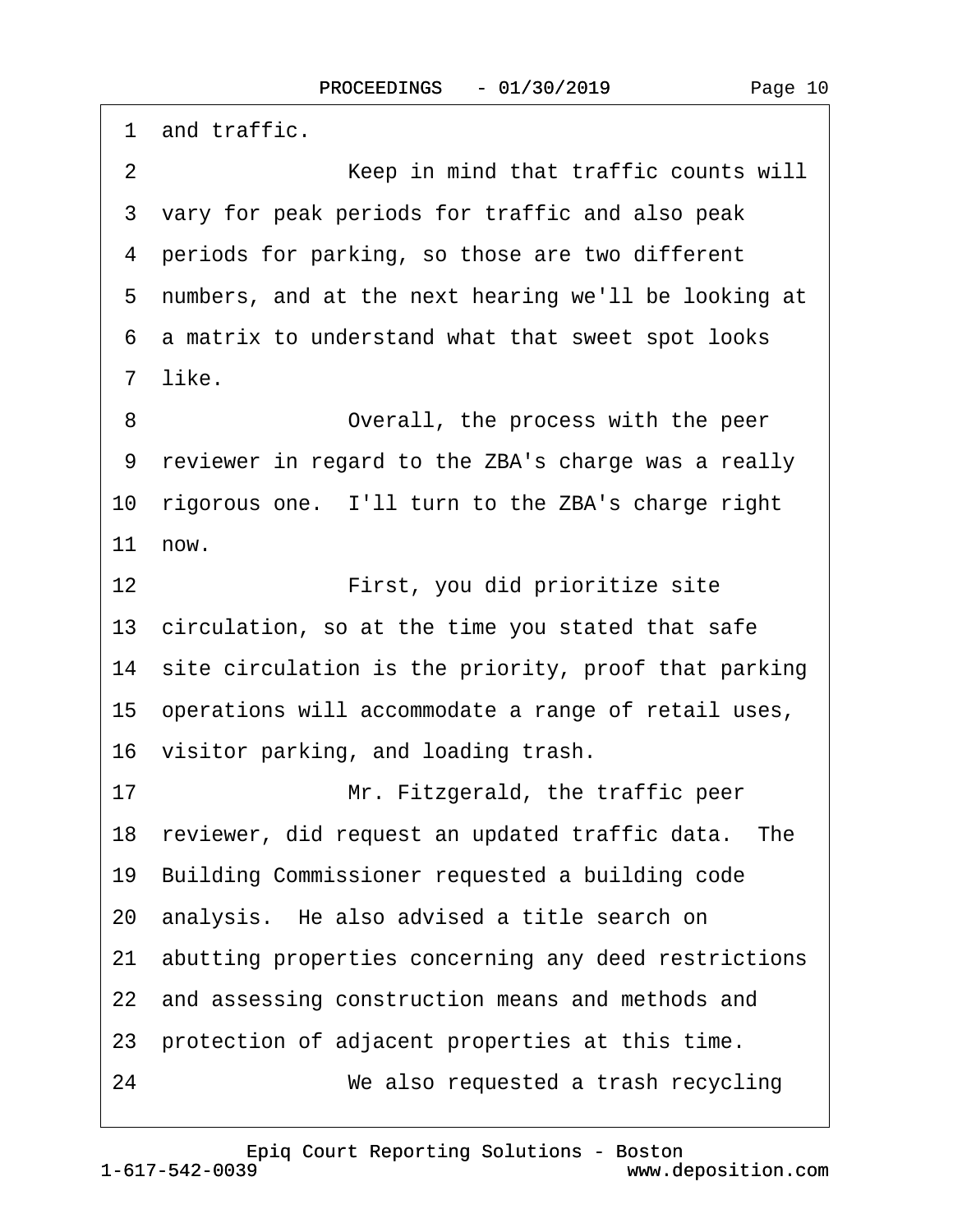| Page 11 |  |
|---------|--|
|---------|--|

| 1 plan including storage, drop off, pickup, especially  |
|---------------------------------------------------------|
| 2 to accommodate a range of retail uses, a lighting     |
| 3 plan, any adjustments to stormwater management and    |
| 4 snow removal plan.                                    |
| 5<br>In regard to design, you stated that               |
| 6 overall you agree with Mr. Boehmer, the design peer   |
| 7 reviewer's recommendations and his request for        |
| 8 additional details, screening of mechanicals and      |
| 9 mitigation of the blank wall near Trader Joe's.       |
| 10<br>On the Soule facade the overhang                  |
| 11 seems unsafe. Generally recommended eliminating the  |
| 12 overhang altogether, increase the setback, introduce |
| 13 stepbacks at the four-story level and progressively  |
| 14 upper floors; more respect to homes on Soule.        |
| 15<br>No objection to height or even an                 |
| 16 increase in height but more articulation required.   |
| 17 Erosion of corners, namely carving out chunks        |
| 18 especially the northwest corner.                     |
| Mr. Geller did not like two curb<br>19                  |
| 20 cuts, add more landscaping. And Mr. Meiklejohn       |
| 21 asked, "How does one enter retail if you were        |
| 22 dropped off at a service level?"                     |
| Regarding the Beacon Street facade,<br>23               |
| 24 need to better fit in with one-story commercial,     |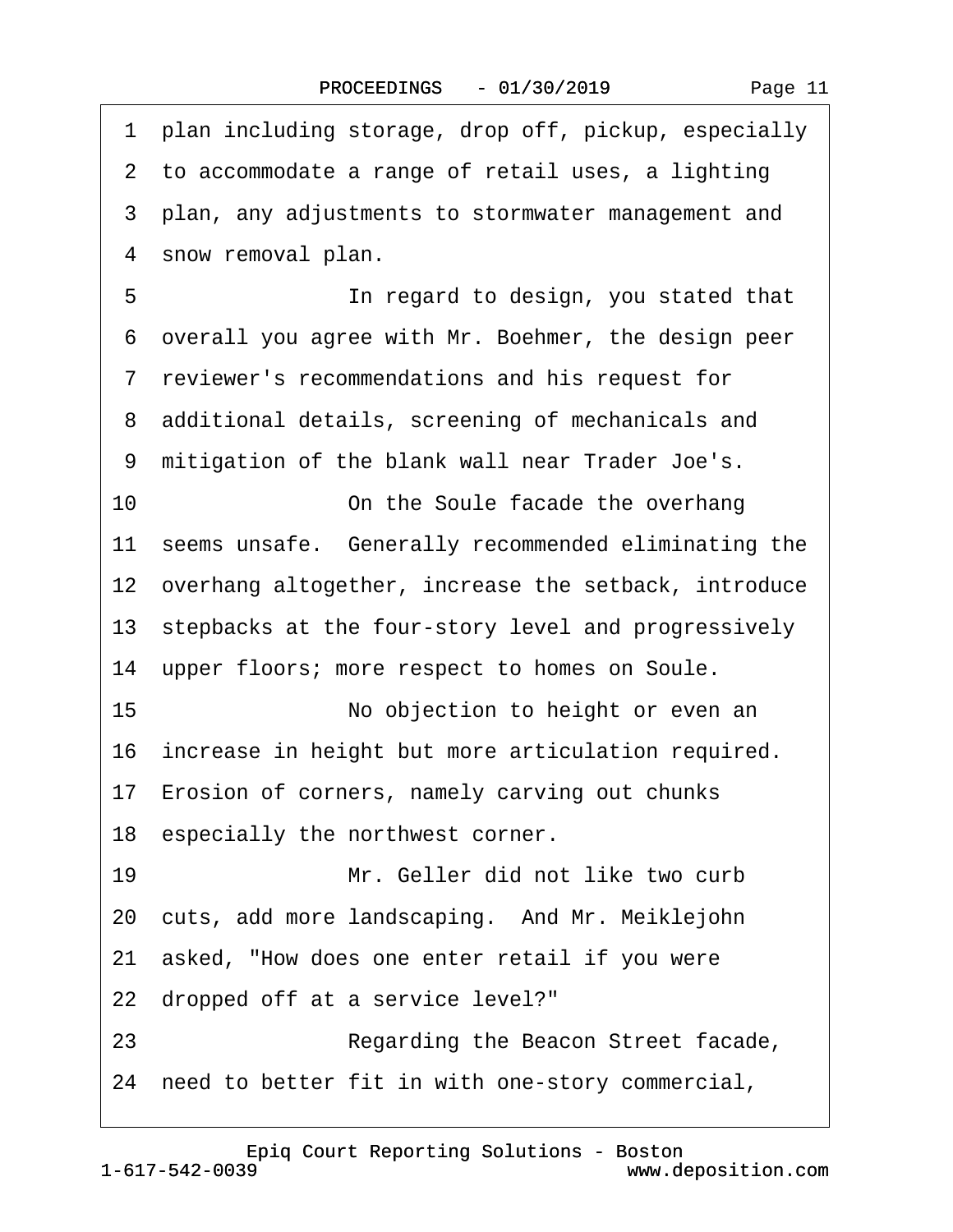| 1 reduce the amount of glass at commercial levels, and |
|--------------------------------------------------------|
| 2 a stronger residential entry.                        |
| 3<br>That pretty much sums up where we                 |
| 4 are. And the applicant is -- what you have before    |
| 5 you is a comparison of the July presentation with    |
| 6 the presentation that you will see tonight           |
| 7 concerning height, number of levels, units,          |
| 8 bedrooms, parking spaces, and retail area.           |
| <b>CHAIRMAN GELLER: I felt compelled to</b><br>9       |
| 10 ask a question. Whose comment was it that -- I know |
| 11 whose comment it was that there was no objection to |
| 12 height because it was my comment. Do you recall     |
| 13 whose comment it was that maybe even an increase in |
| 14 height would be appropriate?                        |
| 15<br>MS. MORELLI: I don't blame the                   |
| 16 architect. Mr. Meiklejohn.                          |
| MS. POVERMAN: Actually, I reviewed<br>17               |
| 18 the testimony today, and it was you and one of the  |
| 19 comments was --                                     |
| CHAIRMAN GELLER: If it was said, it<br>20              |
| 21 was said. I just don't recall.                      |
| 22<br>MS. POVERMAN: One of the problems,               |
| 23 and I remember thinking at the time, I did not      |
| 24 express my objection to this position and my strong |

[Epiq Court Reporting Solutions - Boston](http://www.deposition.com)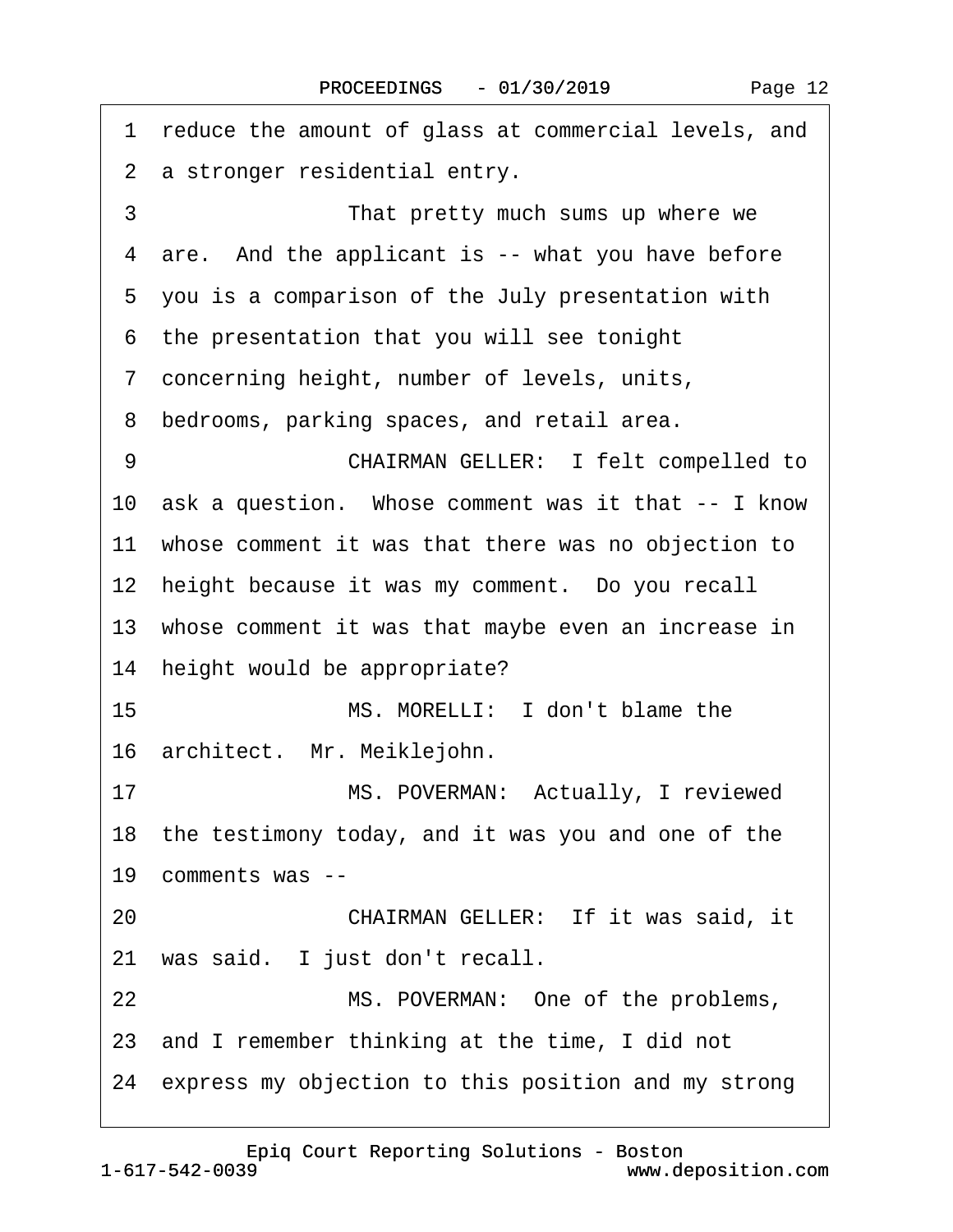| objection. So I'm simply stating it now.<br>1          |
|--------------------------------------------------------|
| CHAIRMAN GELLER: Let's hold off.<br>$\overline{2}$     |
| 3 Okay. Thank you. Sorry, Randolph. Okay. Any          |
| 4 questions you have, any portion of this staff        |
| 5 report? Okay. Johanna? Randolph?                     |
| MS. SCHNEIDER: No. Maria, that was<br>6                |
| 7 very thorough. Thank you.                            |
| <b>CHAIRMAN GELLER: Nothing, Kate?</b><br>8            |
| MS. POVERMAN: Well, just to clarify,<br>9              |
| 10 we have not gotten the building code.               |
| 11<br>MS. MORELLI: Yes, you have not                   |
| 12 received that. There was an initial pass at that    |
| 13 that looked at openings on facades, but as you can  |
| 14 see from the September hearing, the building        |
| 15 commissioner did request some thought be given to   |
| 16 construction means and methods, foundation methods. |
| So it is coming later, later than we<br>17             |
| 18 would like, but it is coming and we expect to cover |
| 19 that February 27th here.                            |
| MS. POVERMAN: Any questions we have<br>20              |
| 21 regarding code requirements will come up during the |
| 22 discussion.                                         |
| MS. MORELLI: I will note them.<br>23                   |
| MS. POVERMAN: Thank you.<br>24                         |
|                                                        |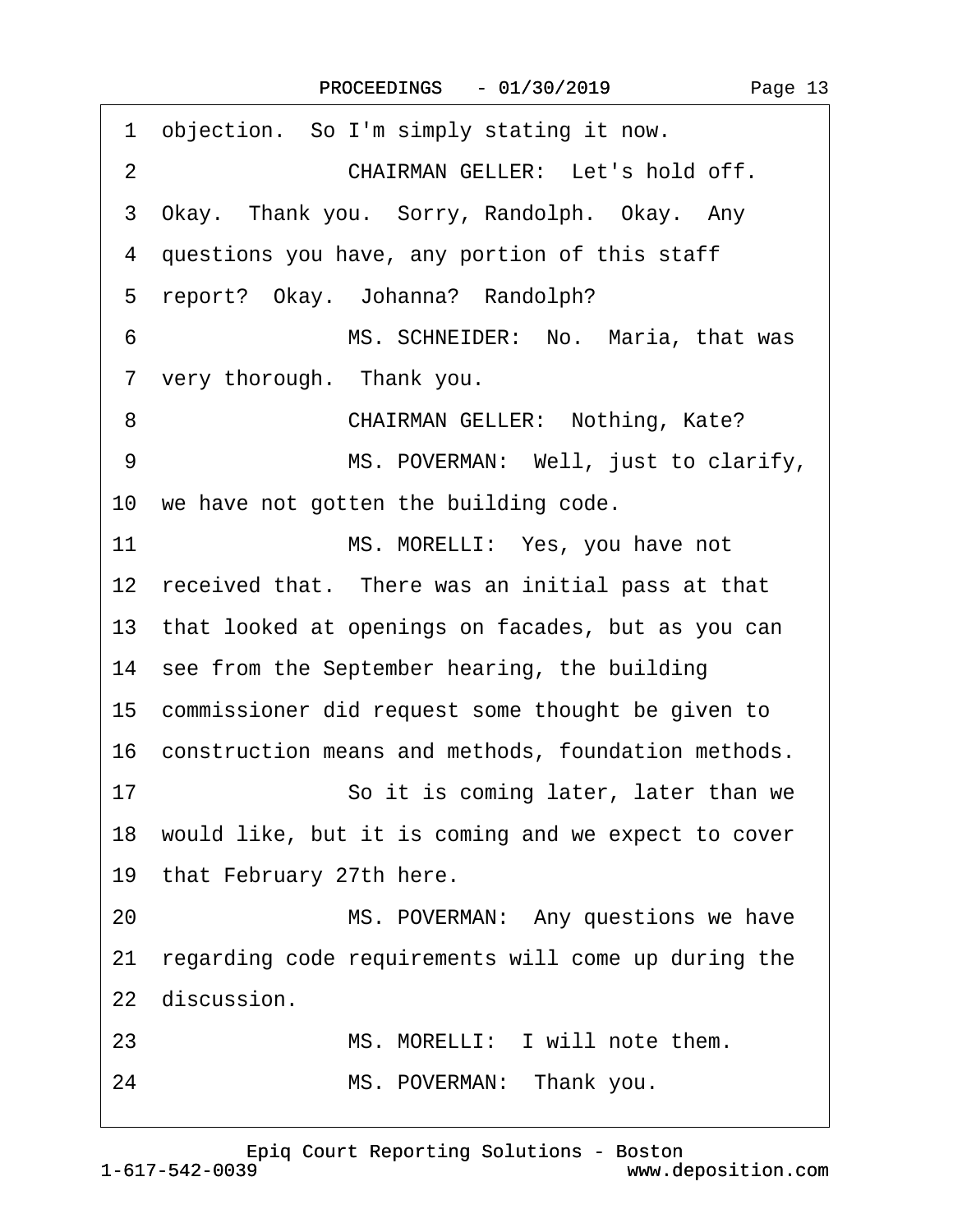| 1  | CHAIRMAN GELLER: Okay. So now I'm                       |
|----|---------------------------------------------------------|
|    | 2 going call on the applicant to present the revised    |
|    | 3 plans.                                                |
| 4  | MR. PANDYA: Good evening. My name                       |
|    | 5 is Haril Pandya, principal of CBT Architects, and     |
|    | 6 I'm glad that Maria kind of gave us a nice little     |
|    | 7 introduction of the overall things and tasks that     |
|    | 8 we've been doing along the way.                       |
| 9  | I think I wholeheartedly agree we had                   |
|    | 10 very productive meetings and a good exchange with    |
|    | 11 planning and with Cliff, and I think we've looked at |
|    | 12 the building in a myriad of different ways from the  |
|    | 13 last time we presented back in September.            |
| 14 | As you saw in the chart, there's                        |
|    | 15 definitely been some modifications to a few things;  |
|    | 16 program, height, et cetera, and I think some of it   |
|    | 17 is just a result of several factors. One is just     |
|    | 18 the ongoing evaluation of design which I think given |
|    | 19 the fact we are still in this earlier phase but      |
|    | 20 enough to understand enough about the building that  |
|    | 21 we wanted to do that, because prior to September we  |
|    | 22 hadn't had the chance to dive in deep and I think    |
|    | 23 now we're a little bit further along in many cases   |
|    | 24 to really kind of understand the building.           |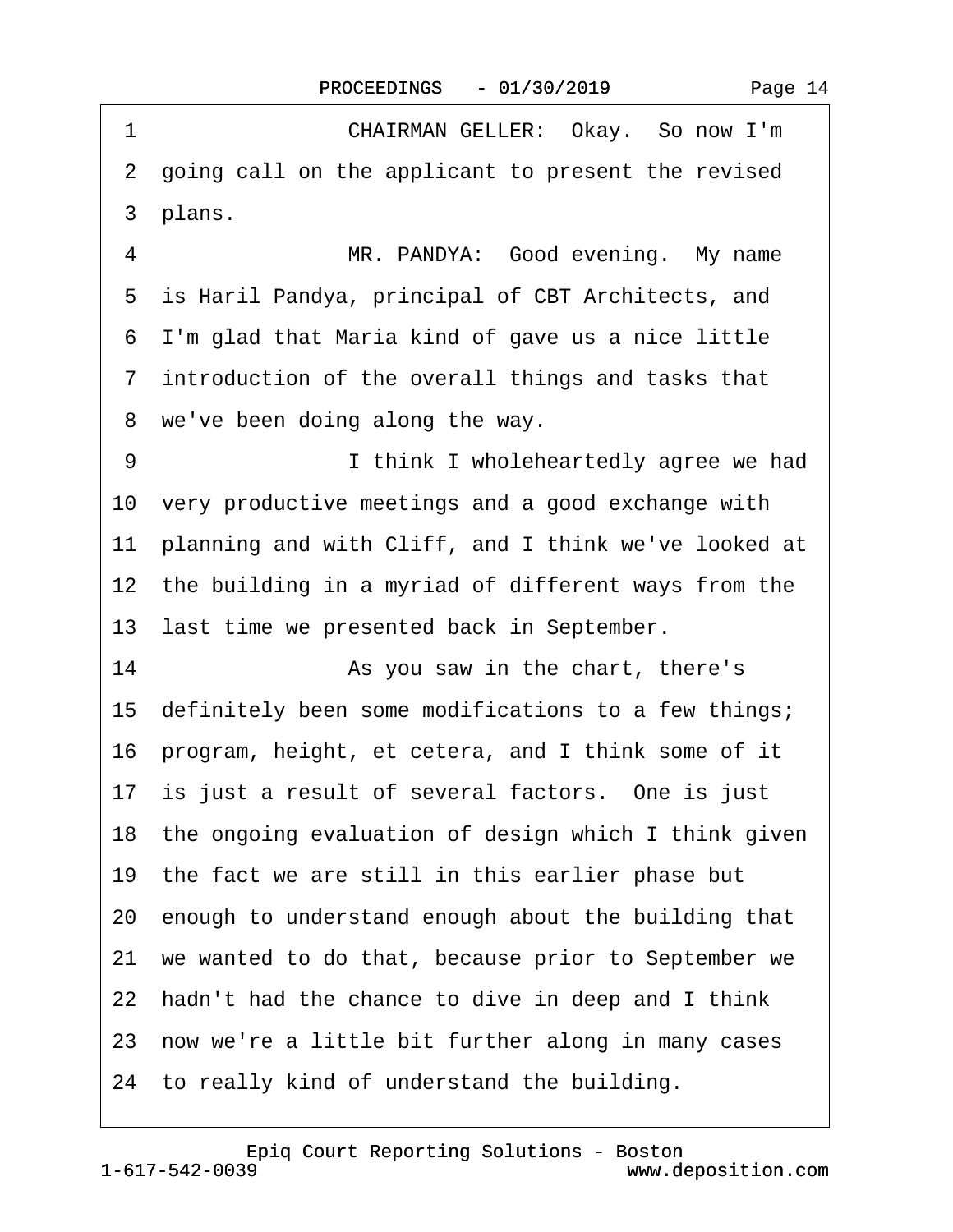| 1<br>I think part of it is to -- part of                |
|---------------------------------------------------------|
| 2 my objective right now is to give everybody a sense   |
| 3 of what's changed not only from a numeric and data    |
| 4 perspective of numbers and dimensions, but more of a  |
| 5 look and feel as well because I think there was       |
| 6 parts of entries and the motive qualities of being    |
| 7 on Soule Avenue and what the building presented       |
| 8 itself to be, and I think some of those things        |
| 9 also -- I think that's an important component to      |
| 10 recognize.                                           |
| 11<br>This first slide is really -- this is             |
| 12 the existing site here, so that's pretty much right  |
| 13 in that zone there. It's talking about the site      |
| 14 which is outlined in yellow. And part of it is       |
| 15 understanding the nature of progression and          |
| 16 evolution of the neighborhood and how we can create  |
| 17 more density, more excitement and energy and helping |
| 18 retail and other areas of parts of North Brookline.  |
| I think when we look at from a<br>19                    |
| 20 massing perspective, you sort of look at street      |
| 21 elevation urbanistically. There is many aspects to   |
| 22 the building that actually addresses different parts |
| 23 of the urbanity of it all and whether it's the, as   |
| 24 we were talking about it before, the line where the  |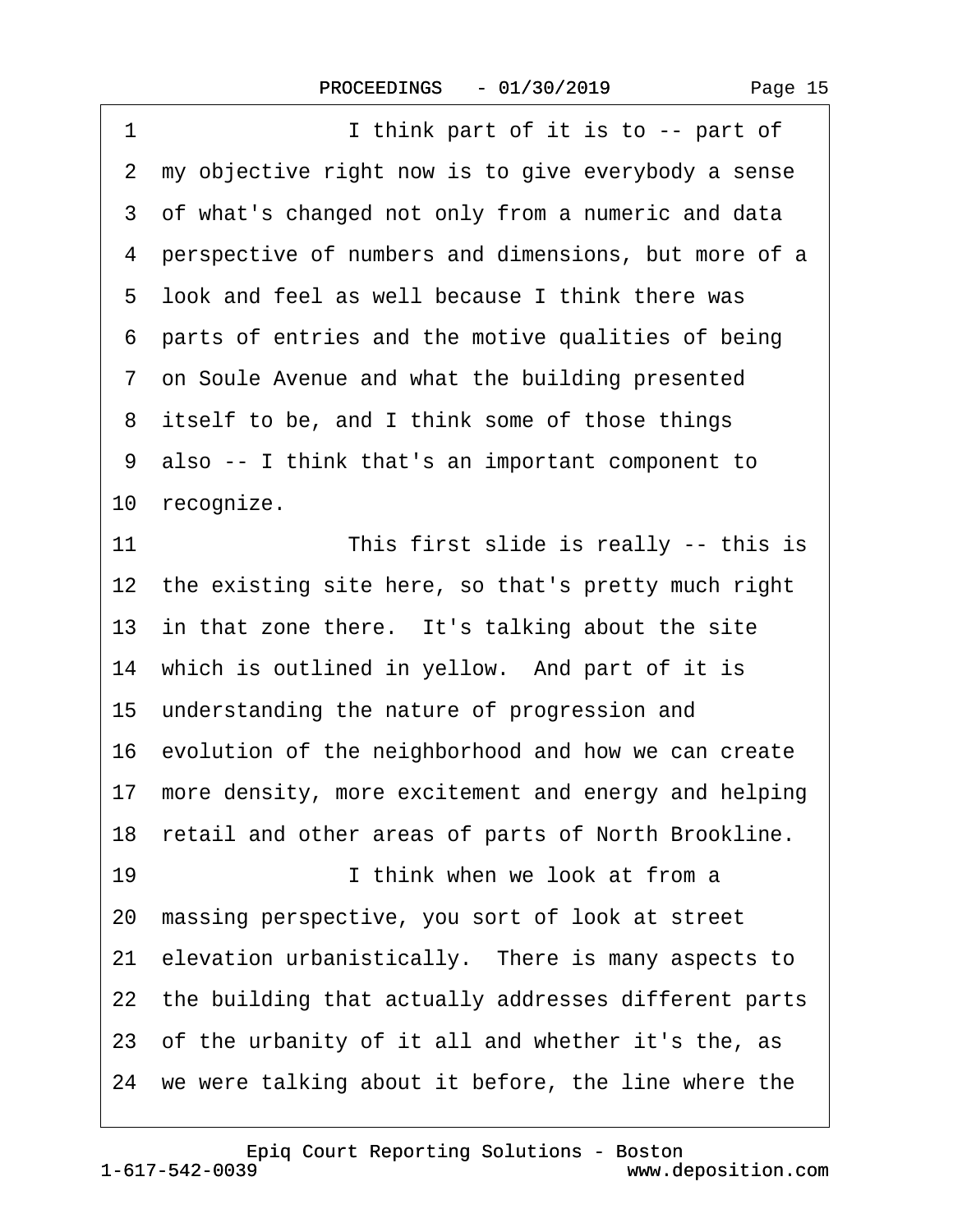1 retail podium is and the sort of secondary and sort 2 of a tertiary height and it comes back down again on 3 the Soule Avenue side. 4 **· · · · · · · So part of it is recognizing not only** 5 a change in height coming down this way and then it 6 kind of goes back up further down there off the 7 screen, but just sort of the pulsing undulation of 8 the cityscape from that perspective. 9 This is what we had seen last time, I 10· think.· You had looked at the project and I think we 11 were looking at a lot of components, especially some 12 of the angularity of this edge here and how that met 13 the approach on Soule and what that really meant and 14 what we were sort of clipping in terms of views and 15· how that started relating to the surrounding 16 neighborhood. 17 **• One of the first things we did is** 18 look at lopping that component off and see if we can 19 create a better massing diagram actually using that 20· piece altogether that creates by doing so we have 21· less shadows and less darker approach, which I think 22 was yet another concern on the entry side of it. 23 **• · · · · So by doing that, that was one piece** 24 and then the other component was by pulling that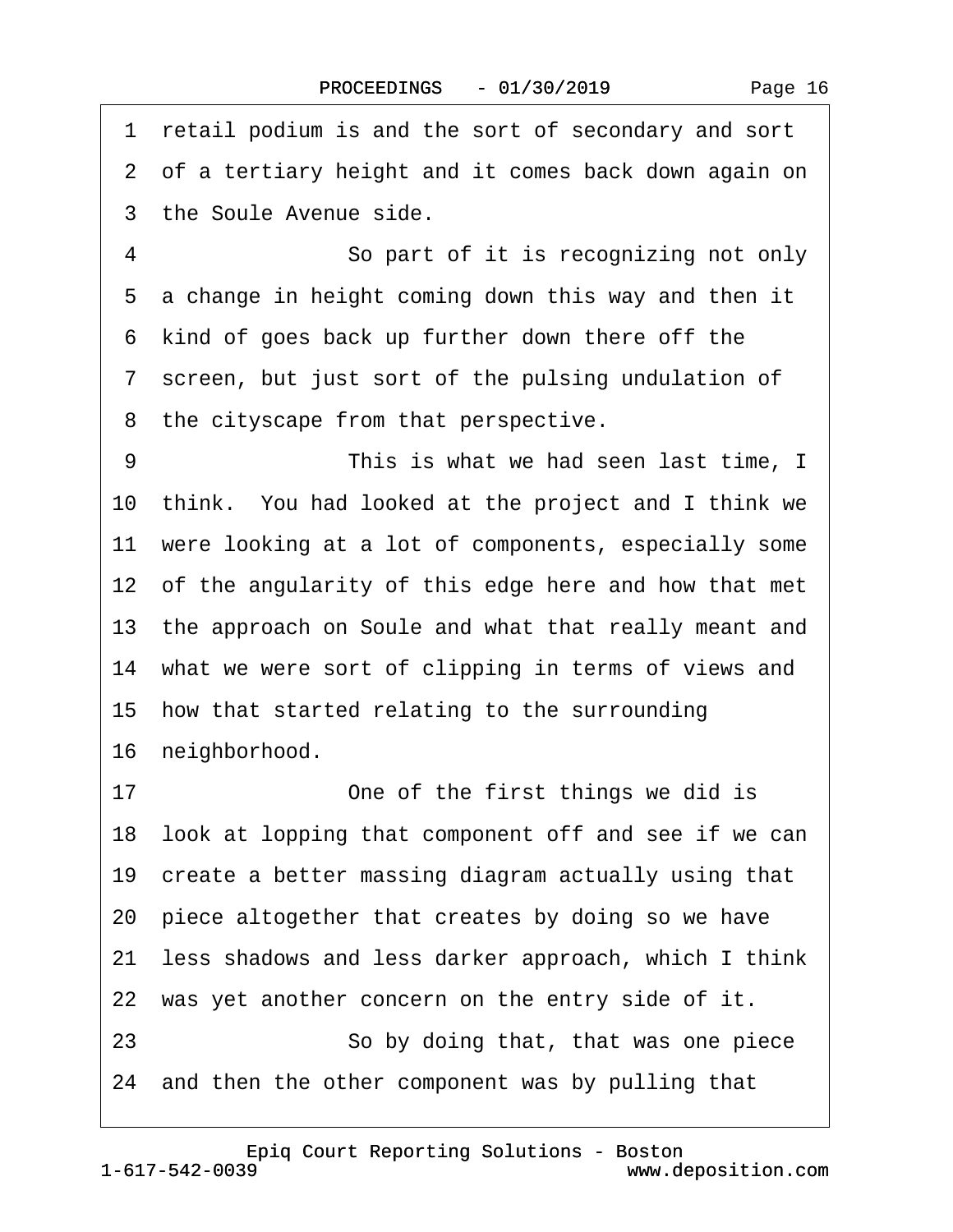·1· piece, and we'll look at the retail side when it was 2 originally 18 feet, and 18 was reduced, and some 3 height out of the retail commercial levels of it, 4 and then by simply adding the nine feet, I think we 5 were able to achieve a different portion to the ·6· building and that gave us the density and sort of ·7· the look that I think made more sense for what we 8 were trying to achieve from the step massing 9 approach. 10 **· · · · · So this is where it was, again, and** 11 then now you can see it sort of contracted, if I go 12 back. So this entire edge is contracted as a result 13· of pulling this piece back off and as you can see 14 here. So this starts to look at a few things and 15 we'll dive in a little bit closer as the subsequent 16 slides show up. 17 • **As a quick snapshot here, you can** 18 tell that, you know, we looked at a few things, one 19 is conceptually trying to understand the cornice 20· lines of the building across the street and what 21 this scale really means on the Soule side, trying to 22 create a gateway opportunity here.

23 **• · · · · So the building itself in its** 

24 entirety doesn't come vertically all the way down as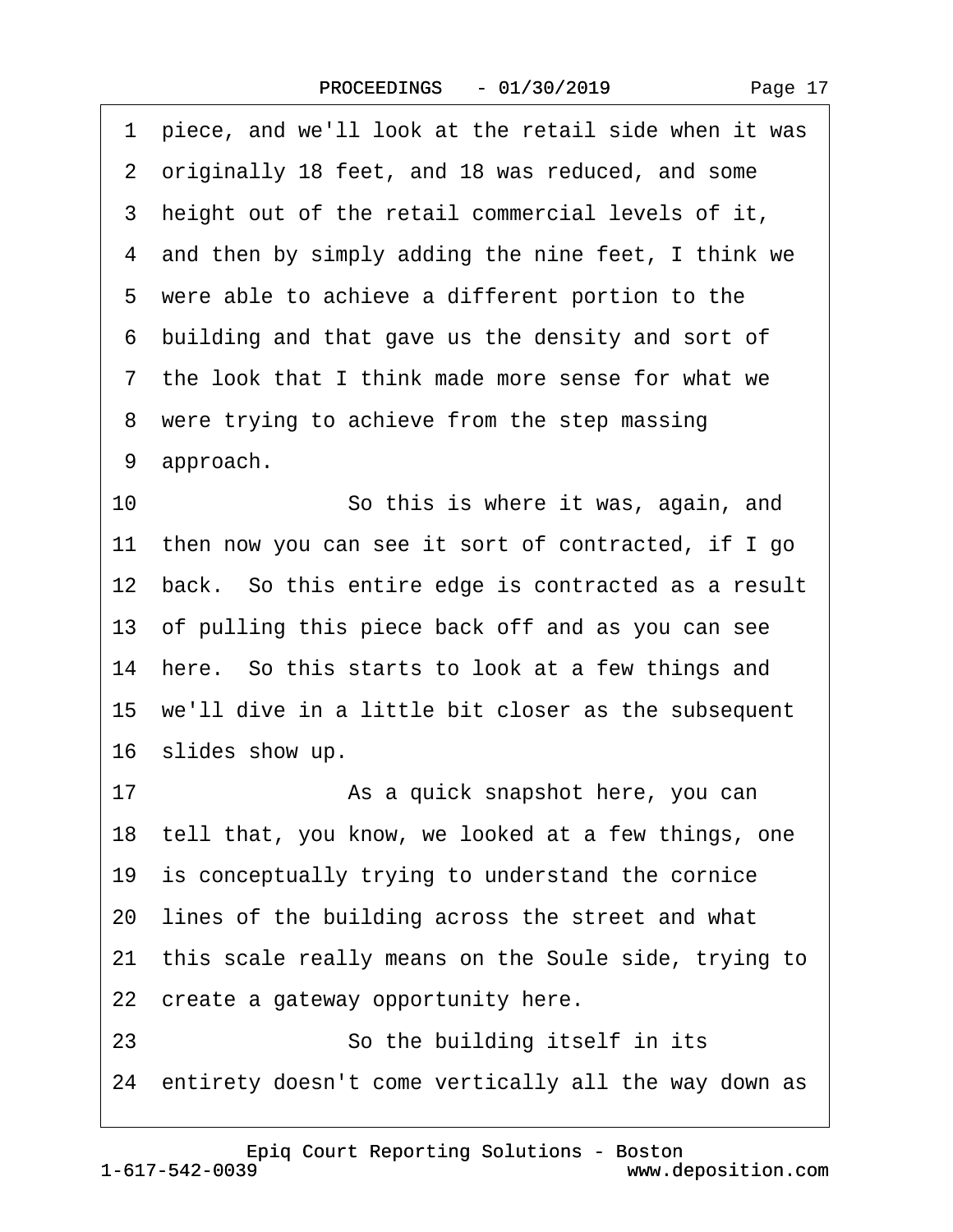1 it was before, but now we've created a few layers. 2 One is a stepback pedestrian and field where it 3 opens up more; sunlight or natural light to this 4 area here becoming a little bit more welcoming from 5 that perspective, but then also it induces a heavy ·6· data line here which is actually in much more accord 7 and respect to the cornice line of the building 8 across the street. 9 **· · · · · · So again, there are sort of multiple** 10 modules here that are allowing the relatability to 11 different parts of the neighborhood, functionally 12 integrating back into the building itself. 13 **There is still a sense of a** 14 contemporary look set within modern materials. I 15 think that's just the evolution of design of where 16 we are here today and how we see our architecture 17 and good design. Part of it is understanding the 18 materiality, understanding how people like to live. 19 People like more natural light. They want bigger 20 glassing and windows where they live. That's sort 21 of resulted into some of the larger windows and 22 things that were planting. 23 **• · · · · · So in addition to that, we also** 24 wanted to talk about some screening opportunities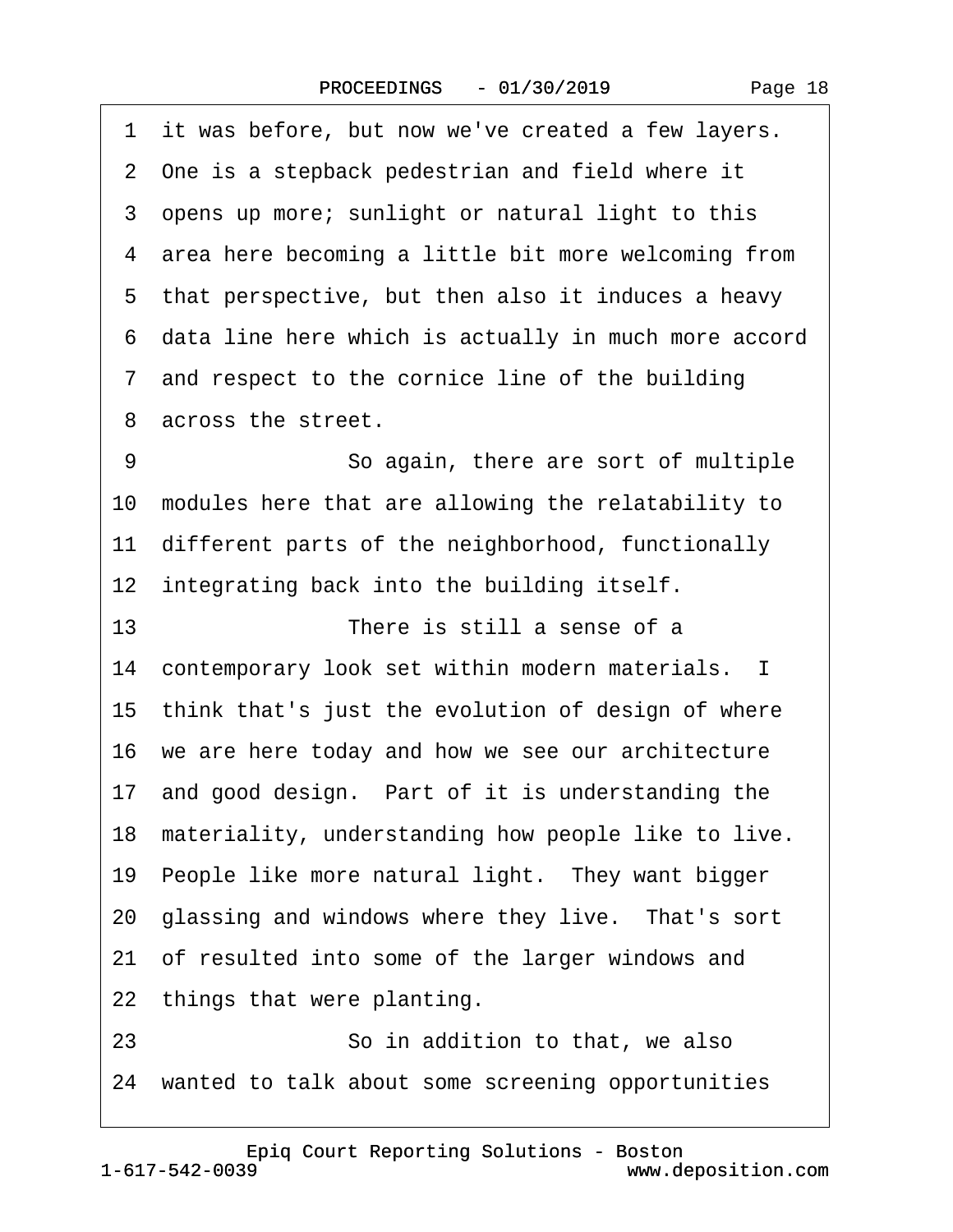1 for the decks and how it creates nice green walls ·2· that separate Trader Joe's to the building. 3 **We wanted to recognize that there is** 4 a height differential between the arrival here on 5 the 1299 site versus Trader Joe's site. So we ·6· wanted to create that even though it's going to be a ·7· retaining wall to be more green and sort of more 8 welcoming from that perspective as well. 9 **· · · · · · · So a lot to really look at.** In this 10 slide we're looking a little closer to each of these 11 components. As we're back off this far, I think 12 it's helpful to see it in its totality, which is 13 definitely a big change from where we were. 14 This is more of a highlight page, a 15 little bit just because it talks about the 16 specificity of a lot of the things that we were 17 asked to look at, not only by Cliff and peer review 18 but from planning and Maria's group and others, I 19 think is trying to understand some articulation, 20· understanding meaningful setbacks on the Soule side 21 as far as conceptuality creating an improved 22 residential experience, because we've pulled back a 23· lot of this as more natural light for that sort of 24· creating that green separator or buffer, if you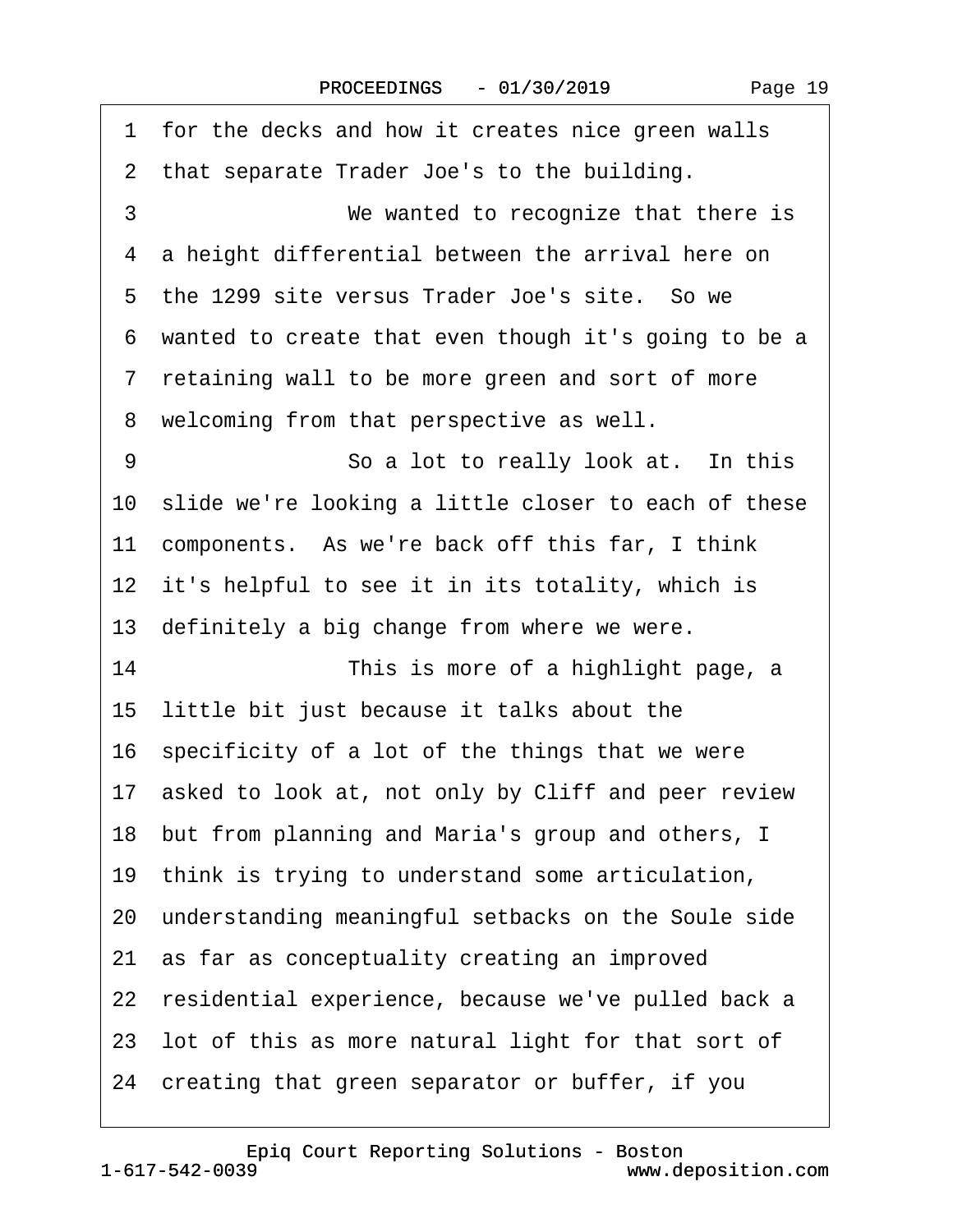|    | 1 will, from the parking lot and then creating some     |
|----|---------------------------------------------------------|
|    | 2 different massing transitions at the top of the       |
|    | 3 front portion of the building.                        |
| 4  | Similarly on the front, the other                       |
| 5  | front of the building, you know, understanding the      |
|    | 6 scale and the massing proportion of what we wanted    |
|    | 7 to create as a composition, I think there were some   |
|    | 8 data lines that weren't hitting where we wanted it    |
|    | 9 to go before and we wanted to create some             |
|    | 10 scalability with relative buildings with some data   |
|    | 11 lines, very similar to what we did on the Soule side |
|    | 12 but in a different architectural expression,         |
|    | 13 creating a wider or broader presence for retail      |
|    | 14 which obviously is very helpful to retail folks but  |
|    | 15 also creating a very dedicated poignant and clear    |
|    | 16 identity of entry for the residential side as well.  |
| 17 | Again, this is where it was before on                   |
|    | 18 Soule. This is where it is now as of today. Again,   |
|    | 19 sort of a setback here or demarcation here, a        |
|    | 20 demarcation here and a setback and a setback. There  |
|    | 21 is a stepping quality to this facade on Soule        |
|    | 22 Avenue.                                              |
| 23 | This is what it was before, sort of                     |
|    | 24 the darker entryway. We thought this would create    |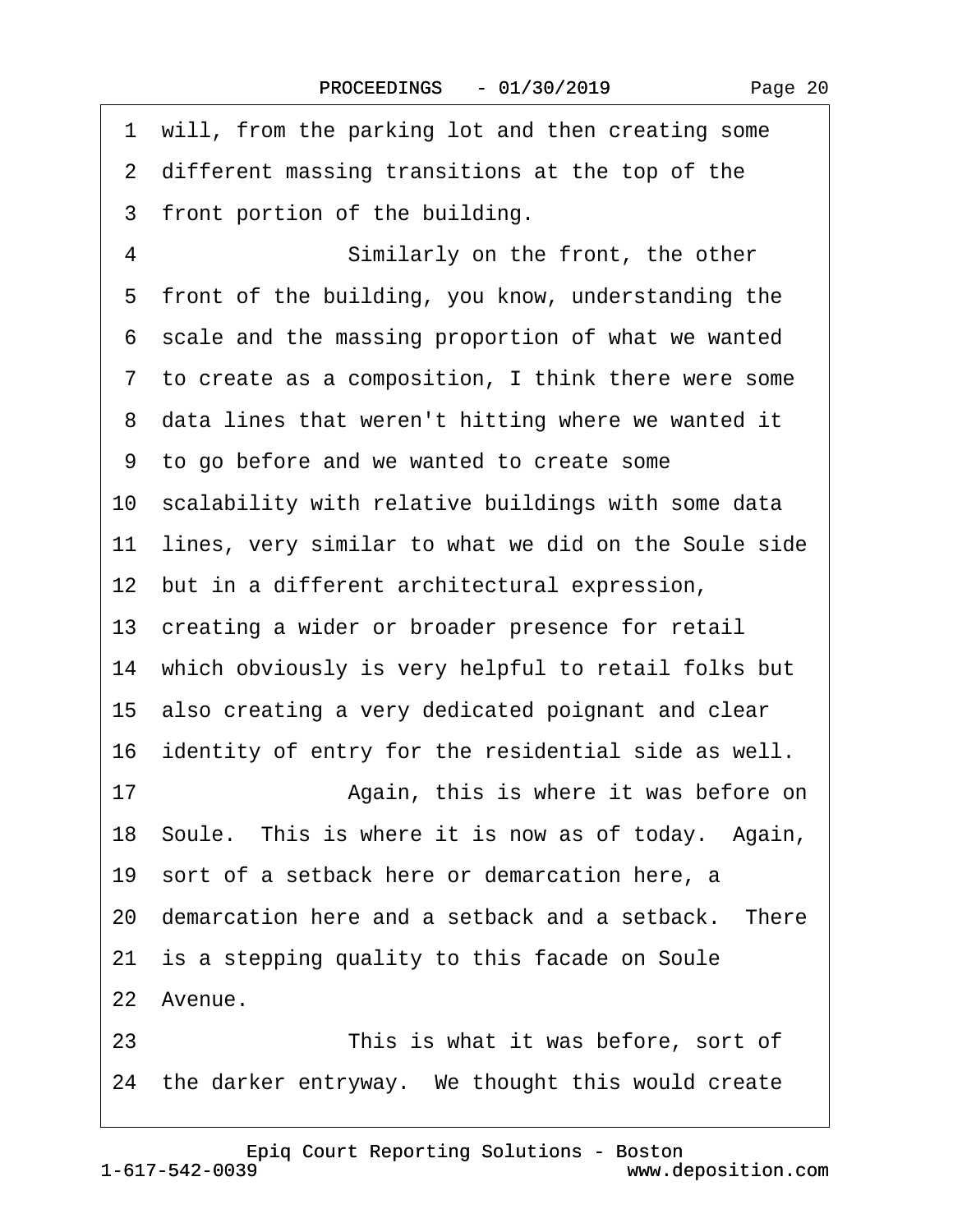1 sort of a weather opportunity in the sense we are 2 creating some cover for residents and folks in cars, 3 but I think the improvement here is now that we ·4· lopped off this front piece really pulls it back a 5 lot more. 6 **• • • • • • • • Few things we wanted to make sure of** 7 were that quality of this entry wasn't just a 8 single, tiny door that you're going into. It was a ·9· much more broader feel of arriving at a residential 10 building. So even the doors for loading and the 11 garage, they're not intended to look like just slide 12 the garage door. If we want to cover them with 13 something nice, either an artful graphic or there 14 could be wood veneer or something that covers the 15· doors and feels more in keeping with the 16· neighborhood and not just giant level doors, even as 17 architects we do not like. 18 **I** libink at the end of the day we want 19 people who are walking along the sidewalk to feel 20 comfortable. It is not just a lot of dark asphalt. 21· We have green.· We have places that feels in scale 22 or in proportion to what the building's use 23 ultimately is, again creating some liveable or 24 usable roof deck component for this at this floor.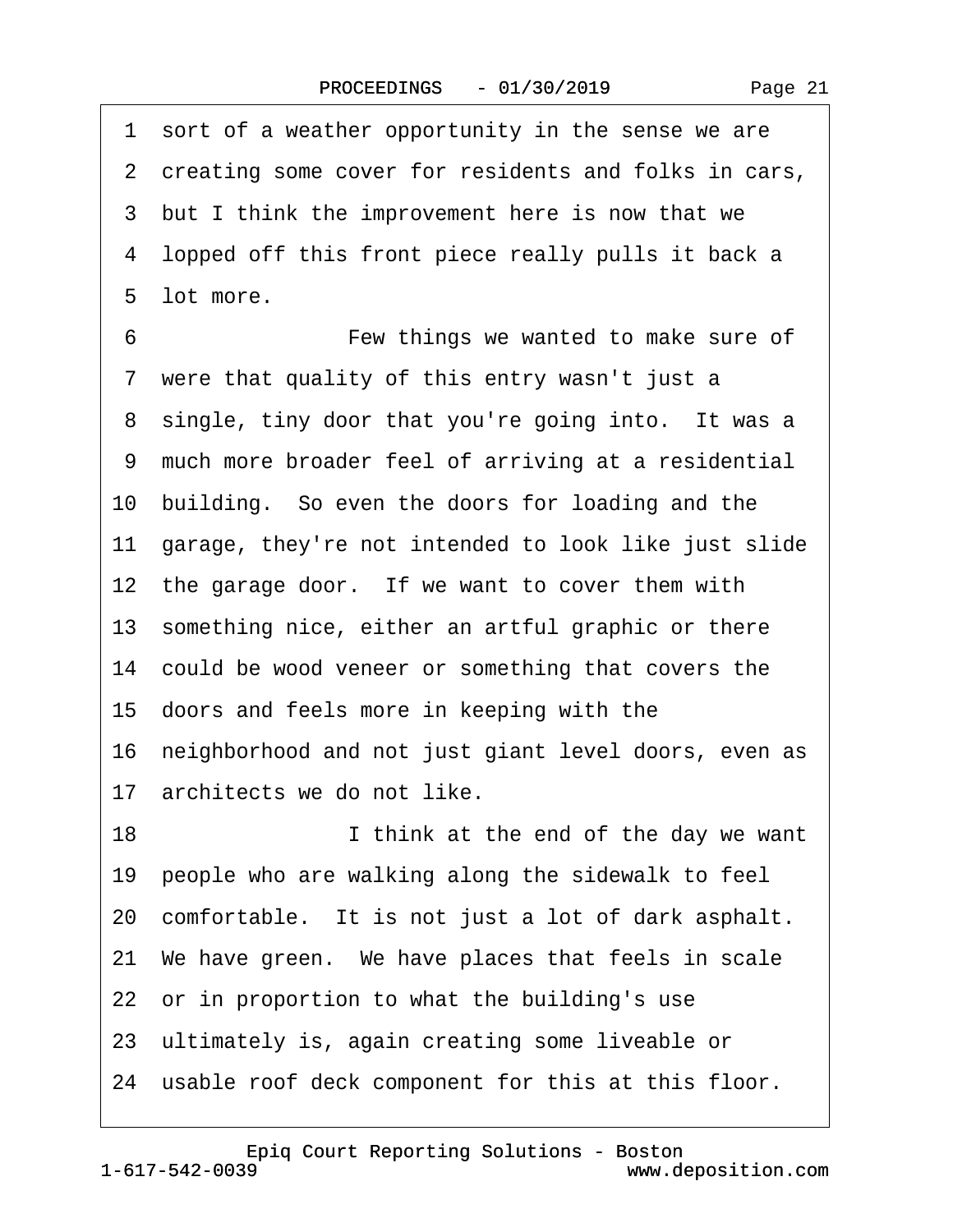| 1  | MS. POVERMAN: Can I ask you a                           |
|----|---------------------------------------------------------|
|    | 2 question about that? How are people actually          |
|    | 3 supposed to use that space, the deck space? I mean,   |
|    | 4 right now it looks like they're supposed to jump      |
|    | 5 over the side. I'm sure that's not what --            |
| 6  | MR. PANDYA: Like any roof deck, this                    |
|    | 7 is the amenities floor, which is common tenant        |
|    | 8 amenity for the floor. So if you're entertaining a    |
|    | 9 party and it is good weather and you want to come     |
|    | 10 out, you're able to come out and use the roof deck.  |
|    | 11 There is glass railing to prevent you from leaping.  |
|    | 12 The sentiment is this becomes an amenity for the     |
|    | 13 tenants over there.                                  |
| 14 | MS. POVERMAN: Where is the entrance                     |
|    | 15 to that?                                             |
| 16 | MR. PANDYA: It's internal. So                           |
|    | 17 you're inside, you walk, you go in, come up into the |
|    | 18 elevator upstairs and --                             |
| 19 | MS. POVERMAN: Onto the roof?                            |
| 20 | MR. PANDYA: Onto the roof deck.                         |
|    | 21 This is the before and for Soule at a more ground    |
|    | 22 level. This is the after. So again, a lot            |
|    | 23 livelier.                                            |
| 24 | And the other thing you will notice                     |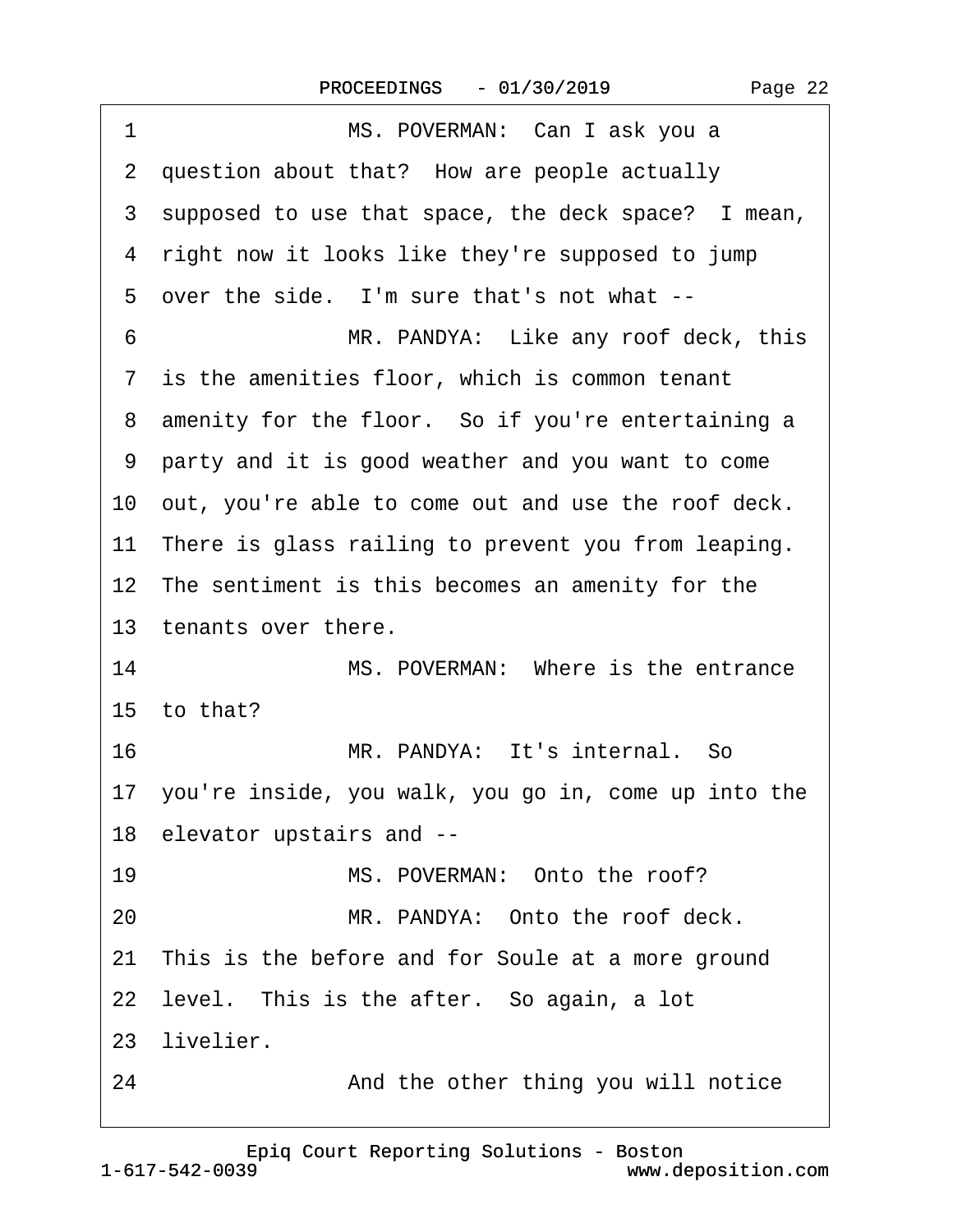| Page 23 |  |
|---------|--|
|---------|--|

|    | 1 which we didn't have before, I should mention, is we  |
|----|---------------------------------------------------------|
|    | 2 actually went further to add more texture to the      |
|    | 3 context that was not there which was more informing   |
|    | 4 as far as tonality, as far as granularity of scale    |
|    | 5 of texture, and to get a better sense of sort of      |
|    | 6 what the surrounding -- before there were sort of     |
|    | 7 these white boxes, and I kind of said, Well, that's   |
|    | 8 how tall the buildings are next door and now we       |
|    | 9 actually try to get close to color mapping and        |
|    | 10 getting the right sort of visual context of the      |
|    | 11 adjacent building, so that was a pretty good help as |
|    | 12 far as understanding what the buildings vernacular   |
|    | 13 ultimately ended up being.                           |
| 14 | Again, this is the before, and now                      |
|    | 15 the after. We are envisioning the warmer materials   |
|    | 16 in the ceiling, nicely lit, more light, residential  |
|    | 17 entry. We have a nice sort of conference meeting     |
|    | 18 space that's available as an amenity to the          |
|    | 19 building, but again, more glass line. It's more      |
|    | 20 lit. And then the doors themselves, like I said      |
|    | 21 before, will be clouded material which will be much  |
|    | 22 warmer and not common in many ways to the loading    |
|    | 23 dock and it's an opportunity to create some graphic  |
|    | 24 or art for the walls there.                          |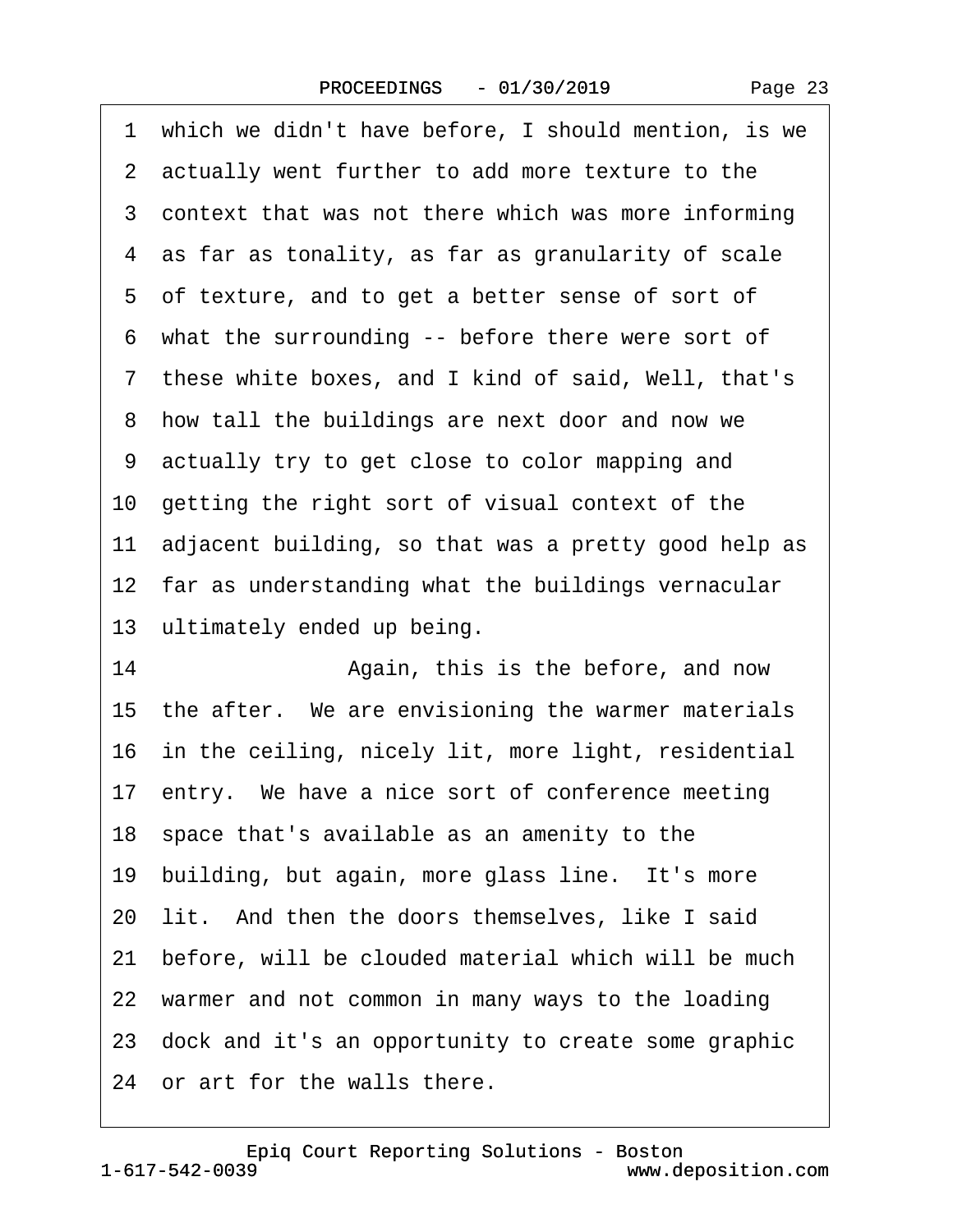| 1<br>MS. SCHNEIDER: Is that two separate                |
|---------------------------------------------------------|
| garage doors on either side?<br>2                       |
| 3<br>MR. PANDYA: One is the loading dock                |
| 4 and one is the actual entrance to the parking.        |
| MS. SCHNEIDER: What are the<br>5                        |
| 6 materials? I mean, it looks like you're showing       |
| 7 like a little plaza area between the sidewalk and     |
| 8 the doors. What is that functionality or the          |
| 9 materials intended to be there?                       |
| 10<br>MR. PANDYA: Part of this is we                    |
| 11 wanted to set this back to eliminate or try to       |
| 12 reduce the queuing. That's one. The second           |
| 13 component is to use the materials not necessarily    |
| 14 blacktop, getting pavers or stamps are some or       |
| 15 material that feels warmer and it's slightly more    |
| 16 welcoming I think that's the sense.                  |
| If we can go lighter, this is trying<br>17              |
| 18 to be responsible from a climate perspective or an   |
| 19 island effect, and there's other things we can do to |
| 20 the reduce the sort of blacktop surface as best we   |
| 21 can. Maybe we can try to -- I think we talked about  |
| 22 potentially doing radiant in there. We're not        |
| 23 trying to stockpile snow. We're going to get to      |
| 24 those things as we go, but I think those are         |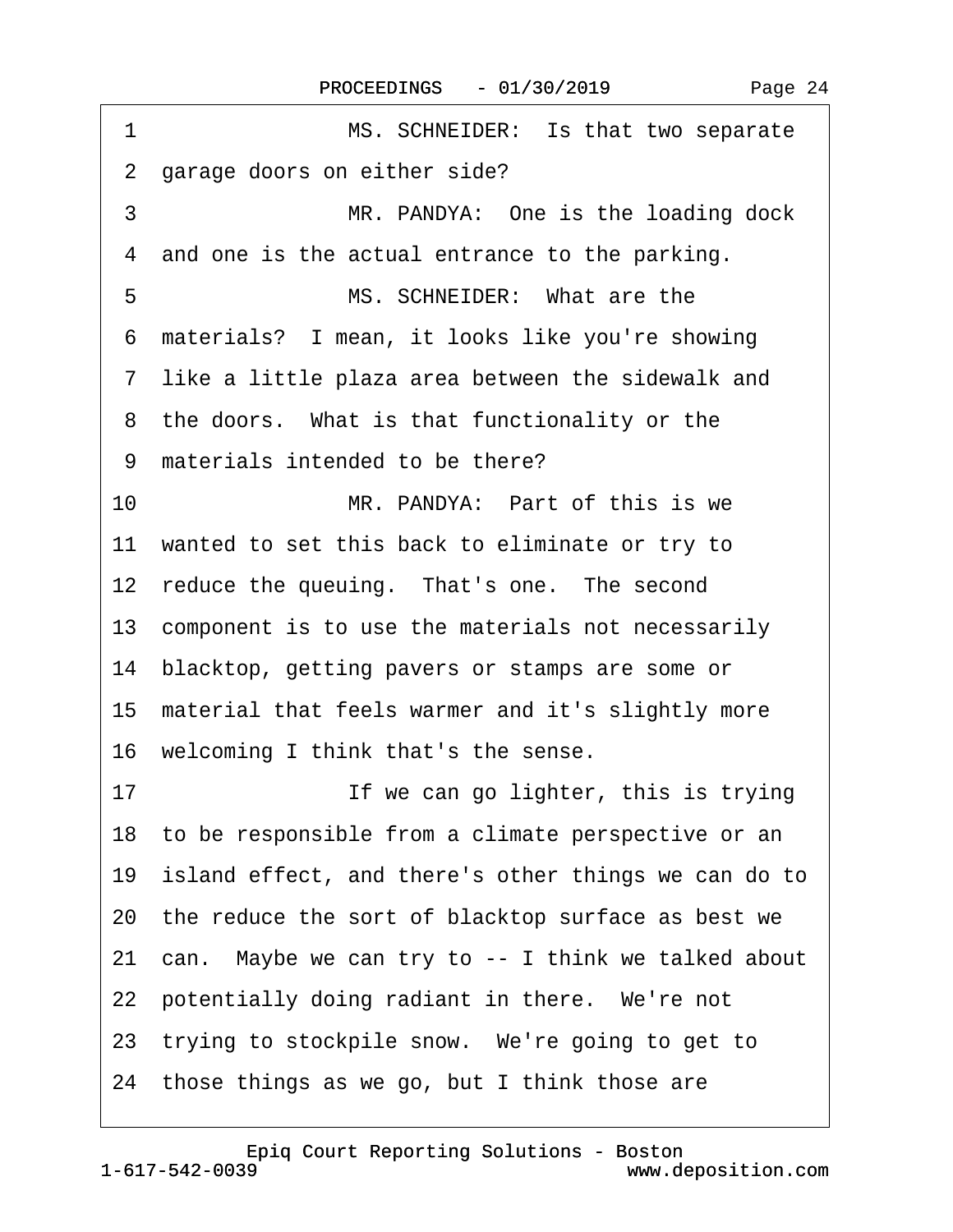| considerations as we move forward.<br>1                 |
|---------------------------------------------------------|
| $\overline{2}$<br>Looking at the more bird's eye view,  |
| 3 this was before or where we were prior, I should      |
| 4 say. This is where we are now.                        |
| 5<br>Again, you know, with added nine                   |
| 6 feet, but the multiple scale of building components.  |
| $\overline{7}$<br>This was the original front on        |
| 8 Beacon, and you can see here it's not really quite    |
| 9 clear what was residential or retail. It was not in   |
| 10 progress at the time, but here we are now. You can   |
| 11 see this actually coming down some as a result.      |
| 12 That actually helps with our scale.                  |
| 13<br>This band is pretty consistent with               |
| 14 that line and not far off from this line and sort of |
| 15 in keeping with that data line for the retail sort   |
| 16 of strip or stripe, if you will, and you can see we  |
| 17 added some of these conceptual components to get a   |
| 18 sense of what the rest of it feels like around the   |
| 19 buildings.                                           |
| MR. MEIKLEJOHN: Could you go back<br>20                 |
| 21 and do that one more time? I'm looking at what you   |
| 22 call the top end of the podium. This is the now      |
| 23 version. If you go back to July, I think it was      |
| 24 right -- seems like the top was meeting the building |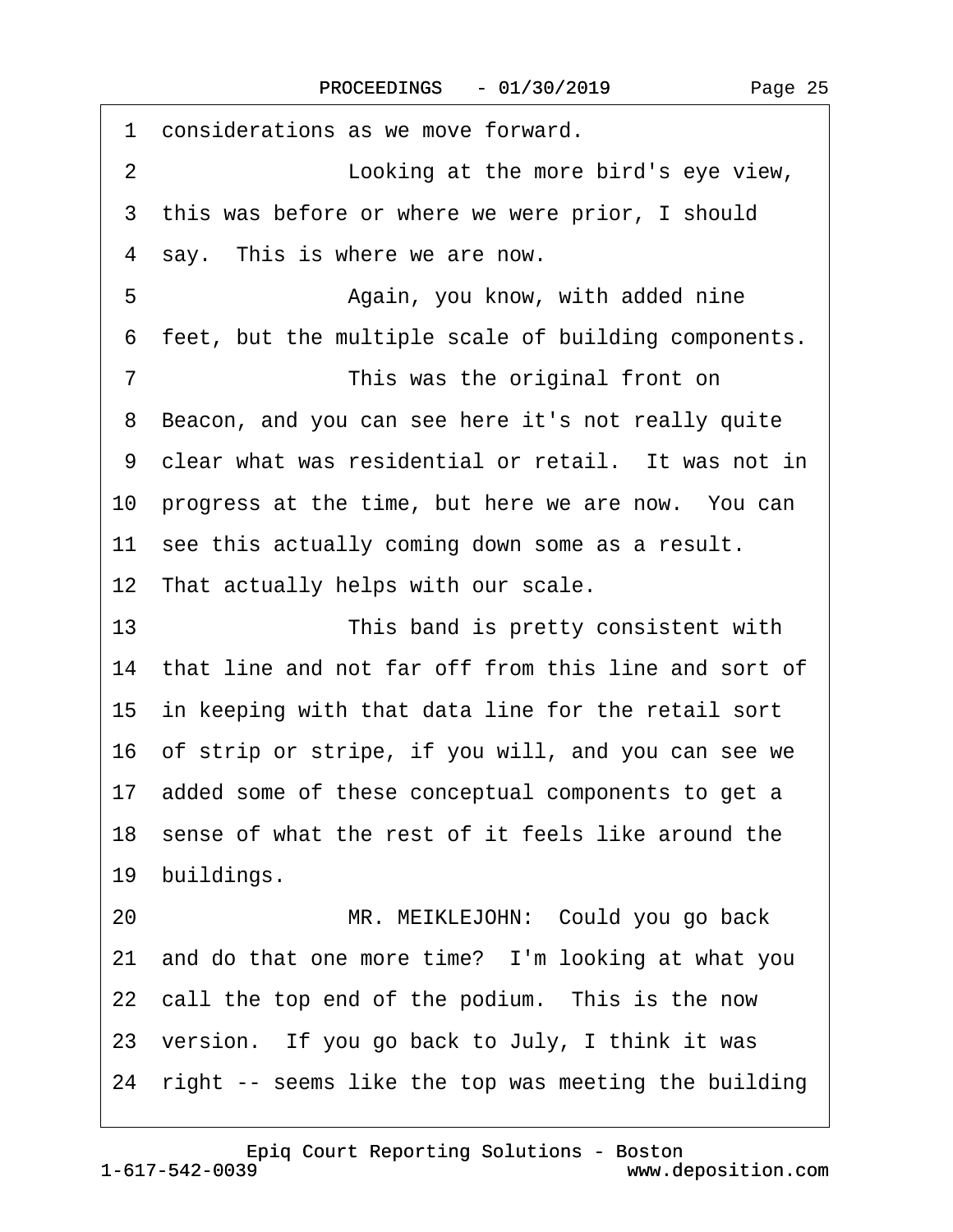| 1 to the west, right?                                   |  |
|---------------------------------------------------------|--|
| $\overline{2}$<br>MR. PANDYA: This one?                 |  |
| 3<br>MR. MEIKLEJOHN: This is July, right?               |  |
| MR. PANDYA: So when this thinned up<br>4                |  |
| 5 a little bit, we ended up using this glass rail       |  |
| 6 because that is potentially going to be an occupied   |  |
| 7 lower roof deck on this side. So this line came       |  |
| 8 down a little bit, so this line that you're seeing    |  |
| 9 is still roughly the same line. The view may have     |  |
| 10 changed just a tick. Your view might have moved a    |  |
| 11 little bit.                                          |  |
| 12<br>MR. MEIKLEJOHN: You're still coming               |  |
| 13 out from the same floor of the building?             |  |
| 14<br>MR. PANDYA: Correct. I think we                   |  |
| 15 wanted to use rather than a taller parapet, we       |  |
| 16 wanted to use the -- lower the parapet lines of this |  |
| 17 material and got less and sort of balance with a     |  |
| 18 glass line so you can see through it.                |  |
| 19<br>This was the overall sort of aerial               |  |
| 20 view that we had before at 122. We had to add nine   |  |
| 21 feet to get to 131, overall just looking southwest,  |  |
| 22 similarly looking east in the other direction before |  |
| 23 the after.                                           |  |
| 24<br>MR. MEIKLEJOHN: Did both the low                  |  |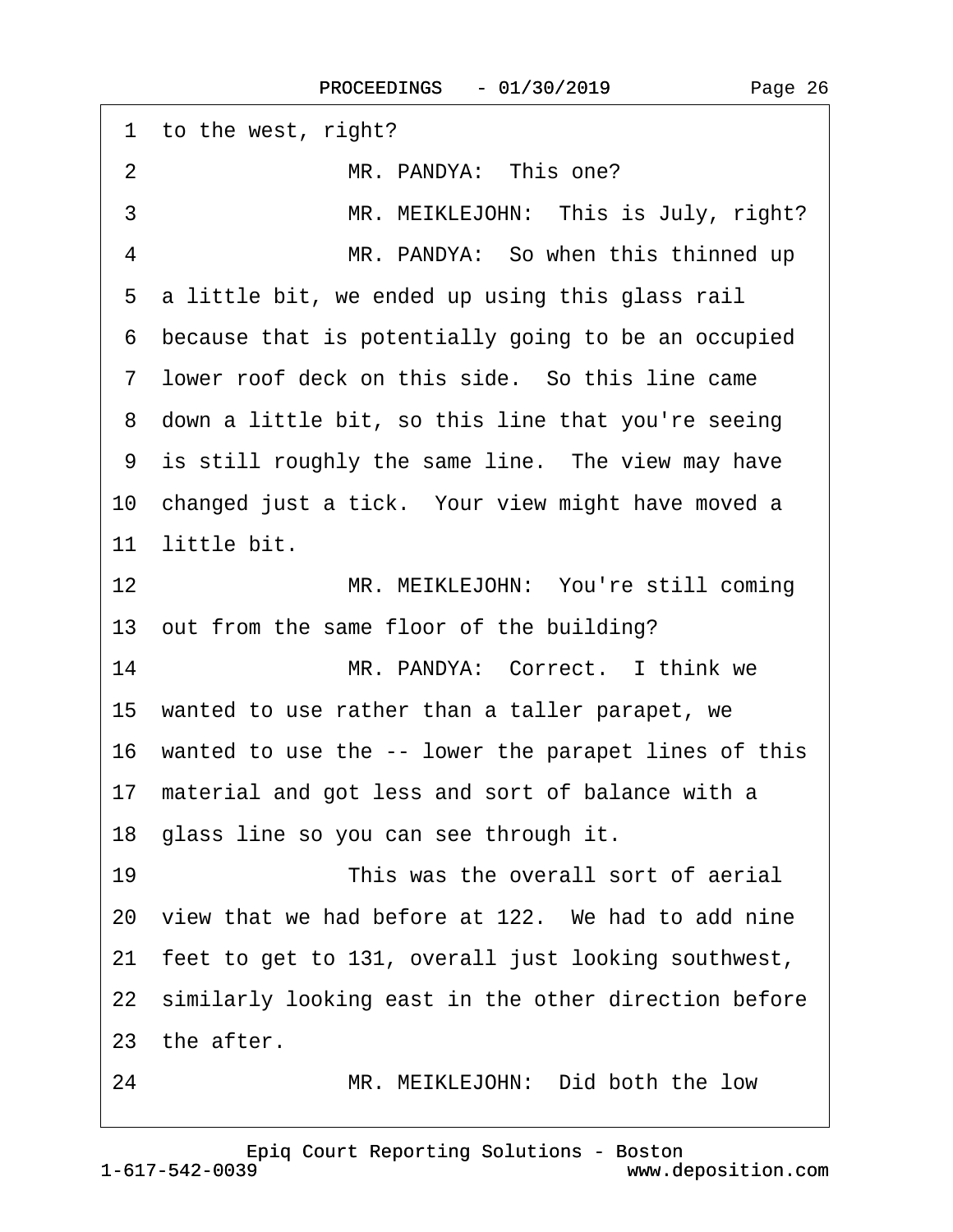| 1 part and the high part gain a story?                  |
|---------------------------------------------------------|
| MR. PANDYA: Correct. We are at<br>$\overline{2}$        |
| eight and 10 and now we're at nine and 11. So then<br>3 |
| 4 more sort of the traditional architectural            |
| 5 elevations to look at. This is the previous. And      |
| 6 you can see adding some of the context little more    |
| 7 from where we were in the previous submission is      |
| 8 kind of helpful.                                      |
| MR. MEIKLEJOHN: This is a more<br>9                     |
| 10 accurate way to see what you've done with the top of |
| 11 the podium from that perspective view.               |
| MR. PANDYA: It's hard when it's at<br>12                |
| 13 the skew because some of the foreshortening happens  |
| 14 Unfortunately the software that you're hiding tends  |
| 15 to compensate for real life when you're out there.   |
| 16 This is tough too because a few people actually see  |
| 17 the building straight on in life. You have to be     |
| 18 pretty far back.                                     |
| MR. MEIKLEJOHN: Can you remind us?<br>19                |
| 20 The two-story piece of brick face building behind    |
| 21 that tree to the right of the podium, is that -- the |
| 22 one with the hundred -- with the dimension line      |
| 23 going through it, is that part of this building      |
| 24 proposal?                                            |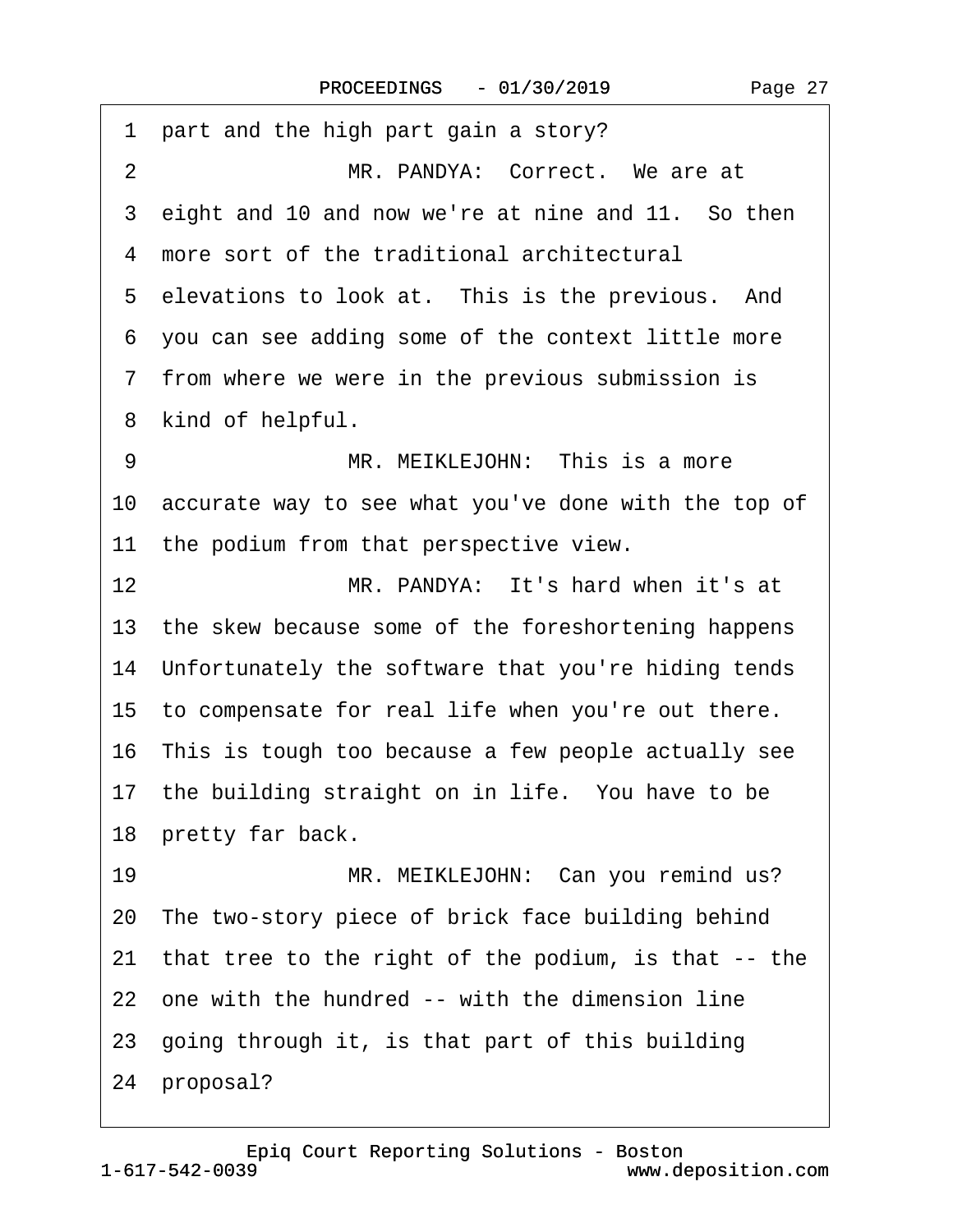| 1              | CHAIRMAN GELLER: No, that's --                         |
|----------------|--------------------------------------------------------|
| $\overline{2}$ | MR. MEIKLEJOHN: Not the glass                          |
| 3 part.        |                                                        |
| 4              | MR. PANDYA: This exists.                               |
| 5              | MR. MEIKLEJOHN: Thank you.                             |
| 6              | MR. PANDYA: The interesting thing is                   |
|                | 7 behind this building, it ells. That's why you see    |
|                | 8 this building right here behind it. We'll get to     |
|                | 9 recycling in a second.                               |
| 10             | This is the Soule side previously.                     |
|                | 11 So Trader Joe's has a pretty blank component there  |
|                | 12 and I think we are trying to warm. A fair amount of |
|                | 13 this will be lit. During the day a lot of this will |
|                | 14 be much more friendlied-up, if you will.            |
| 15             | These are some site sections kind of                   |
|                | 16 going from looking west in this particular case.    |
|                | 17 This was where we were. This is where we are.       |
|                | 18 Again, with sort of green trellis to try to create  |
|                | 19 some visual buffer. Looking east, Soule being on    |
|                | 20 this side. The after.                               |
| 21             | So this is the overall site plan,                      |
|                | 22 seeing how this is sort of with shadows and planes. |
|                | 23 The modules of the building are a little more       |
|                | 24 realistic in the sense that all the ins and outs of |
|                |                                                        |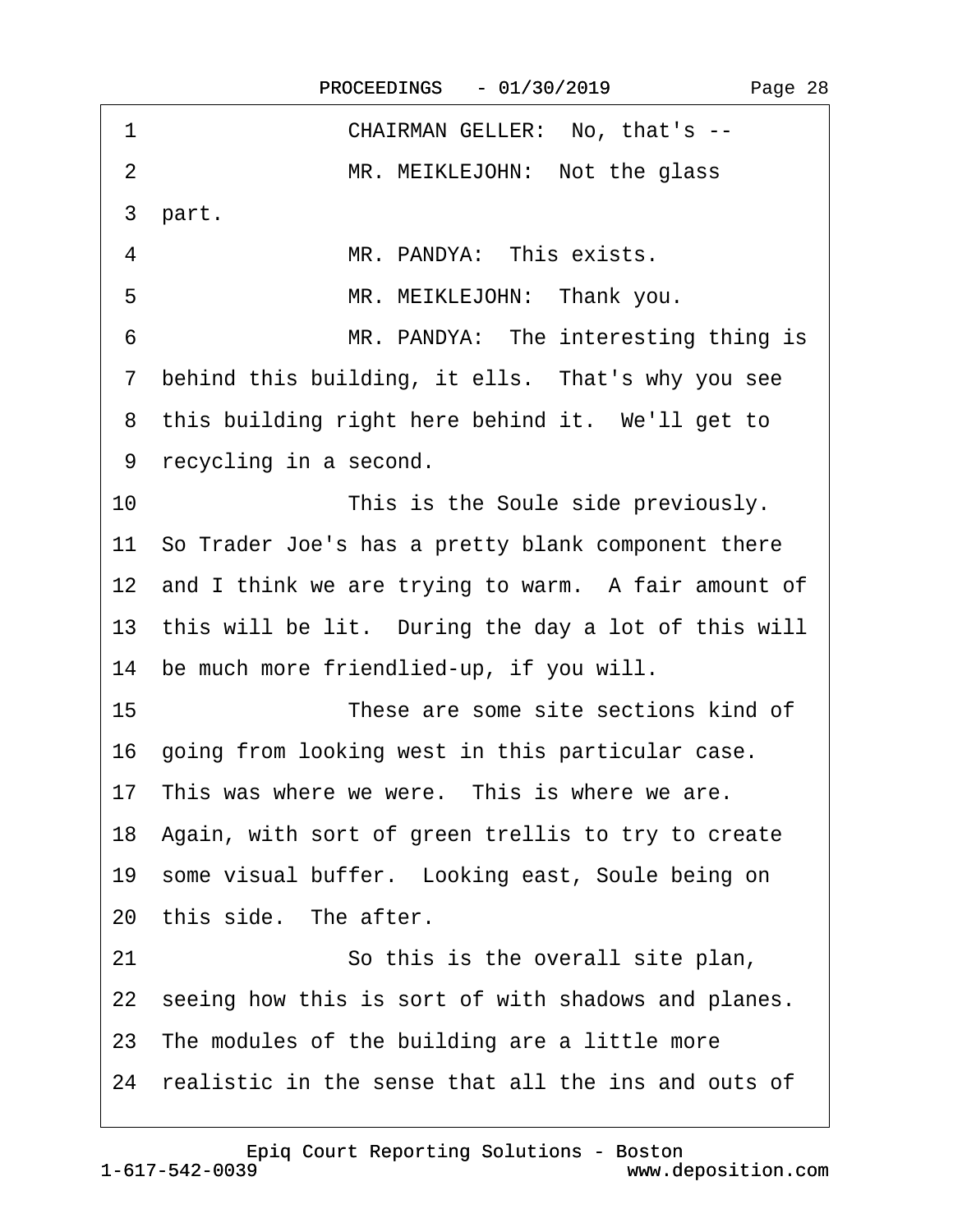Page 29

·1· some of the shadows you would see just like the 2 other buildings in place with some of the entry ·3· points for residential, for retail, and for 4 residential again. 5 **• This was the prior site plan.** Now, a 6 few things here to note; one is we were previously ·7· looking at parking schemes that had to do with car 8 lifts, and I think there was a lot of discussion ·9· about how to improve upon that so the parking 10 becomes easier, more accessible. Obviously 11 operating costs are in that sort of thing as well. 12 We did move towards the self park situation in the 13· newer scheme.· Again, As Maria mentioned before or 14 earlier, four levels with 119 spaces. 15 **• This was previously all the retail** 16 that was done here, pretty substantial. This was, 17 you know, you kind of pulled in. There was a lot of 18· questions about how to navigate, circulate cars and 19 pedestrians around this thing. The loading dock was 20 in this location. This is where we had come to you 21 last. 22 Now we are at a spot where we have --23 now we've actually flipped the loading dock. We 24 have a loading dock on this side and we have the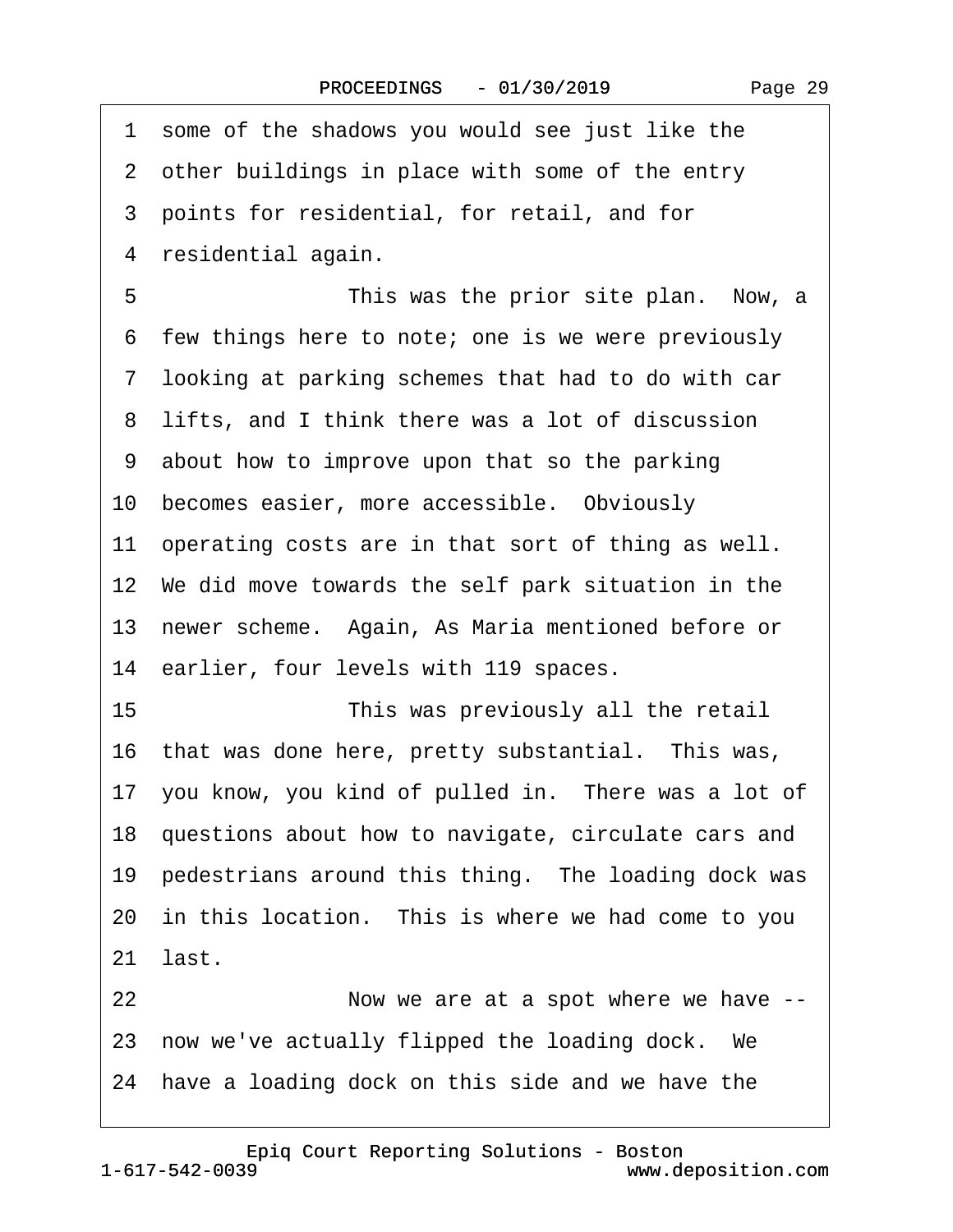·1· garage ramp now eventually come down on self park 2 down this whole thing, which is quite nice to be 3 able to do that. 4 **The restaurant that Maria mentioned** 5 before is here. We have a smaller retail lobby here ·6· to get you to the upper level of retail with its own 7 elevator access. That will be right there. Again, 8 two doors, one to go to retail, one to go to the ·9· other.· This is the residential entry that takes you 10· to the desk through the lobby so that's how to 11 circulate from Beacon and Soule going back and forth 12 through there, goes through sort of a club or a 13 meeting room for the tenants, mail, more back of the 14 house requirements for operations, et cetera. 15 **• This is a -- if I were to take this** 16· plan and essentially lop out the middle just so we 17 can see the more landscaping qualities of the front 18 and back. This is starting to show some of the 19· thinking behind what we're thinking for pavement, 20· for pavement over here, and as I said before, we're 21· thinking something of the idea of non-asphalt 22 lighting, like more welcoming, more residential, 23· thinking about different islands for green to create 24 a warm -- with bench seating, so garage parking can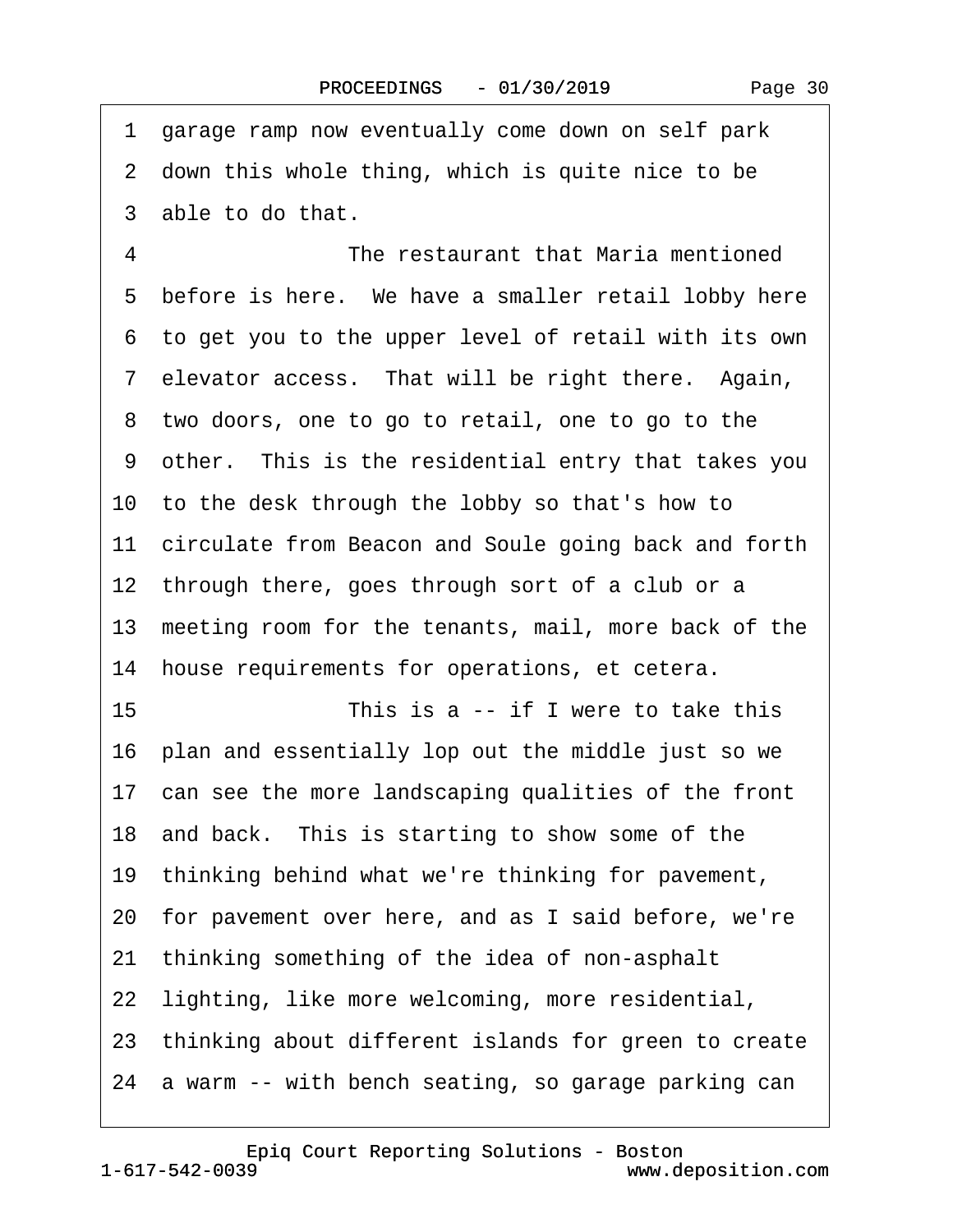1 happen. Pretty straightforward. You can imagine

2 loading for trucks, wider or deeper portion of this 3 allows that to be a little more gracious for loading 4 to happen so we're not dealing too much with, in 5 this case, trucks would be out here. I think here 6 it's better to have it flipped the way we have it. 7 Then sort of go through the parking, 8 again, for the four levels you see here this is the ·9· ramps, kind of two-way ramps that takes you up and 10 takes you back with speed ramps. We have bike 11 storage, trash rooms, et cetera. We'll get into 12· that. 13 This was just the multi-level P2 and 14 P3 and P4, and then back to ground. So I think put 15· the ground one back in here again to show the 16· natural progression from parking to ground floor to 17 the second floor which is the amenity. This is the 18 elevator that I mentioned earlier for the more dry 19 goods retail that would come up into here. They get 20 this larger retail component from the tenant side of 21 things. This other side is really driven to be more 22 of the tenant amenities where it is a tenant lounge 23 or fitness or it's a business or conference center, 24 and then it's terrace. So you were asking earlier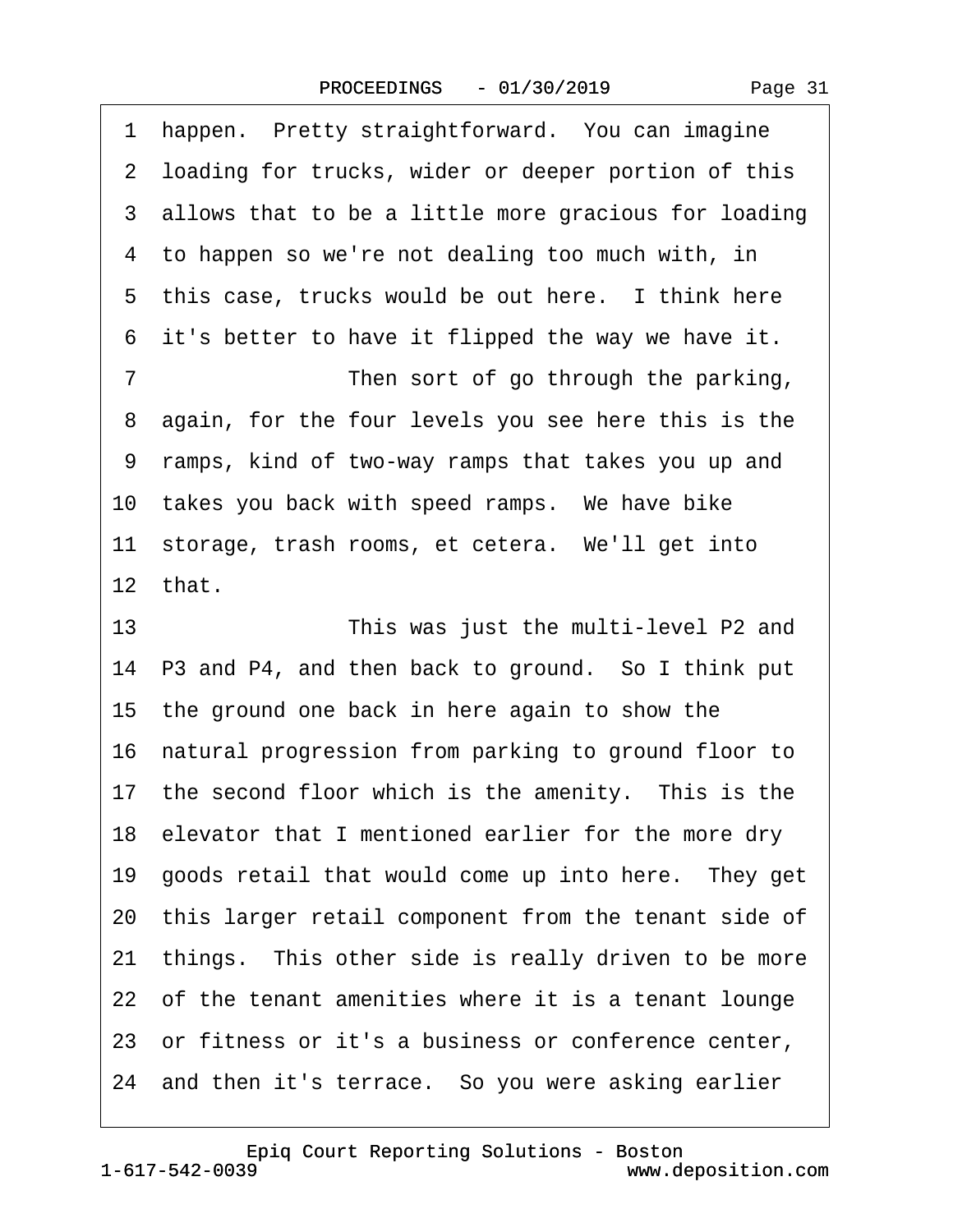1 how you get outside. This is where they would come

·2· out here through this tenant amenity space 3 essentially. 4 **The lobby below, you get a double** 5 height space. It is doubling height space below to 6 the entrance. That's a nice tall feeling when you 7 walk in. 8 **• • • • • • • Then as go up through the units,** ·9· typically three through nine, different size units 10 for one bedrooms and two bedrooms. You can see some 11 of the setbacks. The ground floor, second floor are 12 about, you know, a foot and change. I think as 13· Maria mentioned we're going to be talking about 14 feasibility things, about the constructibility, but 15· holding some constructibility setbacks, nominal 16 right now for the building, but as you move up 17 through the tours of the building -- my eyesight is 18 not good so I'll look over here -- the setback over 19· here is 19 and the setback down here is around 33 20 feet from this side of Soule. 21 This edge right there fifteen, 22 fifteen to the front, five off this side here, five 23 off of that side here. So these setbacks have 24· actually increased since the last time by a little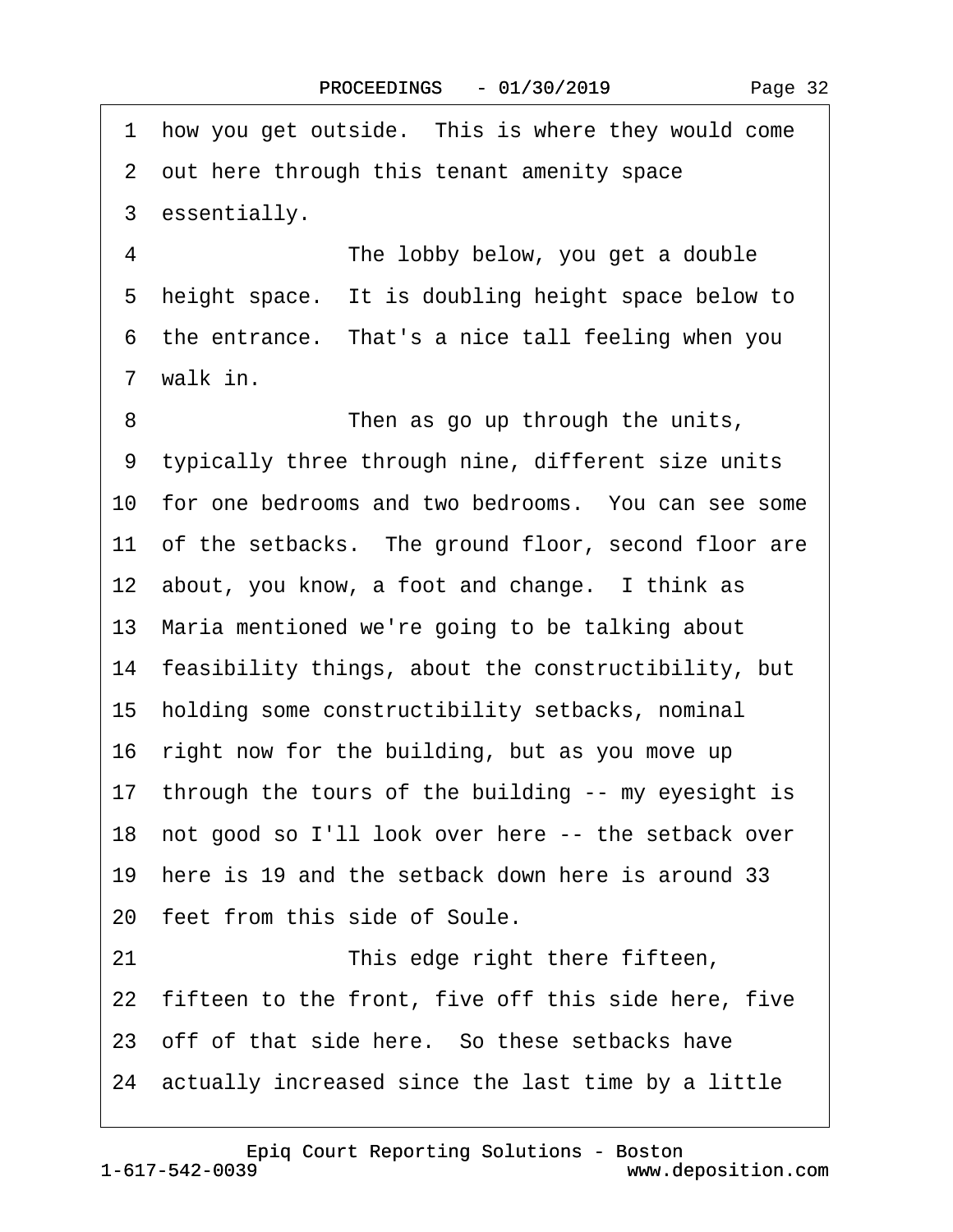·1· bit because, again, some of the massing and ·2· proportion had changed a little bit so we wanted to 3 make sure things still felt right. We're talking 4 about travel distances and whatnot. We first did 5 that setback with the four stories at Soule. We ·6· wanted to make sure we weren't compressing this so ·7· much where these units became essentially 8 non-functional. I think some of the play in trying ·9· to understand how far to set back that facade really 10 came down to functionality of some of the units. 11 **• Then you get to level ten.** You kind 12 of have this special unit that's there too along 13 with these three bedrooms, one two bedroom, some 14 decks and access to some outdoors. And then 11th 15 story on the taller building essentially has the two 16· bedrooms and then the deck on top of that roof and 17 mechanical penthouse. There is a cross-section 18 stacking diagram through the whole thing kind of 19 showing the parking units. 20 **• • Then the summary sheet, hopefully** 21· it's identical to what you have in front of you as 22 far as after the column as far as where we are in 23· terms of parking, in terms of retail square footage,

24 the number of units, gross per footage, et cetera.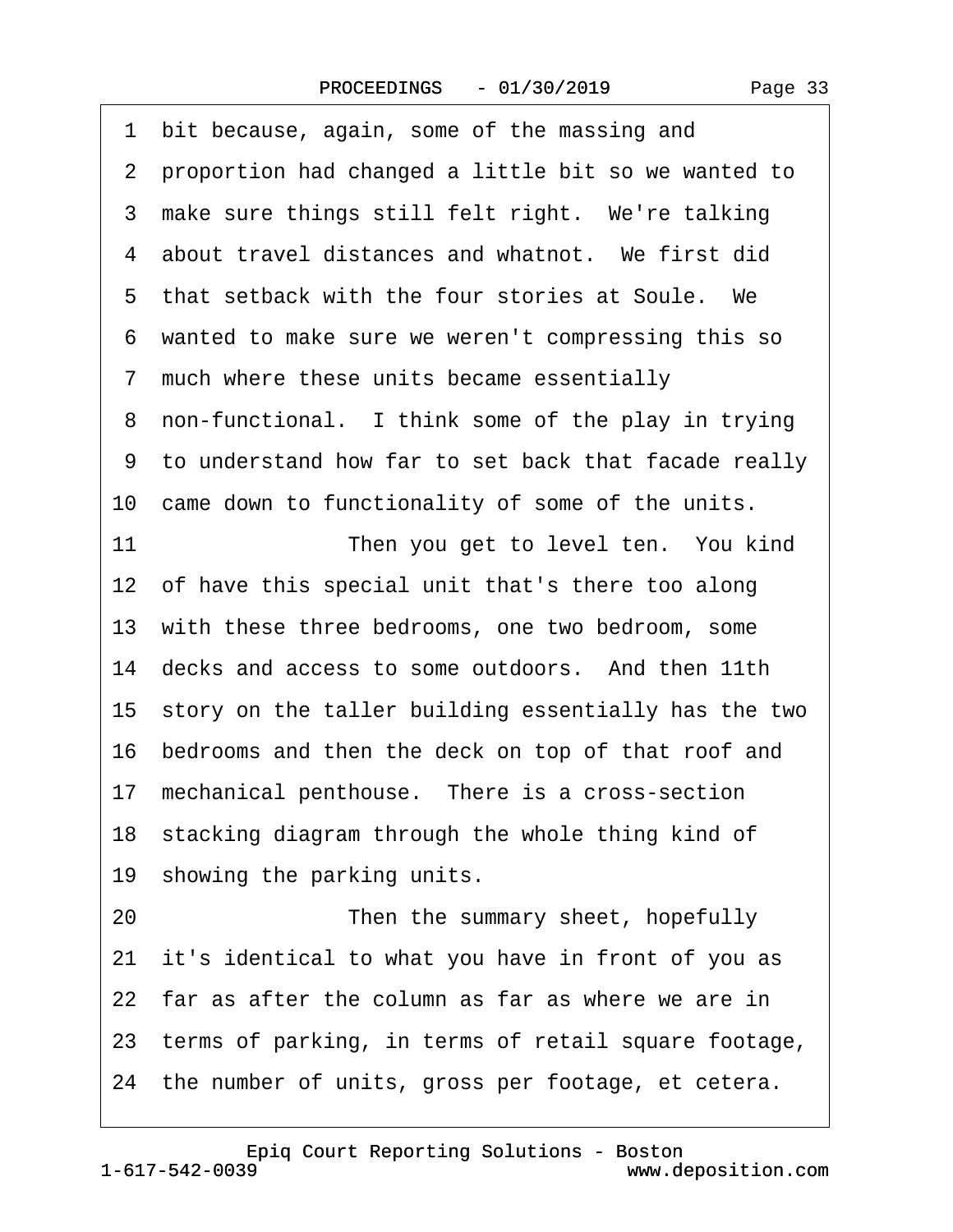| I think we're at 99 cars and we're up to 119 and<br>1  |
|--------------------------------------------------------|
| 2 unit counts is 76 to 80. It's all in the chart.      |
| 3<br>This demonstrates, I think, where we              |
| 4 are. I think after a really productive               |
| 5 collaborative round of conversation with Cliff and   |
| 6 Planning and Maria and others, I think there were a  |
| 7 lot of really important characteristics of the       |
| 8 building as far as materiality, warm materiality and |
| 9 terra-cotta panels that are in keeping with the      |
| 10 neighborhood as well as trying to keep the right    |
| 11 proportions of the building and then balancing it   |
| 12 with the contextually respective encumbrance and    |
| 13 creating the setbacks and creating all of the other |
| 14 things, creating much more welcoming project at the |
| 15 end of the day.                                     |
| 16<br>So that's all I have. If there are               |
| 17 any questions?                                      |
| 18<br><b>CHAIRMAN GELLER: Questions?</b>               |
| 19<br>MS. POVERMAN: Have we ever gotten                |
| 20 any sort of figures about protecting rents and      |
| 21 things like that and comparatives?                  |
| MS. SCHNEIDER: I don't think that's<br>22              |
| 23 for the architect.                                  |
| MS. POVERMAN: Well, it may not be,<br>24               |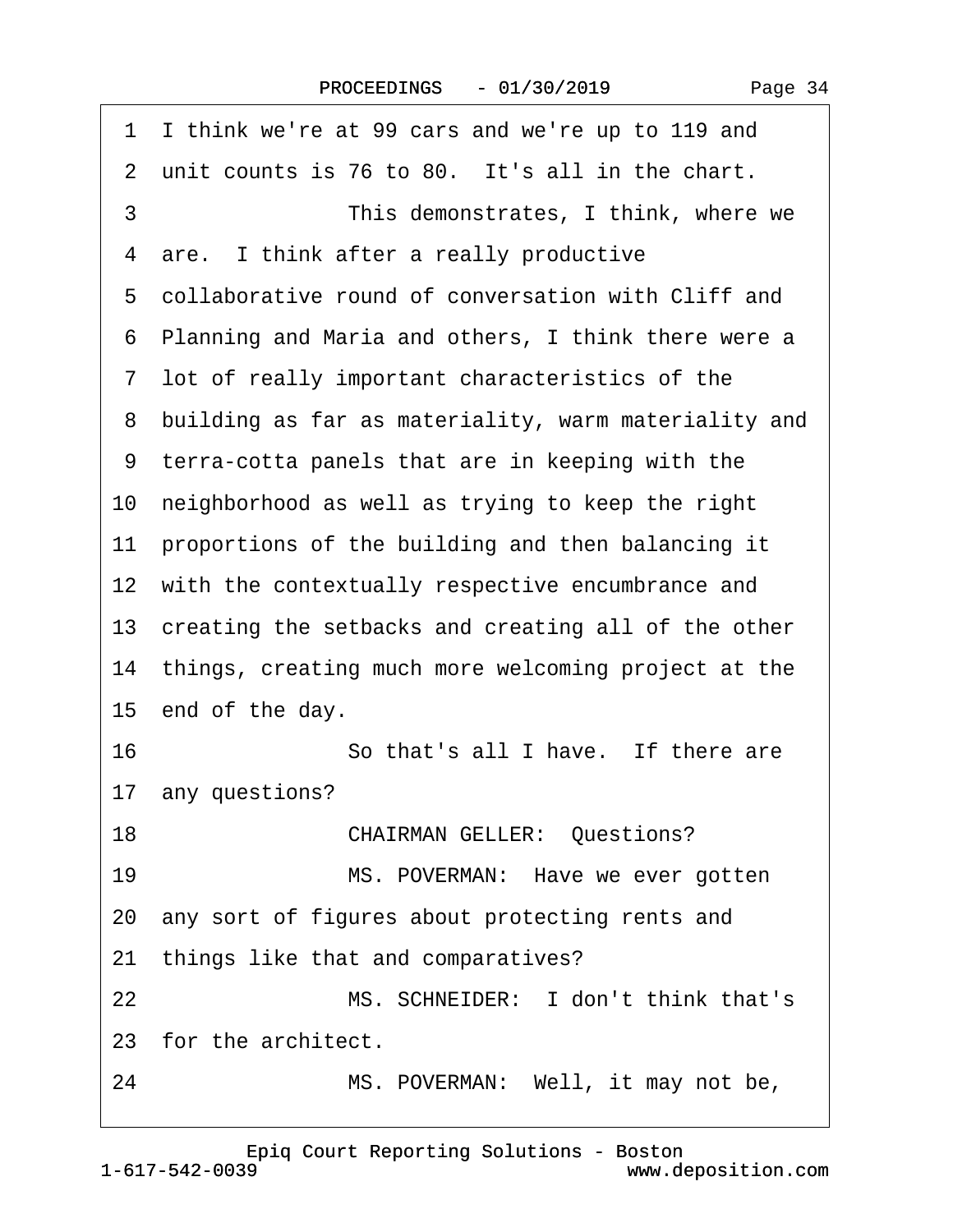·1· but it sort of relates to how many floors you're 2 having, et cetera. So if you don't know that, then 3 I hold the question. 4 MR. PANDYA: I mean, one part of it I 5 probably can answer is that, you know, as far as ·6· square footage is how big the units are, they're in 7 keeping with what's market out there for this 8 product and that's something we all have to be ·9· relatively aware of, what a two-bedroom is or a one, 10 two, three-bedroom is I think from that perspective, 11 from a layman's perspective we are commensurate with 12 that 13 MS. SCHNEIDER: I have a question 14 about the green panels that you're showing and I 15 know it's very early to be talking about landscape 16 details, but I understand that those are being shown 17· to address a concern we had about that sort of blank 18 wall along the Trader Joe's side of the building. 19· What are you envisioning putting on those panels so 20· that, you know, it's nice in the spring, summer, 21 there might be some greenery. What about the rest 22 of the year? What goes on there that the panels are 23 performing some sort of screening function and we're 24 not looking at a blank wall six months out of a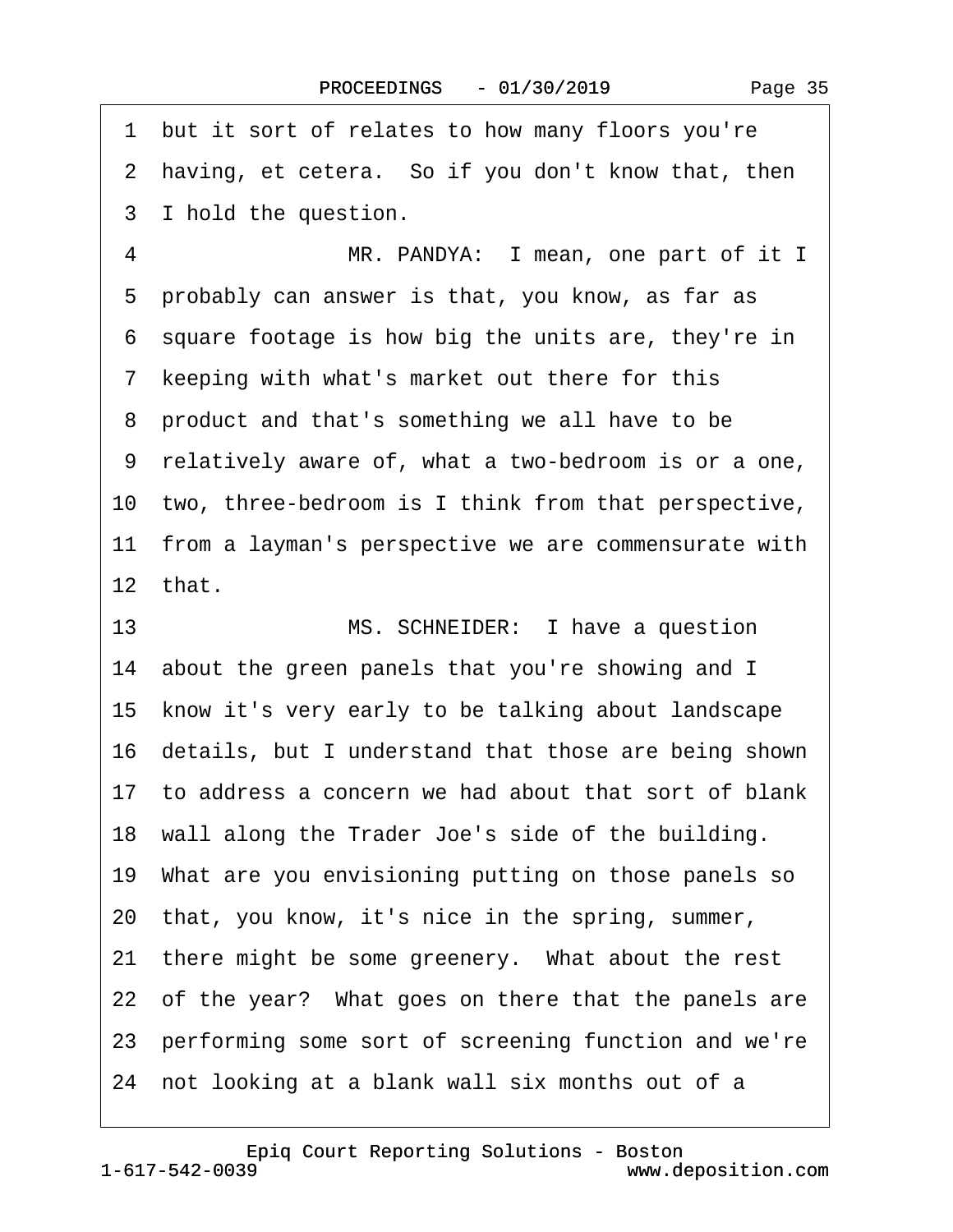| 1              | year?                                                   |
|----------------|---------------------------------------------------------|
| $\overline{2}$ | MR. PANDYA: Right. I think we are                       |
|                | 3 blessed with harsh winters, so I think we have to     |
|                | 4 make sure we find plants and whatnot. There are       |
|                | 5 many products, ivys and other things, that are        |
|                | 6 controllable. I'm not a landscape architect. We       |
|                | 7 will have one, but I think the goal is to have        |
|                | 8 something that doesn't just look dead in the winter,  |
|                | 9 there's many things that survive the winter           |
|                | 10 especially architectural grasses and things like     |
|                | 11 that.                                                |
| 12             | I think in this particular wall, how                    |
|                | 13 the actual planting component is -- it may come a    |
|                | 14 little further down to have that piece. We might     |
|                | 15 find there's some additional panel we still need to  |
|                | 16 do once we study that facade some more. The intent   |
|                | 17 is to create something that's green and that would   |
|                | 18 remain so annually and seasonally.                   |
| 19             | MR. MEIKLEJOHN: A few questions.                        |
|                | 20 These are in order of your presentation. This is a   |
|                | 21 question about what showed up in the ZBA charge as a |
|                | 22 stepback. And I thank you for the presentations of   |
|                | 23 the changes. I agree that the removal of the corner  |
|                | 24 is significant and we'll talk in a minute about      |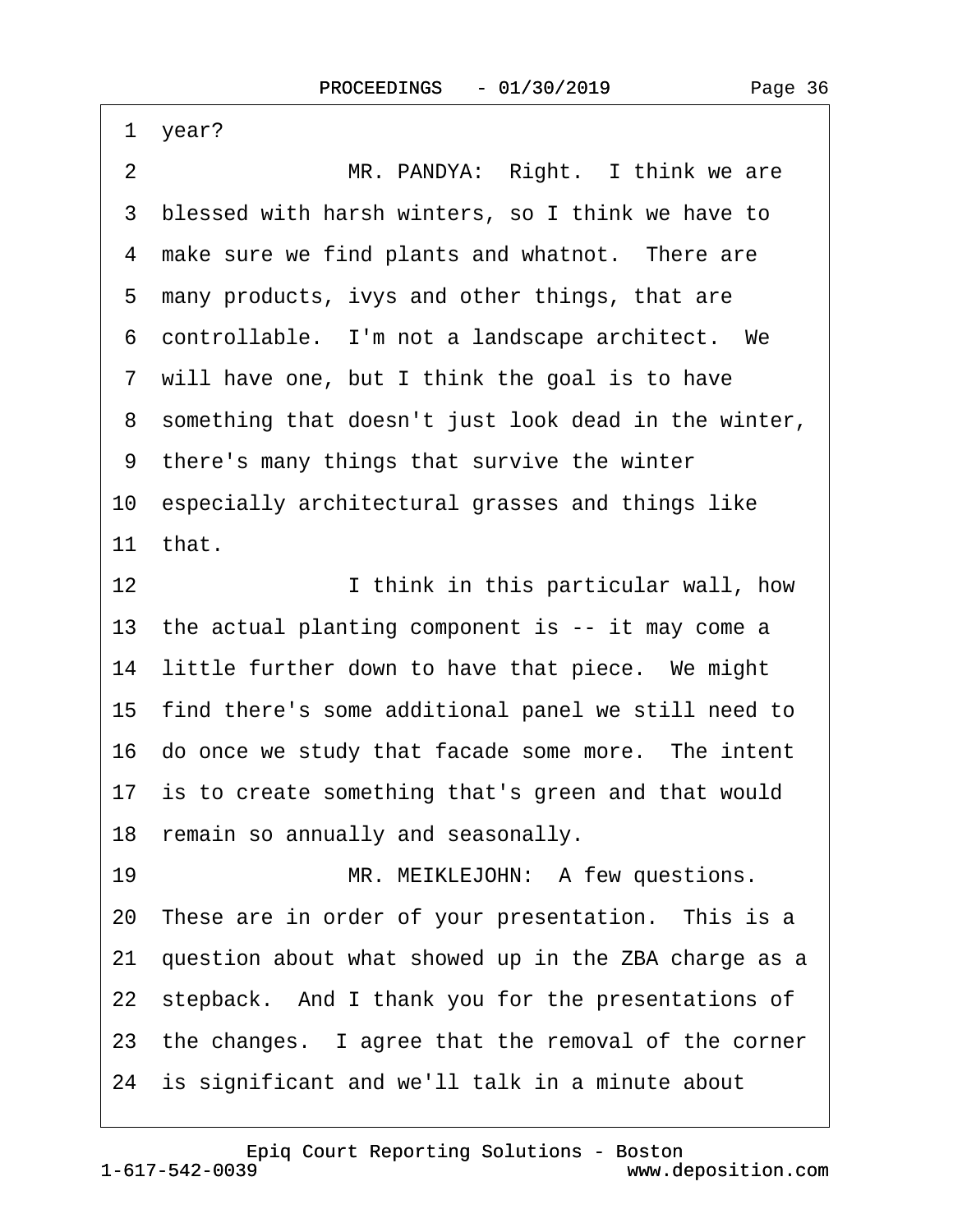$\sqrt{ }$ 

| 1 that, what that allows at the street level.           |
|---------------------------------------------------------|
| $\overline{2}$<br>I expected more of a stepback         |
| 3 frankly. I think it looks to me like you're sort of   |
| 4 creating the impression of a stepback by putting a    |
| 5 heavy cornice. How far back is the Soule Avenue       |
| 6 side of the building above that -- I think it's the   |
| 7 fourth floor -- from the face of the wall below?      |
| MR. HABIB: Three-feet dimensional.<br>8                 |
| 9<br>MR. MEIKLEJOHN: Okay. I don't think                |
| 10 it's enough.                                         |
| 11<br><b>CHAIRMAN GELLER: Let's save that</b>           |
| 12 piece for our discussion.                            |
| 13<br>MR. MEIKLEJOHN: That's why I'm                    |
| 14 asking. Can you show us -- I think you may have      |
| 15 only had one view at the street level of the Soule   |
| 16 Avenue side showing the garage doors and I'm going   |
| 17 back to your comment about what people on the        |
| 18 sidewalk, what would make for a comfortable          |
| 19 environment for them. Thank you. I think that's      |
| 20 maybe our best complete view.                        |
| 21<br>So on the right side when the                     |
| 22 garage -- when someone is coming in and out of the   |
| 23 garage, that whole door would open, I'm guessing up  |
| 24 to where the line sort of changes, the upper part is |
|                                                         |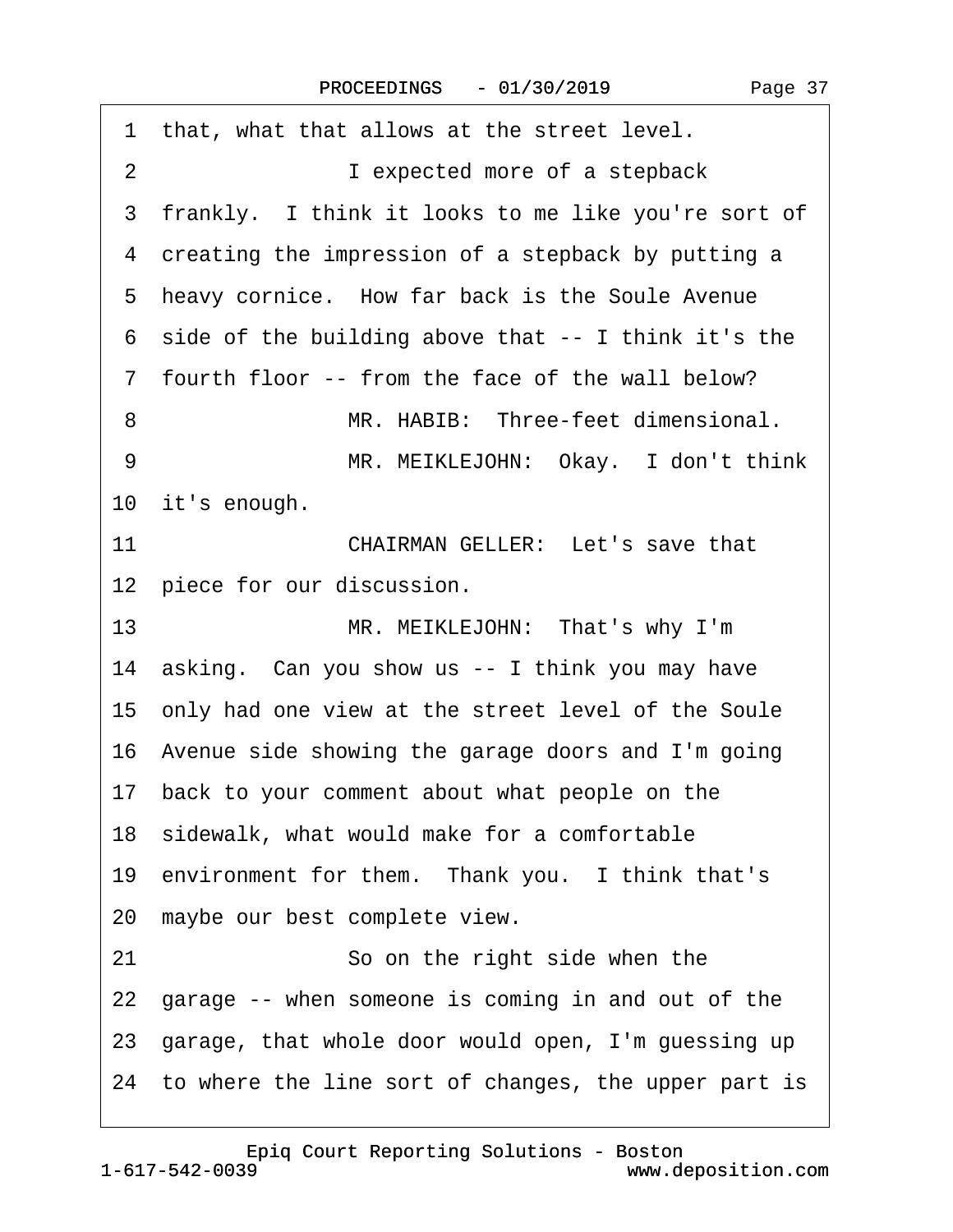| 1 fixed and the slag part rolled up.                  |
|-------------------------------------------------------|
| MR. HABIB: Correct.<br>2                              |
| 3<br><b>CHAIRMAN GELLER: How many spaces</b>          |
| 4 where the vehicles turn in the height of the width. |
| 5 The distance length of the driveway.                |
| MR. PANDYA: He's asking about the<br>6                |
| 7 distance back.                                      |
| 8<br>CHAIRMAN GELLER: To get the door                 |
| 9 from the back of the sidewalk.                      |
| 10<br>MR. PANDYA: From the back of the                |
| 11 sidewalk?                                          |
| 12<br><b>CHAIRMAN GELLER: Yes.</b>                    |
| 13<br>MR. PANDYA: We're looking it up.                |
| 14<br>MR. HABIB: It's about 20 feet at the            |
| 15 shortest and potentially 27-ish feet at the longer |
| 16 point.                                             |
| <b>CHAIRMAN GELLER: That's inside not</b><br>17       |
| 18 including the sidewalk?                            |
| 19<br>MR. HABIB: This is just within our              |
| 20 property, not including the sidewalk, correct.     |
| CHAIRMAN GELLER: Thank you.<br>21                     |
| 22<br>MR. MEIKLEJOHN: When you went                   |
| 23 through the garage levels, did I see it right, the |
| 24 retail level, the retail elevator goes only to one |
|                                                       |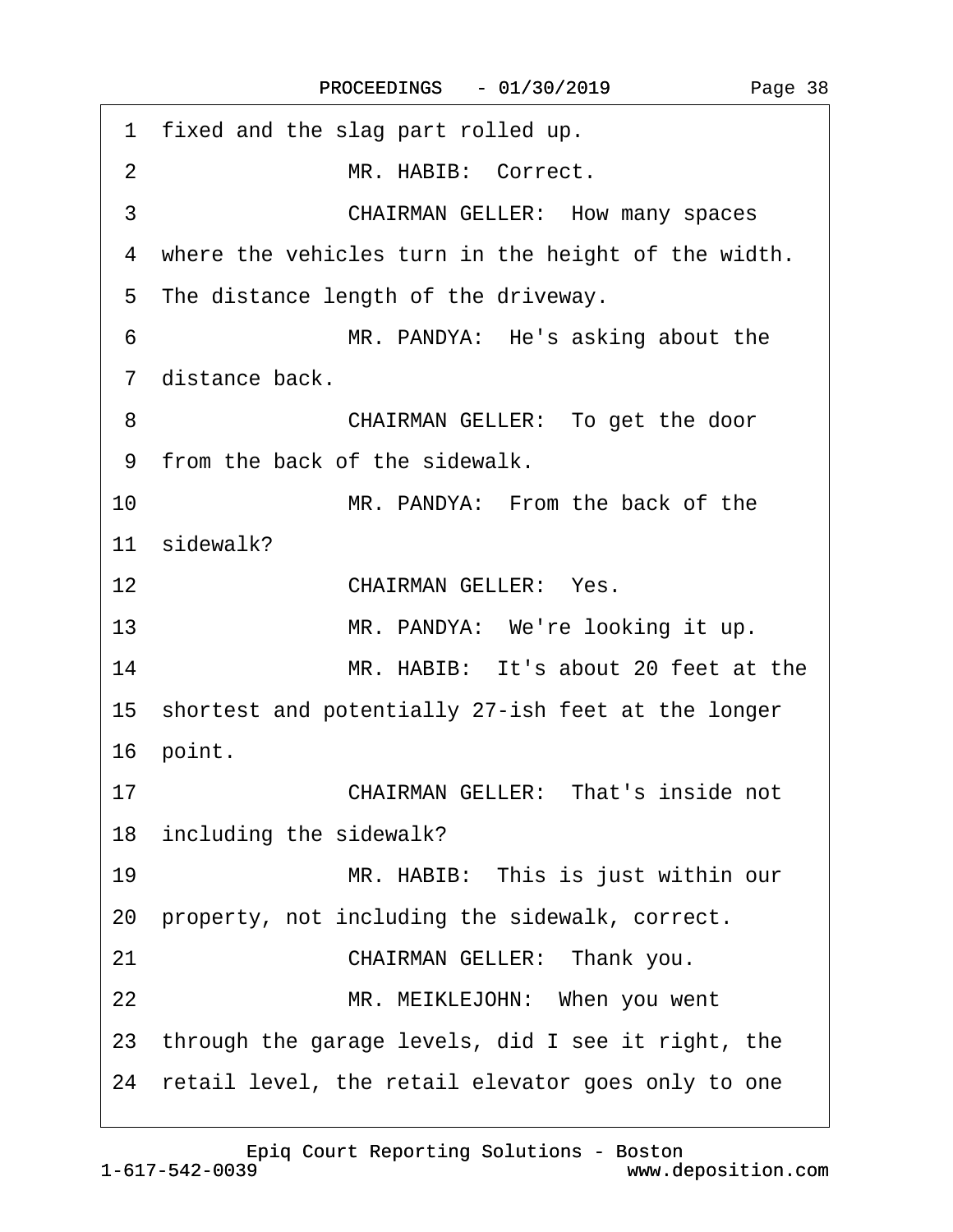·1· or two levels of the garage and not all the way 2 down? Is there sort of a zoning in the garage that 3 the retail parkers would only use the upper 4 levels. 5 MR. HABIB: Correct, based on the ·6· number of parking spaces required for retail ·7· recovery within the first two floors so we're just 8 providing those areas for the retail elevator and ·9· the elevator cuts off after the second parking level 10· so that the third and fourth are just more 11 residential parking. So we can accommodate the 12 retail parking within the first two floors. 13 MR. MEIKLEJOHN: Is there some 14 internal control in the garage that you have for a 15 resident to get past it? 16 MR. HABIB: We're going to look at 17 that potentially getting those gate systems with a 18 fob you can get to the levels below. 19 MR. MEIKLEJOHN: Last question, this 20 is about the -- you talk about the increased 21 distance from the surrounding buildings. You start 22 at the ground, it's nominal. The setbacks goes up 23 and up. Have you worked through the relationship of 24 those walls that are set back a few feet and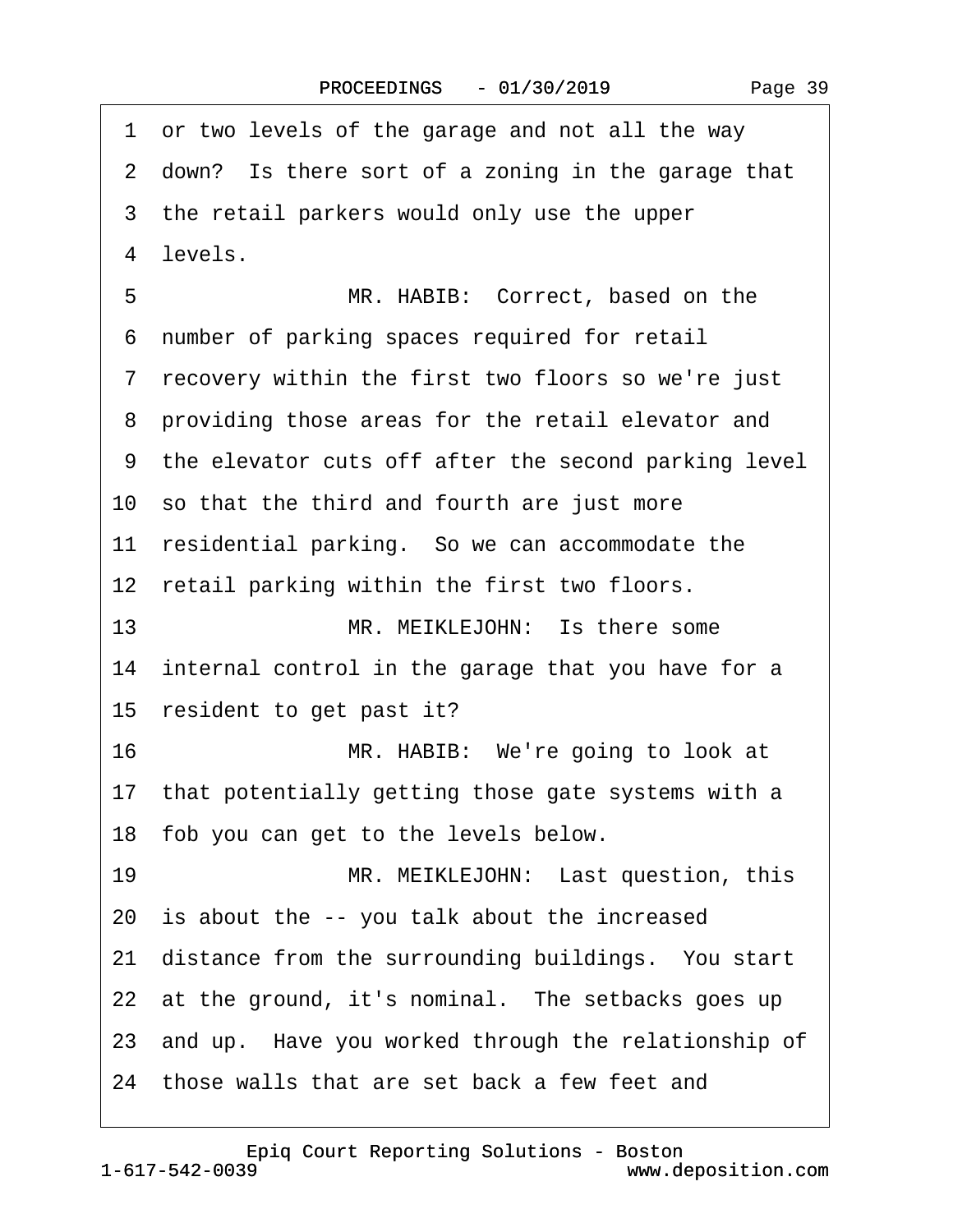1 starting having windows to the apartments with the 2 building code with respect to adjacent structures? 3 I know we're going to hear that analysis later. 4 **MR. PANDYA: We're definitely** 5 sensitive to that. We have been looking at the fire 6 code building. We'll address all that. 7 MR. MEIKLEJOHN: That's in another 8 hearing. Okay. Thank you. 9 MS. SCHNEIDER: I do have one 10 additional question and again if this is more of a 11 parking type question or a circulation question, 12 then I'll hold it. But when we get back to the 13· loading which I understand is, you know typical on 14 the left-hand side of the project on Soule, if I'm 15 looking at this correctly. Is the intent that 16· trucks that arrive for loading purposes will pull in 17 and then back out across Soule, or is there capacity 18 or room within the loading dock for them to turn 19 around so they would drive out forward-facing? 20 MR. PANDYA: Well, there is no room 21 on-site to turn around. I think that's challenging 22 for almost any site in this area, very few rather. 23· I think here the anticipation would be, and we'll 24 talk about it through traffic, it can either back in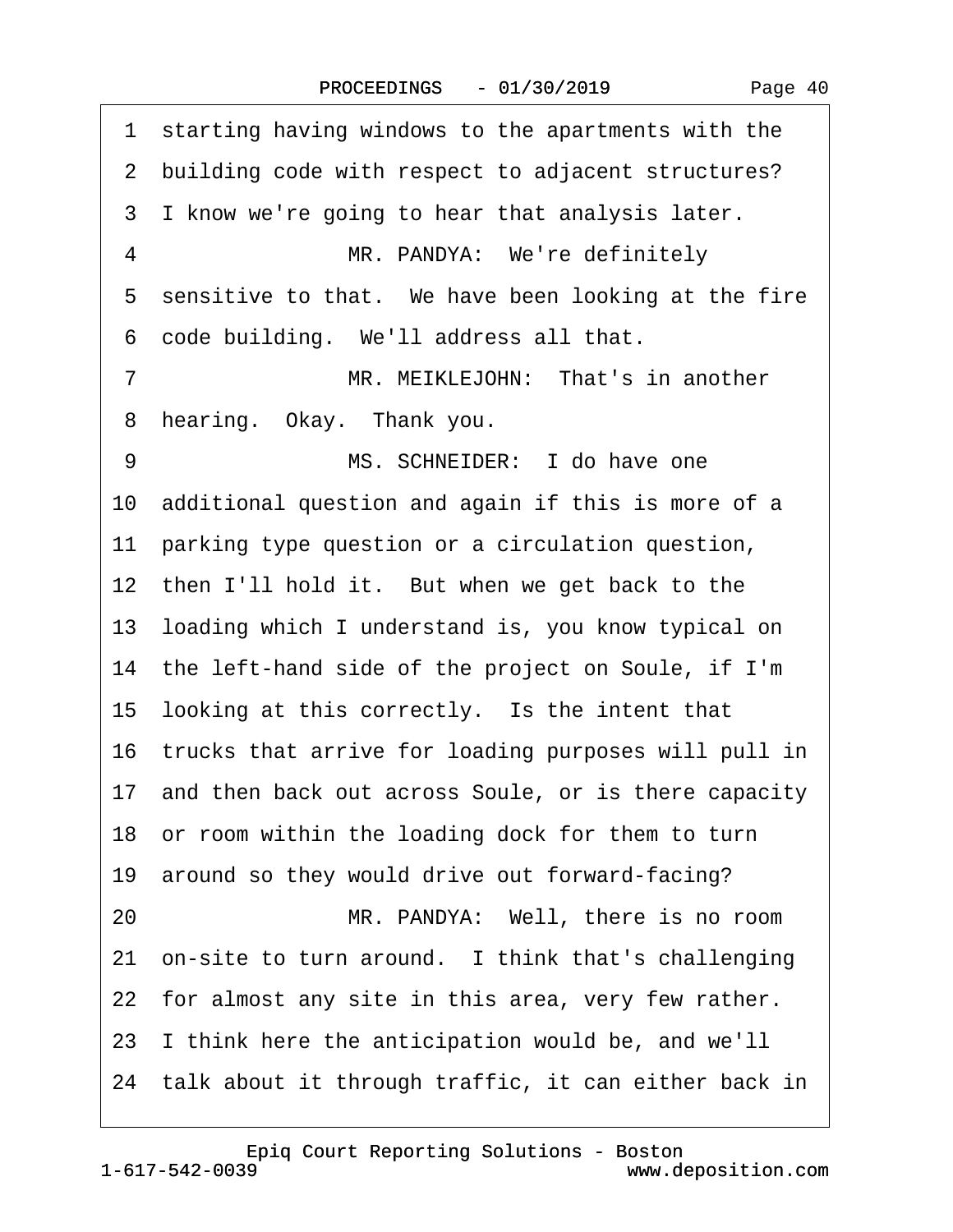| 1 sort of fronting out.                                 |
|---------------------------------------------------------|
| MR. HABIB: The goal would be to exit<br>$\overline{2}$  |
| 3 out, front forward. That will be the goal.            |
| 4<br>MS. SCHNEIDER: Thank you.                          |
| 5<br>MS. POVERMAN: I've got one question.               |
| Go ahead.<br>6                                          |
| $\overline{7}$<br>CHAIRMAN GELLER: When we get to       |
| 8 questions that I have -- actually, I'm going to give  |
| 9 you three comments for consideration in the context   |
| 10 of our next hearing, and it actually sort of follows |
| 11 from what Johanna just said. Okay?                   |
| MS. POVERMAN: I was just going to<br>12                 |
| 13 ask: What was the rationale behind the expansion of  |
| 14 the footprint from a mechanical on the roof?         |
| 15<br>MR. PANDYA: Part is understanding                 |
| 16 the reality of how big things are over time when we  |
| 17 start talking to mechanical engineers. That's one    |
| 18 component. And I think that we want to make sure     |
| 19 there is enough screening distance between the       |
| 20 equipment itself. So part of it is when you're out   |
| 21 there servicing the equipment when it grows you're   |
| 22 required to --                                       |
| THE COURT REPORTER: Sorry, could you<br>23              |
| 24 slow down? I'm not getting it.                       |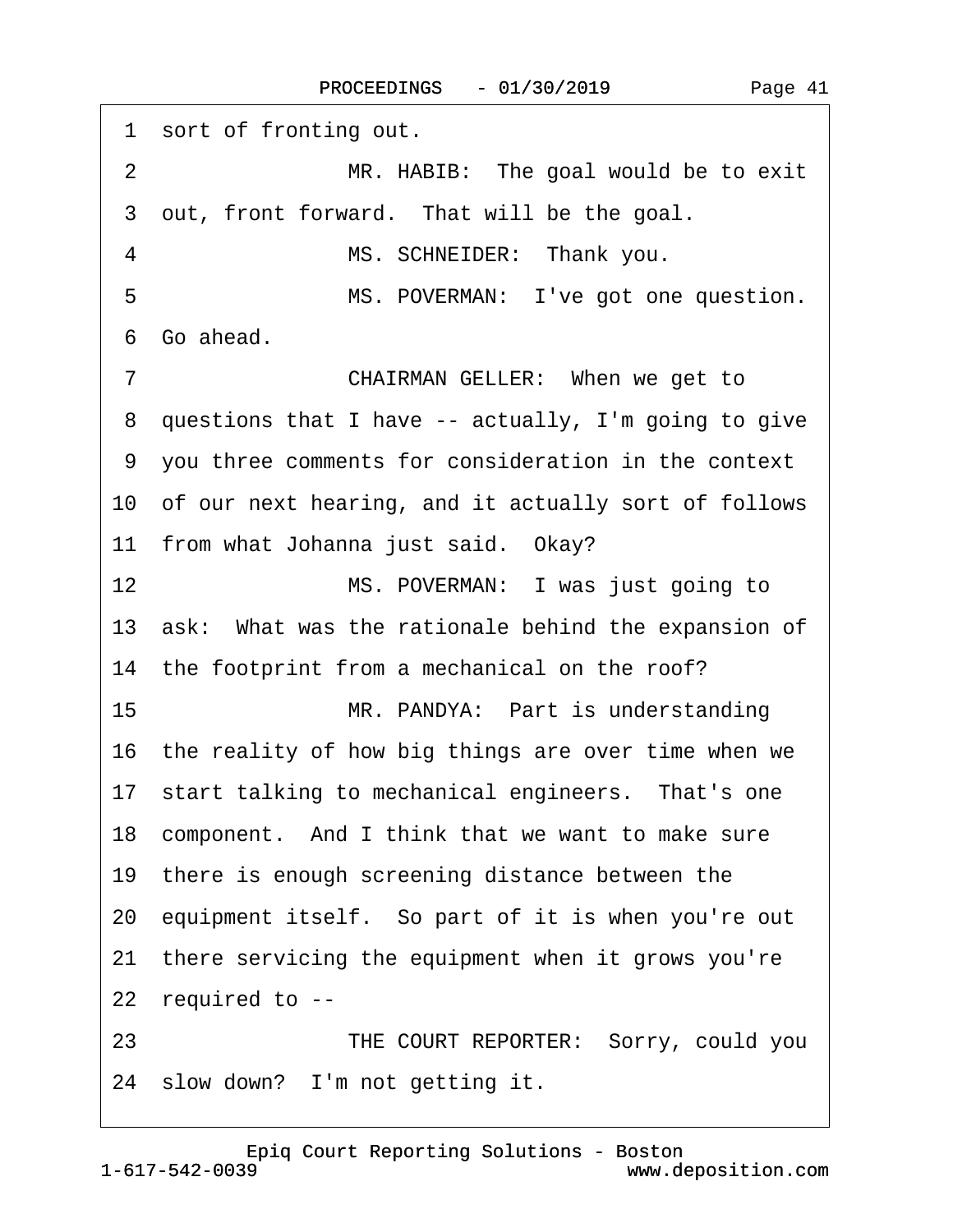| 1<br>MR. PANDYA: Certainly. When you                  |
|-------------------------------------------------------|
| 2 have larger size equipment and mechanical equipment |
| 3 on the roof and you are required to screen it       |
| 4 obviously you're also required to have certain      |
| 5 distances for maintenance. So we're just making     |
| 6 sure that if we have it a little bit larger now and |
| 7 we can understand the distances and requirements    |
| 8 that are there, the screen can shrink in. We're not |
| 9 opposed to that. It is not there for any real       |
| 10 scaling reason other than the fact we are not      |
| 11 precluding the distance required for maintenance.  |
| 12<br>MS. POVERMAN: Thank you.                        |
| 13<br>CHAIRMAN GELLER: Randolph, you have             |
| 14 one more question?                                 |
| 15<br>MR. MEIKLEJOHN: On your last slide              |
| 16 which had the chart of unit counts and things like |
| 17 that, I did look at the handout. It is a little    |
| 18 different. We didn't have the figure of the gross  |
| 19 square footage for here, the 122. What was it      |
| 20 before, the July 11th scheme?                      |
| 21<br>MR. PANDYA: I'm stumped. We can get             |
| 22 that to you.                                       |
| 23<br>MS. POVERMAN: Actually, I have                  |
| 24 that.                                              |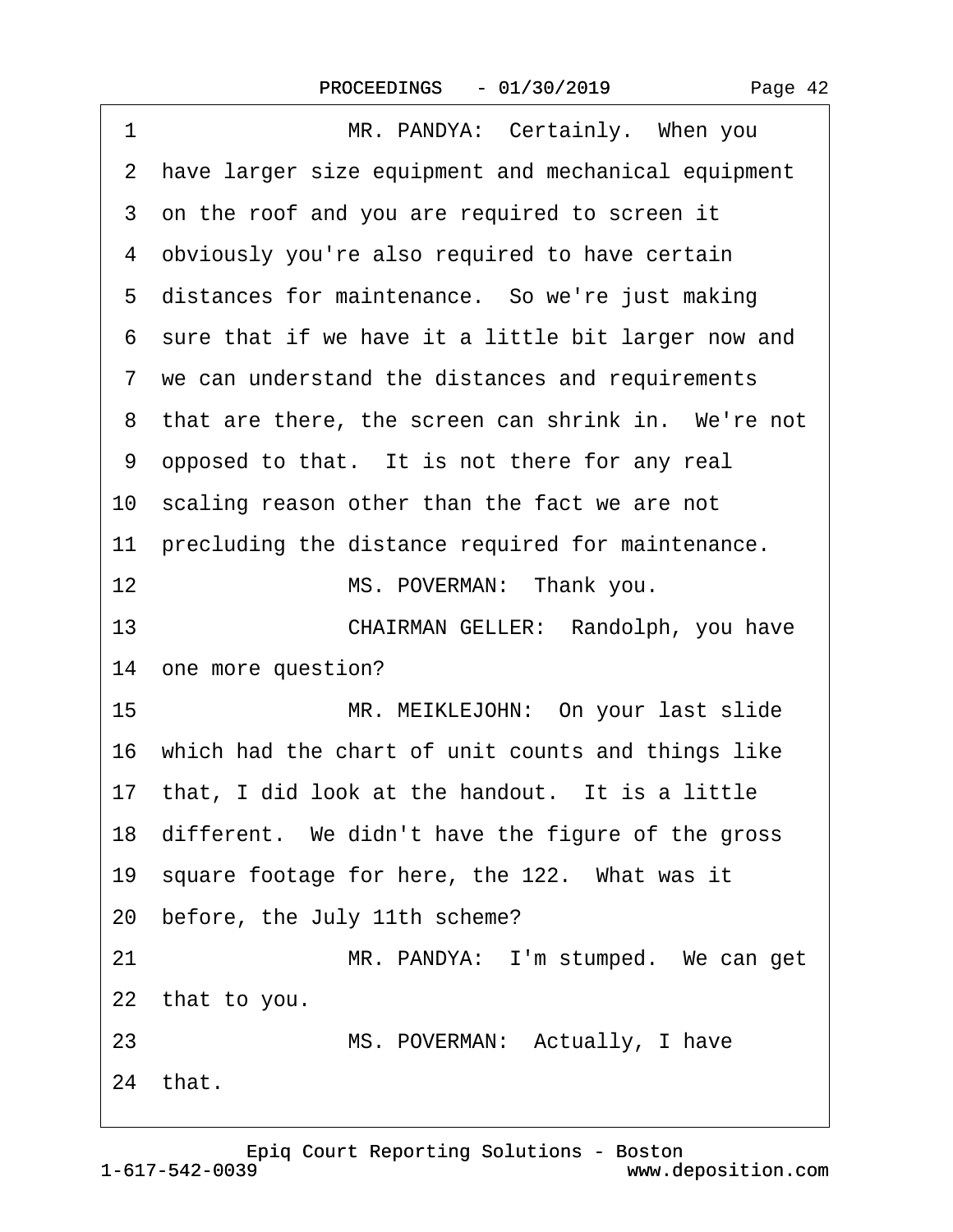| 1  | MR. MEIKLEJOHN: Was it less?                            |
|----|---------------------------------------------------------|
| 2  | MS. POVERMAN: It was 112,782.                           |
| 3  | MR. MEIKLEJOHN: Can you say why it                      |
| 4  | increased?                                              |
| 5  | MR. PANDYA: Well, I mean, one, we've                    |
|    | 6 added the story on either -- we went from eight to    |
|    | 7 ten to nine and eleven. That's some of it. We also    |
|    | 8 netted out. We chopped off cornices. So I think it    |
|    | 9 would have been more having not chopped off the       |
|    | 10 corners. We added the stories. It made out 10,000    |
|    | 11 square feet additional.                              |
| 12 | MR. HABIB: That addition on top on                      |
|    | 13 the Beacon side which helps the setback, the         |
|    | 14 pavilion unit accounts for slightly more, and on the |
|    | 15 ground floor the shaping for the plan I can show     |
|    | 16 you. Here we actually pushed the piece where the     |
|    | 17 entry meets out slightly, and it was intentionally   |
|    | 18 to really create this kind of outdoor quality where  |
|    | 19 it pushes forward from the loading and the parking   |
|    | 20 garage entry.                                        |
| 21 | MR. PANDYA: Part of the comment was                     |
|    | 22 hierarchy and what is more front-basing. I think     |
|    | 23 previously this was one line, so this portion of the |

24 building where it sticked out crowded to have this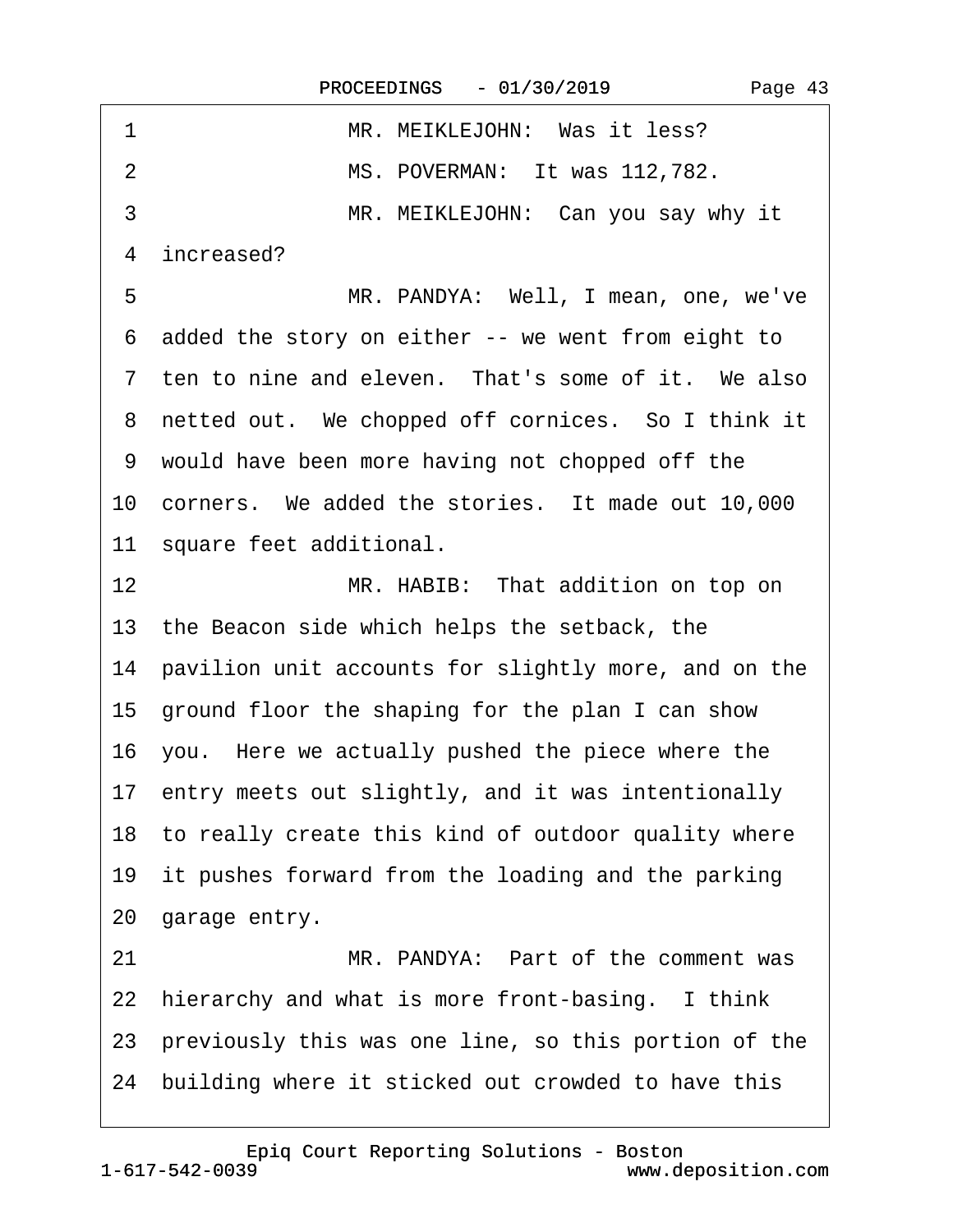|    | 1 recess. Some gave the front door of the building as   |
|----|---------------------------------------------------------|
|    | 2 far as the residential entry a little more prominent  |
|    | 3 so probably picked up a few square feet in that --    |
| 4  | MR. MEIKLEJOHN: If each figure is                       |
|    | 5 right, the difference -- the difference in the total  |
|    | 6 gross square footage is 10,000 square feet. I get     |
|    | 7 that you sliced off the Soule Street angle piece and  |
|    | 8 stacked it on the top, but somehow you increased the  |
|    | 9 gross square footage project by twice the area of     |
|    | 10 the restaurant space that we're looking at on this   |
|    | 11 slide. It is like a whole floor's worth of space.    |
| 12 | MR. HABIB: It is.                                       |
| 13 | MR. MEIKLEJOHN: I don't quite                           |
|    | 14 understand.                                          |
| 15 | MS. SCHNEIDER: When you showed us                       |
|    | 16 the graphic of chopping off with little scissors, I  |
|    | 17 guess I assumed that is almost a one-for-one         |
|    | 18 transfer. You just split that up and plopped that    |
|    | 19 on top of the building, but I think what Randolph is |
|    | 20 pointing out is there is still more space on top of  |
|    | 21 that.                                                |
| 22 | MR. HABIB: I guess by chopping off                      |
|    | 23 that slice, that amount that equaled the             |
|    | 24 floor-to-floor increase, so instead of just adding   |

[Epiq Court Reporting Solutions - Boston](http://www.deposition.com)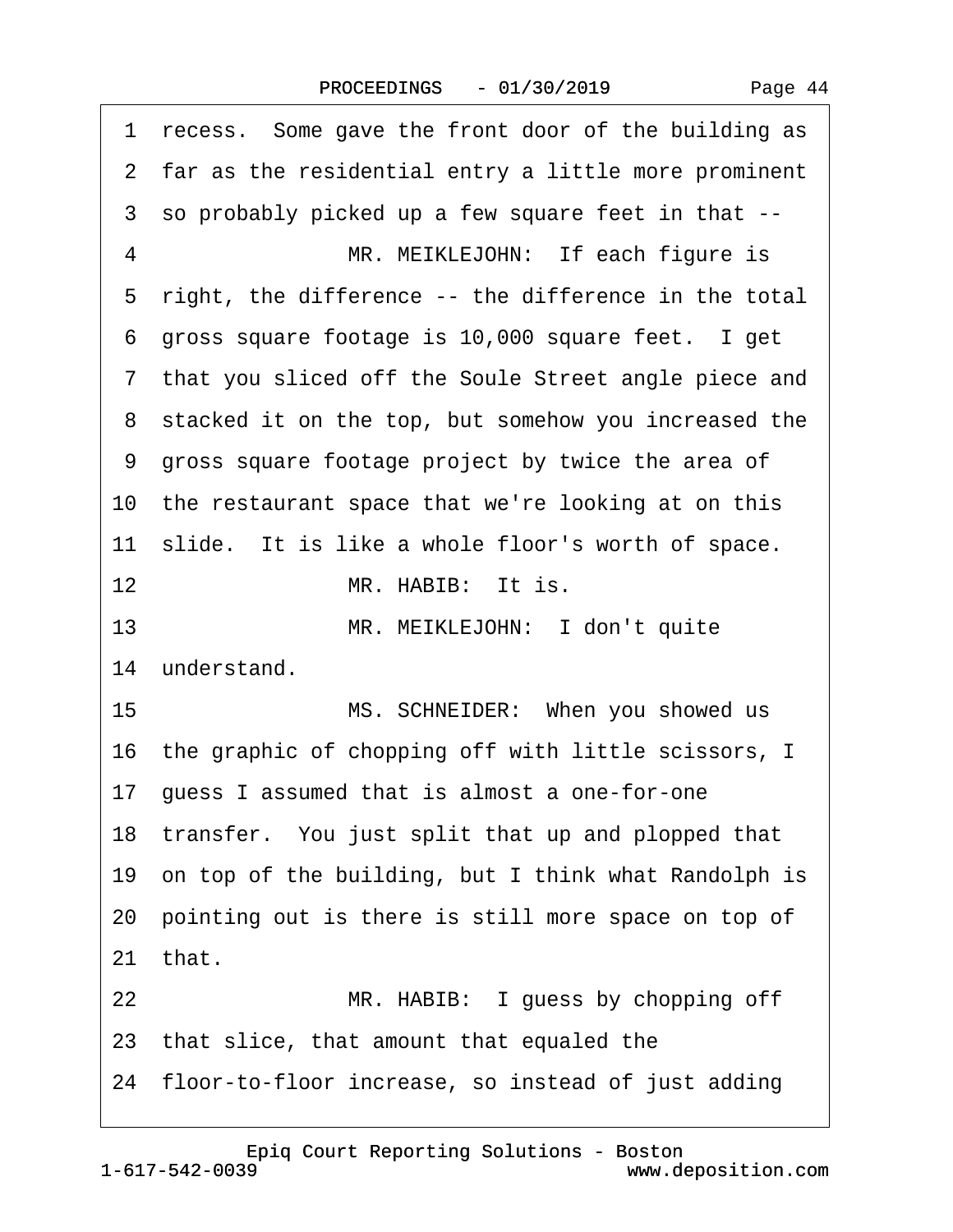| 1 to the tallest part, we thought proportionally it     |
|---------------------------------------------------------|
| 2 was more important to keep that two story increase    |
| 3 from the Beacon side to the Soule side. So when       |
| 4 that comes up in a little bit, there may be more      |
| 5 area in that net gross versus the big slice that we   |
| 6 took off. So to us even though it was a slight        |
| 7 increase in area, it felt like a better proportion    |
| 8 to make the building not feel as tall by adding the   |
| 9 correct stepping from Soule to Beacon.                |
| MS. POVERMAN: Isn't it true that the<br>10              |
| 11 10,000 additional square feet is what allowed you to |
| 12 increase the unit number from 74 to 80?              |
| 13<br>MR. HABIB: True. And by nature, by                |
| 14 adding those stories, you end up with more area      |
| 15 within the store plans which increased the units.    |
| MS. POVERMAN: Right.<br>16                              |
| 17<br>MS. MORELLI: Excuse me. The peer                  |
| 18 reviewer will also address that to you. We did look  |
| 19 at proportion, so at least Mr. Boehmer will speak to |
| 20 that.                                                |
| 21<br>CHAIRMAN GELLER: So I'm going to say              |
| 22 this is my charge, but I don't mean it is my charge  |
| 23 to you in the context of the next hearing. In order  |
| 24 to assess the safety concerns, I need to better      |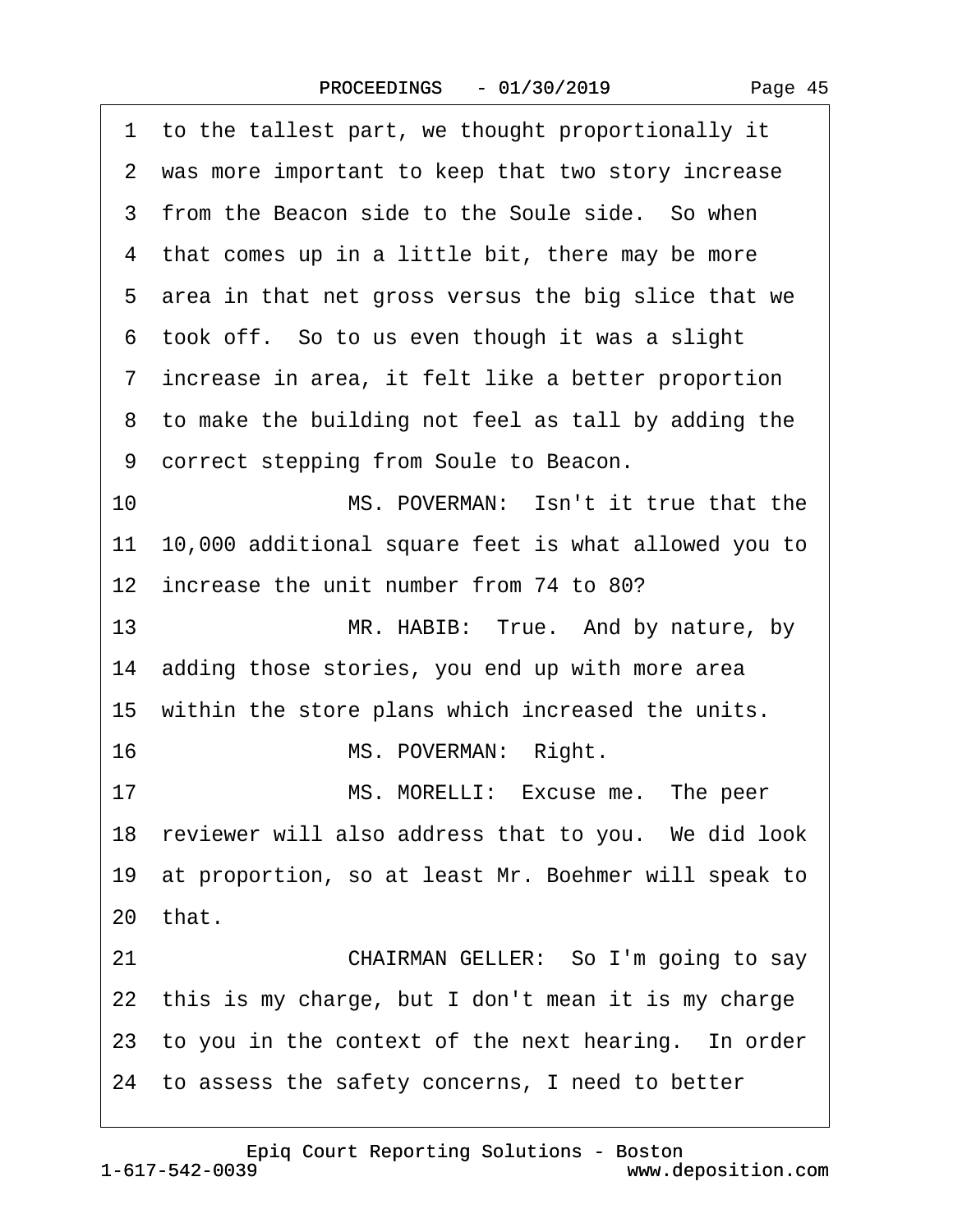| 1 understand the intensity of demand of the restaurant  |
|---------------------------------------------------------|
| 2 space with 5,000 square feet and a restaurant space   |
| 3 having 3,500 square feet and then on occasion what    |
| 4 has been referred to as -- make sure I get it         |
| 5 correct -- low density retail. Okay?                  |
| We've gotten lots of testimony from<br>6                |
| 7 people much smarter than I am about traffic,          |
| 8 parking, and IT has categories and I'm sure there     |
| 9 are other qualified organizations that create         |
| 10 categories. I think it would be important for the    |
| 11 ZBA members to understand exactly what the category  |
| 12 is, how it's defined, who is defining it, what's the |
| 13 level of intensity, what does it mean?               |
| 14<br>MS. MORELLI: Yes, that's the                      |
| 15 intention and a part of it, getting a head start on  |
| 16 that when I spoke of that matrix, understanding the  |
| 17 traffic counts. The traffic counts do increase with  |
| 18 the more specific data points for retail. And        |
| 19 looking at 5,000, 5,000 though versus 3,500, 6,500,  |
| 20 those are going to be different numbers, different   |
| 21 outputs, different volumes.                          |
|                                                         |
| 22<br>CHAIRMAN GELLER: 5,000 square foot                |
| 23 restaurant is a large size restaurant.               |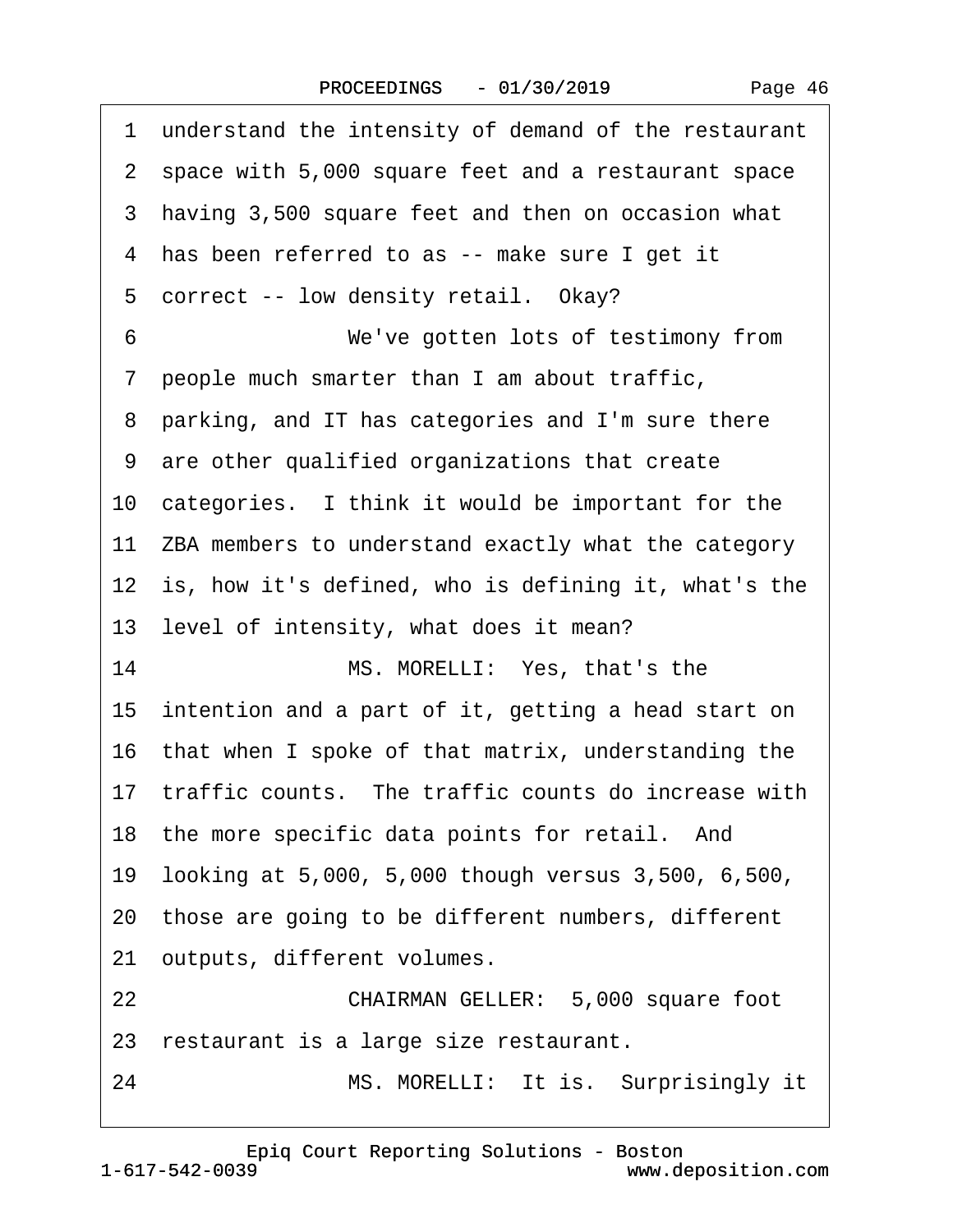1 is the amount of retail space that could be more 2 impactful.

3 **CHAIRMAN GELLER:** This is just the 4 charge. I don't need to belabor it now, but that's 5 two. I would like, and this is a follow-up to ·6· Johanna's comment.· I would like a narrative of 7 exactly what is anticipated to take place for a 8 functional loading zone. Are trucks backing in 9 there? How is that going to happen? How are they 10 coming out? 11 *We have plenty of testimony about how* 12 busy this street is. I need to understand exactly 13 what is expected for the choreography of all of 14 this, and I need our reviewers to weigh in on 15 whether it actually functions. Okay? That's two. 16 I'm only going to raise four because I combined two 17 which is this retail space. 18 **• The fourth is what Kate and Randolph,** 19· and maybe even Johanna started to touch on, which is 20· I very much like and appreciate the fact that the 21 building is being drawn in off of Soule. How does 22 that correlate to six more apartments, thirteen more 23· bedrooms and approximately 10,000 more square feet?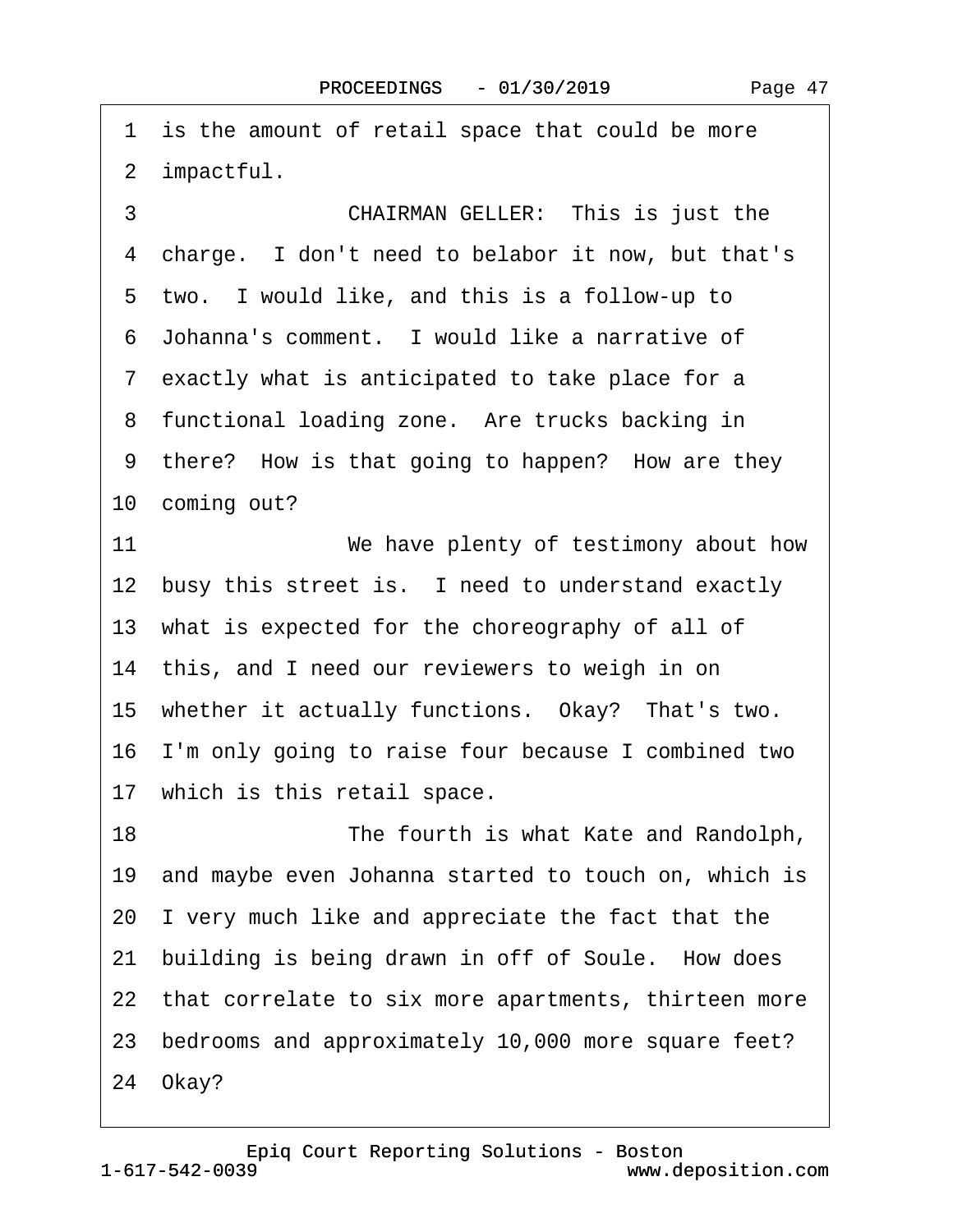$\Gamma$ 

| 1<br>MS. MORELLI: In terms of intensity               |
|-------------------------------------------------------|
| 2 of use? Yes.                                        |
| 3<br><b>CHAIRMAN GELLER: Also, what is</b>            |
| 4 driving that necessity? Okay? And in terms of real  |
| 5 questions, I only have two. One, how many on street |
| 6 parking spaces are being lost based on this plan?   |
| $\overline{7}$<br>MS. MORELLI: I think you're losing  |
| 8 about three. I believe there are four parking       |
| 9 spaces and there might be sometimes a fifth.        |
| 10<br>MR. ENGLER: Mr. Chairman, we talked             |
| 11 about that at length with the parking and traffic  |
| 12 and I assure you that in the report that's being   |
| 13 issued you'll know that answer.                    |
| 14<br><b>CHAIRMAN GELLER: I want to know the</b>      |
| 15 answer.                                            |
| MR. ENGLER: Yes.<br>16                                |
| 17<br>CHAIRMAN GELLER: And lastly, is this            |
| 18 the plan of record now? Are you submitting this    |
| 19 officially?                                        |
| MR. ENGLER: I'm always amused by<br>20                |
| 21 that question, but yes, it is a plan of record     |
| 22 now.                                               |
| 23<br>CHAIRMAN GELLER: Thank you. Okay.               |
| 24 Anybody come up with anything else?                |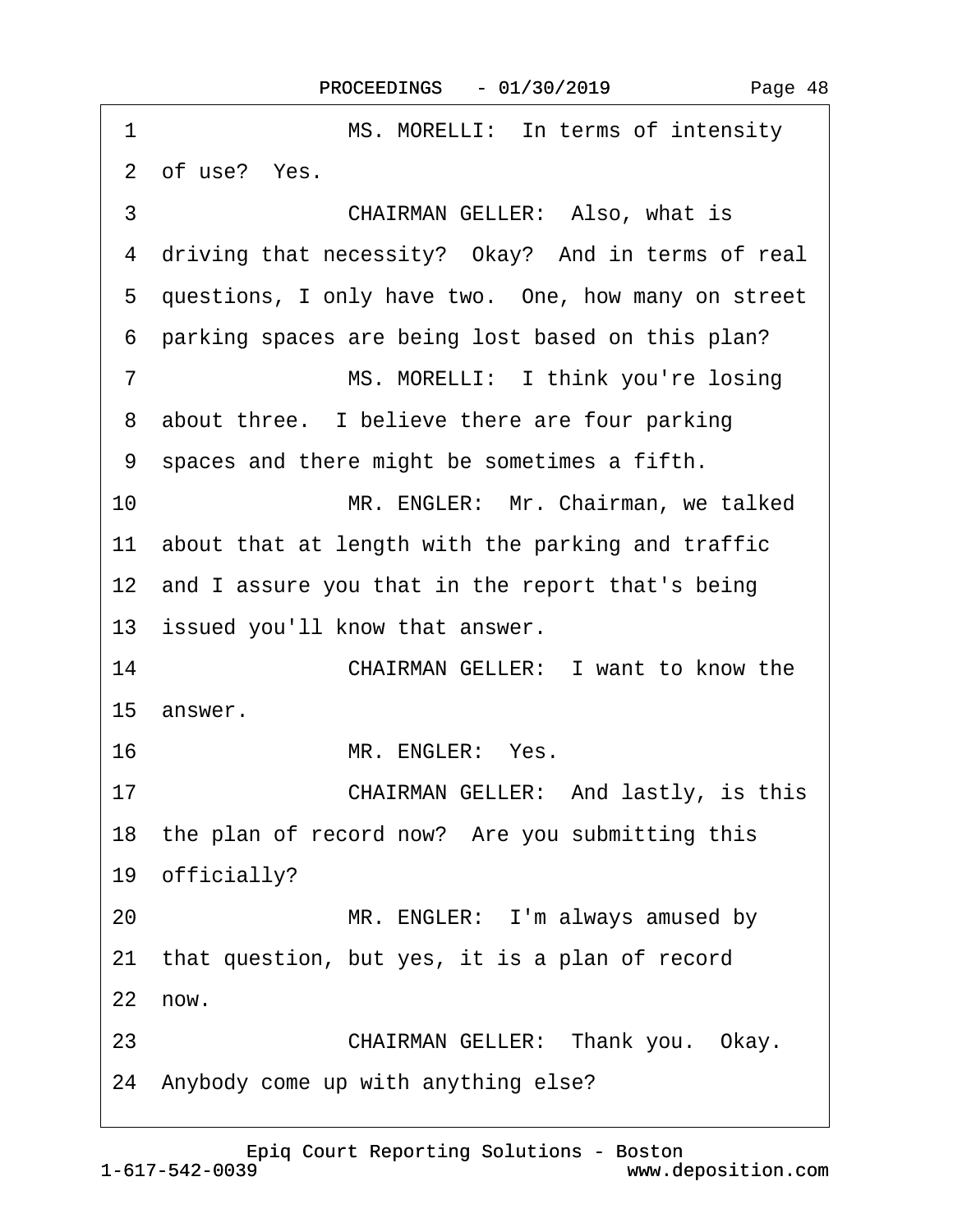|  | Page 49 |
|--|---------|
|--|---------|

1 MS. POVERMAN: One more thing. Are 2 we going to get the truck volume analysis as part of 3 loading dock analysis and what the site circulation 4 can take? 5 MS. MORELLI: In terms of how many ·6· deliveries there would be? 7 MS. POVERMAN: Yes. That was 8 something that was brought up at the September 9 hearing. 10 MS. MORELLI: We do want the next 11 hearing to pertain to site logistics. So in terms 12 of trash and recycling, what times of day and how 13 many times a week and so forth, and looking at auto 14 turn, like radius. Clearly there is not going to be 15 turnaround at the site. 16· · · · · · · · ·We did want the Transportation Board 17 to cover this in their January 28 meeting, and they 18· had a very full agenda with schools, so they could 19· not put this -- this was very disappointing to me, 20 they could not put this case on their docket. So I 21 will prevail upon them to took at it at their 22 February 25, and if they can possibly put on another 23· date I would recommend that to Mr. Kirrane, but I 24 don't have any confirmation.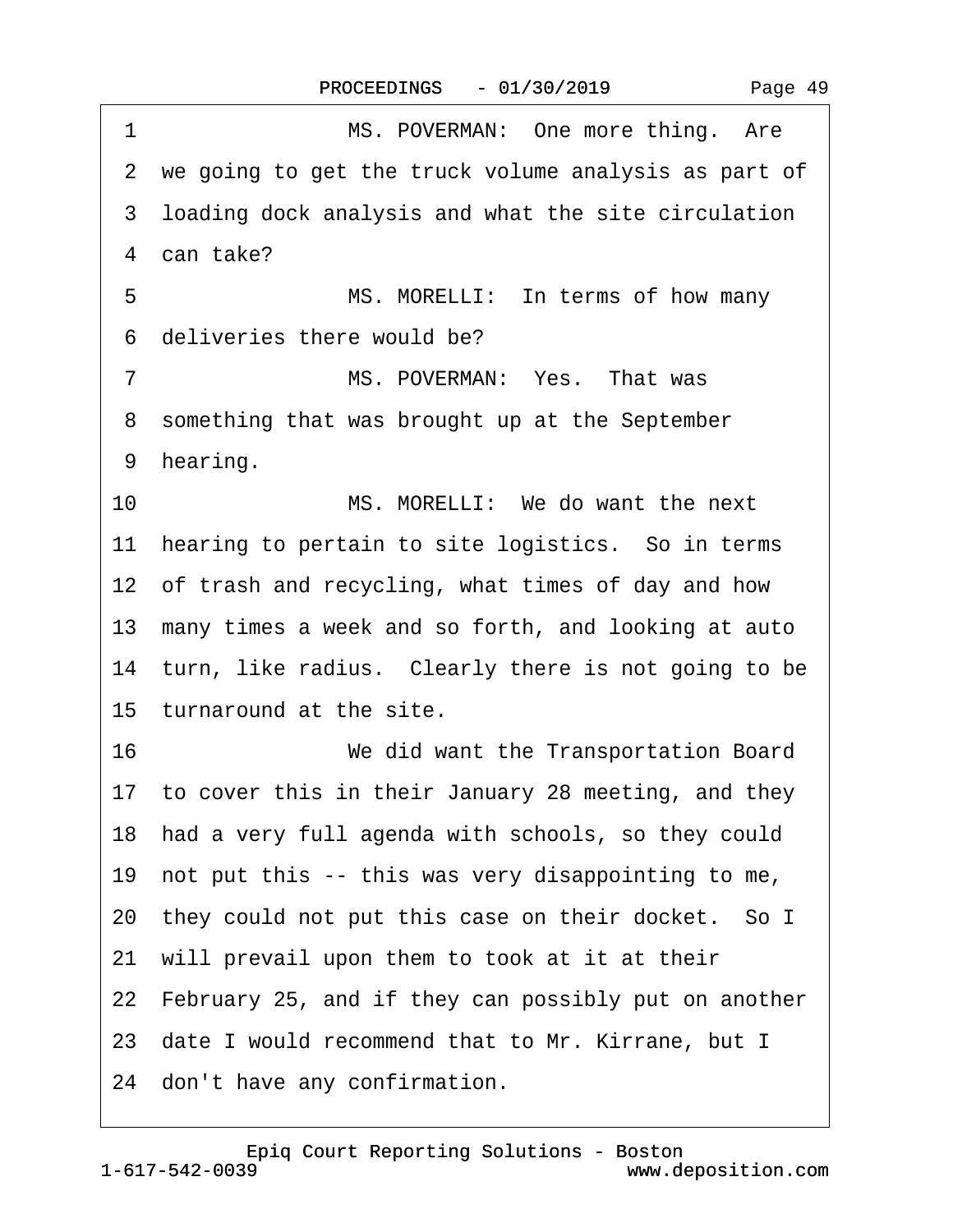| 1<br>They do need to look at changes to                |
|--------------------------------------------------------|
| 2 the public way as well as any backing up.            |
| MS. POVERMAN: Are there analyses<br>3                  |
| 4 with the restaurant and how many deliveries can be   |
| 5 expected per day, et cetera --                       |
| MR. ENGLER: No.<br>6                                   |
| MS. POVERMAN: -- versus retail?<br>7                   |
| 8 That's never included?                               |
| 9<br>MR. ENGLER: No.                                   |
| 10<br><b>CHAIRMAN GELLER: What was your</b>            |
| 11 question again, Kate?                               |
| 12 <sup>2</sup><br>MS. POVERMAN: How many trucks are   |
| 13 going to be coming in for the restaurant, making    |
| 14 deliveries, and the retail store? Do we get numbers |
| 15 about those and we don't.                           |
| MS. SCHNEIDER: I had one more<br>16                    |
| 17 question, and again, sort of this week next time.   |
| 18 Where are you envisioning things like Uber          |
| 19 drop-offs, cab drop-offs, et cetera? Is there a     |
| 20 space on Soule where those will be pulling off of   |
| 21 the road or are they just going to pull up along    |
| 22 side the sidewalk?                                  |
| MS. MORELLI: I think there was on<br>23                |
| 24 Beacon at the initial proposal, if you have that    |
|                                                        |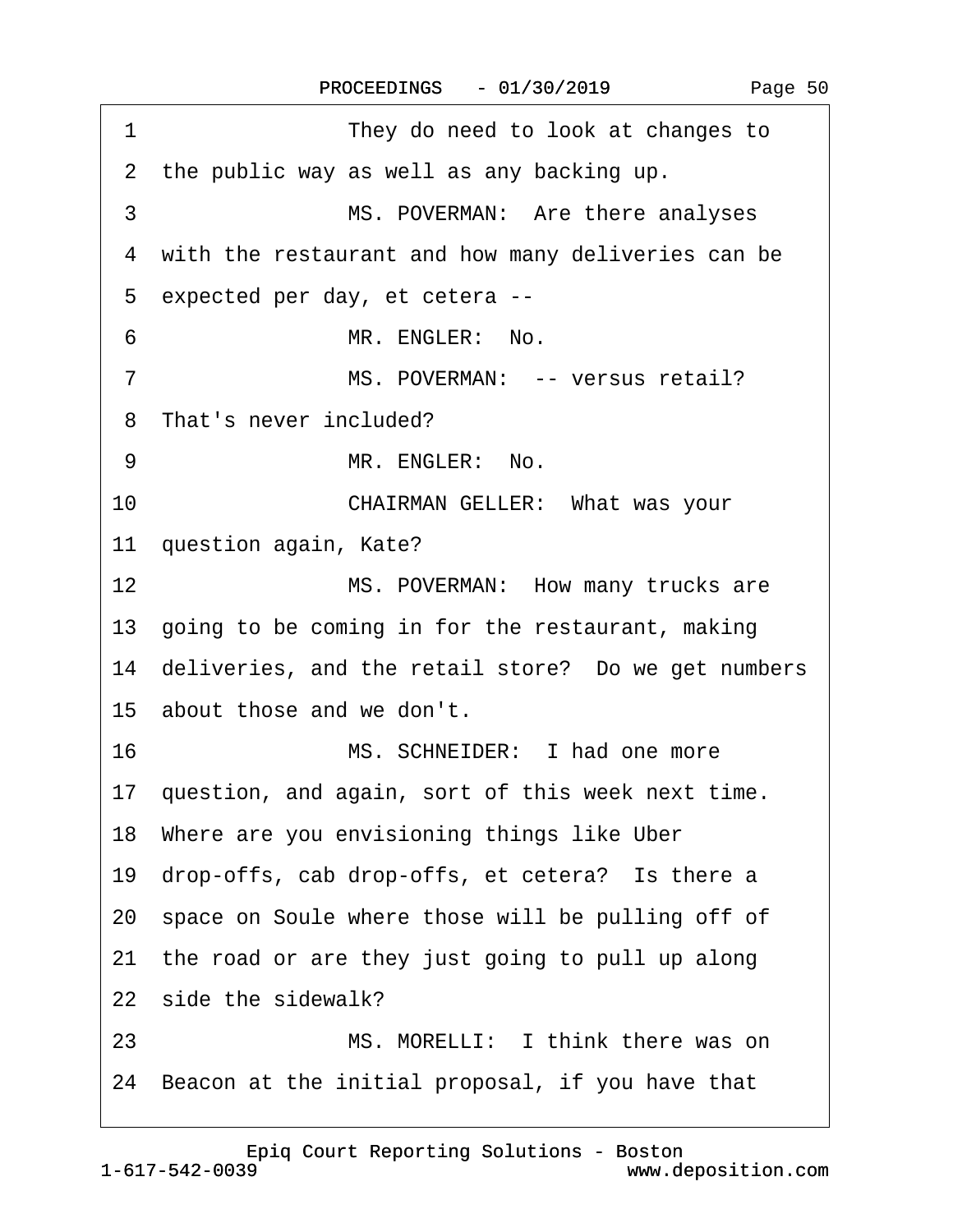1 site plan, maybe a taxi stand. Is that what you 2 were asking for? 3 MR. PANDYA: I think part of this 4 was -- this is a significant crossing area here, so ·5· I think we wanted to make sure there was -- this ·6· pedestrian buffer was still there and I think this 7 is where parking is. 8 MS. SCHNEIDER: So there is nothing ·9· on this site in terms of a specific pull-off area 10 for those? Okay. Thank you. 11 MS. MORELLI: Because of that, if you 12 can look at the Soule side, is there any -- do you 13 foresee any cars actually doing a U-turn at all here 14 on the site? Like that's not a circular driveway? 15 Okay. 16 MS. SCHNEIDER: That was sort of my 17 question. I saw that. For a moment I thought it 18 might have been. That would have sort of solved 19 getting those cars off the street for drop-off, but 20· didn't look like it was enough space. 21 MS. MORELLI: That's really a 22 pedestrian. 23 MR. PANDYA: I think that's part of 24 sort of front porch component of coming -- we just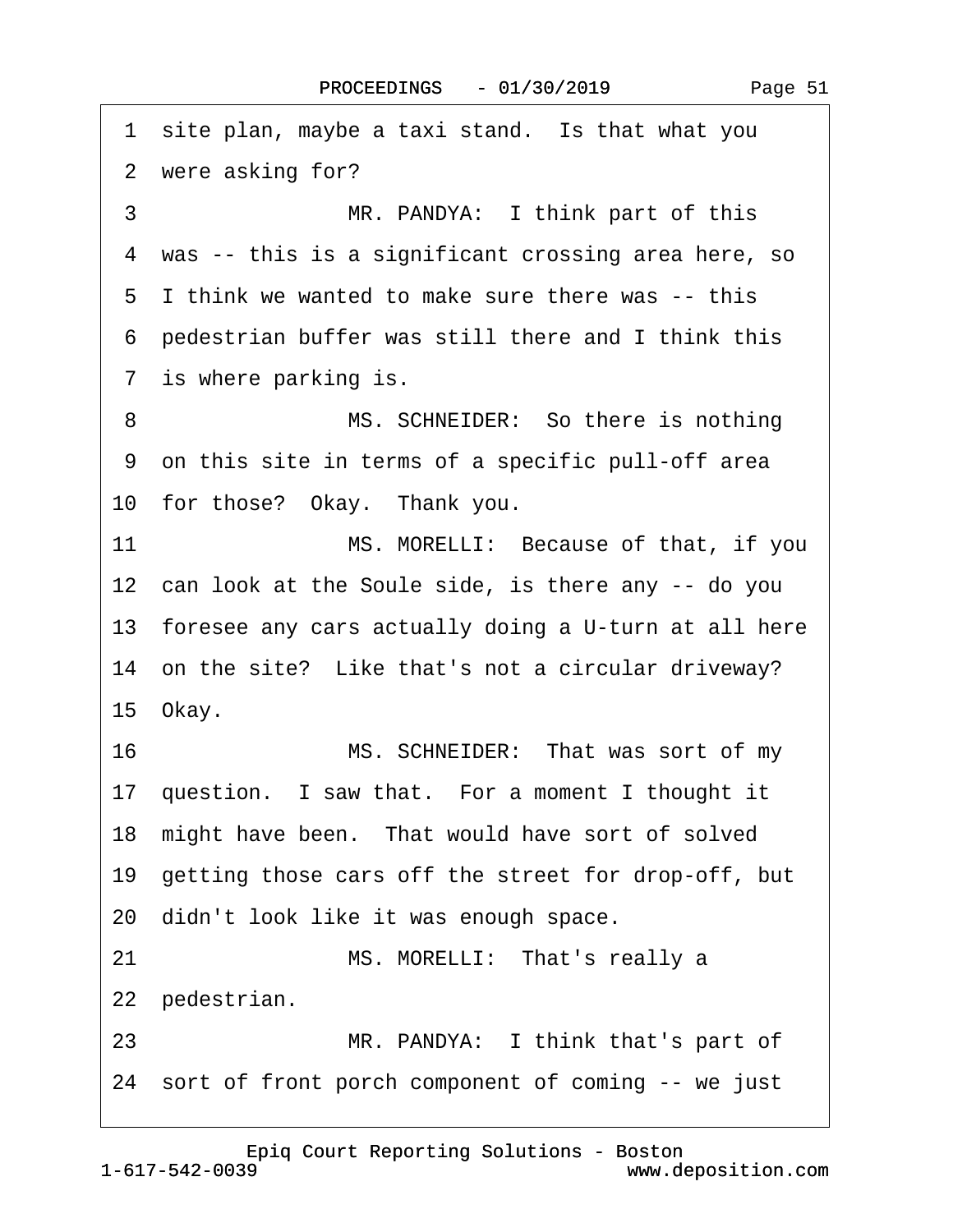|    | 1 wanted to separate, otherwise you're creating         |
|----|---------------------------------------------------------|
|    | 2 multiple buffers out the door, a sidewalk, and car    |
|    | 3 lane, another sidewalk. I think part of it was        |
|    | 4 trying to limit the need for a vehicle by the front   |
|    | 5 door.                                                 |
| 6  | MR. HABIB: The design was to really                     |
|    | 7 kind of limit that amount of cars on Soule. Part of   |
|    | 8 the reason going to the car ramp which is a           |
|    | 9 self-drive was the queuing aspect. That took care     |
|    | 10 of a lot of cars concerning building up on Soule and |
|    | 11 removing the -- we had a drive-through almost on the |
|    | 12 initial one so we moved that to release some of the  |
|    | 13 cars coming into the site.                           |
| 14 | CHAIRMAN GELLER: Anybody else? No?                      |
|    | 15 Okay. Thank you.                                     |
| 16 | MR. PANDYA: Thank you.                                  |
| 17 | CHAIRMAN GELLER: Great. Cliff, I                        |
|    | 18 understand you're here for a purpose.                |
| 19 | MR. BOEHMER: I hope so. I've got                        |
|    | 20 one suggestion maybe. I know that --                 |
| 21 | CHAIRMAN GELLER: Tell us who you are                    |
|    | 22 first.                                               |
| 23 | MR. BOEHMER: I'm Cliff Boehmer. I'm                     |
|    | 24 the peer reviewer for design. And I know that I've   |

Page 52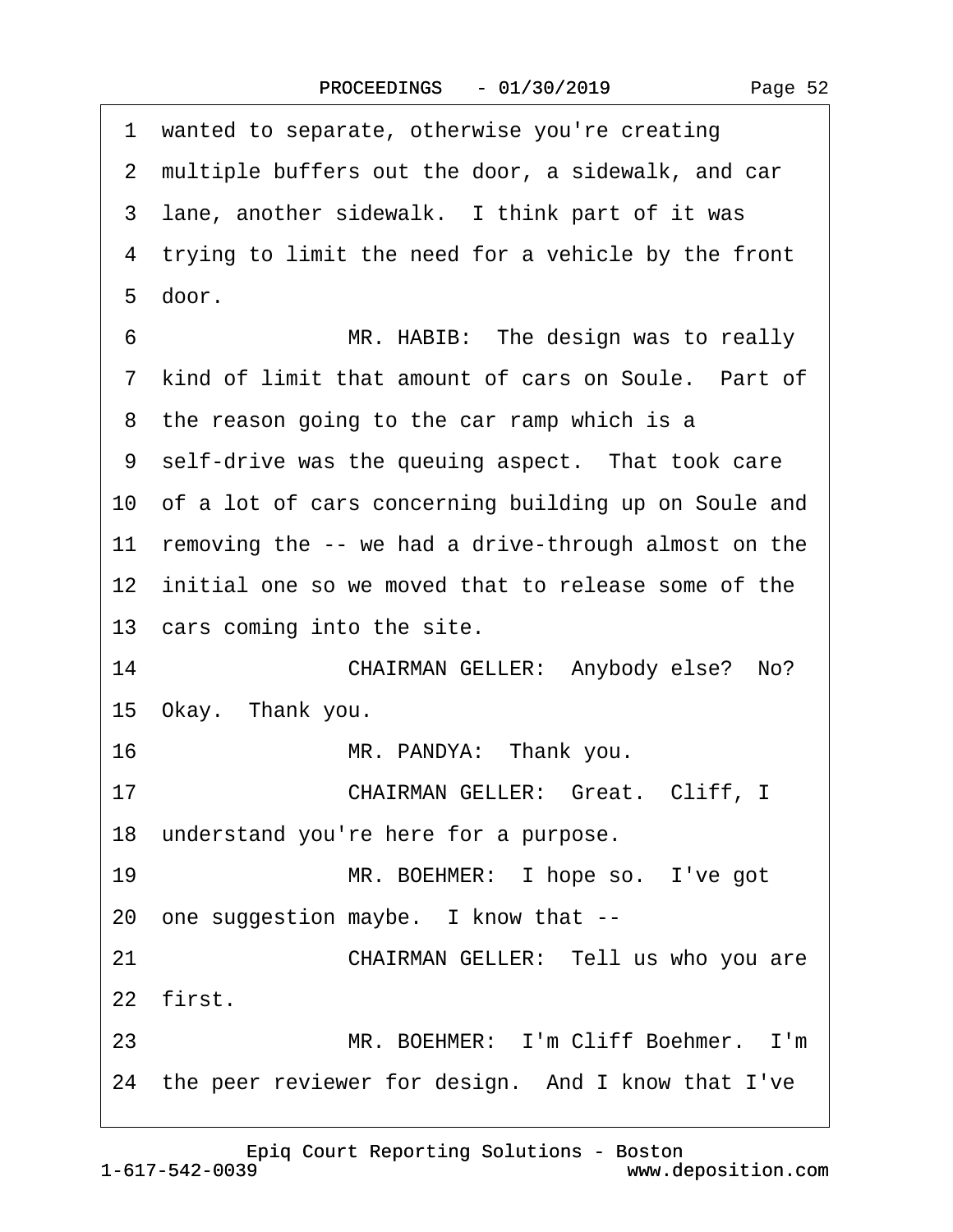| 1 had access to more screening shots from the model,    |
|---------------------------------------------------------|
| 2 and I'm wondering --                                  |
| 3<br>MS. MORELLI: I do have that.                       |
| MR. BOEHMER: I think you should see<br>4                |
| 5 what I've seen.                                       |
| MS. MORELLI: I have the perspectives<br>6               |
| 7 on the desktop, the perspectives file.                |
| MR. BOEHMER: I think specifically<br>8                  |
| 9 the focus of what we've seen so far is the view of    |
| 10 the head of Soule Street. There are views, other     |
| 11 street views that I think you should probably look   |
| 12 at. Maybe if you could walk us through those.        |
| MR. PANDYA: So I think there was<br>13                  |
| 14 some really good dialogue between us and Cliff about |
| 15 understanding different vantage points of the site,  |
| 16 and I think we wanted to look at some key views as   |
| 17 we were developing these changes. Obviously the      |
| 18 aerial ones a few people see it this way, it's       |
| 19 important to understand is a scale or object in the  |
| 20 context. And then looking at it in sort of a         |
| reverse direction. These are not obviously as<br>21     |
| 22 rendered as things you've already seen, just to give |
| 23 you a sense.                                         |
| 24<br>So this is the garage for the                     |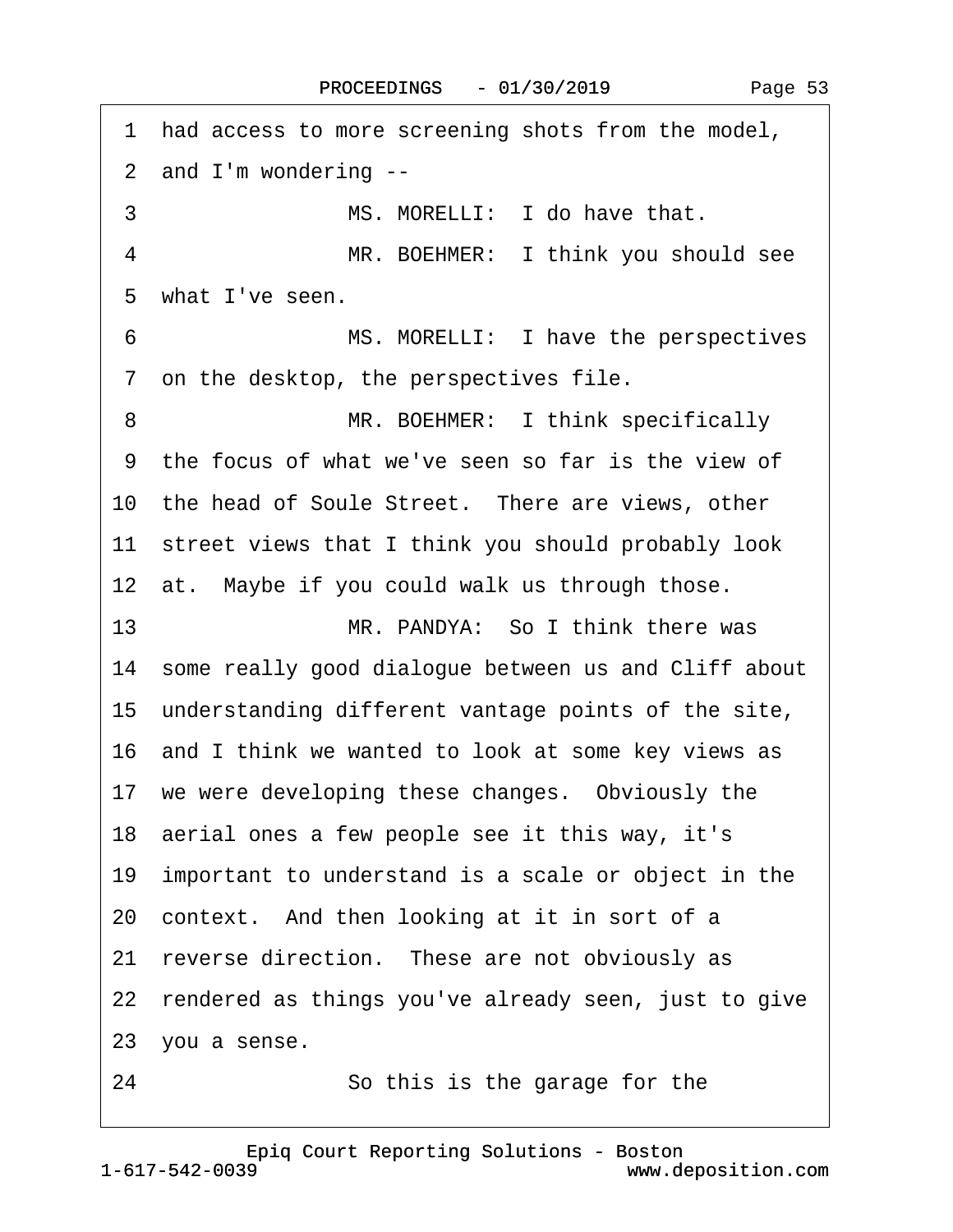1 parking. This is the right side garage door of the 2 building on Soule. This is looking down the 3 opposite way looking west. Getting a little bit 4 closer. This is sort of on the sidewalk on Soule 5 across the street. Back up. ·6· · · · · · · · ·This is diagonally across the street. ·7· These are just some of the other vantage points to 8 look at the project from for the more pedestrian ·9· perspective as well.· Cliff, do you want me to leave 10 these up? 11 **MR. BOEHMER: That's fine.** I think 12 that's fine. Maybe if there are questions we might 13 want to flip back. I'm sure hopeful you will print 14 this out in color; otherwise, you're really going to 15 be in trouble. 16· · · · · · · · ·Hi, I'm Cliff Boehmer.· I'm the peer 17 reviewer for the Board. And the last time I 18 presented was virtually five months ago on this 19 project. And so what I've done in the letter of 20· report is superimposed new comments based on the 21· working sessions and progress drawings that I've 22 been reviewing since back in September. I thought 23 that might be the best way to keep this thing in 24 context of where it has gone since last September.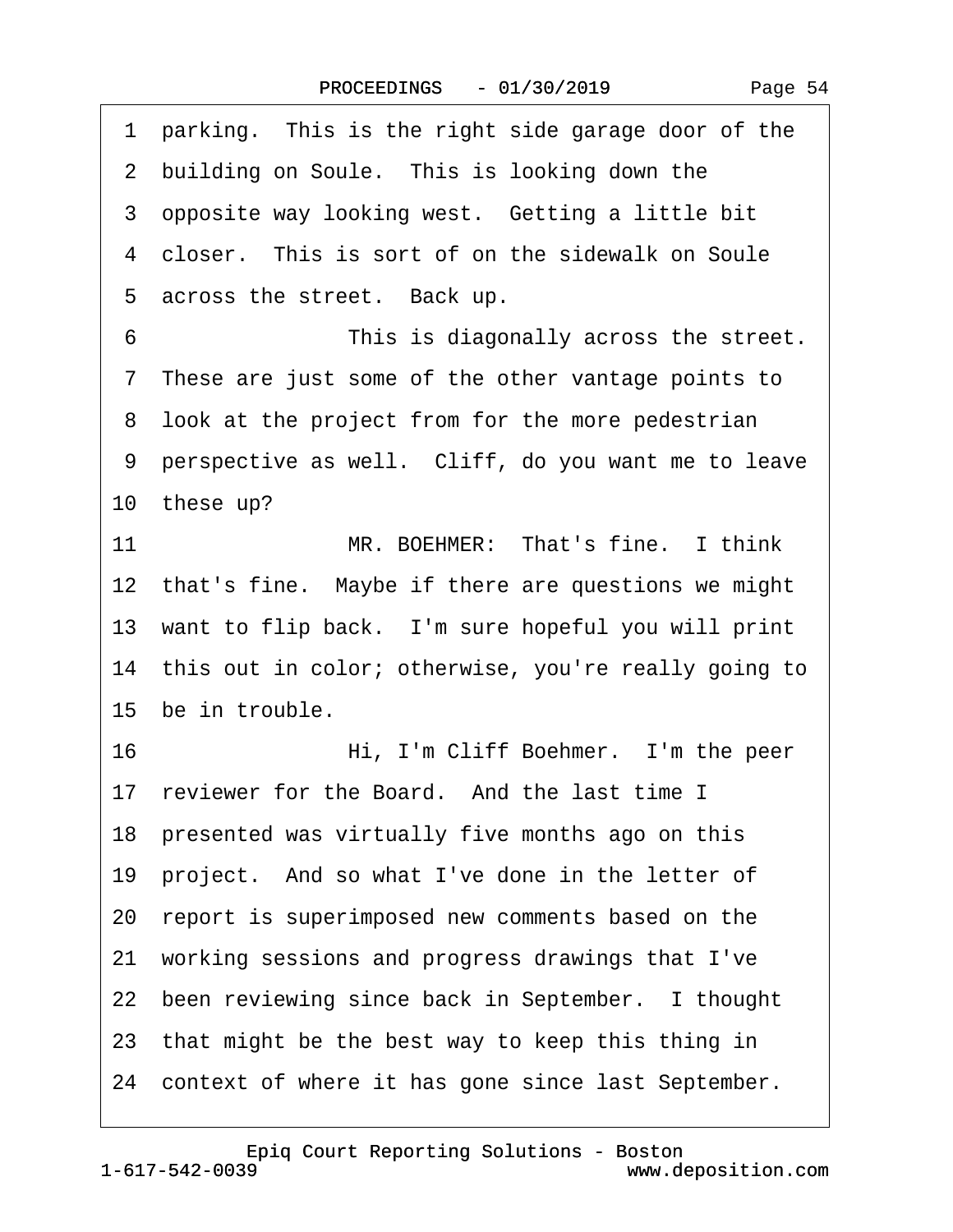| 1<br>The letter is really peppered with a               |
|---------------------------------------------------------|
| 2 lot of comments, and so I think what I would say,     |
| 3 generally speaking, because the working sessions and  |
| 4 the progress drawings that we bonded or have          |
| 5 addressed many of the design issues that we had with  |
| 6 the building. So I think the best way to help         |
| 7 organize my current thoughts are sort of three        |
| 8 categories. When you read through the report you      |
| 9 will find more detail to put it into context -- I     |
| 10 think there are sort of three categories of this     |
| 11 checklist which is almost what this letter has       |
| 12 become.                                              |
| 13<br>The checklist consists of sort of                 |
| 14 basics which are normal questions that arise,        |
| 15 missing pieces as a design evolves. That includes    |
| 16 things like the site lighting plan, more detail with |
| 17 that, where are the accessible units, where are the  |
| 18 affordable units, where are detail unit plans? Lots  |
| 19 of things that aren't in the current set that you    |
|                                                         |
| 20 would expect to see. There are a lot of those and    |
| 21 there always are at this stage of development.       |
| 22<br>There are a handful of what I might               |
| 23 call remaining aspirational thoughts that I wouldn't |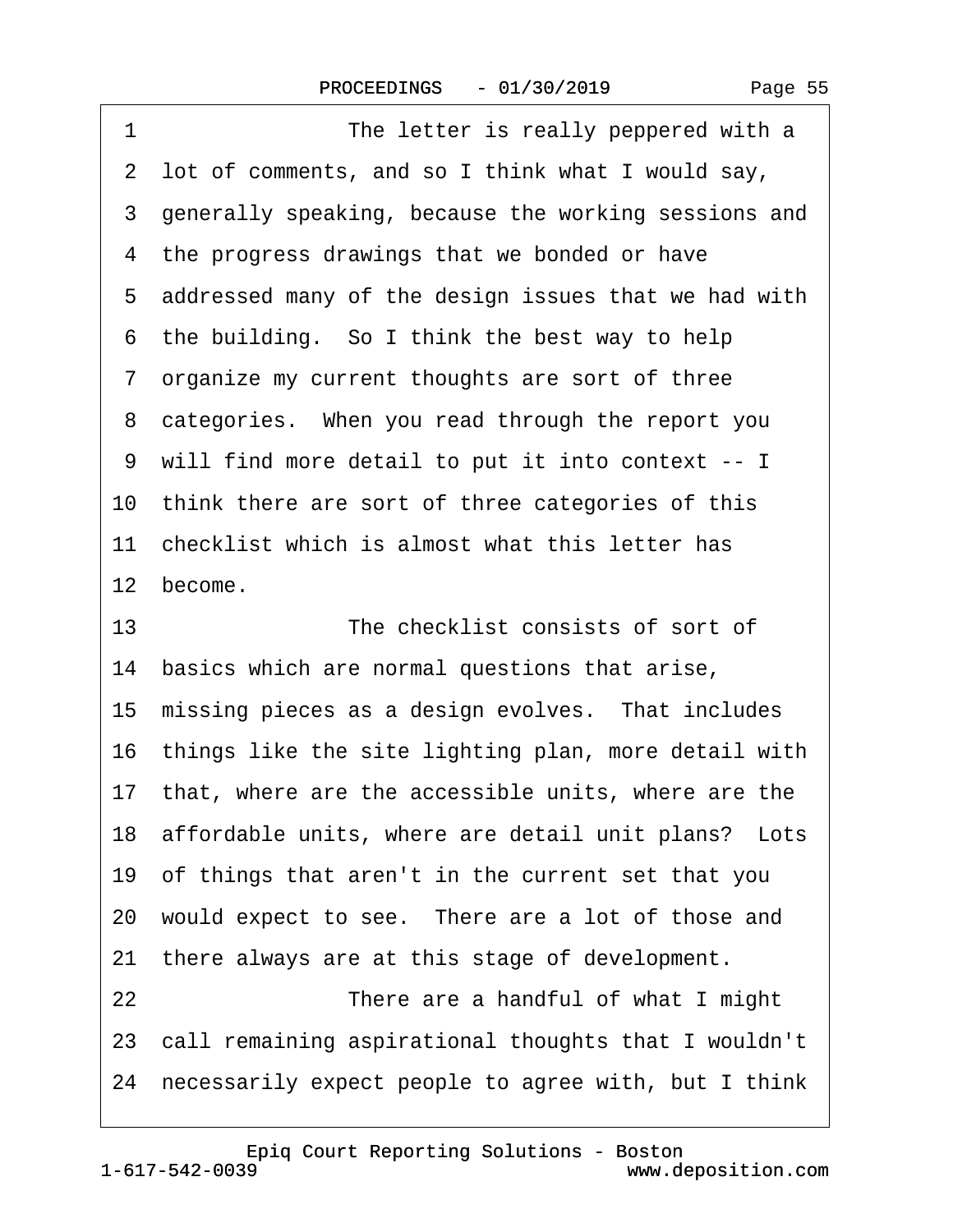|  | Page 56 |  |
|--|---------|--|
|--|---------|--|

·1· that there are things that are worth pointing out or 2 thinking about from nothing else from kind of due 3 diligence level, but I would still call them 4 aspirational examples that might be, as I stated in 5 the report, at least doubling the number of bicycle ·6· parking spaces, use a more progressive view of ·7· bicycle parking and integrate that into the plan, ·8· improving, finding a way to improve Trader Joe's ·9· parking lot which I think the big -- probably my 10 biggest ongoing issue has been that street 11 experience on Soule and certainly any new building 12 ought to make it better. 13 **· · · · · · So again, these are aspirational** 14 things. I think you can actually make an argument 15 that a building in this location given the 16 transportation options shouldn't have four levels of 17· parking, and I don't expect people to agree with me 18 on that, but four levels of parking does bring a lot 19 of cars into the neighborhood. Again, these are 20· aspirational things that I think should be brought 21 up and at least talked about. 22 **Then there's a handful, I guess, of** 23· things that would still fall into the category of 24 feasibility things. Is this project actually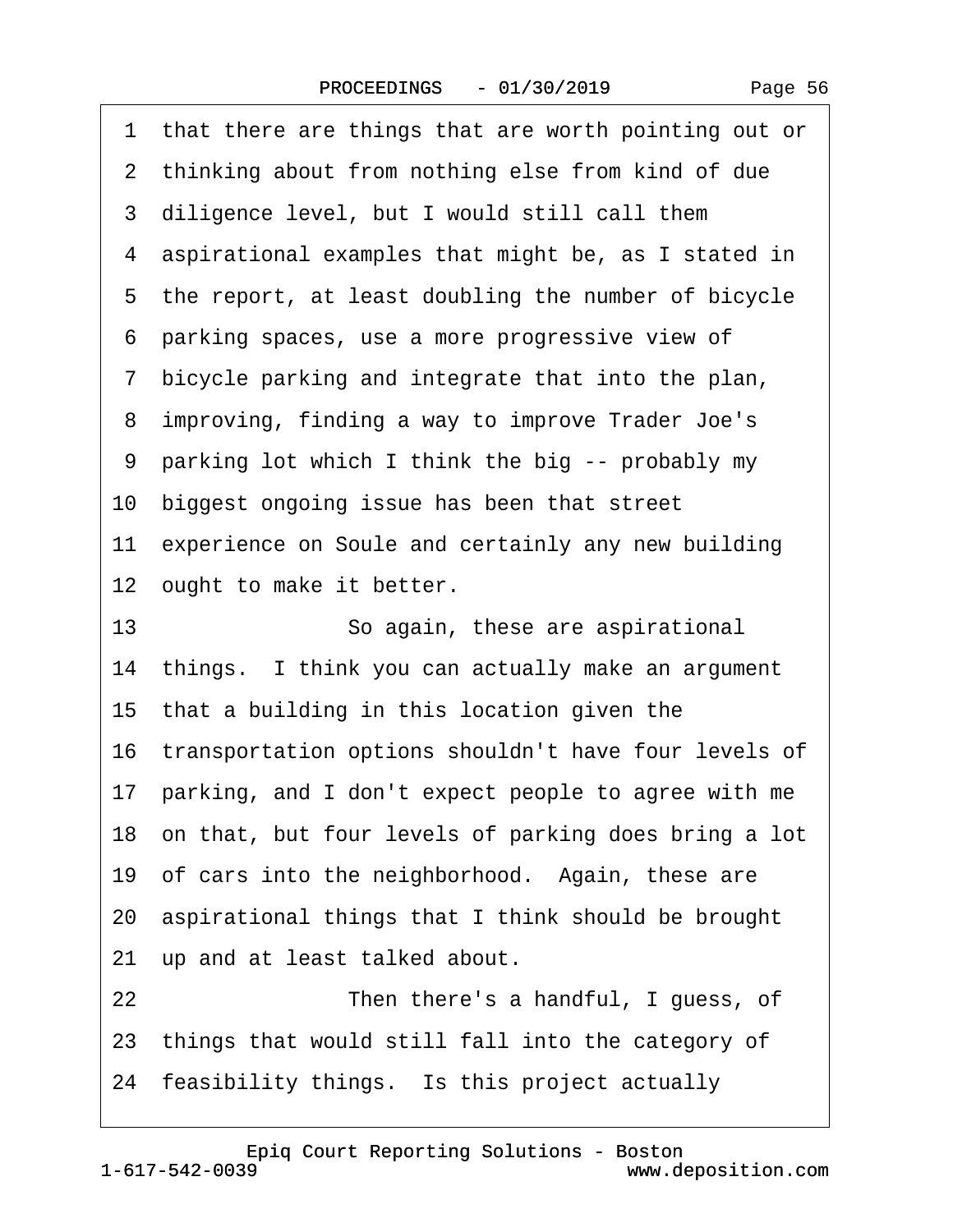1 feasible? And there aren't many of those. I think

2 the building commissioner has come up with some real

3 concerns. I would say though, and I think there is 4 the code -- there has been a preliminary building 5 code analysis, and you'll see language in my report ·6· reviewing that preliminary code analysis. 7 There is a code analysis out there, 8 and there has been some discussion between Maria and ·9· the commissioner and me about missexpansion of the 10 code analysis. My comments in this report are more 11 just details about problems with the template that 12 was used for the code analysis, so those are not the 13 feasibility ones. The feasibility issue is more 14 what Dan was talking about, tell us that we can 15 believe that you can build four levels of parking in 16· this space and not come back in six months because 17 it was too expensive and therefore, we reviewed a 18 project that really wasn't feasible. There are very 19 few of those kinds of issues, but there are some. 20 There was also -- there is an 21· outstanding issue about egress from the neighboring 22 building. The building commissioner I think still 23 maintains that he would have a problem issuing a

24· building permit for this project unless that issue

Page 57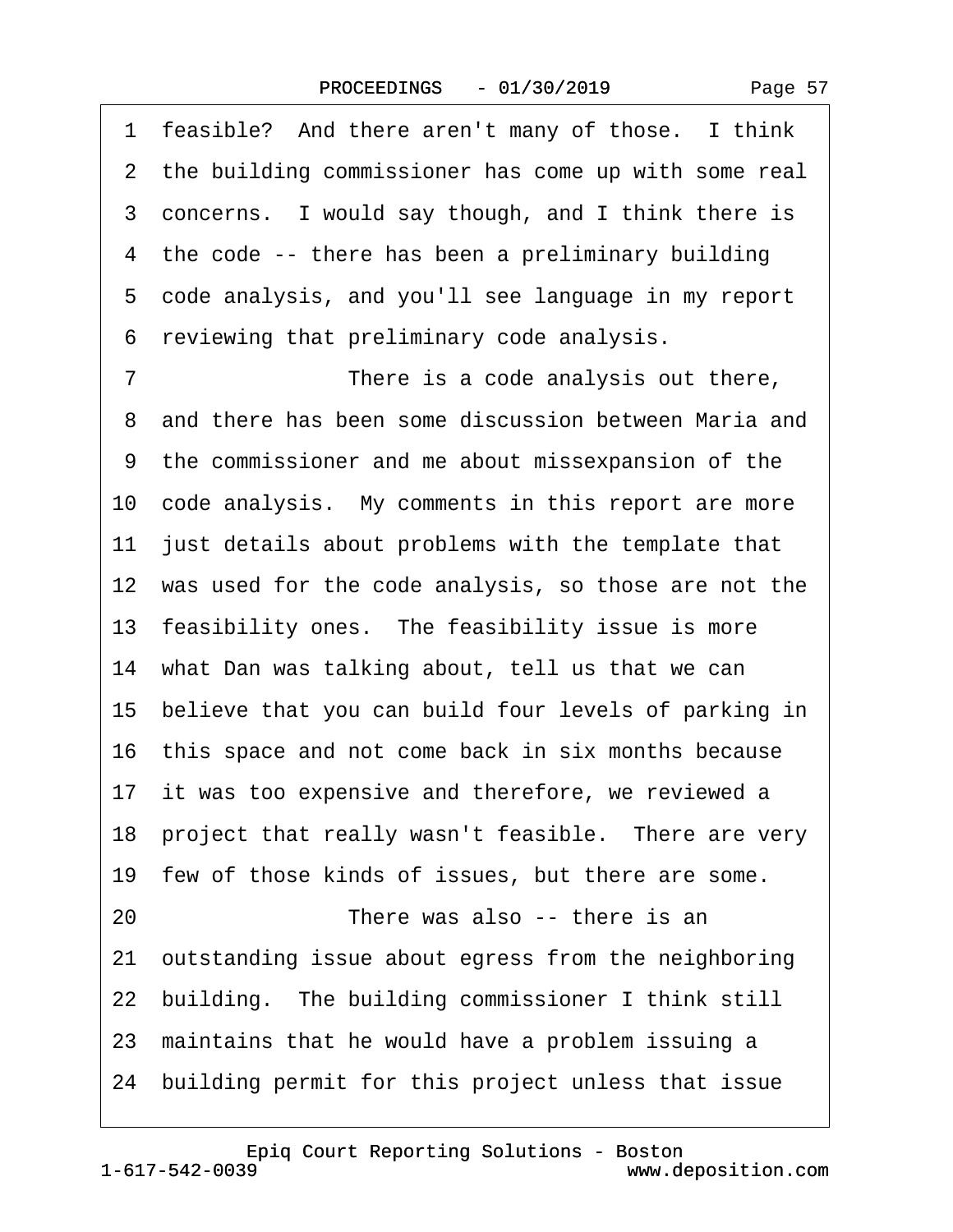1 is resolved. It's just an important thing and it's 2 all in here and there's a lot of stuff. 3 **So what I'll do is just highlight** 4 some of the things that haven't already been said 5 because you've been walked through the design ·6· changes and most of those did come from a lot of 7 iterative process. It's happened over the last five 8 months. 9 **Maybe one last comment before** 10· starting to just hit the highlights at least is I 11 think there is more comment on what I've heard so 12 far tonight from you folks, and I think I just want 13 to be clear what it is that I'm looking at. I think 14 the height issue is what I think I've heard most of 15· the talk about so far, and I think that isn't -- I 16· think my feeling and I think it was probably 17· Randolph's too according to the record that height 18 per se as an architectural object in this context is 19 not an issue. There could be associated issues that 20 have more to do with intensity of use, and so I 21 didn't analyze intensity of use directly. 22 **I** do think there are really strong 23 issues that were particularly relating to the 24· previous site design and building, the whole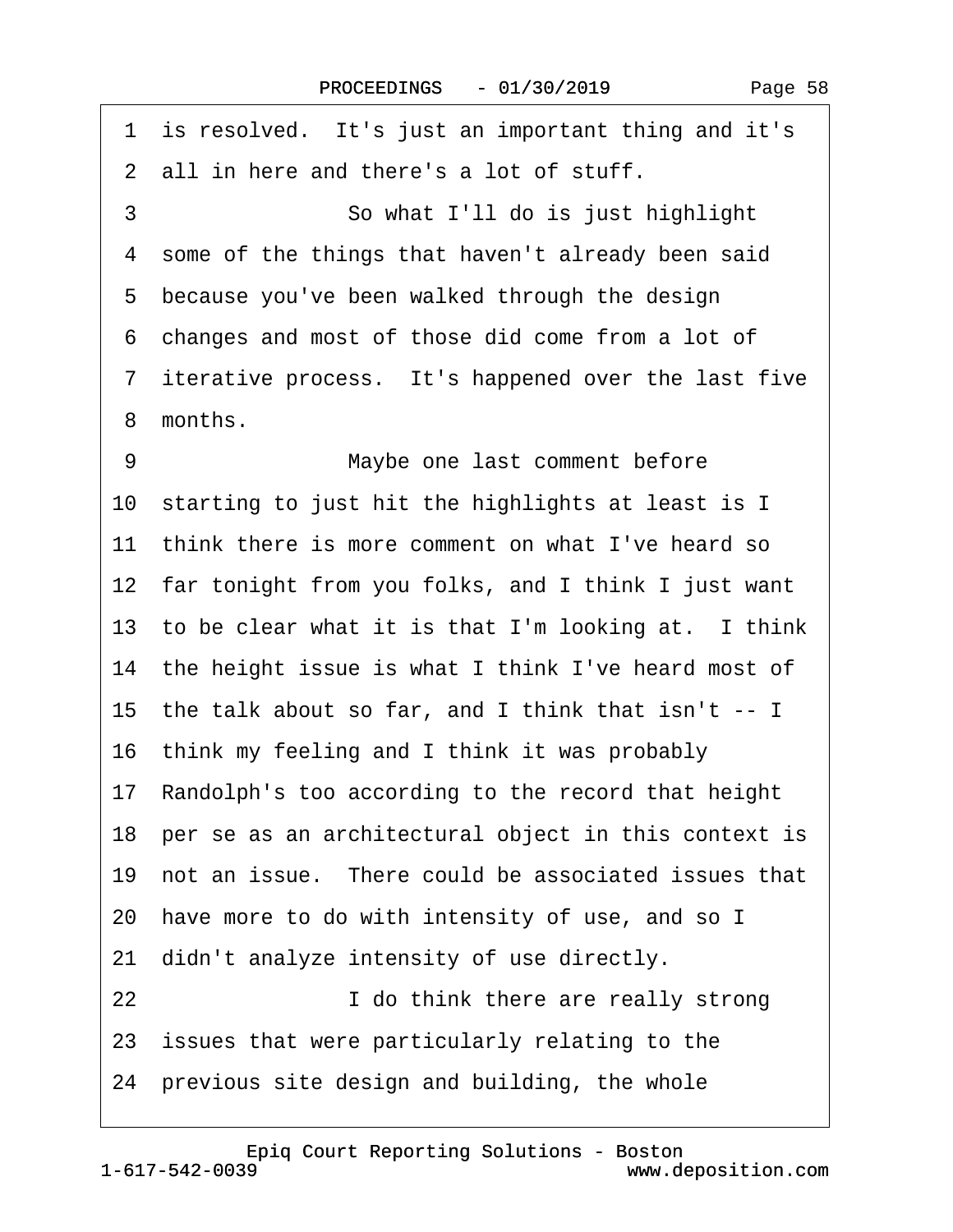Page 59

·1· building entry on Soule that had some real issues 2 that went beyond aesthetics and how inviting the 3 building was. I think putting in the loading dock, 4 for example, on the side has greater depth, I think 5 obviously works a lot better than putting a loading ·6· dock where you have narrower depth. 7 **Anyway, I just want to make that** 8 distinction about the height. My review is not so 9 much about intensity of use. It's really about the 10 physical object and its impact. 11 **· · · · · · · So I'll just hit on some of the** 12 things that may not have been. So obviously I think 13· one of kind of the surprising point and I think the 14 cutting that pointed angle off on the southwest 15 corner of the building, I think it's important to 16· take a look at the shadow studies because it 17 actually had a very big impact on the shadows. 18 My initial big problems with that 19· corner had more to do with constricting the 20 beginning of the entry into Soule Street. So that I 21 think probably this is good as any view. I think 22· now the building really has turned a face towards -- 23 has opened up the street and put a more inviting 24 face in better scale and certainly better oriented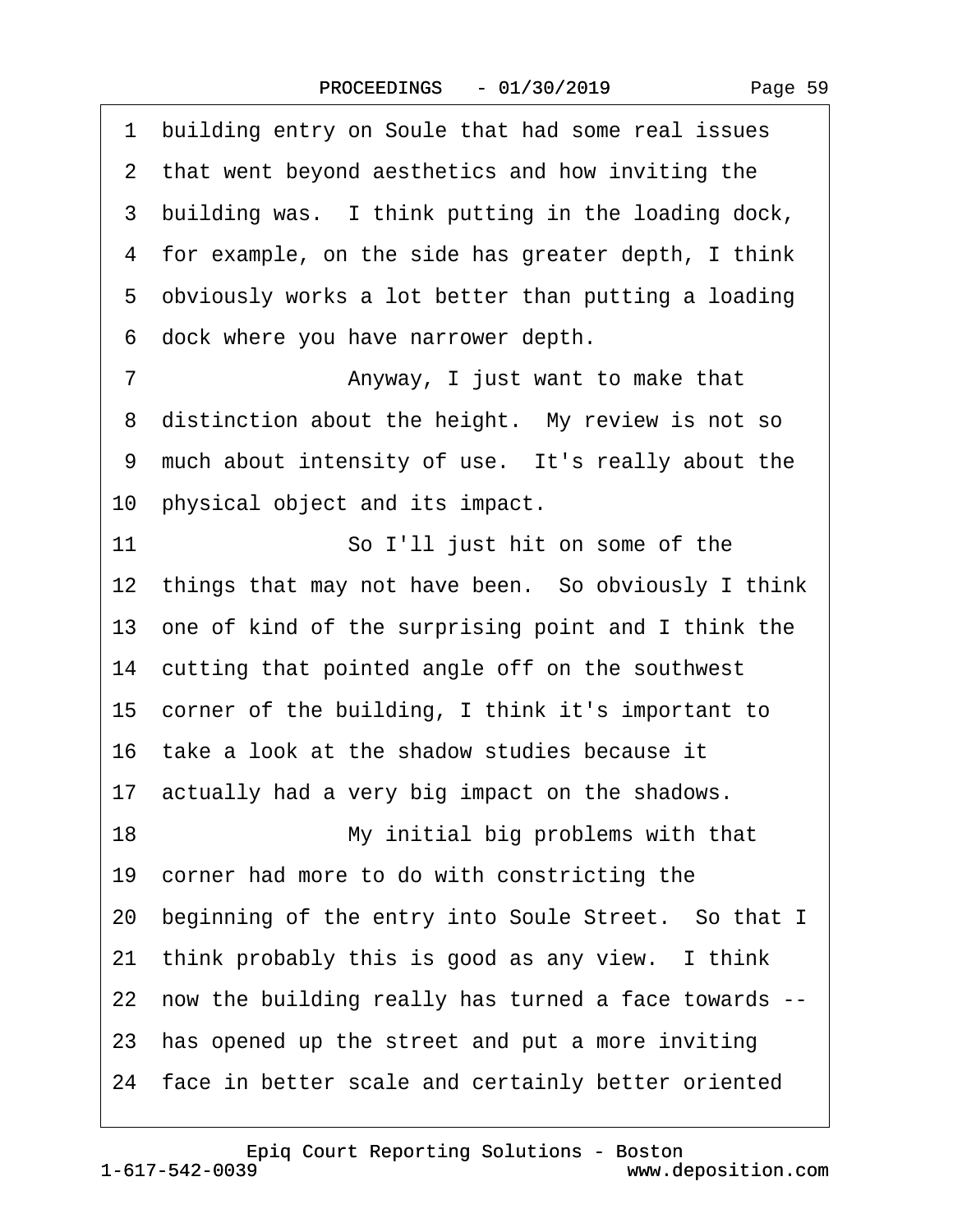·1· and lighting up that whole side of the ground plan 2 to I think pretty successfully. 3 **· · · · · · So anyway, I think it was surprising** 4 though looking at the shadow studies, the amount of 5 afternoon light that now makes its way up Soule ·6· Street that really was cut off by that projecting 7 sharp angle. 8 **Some other points, I think this was** 9 reacting to some things I'm hearing tonight. I had 10 a really big problem with a backdoorness of the 11 loading dock side of the building, and that had to 12 do with a number of things but in no small part 13· complexity was one, too many functions crammed into 14 a narrow depth, lack of hierarchy. The garage doors 15 being in roughly the same plane as the resident 16 entry, a lot of issues that really made it 17 problematic. 18 **· · · · · · So the changes of popping out that** 19 face to make really the pedestrian resident entry 20· the primary piece and really toning down the 21· secondary pieces and adding -- if you notice in the 22 floor plans there's a community room now that is 23 open at ground level to the left of the residential 24 entry. So a lot of moves were made to really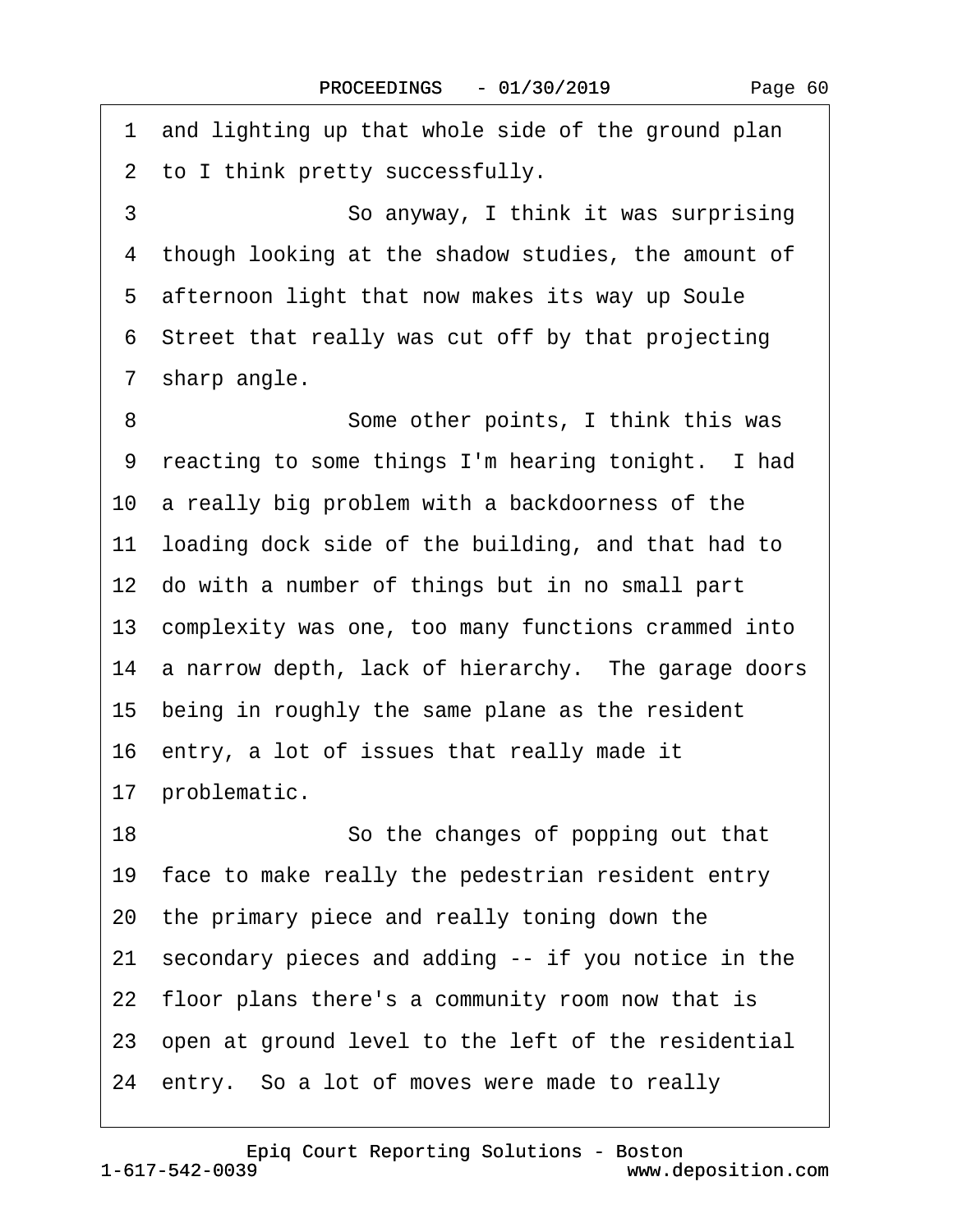1 activate the street at this site. So it moved 2 pretty far away from the service side of the 3 building. 4 **• Other points, I may have made a** 5 mistake. Maria was pointing this out to me earlier 6 tonight. I may have misremembered this. I thought 7 the restaurant was originally on the second level. 8 I guess maybe it was never on the second level. Is 9 that true? 10 MS. MORELLI: Yes. 11 MR. BOEHMER: So ignore that comment 12 that it was always on the second level. Other 13· points, and again, I'm drifting in sort of normal 14 development things in question that a piece of 15 program that disappeared was a rental office. I 16· don't know what if any important thoughts related to 17· that. 18· · · · · · · · ·Bike parking, I already mentioned, 19 but I'm going to re-mention it because it is a 20 really low parking ratio for bikes in this building. 21 As it's currently designed it's basically less than 22 one bike for every five units and that seems out of 23 sync with me with the way the world is going. 24 **· · Simple questions, notification,**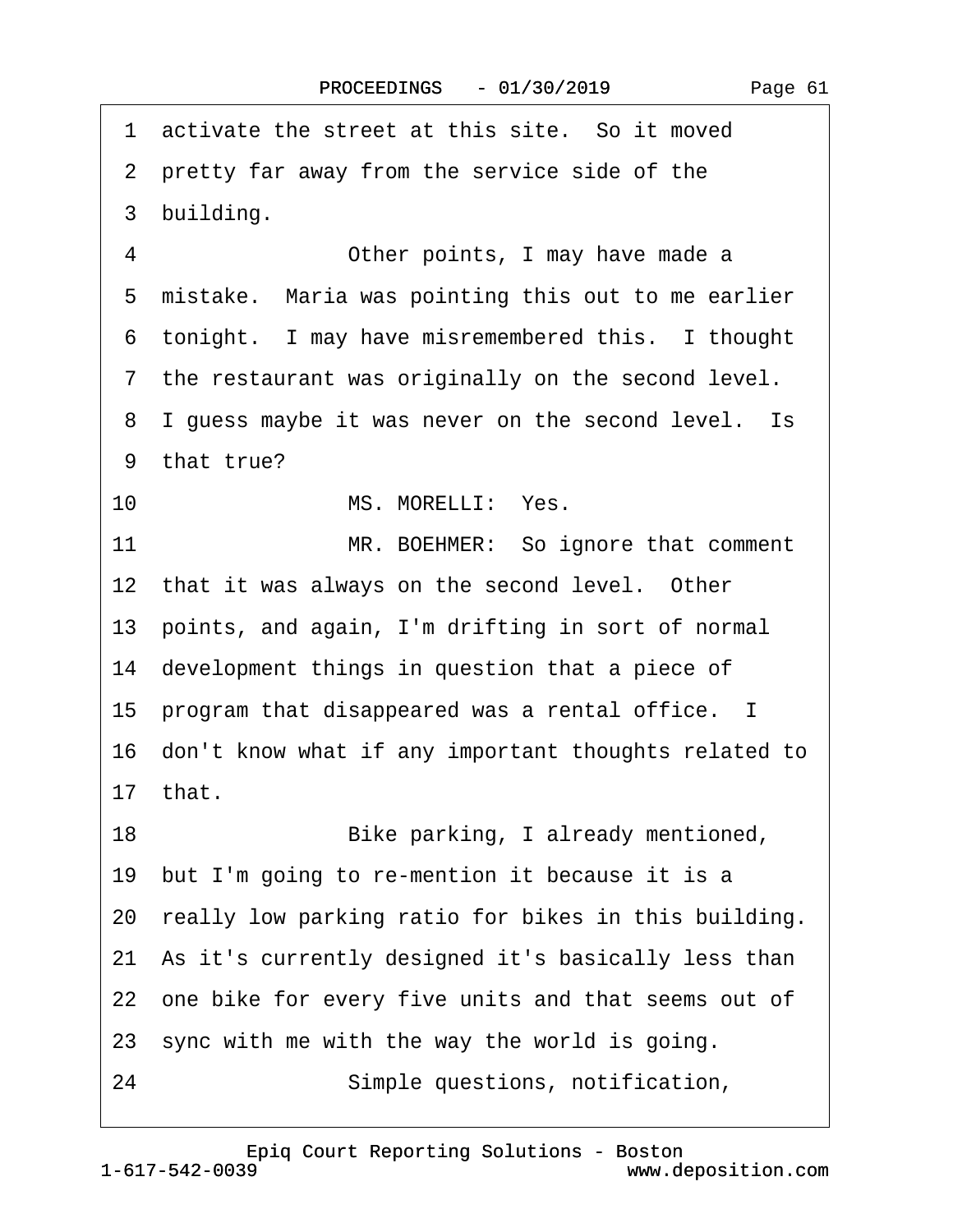|  | Page 62 |  |
|--|---------|--|
|--|---------|--|

1 signals when cars are exiting to warn pedestrians. ·2· I already mentioned the egress thing relating to 3 1297. More detail on the design of the doors, they 4 are big pieces, and I see from the renderings that 5 there are efforts being made, but we still don't 6 know exactly what is proposed. ·7· · · · · · · · ·I won't go into the building code. 8 It is in the letter, but nothing of huge ·9· significance that can't be fixed other than the 10 points about the impact on neighboring buildings. 11 MS. POVERMAN: Which building code 12 issue are you referring to in this instance? 13 MR. BOEHMER: What I did, again, 14 there was a preliminary building code analysis that 15 covers the state building code that subsumes other 16 codes. It subsumes the accessibility code, plumbing 17 code, national electric code. That is in the 18· package.· My issues with that had to do with I think 19· a couple mistakes about the building construction 20· type and just technical -- real technical issues 21 that would have to be resolved before the building 22 could be permitted. 23 MS. POVERMAN: Sorry to interrupt, 24· but in terms of the egress you referred to and the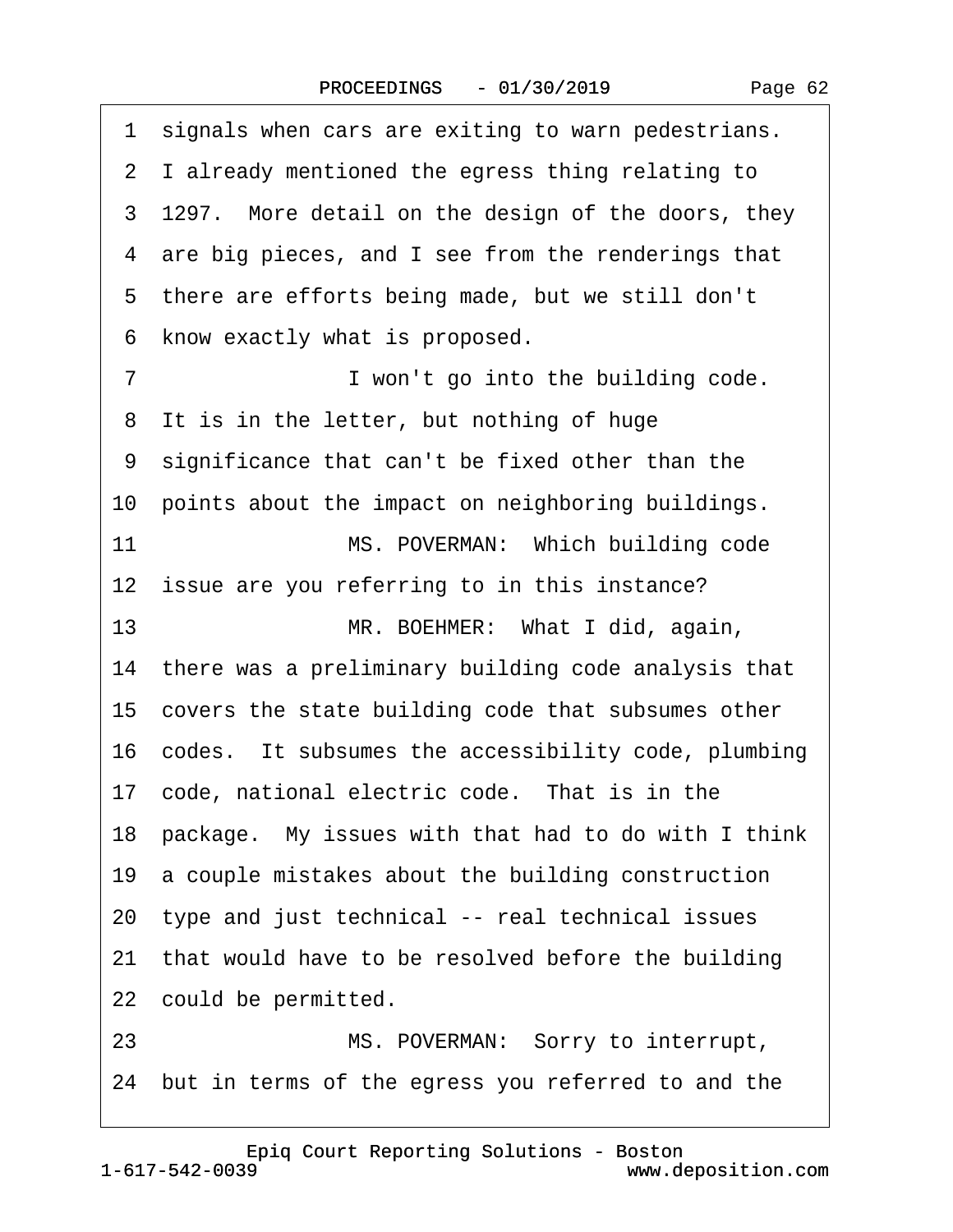| 1 passageway between 1299 and 1297, how can that state    |
|-----------------------------------------------------------|
| 2 requirement for egress or passageway not be             |
| 3 addressed without modifying the current plan for the    |
| 4 building.                                               |
| 5<br>MR. BOEHMER: Well, my opinion is --                  |
| 6 and I'm not a code analyst, but my opinion is the       |
| 7 egress issue is actually with 1297; it is not with      |
| 8 1299. So that 1297 can fix its egress issue. I          |
| 9 don't know if they can financially fix it or what       |
| 10 constraints they may have that I'm not aware of, but   |
| 11 my understanding of that egress issue is that it's     |
| 12 an issue at 1297, not with the proposed design of      |
| 13 this.                                                  |
| 14<br>MS. POVERMAN: As I understood the                   |
| 15 Building Commissioner, he said he could not get a      |
| 16 building permit if that not been addressed.            |
| MS. MORELLI: I would like to say, if<br>17                |
| 18 I may, what the Building Commissioner said is he put   |
| 19 violations on both properties, and what happened was   |
| 20 that Mr. Dhanda went to the BBRS, Board of             |
| Regulation Standards, and I'm not sure if they were<br>21 |
| 22 aware of this project, but looking at existing         |
| 23 conditions they said it wasn't Mr. Dhanda's issue.     |
| So the Building Commissioner is just<br>24                |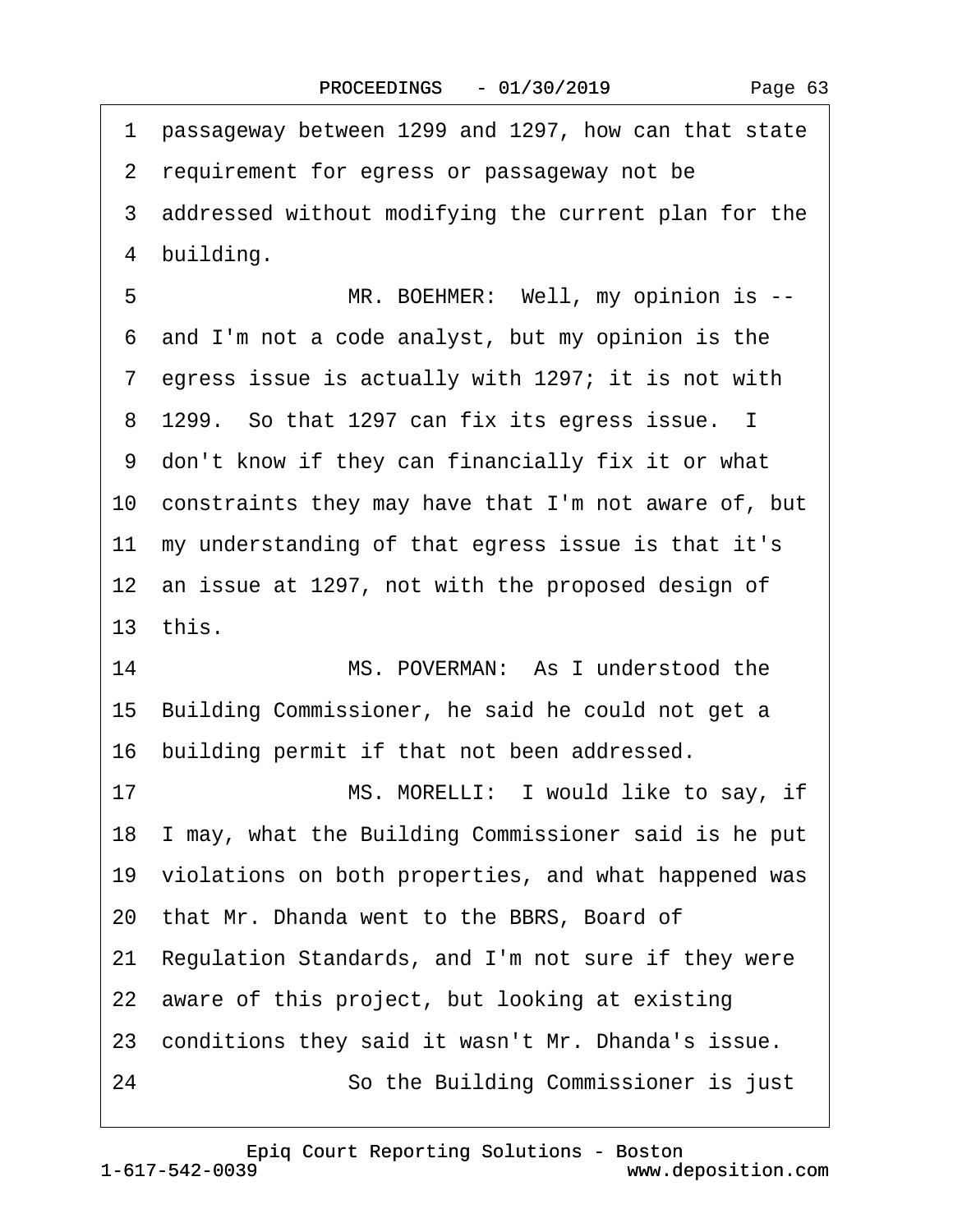1 saying if this project were to get a comprehensive 2 permit and Mr. Dhanda were to go to the Building 3 Commissioner for a building permit, if he sees that ·4· the egress issue and 1297 is not resolved, then he's 5 not going to give -- actually, he has not put this 6 in writing, he may not. He may decide not to issue 7 a building permit. 8 **• • • • • • • The applicant's recourse is go to the** ·9· state.· It's really a state issue, and that's pretty 10 much how we left it at the September hearing. So at 11 this time it doesn't necessary require any changes 12 to this project. 13 MS. POVERMAN: Okay. Thanks. 14 MR. BOEHMER: Other points that 15 haven't been necessarily talked about tonight. We 16· did talk about the planted wall, and I think really 17 is a good point about ensuring it's year-round 18 plantings. There is another exposed significant 19· wall on the east side as well, and I do mention that 20· in the report, that I think consideration of 21 treatment of that is important. 22 **I think the designers have been very** 23 conservative about the height of the mechanical 24 screening, so I suggested that it is quite high. I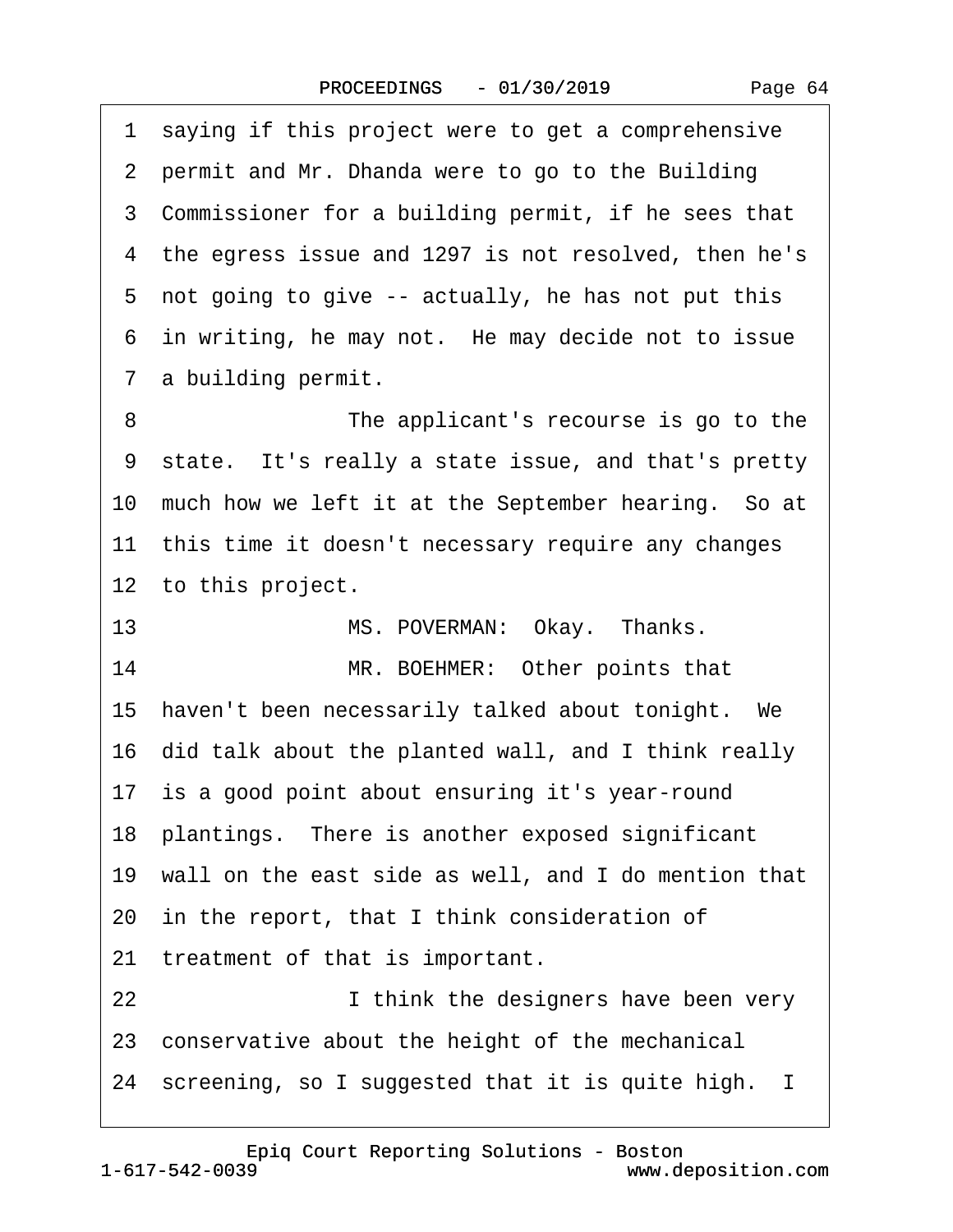1 think it's a 12-foot high screen. I think some 2 simple studies should be done to see if it really 3 needs to be that high because I don't think it 4 really -- you don't want that to be any higher than 5 it really needs to be. ·6· · · · · · · · ·I did support their -- I thought 7 their solution of the terra-cotta cladding on the 8 building was really good. And for a lot of reasons, ·9· I think for context reasons it's good, but it's also 10 very long-lasting, high quality material that is 11 appropriate for this site. 12 **Other small comments that I won't go** 13 into that have to do with internal function that I 14 think are probably not things you're most interested 15· in. 16· · · · · · · · ·I do have a question.· I'm not clear 17 of what the catering kitchen is. I wasn't sure what 18 that meant. It's on the second level of catering 19· kitchen, so I don't know if that's another 20· commercial use or if it's just for the residents and 21· that may be described somewhere else that I haven't 22 seen. 23· · · · · · · · ·I do think a detailed memo on how 24 trash is going to be dealt with is really important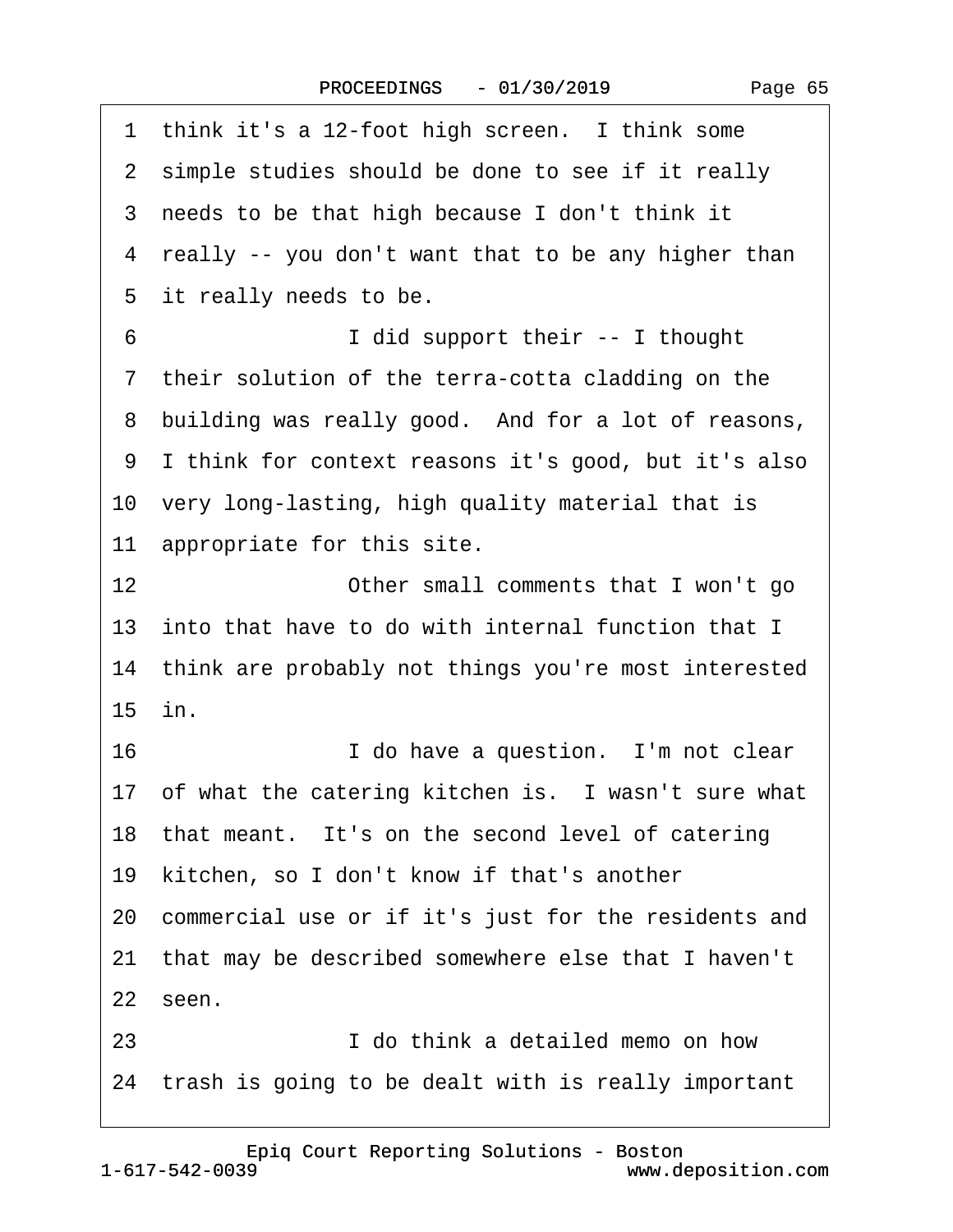1 because it is a number of uses in the building and 2 they're big enough to create a big problem if it's 3 not done properly. 4 **• • • • • • Then just another checklist at the** 5 very end of the report, a very common thing that ·6· I've covered in previous sites that I reviewed about ·7· energy efficiency, whether the third party 8 sustainability certification should be sought or is 9 it possible in this building, which it is. 10 • • • And finally a couple other things in 11 that building. I think this was brought up by a 12 Transportation Department memo about insufficient 13 number of plug-in spaces for electric cars. 14 **I** brought up the venting, the 15 restaurant venting. In my opinion it is not too 16 early to figure that out in the floor plans roughly. 17 I thought a really good point in the transportation 18 plan was suggesting some off-site improvements at 19 the intersection of Soule and Longwood that is a 20 problematic point. 21 **• • • • • Then finally I think the last thing I** 22 do want to emphasize because I really support the 23· Building Commissioner on this, that some really 24· detailed information about how the parking level is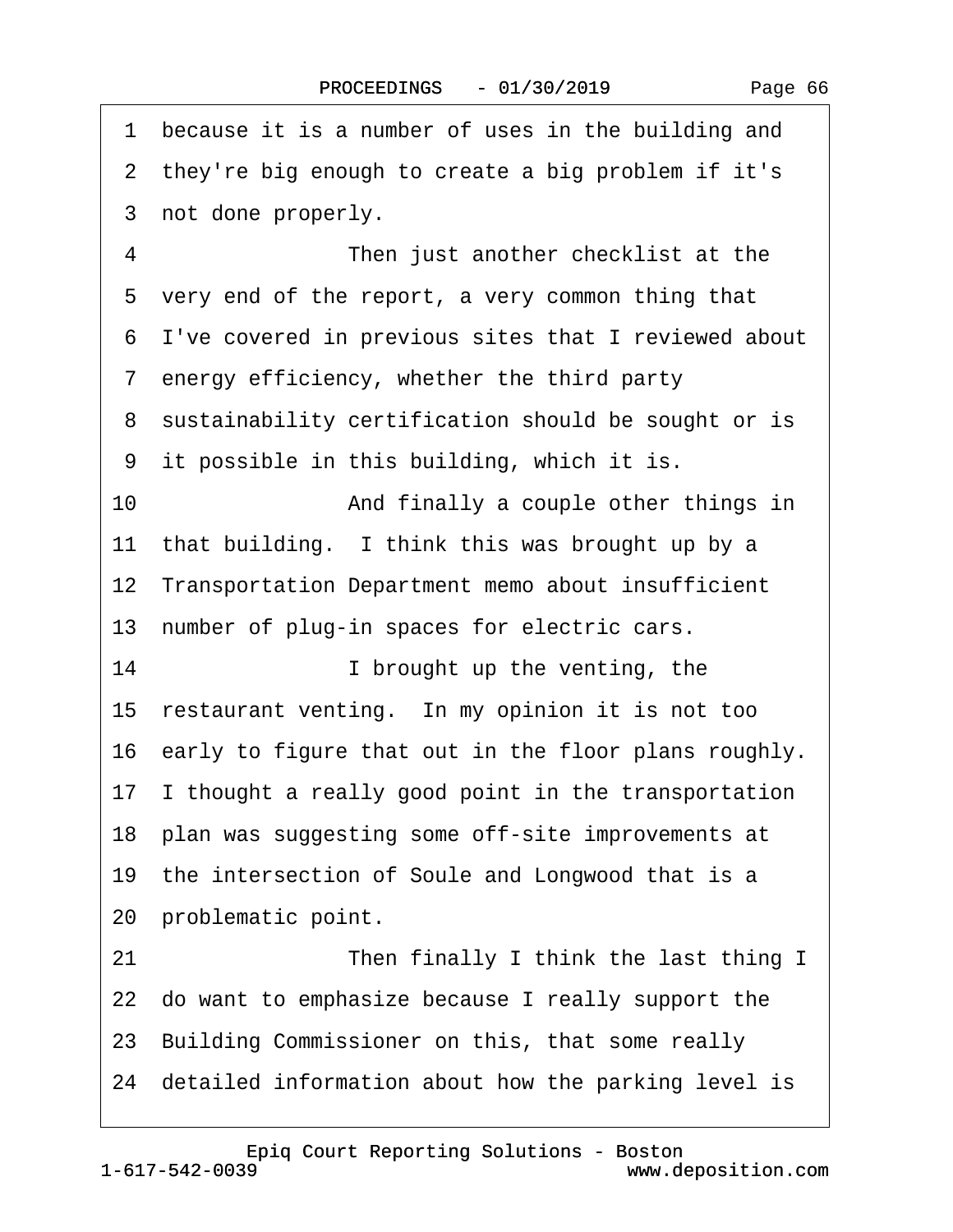| 1 going to be constructed. They are allowing some      |
|--------------------------------------------------------|
| 2 pretty minimal setbacks to make it possible, but it  |
| 3 is a pretty aggressive move to make in this small    |
| 4 space. So I think you want to know if you're         |
| 5 actually reviewing something that can be built.      |
| 6<br>So in that case your bridge is over               |
| 7 to actual economics of it because it would be        |
| 8 unfortunate to build something and have to come back |
| 9 and review modifications that could significantly    |
| 10 change the proposal.                                |
| 11<br>MR. MORELLI: Mr. Boehmer, can I ask              |
| 12 you to revisit? We had spent some time asking the   |
| 13 project team to look at the stepback at the fourth  |
| 14 floor and --                                        |
| MR. BOEHMER: On Soule Street.<br>15                    |
| MS. MORELLI: On the Soule Street<br>16                 |
| 17 side and also to avoid having columns and a         |
| 18 overhang, supported columns where there might be    |
| 19 shadow. Do you want to describe for the ZBA some of |
| 20 the iterations that you reviewed regarding the      |
| 21 stepback and different degrees of why this was      |
| 22 acceptable to you?                                  |
| MR. BOEHMER: Yes, I think although<br>23               |
| 24 I'm sensitive to Randolph's comment too, because    |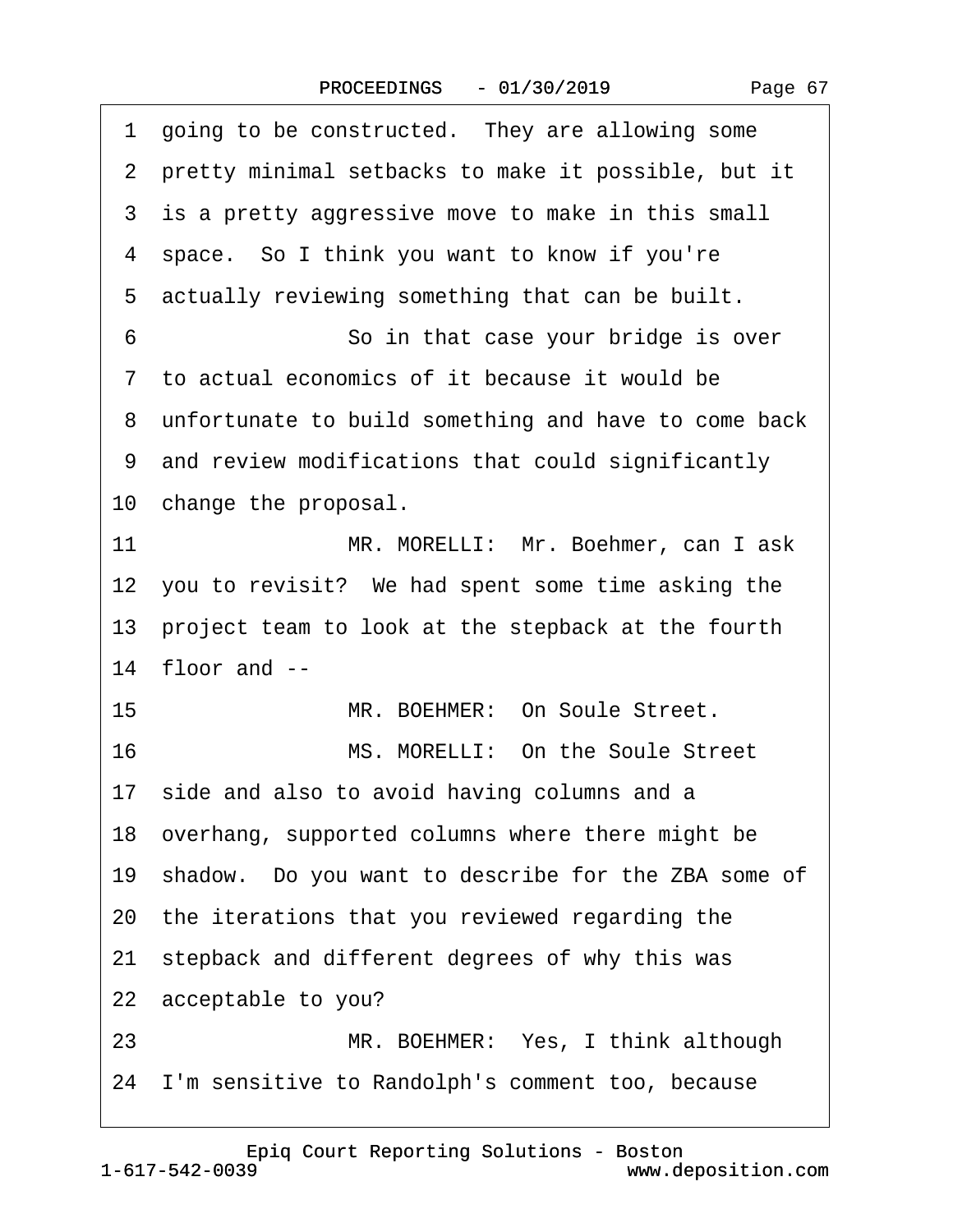1 that is kind of where it all started was really 2 feeling a need for a reference at that level and as 3 I recall, the last presentation we were having a 4 dialogue about what was really creating most of the 5 problem was that the tall face and how close that ·6· was or was it the overhang, and so for me it's been ·7· both really that the tall shear face that went the 8 full height of the building was a very big problem ·9· and no reference to the -- no attempt to tie it in 10 with that existing context. Across the street was a 11 really big problem. So during various iterations it 12 has been pushing back. 13 **• • • • And as Randolph pointed out, I think** 14 there -- is three feet enough? I think that's worth 15 talking about. I think it's critical to have a 16 strong line across and it has happened in a way that 17 really wasn't there at all in the previous 18 iterations 19 · · · · So is that answering, Maria? It's 20· really been back and forth pushing it back, making 21 that really a viable entry to the building. The 22 building has two faces and the two faces both need 23 to work and really strengthen the context.

24 **CHAIRMAN GELLER: Questions?**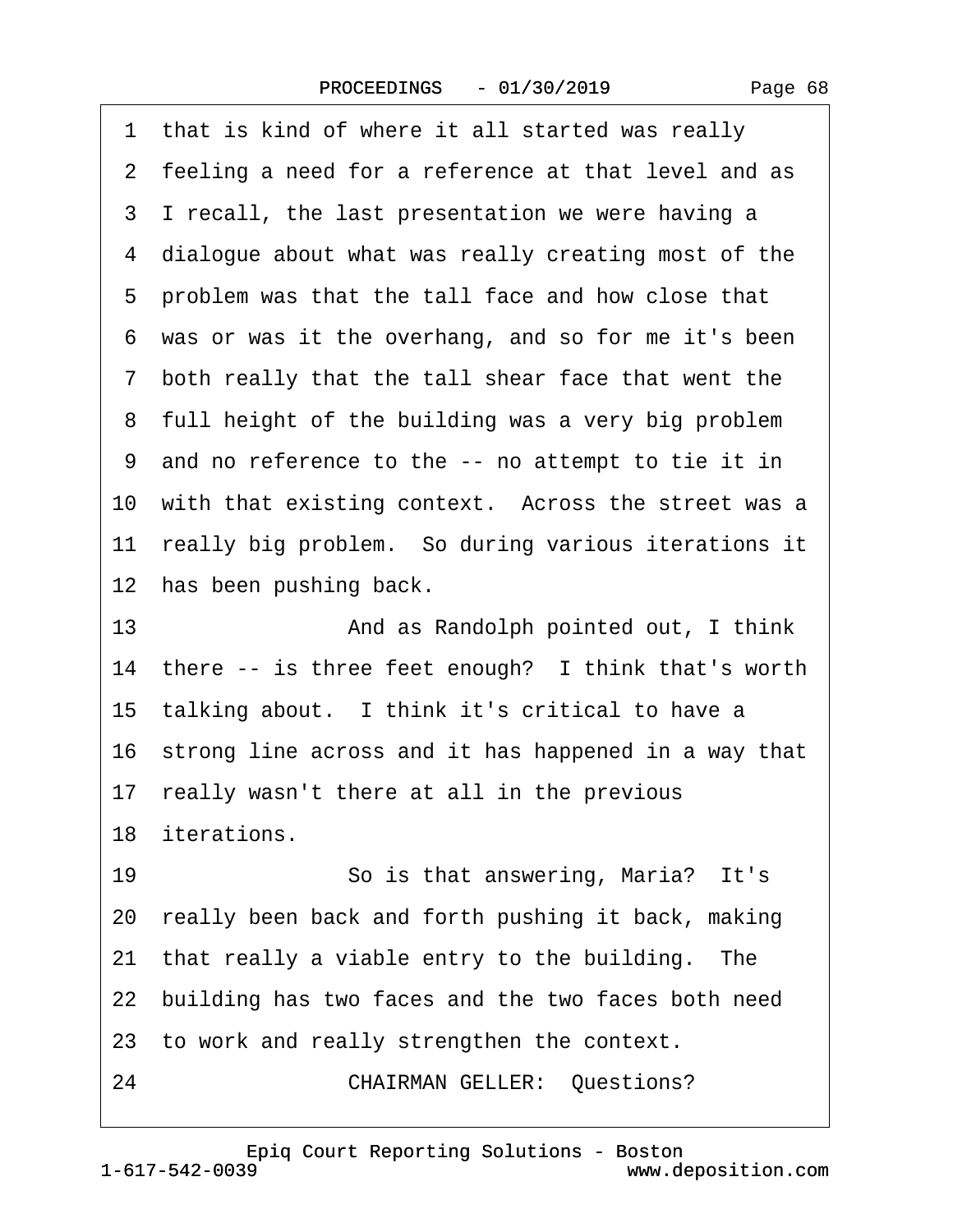1 MS. POVERMAN: No. 2 CHAIRMAN GELLER: Randolph? 3 MR. MEIKLEJOHN: Yes. Cliff, I 4 wasn't quite sure when you talked about iterations 5 and looking at different ways of doing a stepback 6 design. And I know there is cycles with staff and 7 maybe with reviewers, but I'm not sure. Was there 8 ever another -- other than the July design that we ·9· looked at in September, was there ever another 10 design for stepping back the building above that 11 line that we now see any differently, or is this --12· · · · · · · · ·MR. BOEHMER:· This is as far back as 13 it's ever been. 14 MS. MORELLI: Mr. Meiklejohn, it was 15· a two-foot stepback and a lot of stepbacks of 16· drawings and there was a discussion about if it were 17 stepped back further, there was some concern about 18 having to include columns, add columns back in at 19 the ground level. 20 MR. MEIKLEJOHN: This was what was 21· behind my question, because you go more than a 22 couple of feet and you do have to reconcile the 23 building structure. I don't know whether --24 MR. BOEHMER: There are and I think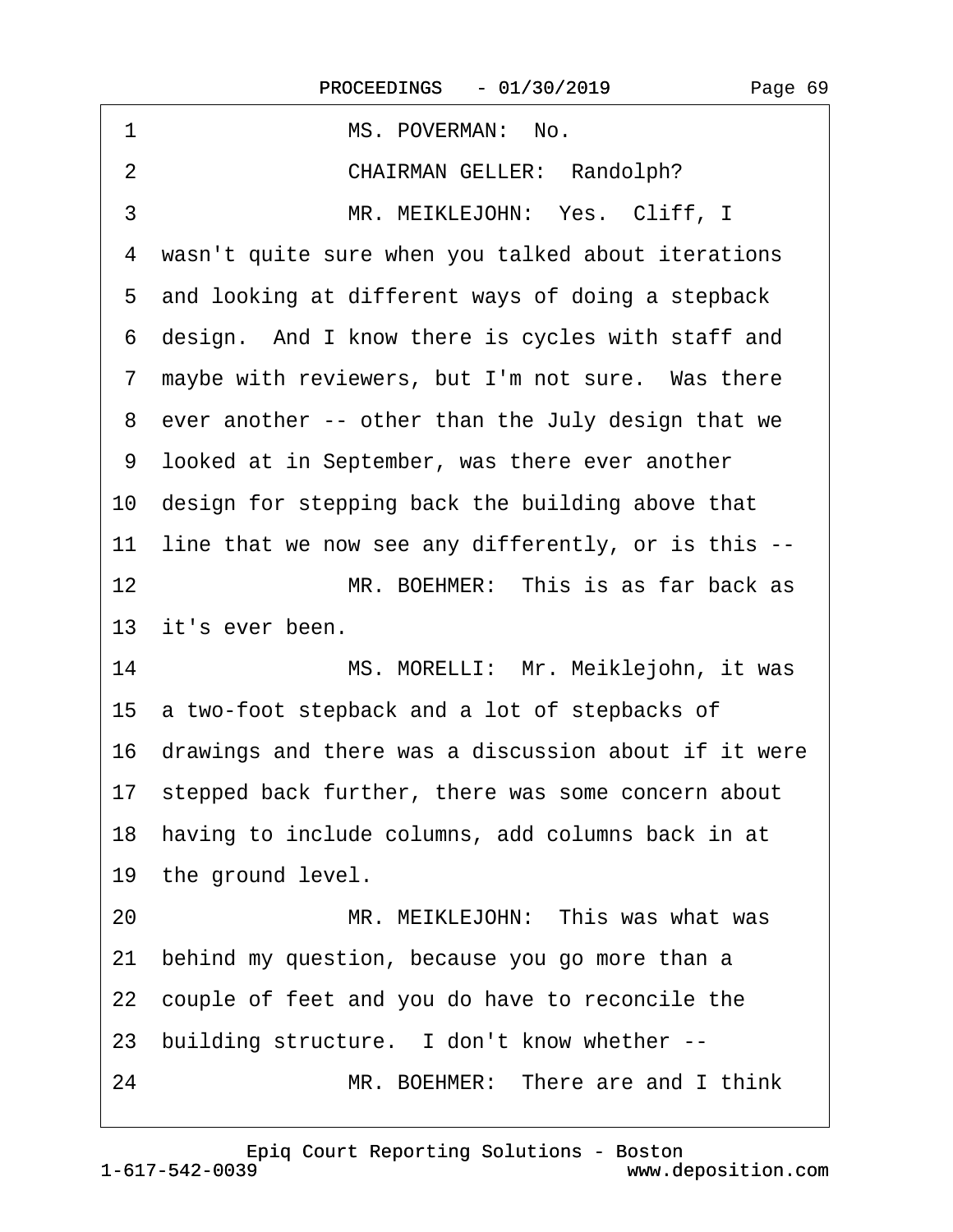1 where -- I think the other thing that starts to ·2· happen, and I'm not saying it's not solvable -- is 3 you don't want to disintegrate the volume. So the 4 stepback goes too far, then it starts to look like ·5· another piece basically, a tacked-on piece, or you 6 start -- I think that's where the tension was coming 7 was at what point are you really kind of breaking up 8 the overall composition of the building by ·9· overemphasizing the relation to the building across 10 the street. 11 MR. MEIKLEJOHN: I think that is the 12 reason for the discussion. I mean, you have some 13 comments in your letter about the -- you felt this 14 design had increased the sense of gateway on Soule 15· Avenue, which the implication there is something on 16 the left and something on the right. And I'm not 17· going to go into too much opinion here, but I think 18 there is such a thing as a design where the stepback 19 would be significant, a column bay. I think it's 20· inherently negative and I think in a design 21· discussion where the architect is saying things like 22 adding another floor to the Beacon Street side 23 because they liked the front and the back piece to 24 have a -- they liked the way that it looked. I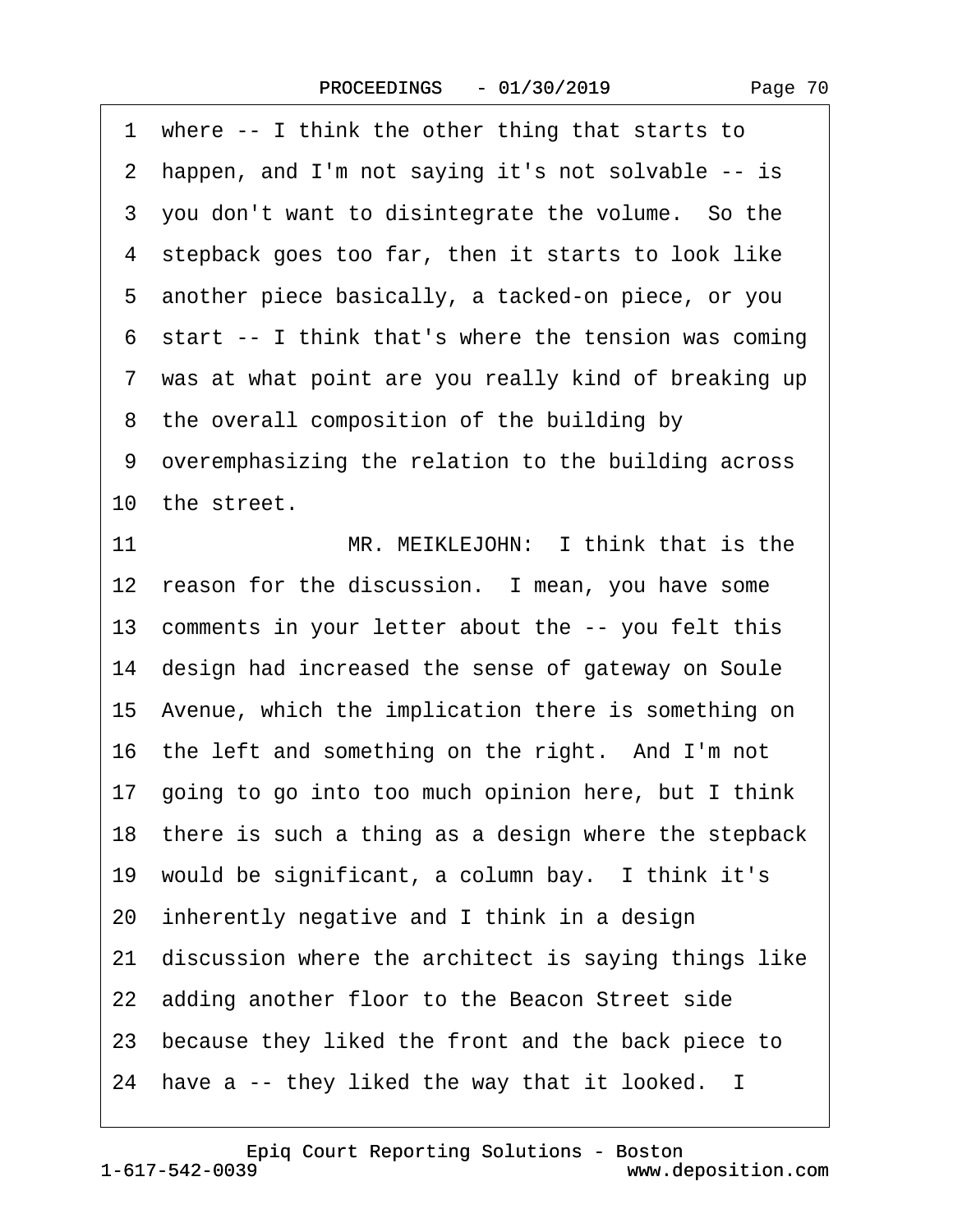| 1 think if that's a discussion we're having, then I     |
|---------------------------------------------------------|
| 2 think we'll have this one too.                        |
| 3<br>MR. BOEHMER: Yes, that's understood.               |
| $\overline{4}$<br>CHAIRMAN GELLER: Anyone else? Kate?   |
| MS. POVERMAN: No.<br>5                                  |
| <b>CHAIRMAN GELLER: Can you briefly</b><br>6            |
| 7 take me to the Beacon Street facade, retail? Cliff,   |
| I want you to briefly view that based upon your<br>8    |
| 9 desire that it be less Manhattan.                     |
| 10<br>MR. BOEHMER: Well, I think you said               |
| 11 it exactly. I think this side it still is certainly  |
| 12 a more contemporary look than the context, for sure. |
| 13 And I will say that most of my focus has been on the |
| 14 other side. I would say it's probably 70/30 percent  |
| 15 focused.                                             |
| 16<br>But as far as the moves that were                 |
| 17 made on this side, I think it's moving in the right  |
| 18 direction. I think it's understandable if you look   |
| 19 at the building right next door, there are very      |
| 20 large masonry openings on that building featuring    |
| large windows. So the language in my opinion is<br>21   |
| 22 appropriate whether the size of frame is right or    |
| 23 not or -- I think whether there is actually enough   |
| 24 emphasis on the residential side versus the          |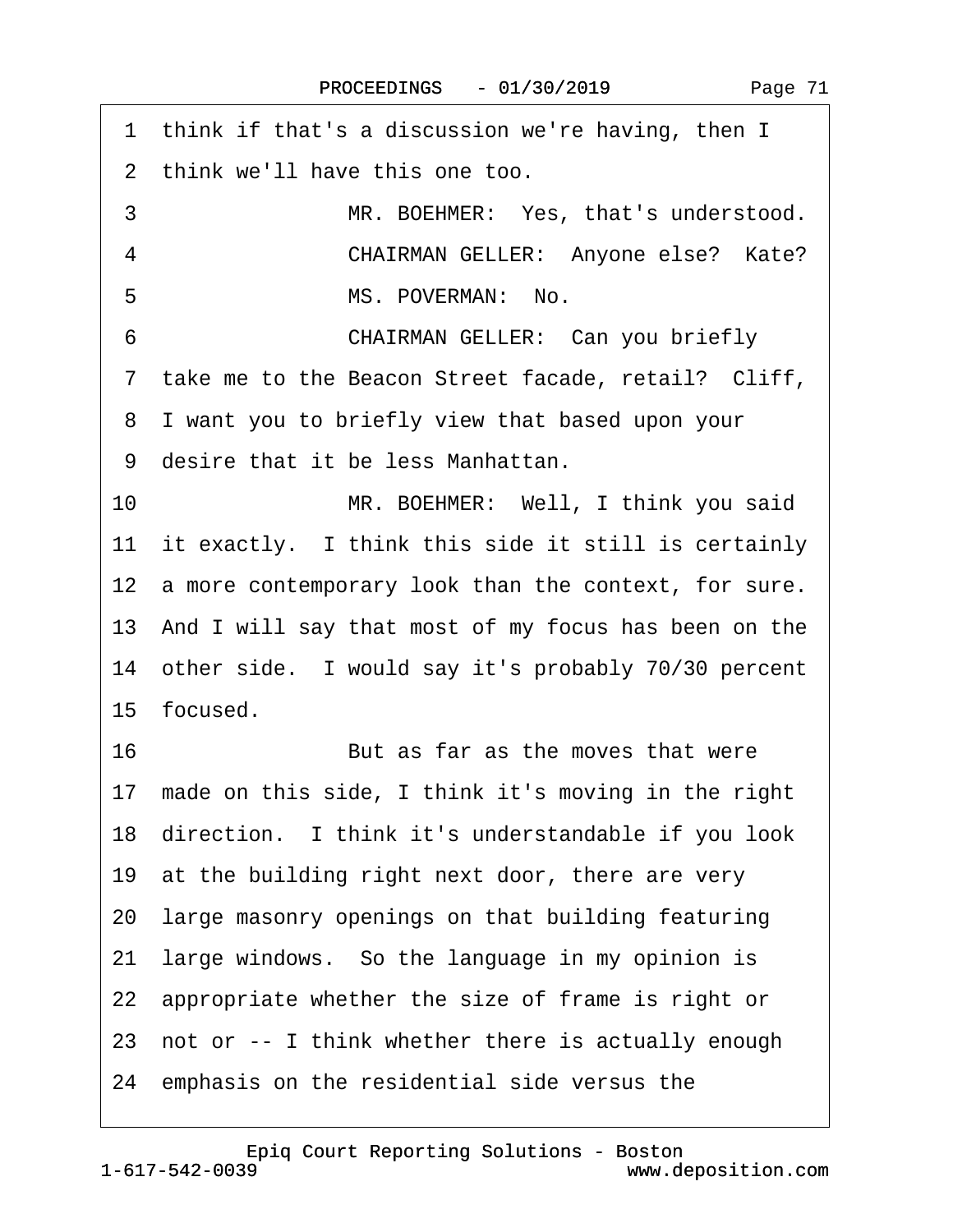| 1  | commercial side.                                       |
|----|--------------------------------------------------------|
| 2  | CHAIRMAN GELLER: Do they achieve the                   |
|    | 3 scale that you commented on?                         |
| 4  | MR. BOEHMER: I think that's                            |
|    | 5 happened. I think the lines are in there. I guess    |
|    | 6 I would say that the reference lines are in there,   |
|    | 7 and I think it's worthy of more study, but the basic |
|    | 8 proportions I think are fine. The locations of the   |
|    | 9 pieces are working and the overall scale.            |
| 10 | CHAIRMAN GELLER: Okay. So in your                      |
|    | 11 assessment have they fulfilled essentially your     |
|    | 12 desire based upon your comments, or is there more   |
|    | 13 work to be done?                                    |
| 14 | MR. BOEHMER: I think they're within                    |
|    | 15 an acceptable range. I think at a certain point     |
|    | 16 taste takes over.                                   |
| 17 | <b>CHAIRMAN GELLER: I understand.</b>                  |
|    | 18 Because you raised it, does this building enhance   |
|    | 19 the Soule Avenue experience? They made changes.     |
|    | 20 Does it enhance Soule? Those are your words.        |
| 21 | MR. BOEHMER: I generally believe it                    |
|    | 22 enhances Soule Street.                              |
| 23 | <b>CHAIRMAN GELLER: Okay.</b>                          |
| 24 | MR. BOEHMER: Now, having said that,                    |

[Epiq Court Reporting Solutions - Boston](http://www.deposition.com)

1-617-542-0039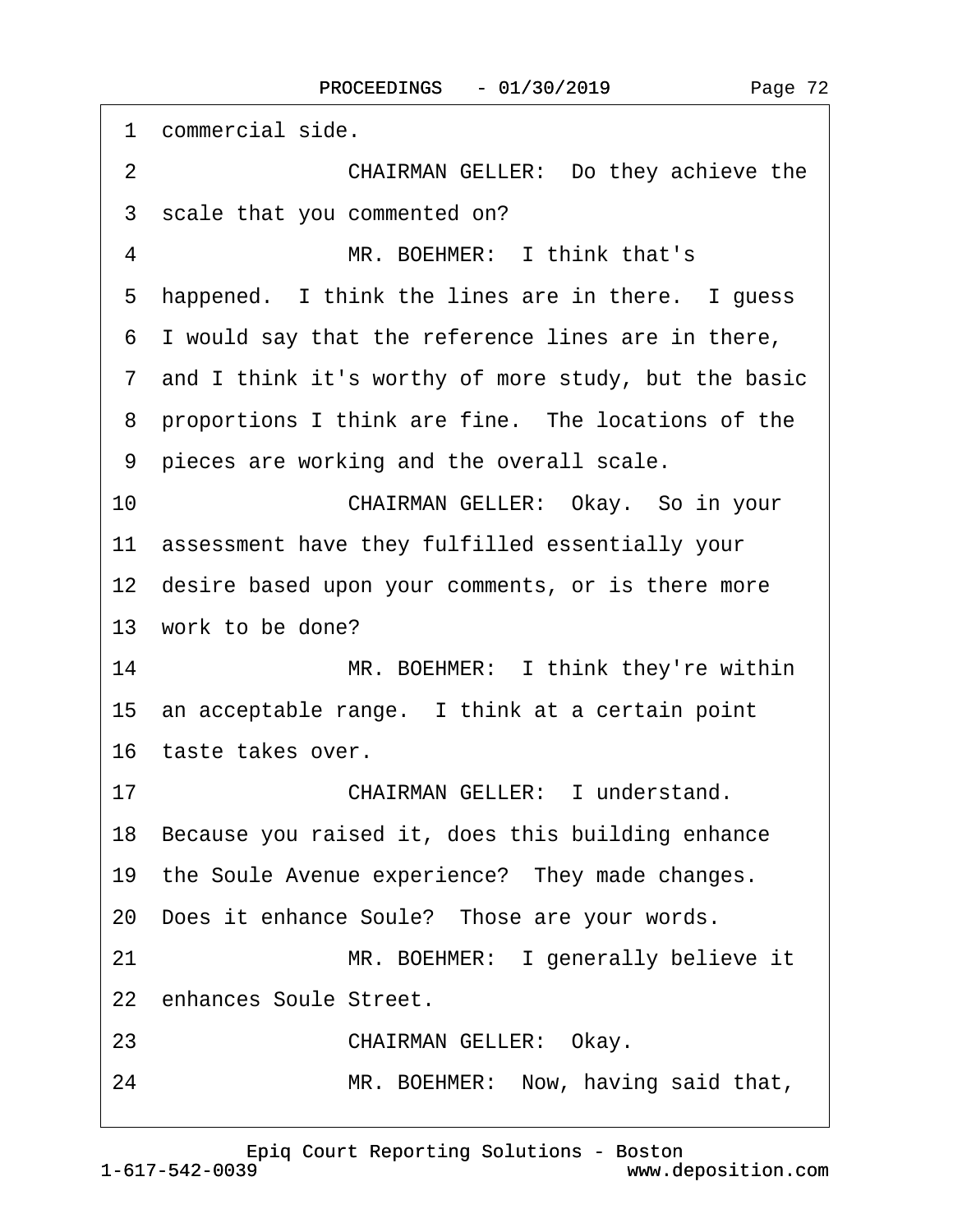<span id="page-72-0"></span>

| that's not a really high bar given where it's at, so<br>1 |
|-----------------------------------------------------------|
| 2 to be honest. But again, I was really looking at,       |
| 3 as I've done with all of my reviews with you, is        |
| 4 impact and the negative impact -- again, not talking    |
| 5 about intensity of use but the negative impact of       |
| 6 that volume, of that building, to me is the positive    |
| 7 impact. Whatever negative impact people may feel        |
| 8 about it, in my opinion it's a very positive move on    |
| 9 making Soule Street a much more -- that end of Soule    |
| 10 Street a much more pleasant experience.                |
| 11<br>CHAIRMAN GELLER: Okay. One last                     |
| 12 question. On Soule Avenue we've got two dedicated,     |
| 13 from an aesthetic standpoint, garage doors. And I      |
| 14 don't know what the linear feet is as a percentage     |
| 15 of that facade.                                        |
| 16<br>MR. BOEHMER: Large.                                 |
| CHAIRMAN GELLER: Okay. That's a<br>17                     |
| 18 sensitive topic in Brookline. As you probably know,    |
| 19 we have this section within our bylaw that is called   |
| 20 the "Snout Nose House Provision." We object            |
| 21 strongly to homes that have, for instance, more than   |
| 22 50 percent -- fifty percent?                           |
| MS. MORELLI: I think it's less than<br>23                 |
| 24 that.                                                  |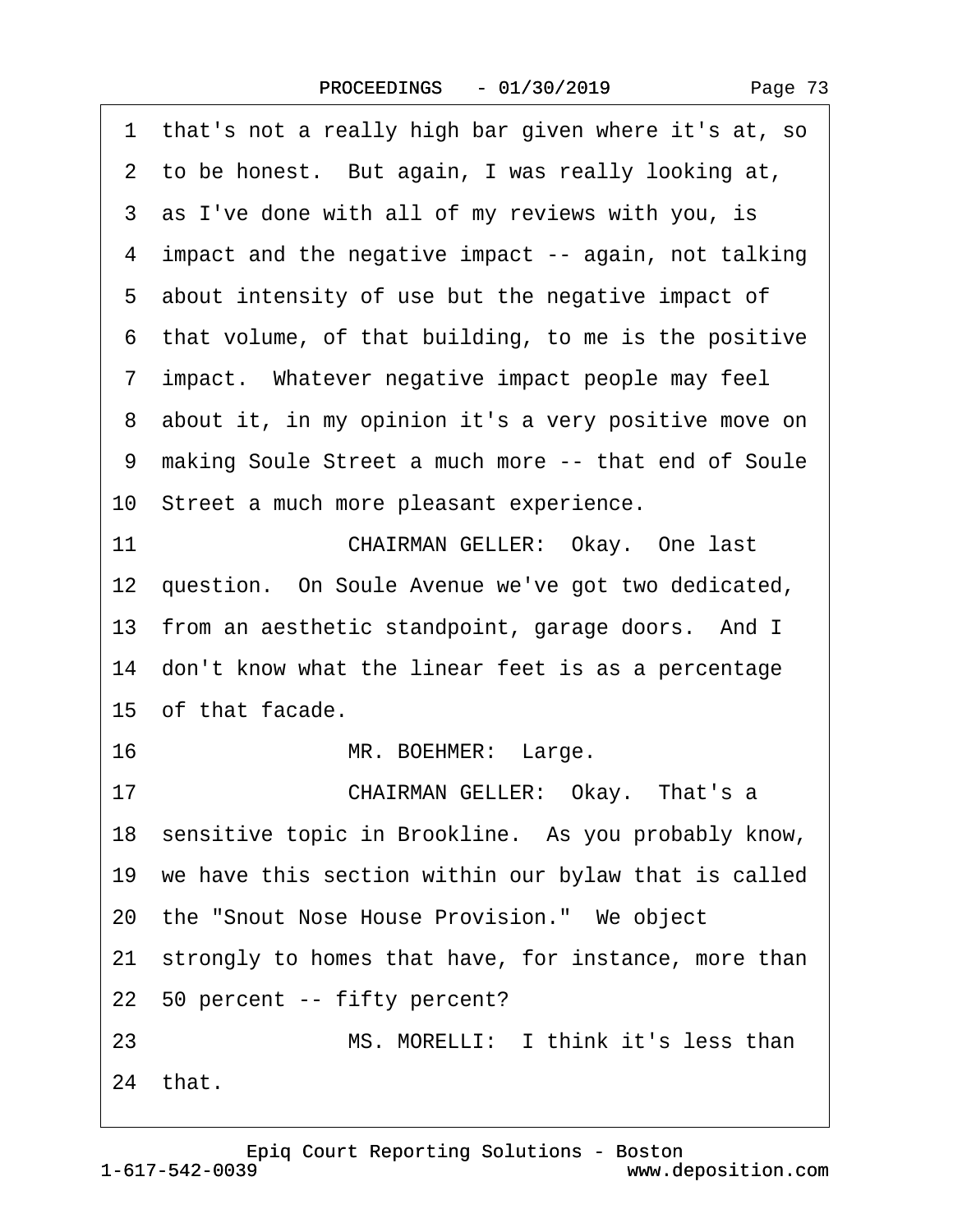<span id="page-73-0"></span>1 **CHAIRMAN GELLER: -- dedicated to** ·2· garage doors.· Can you speak to -- functionally it 3 may be necessary to do this for a commercial ·4· structure of this type or a multi -- 5 **III.** MS. MORELLI: Maybe we can look at 6 the site plan? I think there's one of the loading ·7· garages is actually angled. 8 **CHAIRMAN GELLER:** Do you want to see ·9· the elevation or are you asking to see the site? 10 MS. MORELLI: I wanted to look at the 11 site plan first so -- yes, you do need to look at 12 elevation, but I also wanted you to get an idea of 13 the garage ramp is set back and it is a slight angle 14 I guess, but maybe we can go to an elevation. 15 **CHAIRMAN GELLER: Any comment on** 16 $that?$ 17 MR. BOEHMER: Yes. And I think 18· you'll notice a very strong qualification in my 19 review. To me they've solved most the issues on 20· that side of the building as far as simplifying it, 21 making the residence entry the strongest reading 22 piece. For me, we need to see what those doors 23 really are. 24 **• • • • • • There are some pretty amazing doors**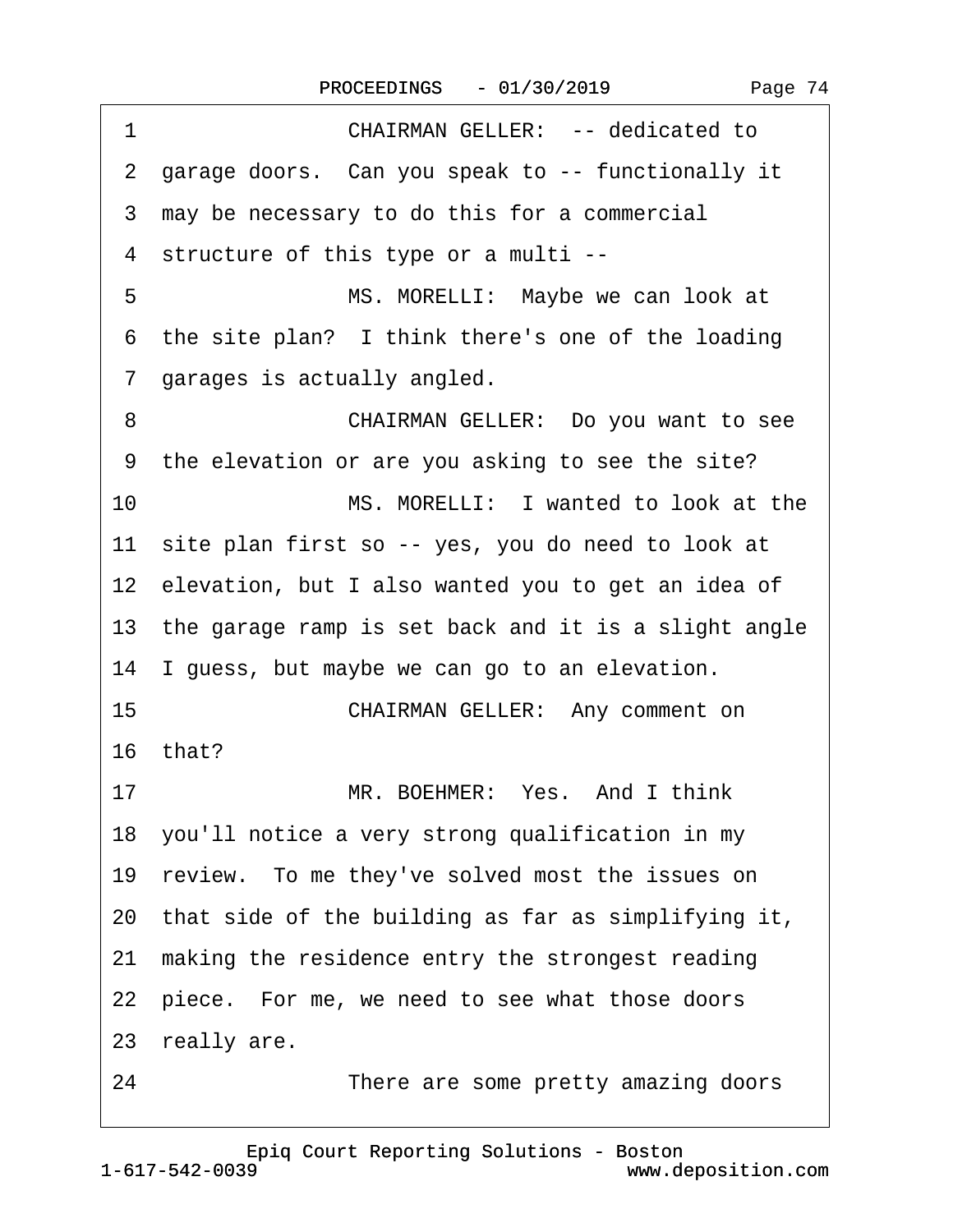|  | Page 75 |  |
|--|---------|--|
|--|---------|--|

<span id="page-74-0"></span>·1· out there that can be quite attractive, whether it's ·2· an overhead rolling door, an articulating door, a ·3· door that articulates in the middle and folds out. ·4· There are a lot of doors that, to me, it's almost -- 5 it is, I think, almost 50 percent of the width of 6 the building -- the width of the doors. So to me ·7· it's a really, really big issue to resolve that to ·8· our satisfaction. 9 **CHAIRMAN GELLER: Thank you.** Anybody 10· else?· No? 11 MR. MEIKLEJOHN: Just on the doors, I 12 guess my observation would be -- I don't see -- we 13 know what frontage that lot has on Beacon Street and 14 Soule Avenue. If you have a loading dock, if you 15 have a garage, I don't see how you can have less 16 garage door than they provided for functions. There 17 is no waste there. I think these are as small as 18 they can be. 19 MS. SCHNEIDER: But I'm not sure this 20 is really an issue about the garage doors as opposed 21· to the curb cuts and the width of that function, 22 right? I mean the doors maybe is narrow as they can 23 be to cover up the holes, but there are still cuts 24 in the sidewalk that are driving the size of those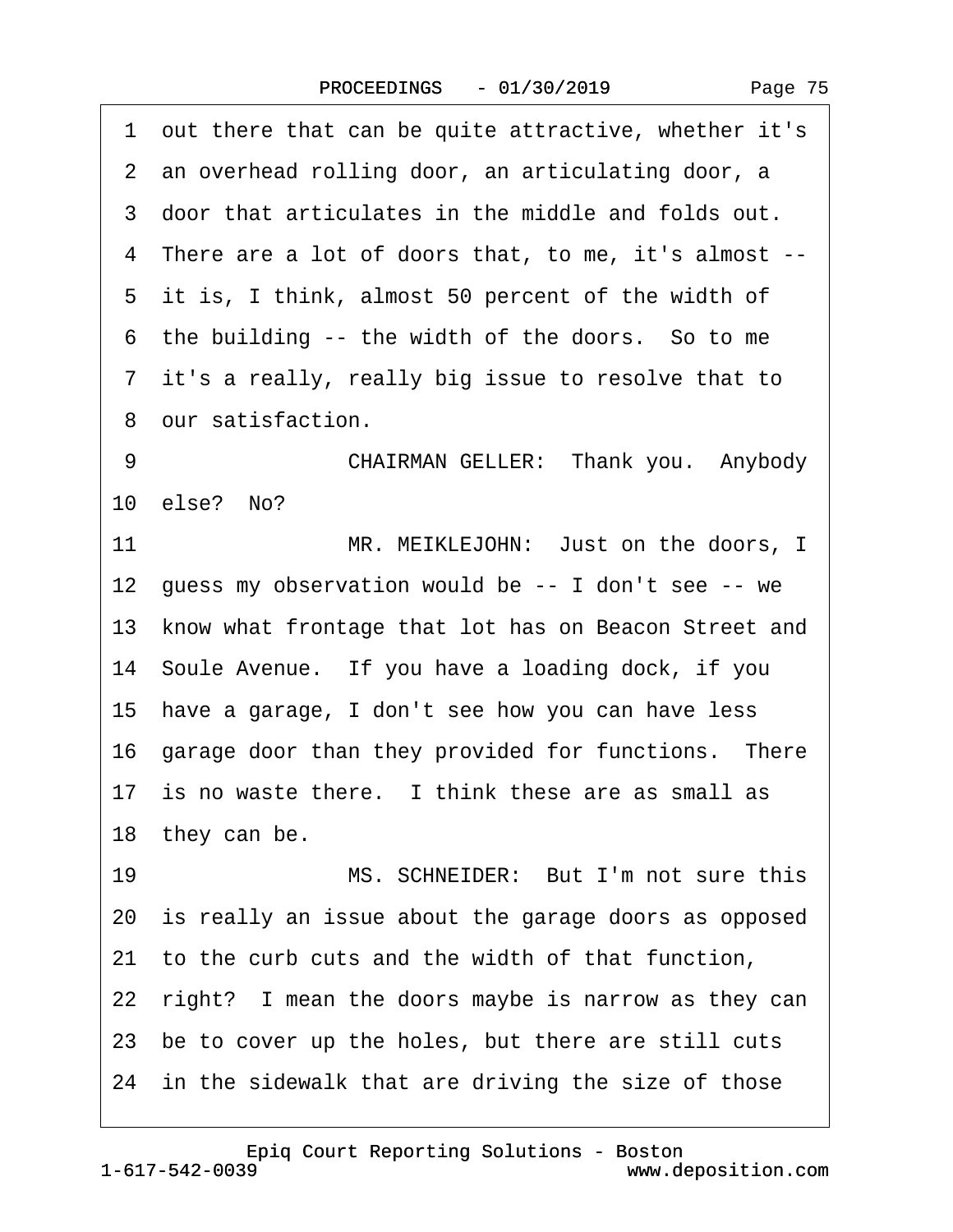<span id="page-75-0"></span> $\mathbf{I}$ 

| 1 doors.                                                |
|---------------------------------------------------------|
| $\overline{2}$<br>MR. BOEHMER: Right, which is why      |
| 3 that paving really matters, and your questions        |
| 4 tonight about the nature of the paving is also        |
| 5 really important. I mean, clearly asphaltic           |
| 6 concrete would be horrible, but there are many, many  |
| 7 solutions that could turn that into, I think, a very  |
| 8 elegant residential entry and very pleasant to walk   |
| 9 by.                                                   |
| 10<br>MS. MORELLI: In regard to the two                 |
| 11 curb cuts, that did come up during staff sessions    |
| 12 with the traffic peer reviewer and so he will be     |
| 13 addressing that. I think he felt more comfortable    |
| 14 with two curb cuts rather than one, but I'll make    |
| 15 sure his report especially addresses that.           |
| 16<br>CHAIRMAN GELLER: Great. Thank you,                |
| 17 Cliff. Thank you. So we're going to -- just by a     |
| 18 general show of hands, how many people from the      |
| 19 public would like to offer testimony this evening?   |
| 20<br>I know I'm being repetitive, but                  |
| 21 those of you who have been here before, I apologize. |
| 22 I'm going to say it again.                           |
| 23<br>Listen to what your predecessors have             |
| 24 offered in testimony. If you agree with something    |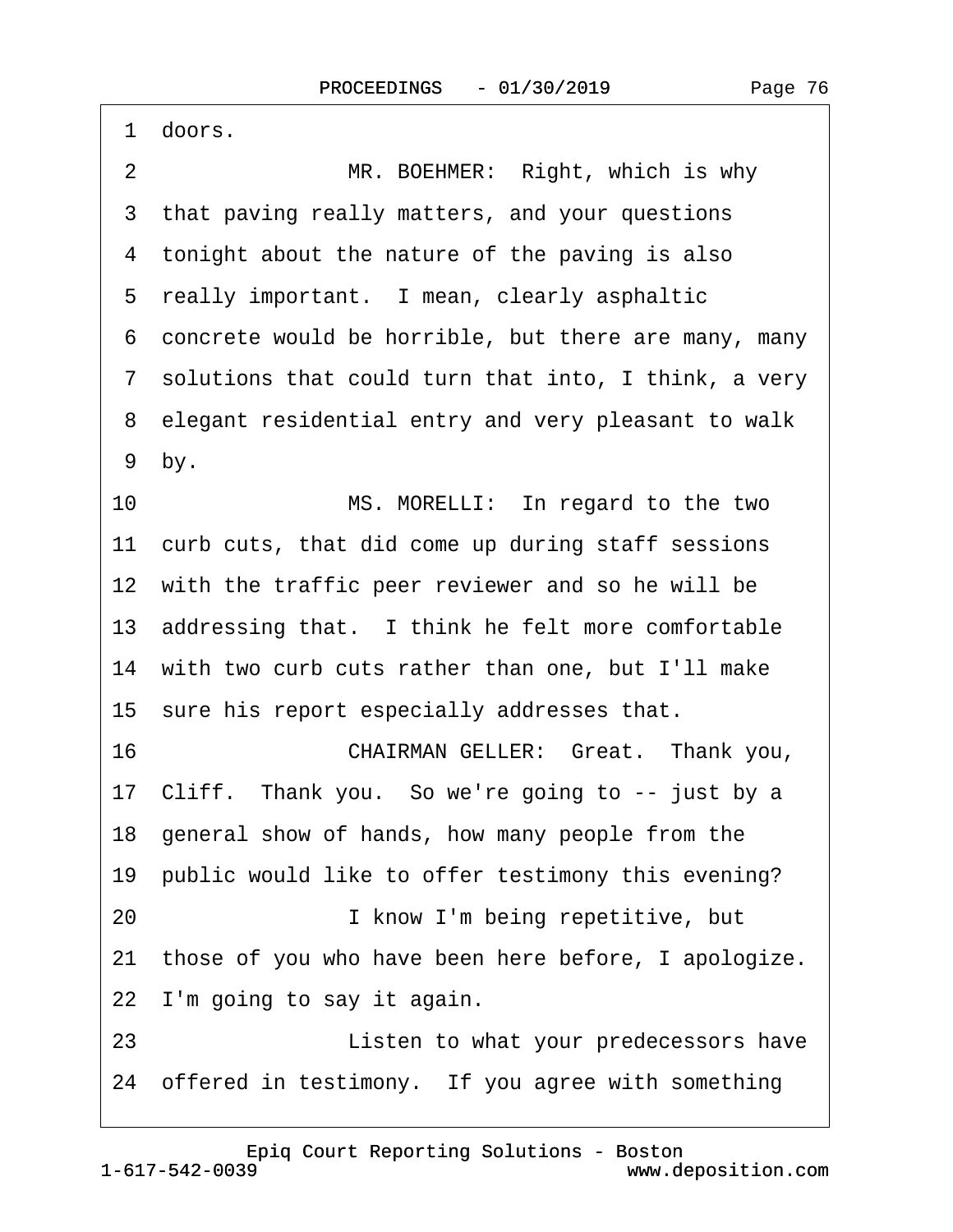<span id="page-76-0"></span>1 that they have presented, just point at them. As 2 rudely as you can, point at them and say you agree 3 with what they said. ·4· · · · · · · · ·If you have additional information, 5 we absolutely would want to hear it. Start by 6 giving us your name. Give us your address. Speak ·7· loudly and clearly into the microphone. ·8· · · · · · · · ·Just a reminder, we will have at the 9 next hearing a review of traffic and parking which 10· goes to the ramification of intensity of use, and 11 therefore, the Board's judgement of those kinds of 12 issues, though we want to hear what you want to say, 13 obviously we haven't heard peer review on these 14 revised plans, and for us to be able to respond 15· coherently, and frankly, offer direction to the 16 applicant, we need to hear that. 17 · · · · · So keep in mind that that is 18 forthcoming for another hearing, and therefore, as 19 hard as it is, try to keep your comments related to 20 what we've heard this evening. That will be much 21 more helpful to us. 22 **So why don't we work our way back,** 23 forward. People who want to offer testimony raise 24· your hand again.· Okay.· So ma'am, then, sir, you

1-617-542-0039 [Epiq Court Reporting Solutions - Boston](http://www.deposition.com)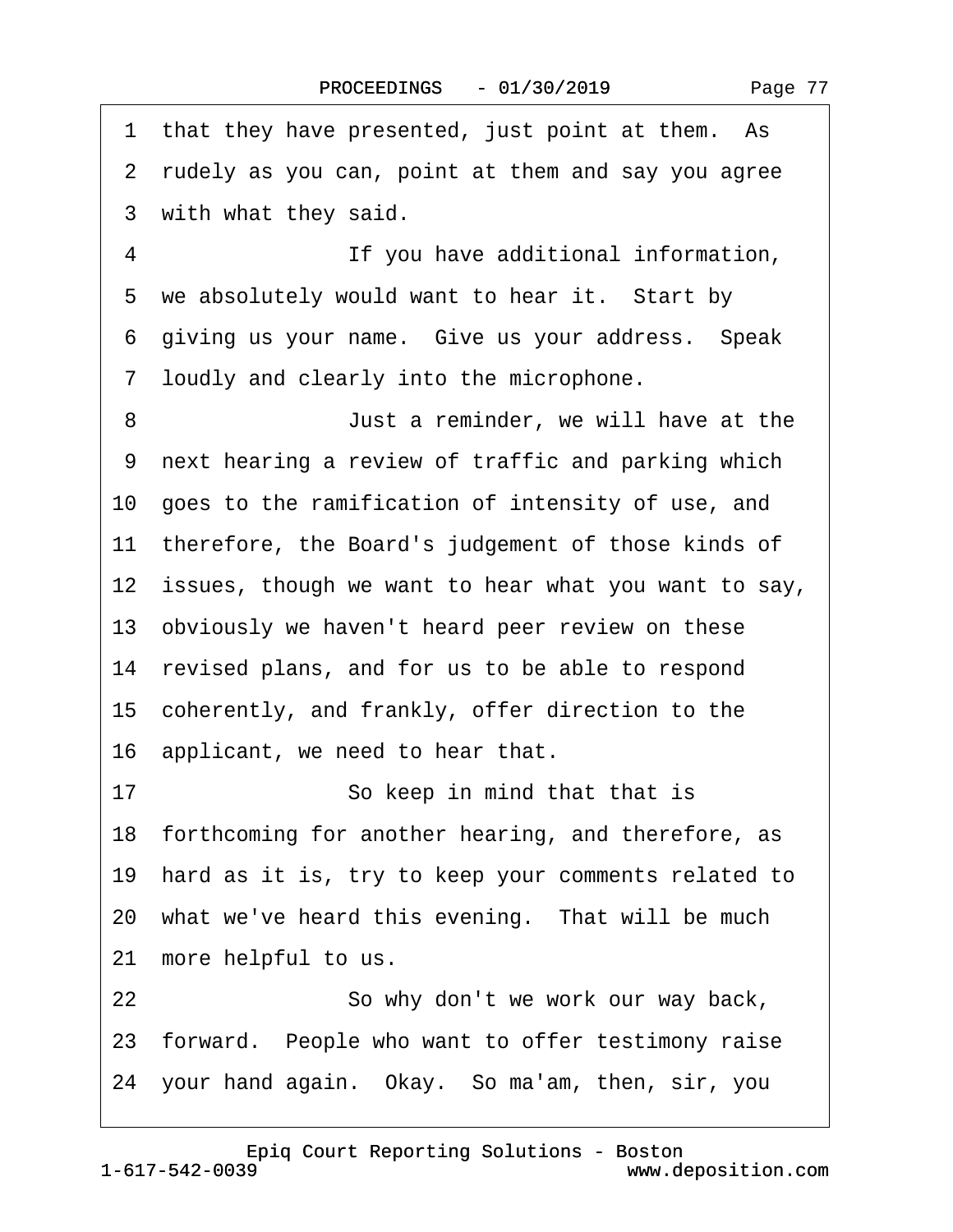<span id="page-77-0"></span>

| 1 can come up.                                          |
|---------------------------------------------------------|
| MS. BURLOFF: Thank you for allowing<br>$\overline{2}$   |
| 3 us to testify. My name is Myra Burloff. I live at     |
| 4 30 Longwood Road, which certainly will be impacted    |
| 5 by this building. I sit and I listen to what is       |
| 6 going on in the proposal for this building and it is  |
| 7 frankly breaking my heart to see what is proposed     |
| 8 for this location. I'm not saying looking at          |
| 9 parking lots is a nice thing because it's not, but    |
| 10 at least it's open space.                            |
| 11<br>Today is the first time I've seen the             |
| 12 proposal for two driveways. I think the pictures,    |
| 13 the renderings aren't reality. The reality is you    |
| 14 look at the pictures of that building and the        |
| 15 entrance onto Soule Ave. as though this will be a    |
| 16 boulevard that would be lovely. It is a small        |
| 17 street. It is a very small street, and those         |
| 18 driveways are -- certainly the loading dock driveway |
| 19 is the driveway that is closest to the crosswalk.    |
| I live on that corner. You have no<br>20                |
| 21 concept of how many times cars have almost hit       |
| 22 people, not just me, but everybody. Trader Joe's     |
| 23 has police officers standing in their driveway       |
| 24 directing traffic. People are on their cell phones.  |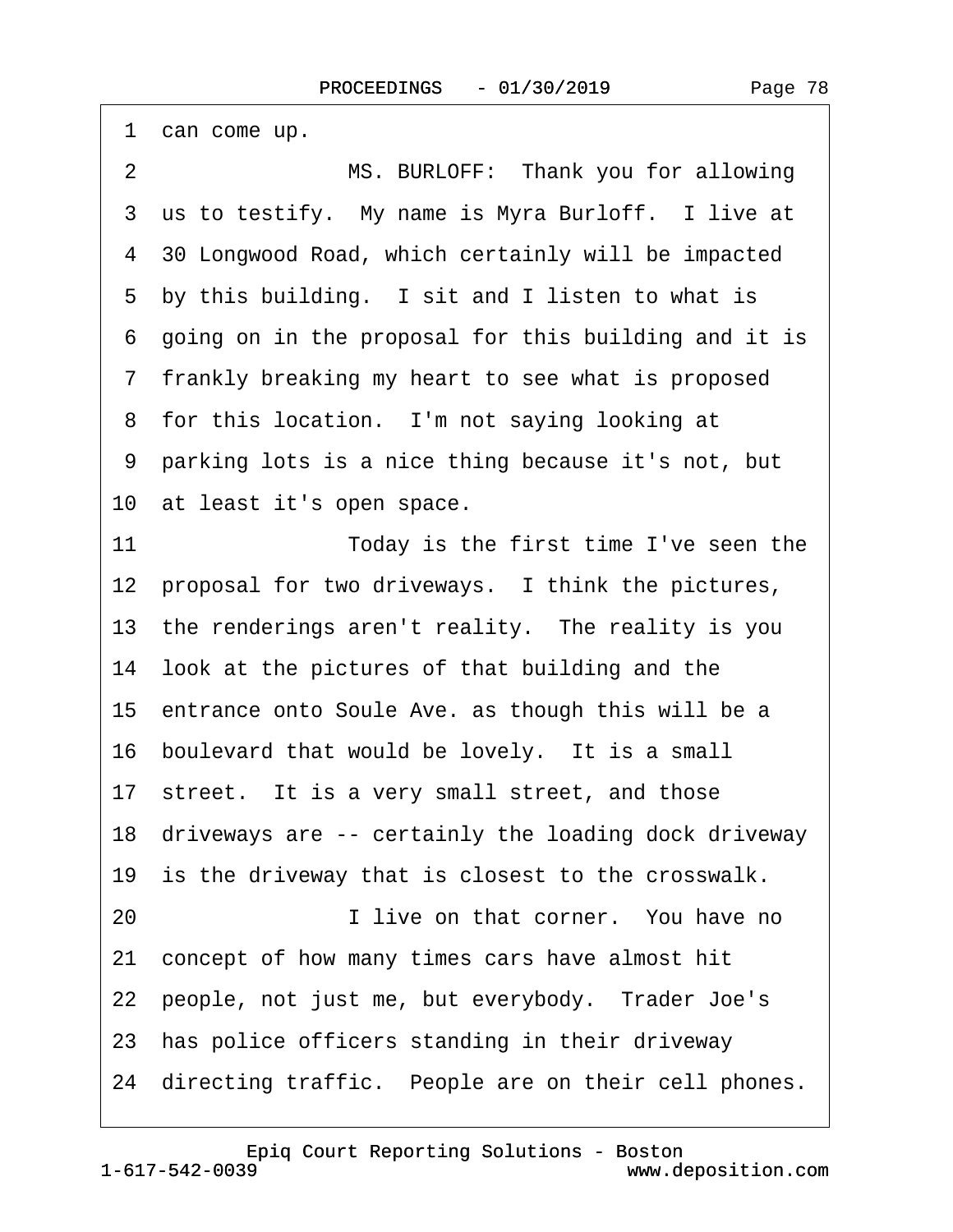<span id="page-78-0"></span>1 They're crossing the street. They're not paying 2 attention. ·3· · · · · · · · ·To the truck backing up, how are

4 those trucks going to back into that loading dock? 5 I can't figure it out. The renderings make it look ·6· like it's a wide boulevard, like there's space to 7 back up a delivery truck. There is no space there. ·8· · · · · · · · ·And on a regular day we have trucks 9 parked on the sidewalk on our side of Soule Ave. Do 10 you think that's going to stop? So those trucks are 11 going to be parked on that side. The other trucks 12 are going to be parked backing up. Nobody is saying 13 don't build a building.

14 **Why all of sudden the building is** 15 taller? The Mass. Housing guidelines, design 16· guidelines say the buildings are supposed to fit 17 into the area in which they're built. How is this 18 fitting aesthetically into the area? Certainly the 19 impact on the community is just incredible.

20· · · · · · · · ·And I sit and I listen about -- I'm

21· not worried about how high this building is or how

22 high the building is, it indicates how many people

23 are going to live in that building.

24 *We're worried about bicycles, the*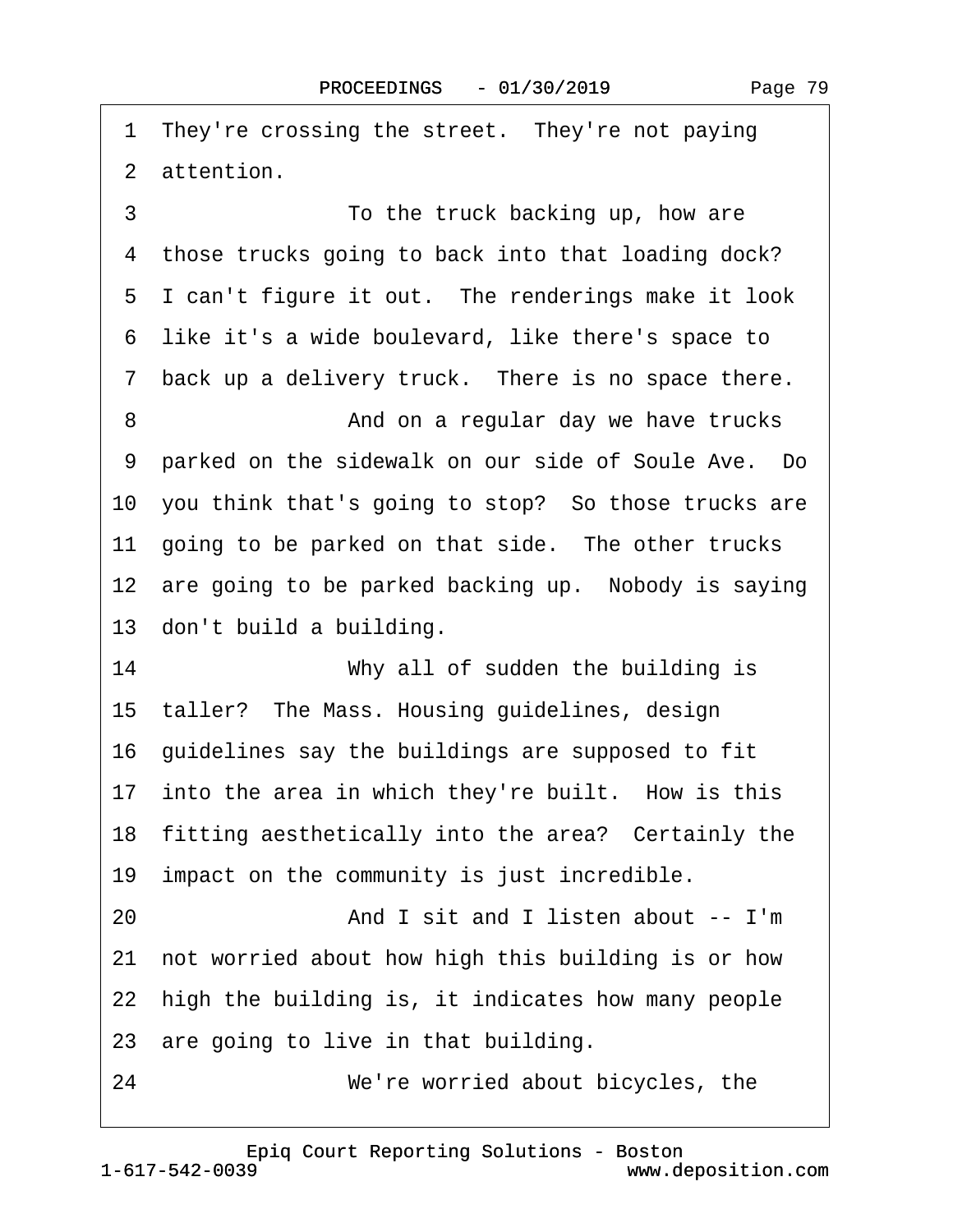<span id="page-79-0"></span>

| 1 number of bicycles. With all respect, this is an      |
|---------------------------------------------------------|
| 2 over 55 proposal. There will be bicycles but there    |
| 3 are not going to be that many. There are going to     |
| 4 be less, and I would like my husband to stay off his  |
| bike, but that's another story.<br>5                    |
| The answer is this building is<br>6                     |
| 7 dangerous. It's dangerous because the amount of       |
| 8 traffic that is going to happen. I have a             |
| 9 caregiver. I have a nurse that comes into my house    |
| 10 every day to take care of my daughter. As it is, it  |
| 11 is very, very difficult for her to ever find a       |
| 12 parking place. Now that we're not only putting more  |
| 13 people here, we're going take away the few on-street |
| 14 parking spaces that were there before, so we're      |
| 15 going to even increase that load -- I know we're not |
| 16 talking about parking right now -- but this massive  |
| 17 building with now 80 apartments and a restaurant and |
| 18 retail on a tiny little parcel of ground.            |
| I've sat and listened to this Board<br>19               |
| 20 hear -- somebody asked for two more feet on their    |
| 21 house and you've said no, and yet it's okay to put   |
| 22 nine or eleven for stories in this neighborhood.     |
| 23 And please before you say that it is okay, the       |
| 24 renderings for the entrance onto Soule Ave. -- the   |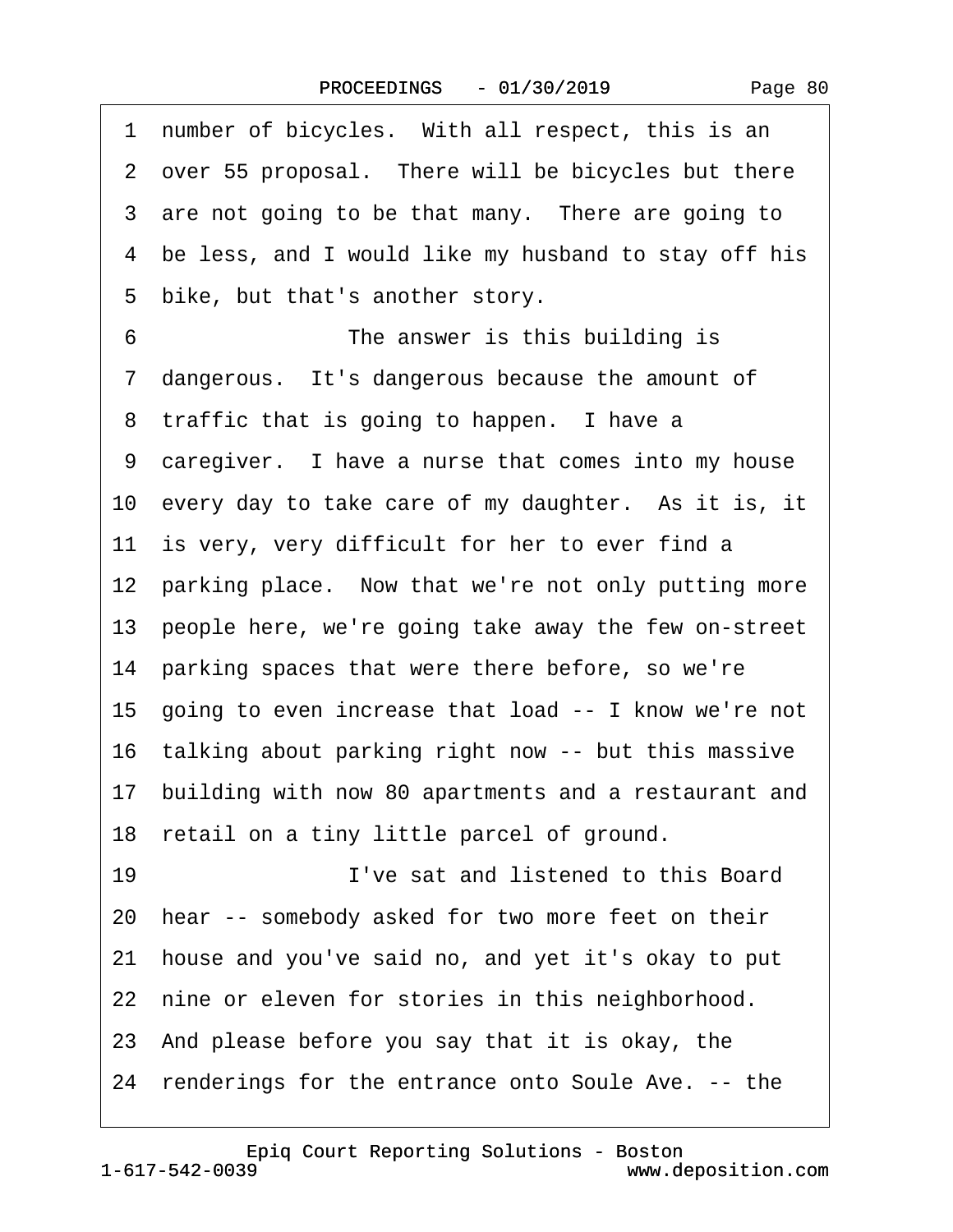<span id="page-80-0"></span>

| 1 corner coming off that, that helps. It does. Does    |
|--------------------------------------------------------|
| 2 it help enough? No.                                  |
| 3<br>Would we be here if this were a                   |
| 4 six-story building? No. Six-story building would     |
| 5 fit into the neighborhood. What is driving a         |
| 6 nine-to eleven-story building with two floors of     |
| 7 retail? It's not Manhattan. And it isn't safe.       |
| 8<br>So please consider -- this is our                 |
| 9 lives. This is where we live. This is where I see    |
| 10 the kids go to religious school. Do you think       |
| 11 they're paying attention to the trucks backing up?  |
| 12 I can tell you the truckers aren't paying attention |
| 13 to them.                                            |
| 14<br>We need your help. We need this to               |
| 15 be scaled back. And I thank you for letting me      |
| 16 talk.                                               |
| CHAIRMAN GELLER: Thank you. Sir, I<br>17               |
| 18 think you were next.                                |
| 19<br>MR. SPELLMAN: Hi, my name is Kyle                |
| 20 Spellman, owner of 1309 Beacon Street, Trader Joe's |
| building. My family has owned it since the late<br>21  |
| 22 '70s.                                               |
| Just bear with me. I took some notes<br>23             |
| 24 during the presentation so I'm going to try to run  |
|                                                        |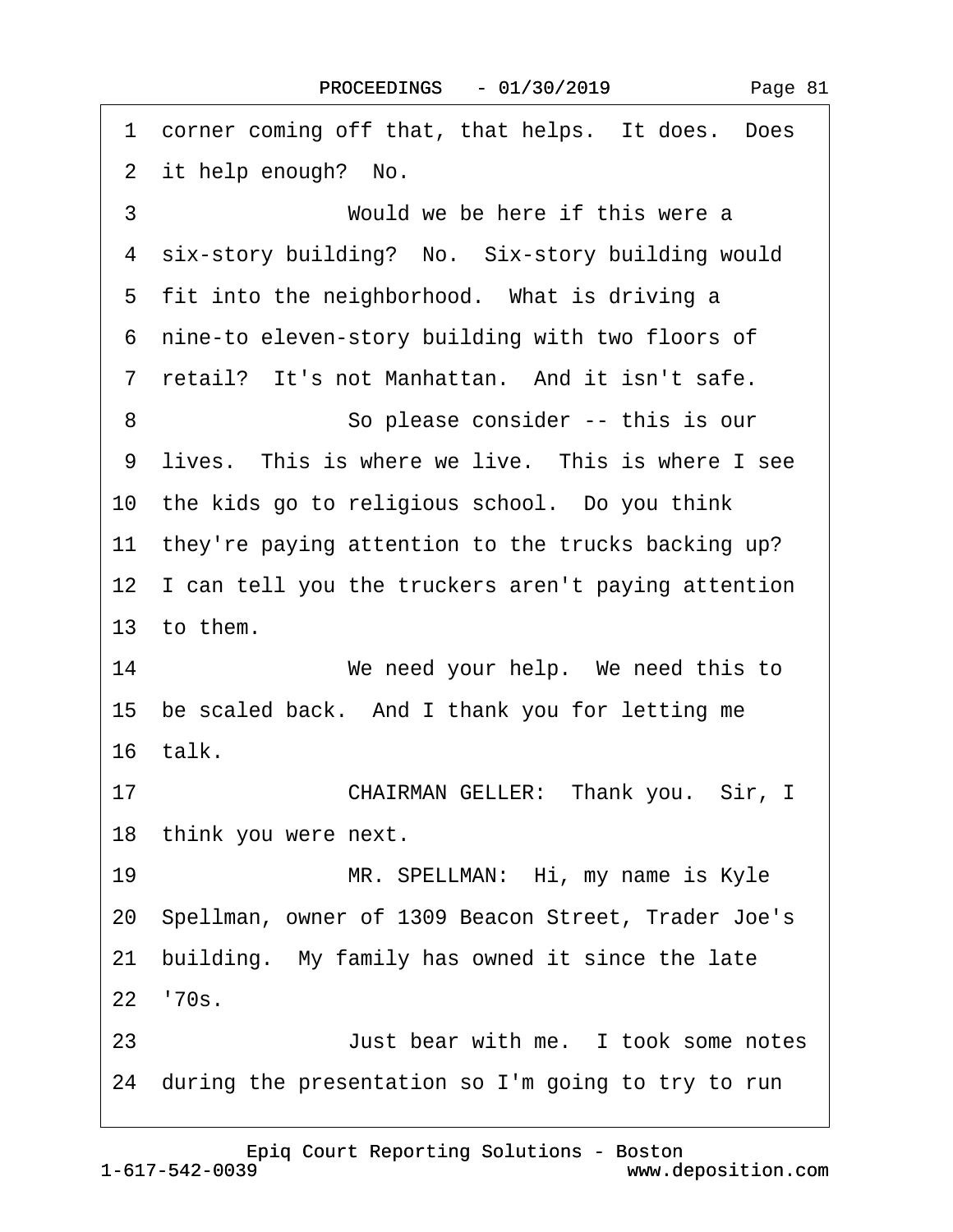<span id="page-81-0"></span>

| 1 through them really quick.                            |
|---------------------------------------------------------|
| $\overline{2}$<br>I guess I would start with the        |
| 3 architect mentions showing the building in its        |
|                                                         |
| 4 totality. The renderings are completely inaccurate.   |
| 5 That is probably the only accurate one. All the       |
| 6 other angles show it pretty much even with the fifth  |
| 7 or sixth floor. Our building is three stories tall.   |
| Also, I personally own two<br>8                         |
| restaurants, my wife and I do. There is no way --<br>9  |
| 10 there is no way the parking available can            |
| 11 accommodate a restaurant that size. Our restaurant   |
| 12 is 1,800 square feet and it would require much more  |
| 13 than that.                                           |
| 14<br>With all due respect to the ZBA and               |
| 15 Mr. Boehmer's review, if the building inspector      |
| 16 mentions there's a possibility of a permit would not |
| 17 be issued, then this is a massive waste of all of    |
| 18 our time. It is a big personal burden for everyone   |
| 19 to be here. That's all. Thank you.                   |
| CHAIRMAN GELLER: Thank you.<br>20                       |
| 21<br>MS. ROBERTS: Good evening. Susan                  |
| 22 Roberts. I live at 69 Green Street in Coolidge       |
| 23 Corner on the other side of Beacon Street. I sit on  |
| 24 the Coolidge Corner study committees and the Durgin  |
|                                                         |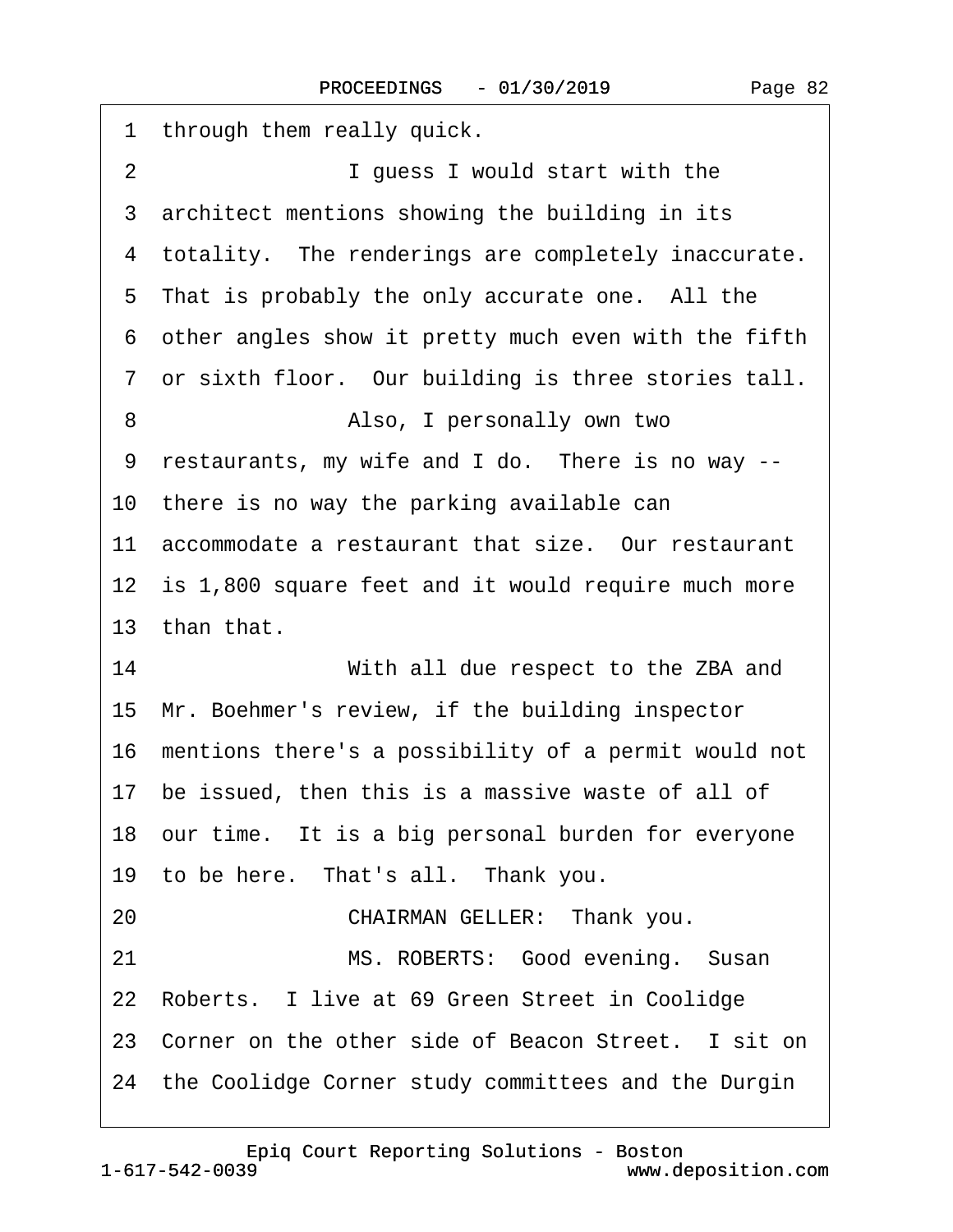<span id="page-82-0"></span>1 Project. 2 **I** also took some notes as the new 3 plans were shown and I do have some questions, but I 4 also want to make the point which you may, Mr. 5 Chairman, regarding the intensity of use. So I ·6· would ask that the Board look at intensity of use in 7 a wholesome way, in other words, in a whole way, not 8 just intensity of use based on traffic, but ·9· intensity of use based on -- yes, traffic, parking 10· you are going to look at that, but there's more to 11 intensity of use than just traffic and parking. 12 **• There is pedestrians.** There is 13· bicycles.· There is lots of ways where this project 14 is going to be incredibly intense and so my fears is 15 because we haven't had anyone look at intensity of 16· use, except it seems perhaps traffic and parking, 17 that we're not really going to get the whole picture 18· of intensity and I think intensity is clearly a big 19 issue for everyone in the neighborhood, certainly, 20· and so I would ask that we figure out a way for that 21 to happen. 22 **I** was a little bit dismayed by 23· Cliff's statement that, for example, he wasn't going 24 to address the height issue because he felt it was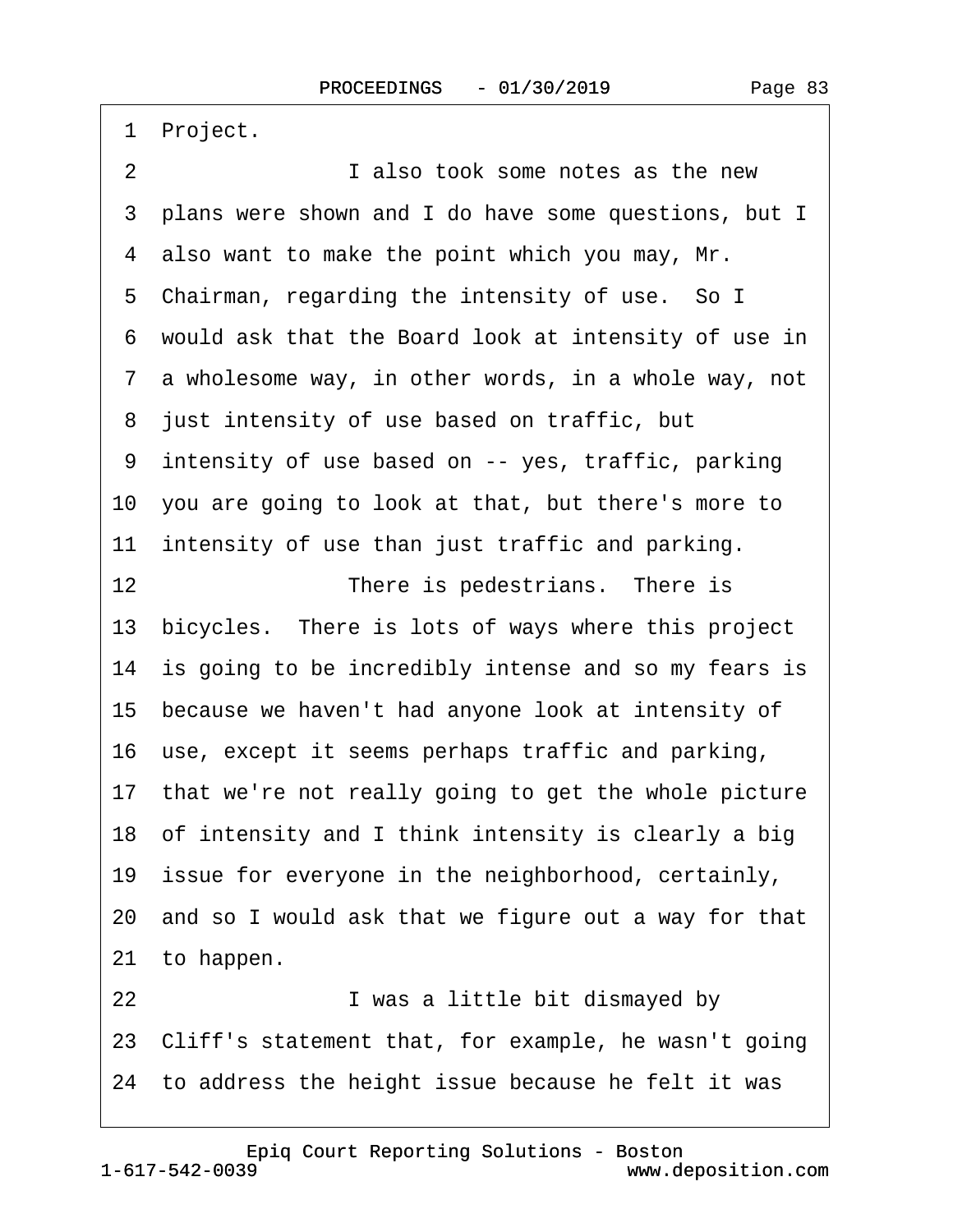<span id="page-83-0"></span>1 really it was an intensity issue which he was not 2 there to do, yet he also did address other aspects 3 of intensity regarding number of electrical vehicle ·4· spots and things like that, but I think we do need 5 to look at intensity as a whole concept, not just ·6· parts here and there.· So I would urge the Board to 7 do that. 8 **I** wanted to echo what was said about

·9· the restaurants, and it seems to me that there is no 10 reason whatsoever why there couldn't be information 11 about the intensity of the restaurant use itself. I 12 agree 5,000 square feet, that's a big restaurant. 13 **• 13** And I think that it would be totally 14 appropriate for the Board to have information on 15· loading, on the number of people, on parking, and so 16 forth, and don't get me wrong, Brookline wants 17 restaurants. I can tell you from the Coolidge 18· Corner study committee consideration of the Waldo 19· Durgin parcel, the Waldo Durgin parcel is right 20 across the street, we want a restaurant there. It's 21 been expressed to the developer. I don't know where 22 that is going to be right now, but it's in flux, and 23 I also don't know to what extent all of you are 24· familiar with what is going on with that project,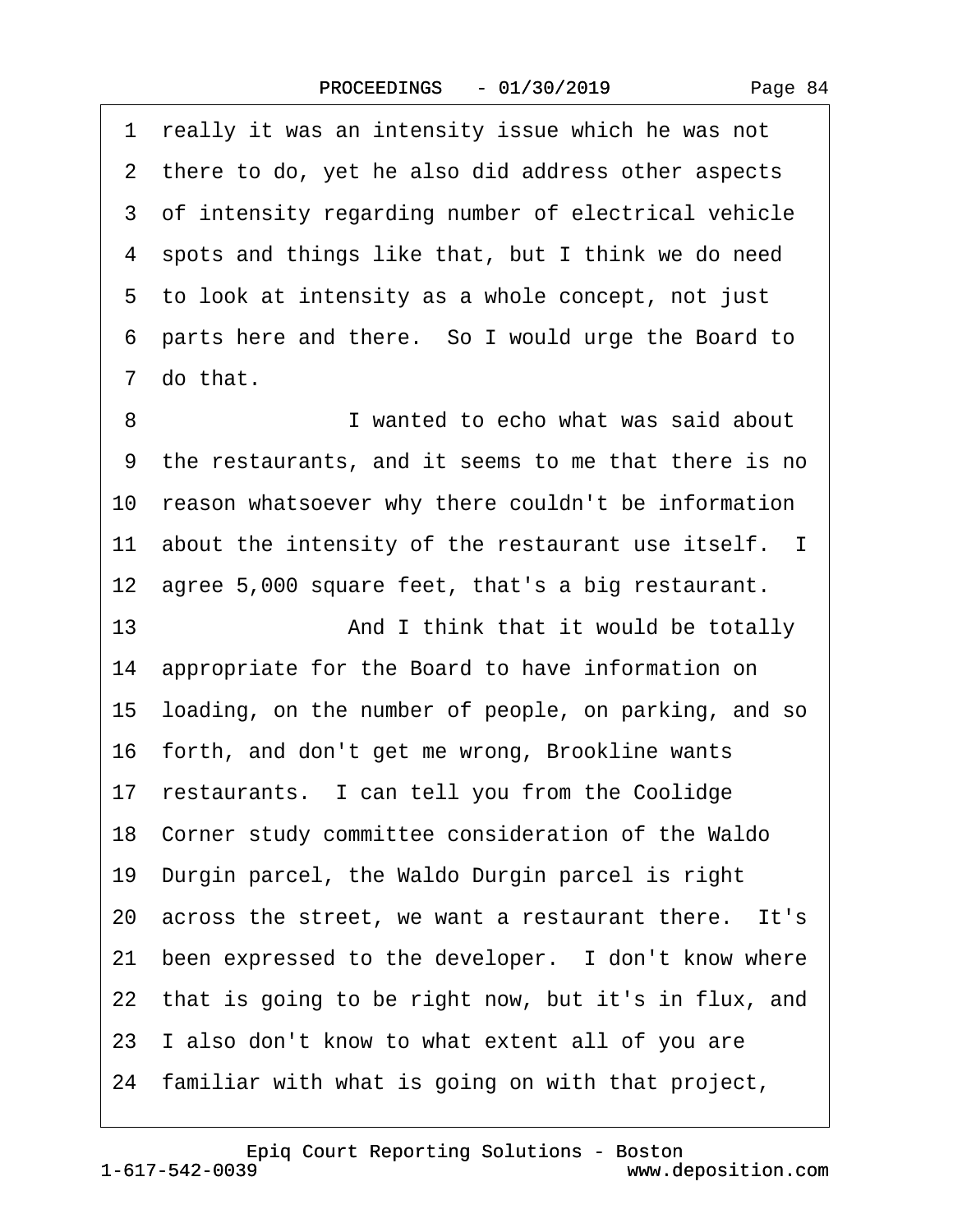<span id="page-84-0"></span>·1· but I'm sure it's not too surprising to learn that 2 right across the street, that project right now is 3 scheduled to be nine stories -- actually fourteen 4 stories -- thirteen. I'm sorry. Nine and thirteen 5 stories. 6 **· · · · · · So why is this project bigger?** I 7 don't know. I don't know whether or not that the 8 size of that project as it's currently being ·9· contemplated was something that resulted or 10 rationale -- as Kate was saying, rationale for the 11 additional stories, but it seems like that's kind of 12 a coincidence in some ways. 13 **I** was curious about what is being 14· done -- and maybe you can answer this too -- about 15 Trader Joe's overflow. There are people that use 16 the current parking spaces there now. Has there 17 been any discussion about Trader Joe's overflow and 18 where people are going to park if we're losing those 19 spaces as well? 20 **· · · · · · So I would ask that that be** 21· considered, because right now a number of customers 22 do use that current parking area. 23 The other question that I wanted --24· the other comment I had is relating to the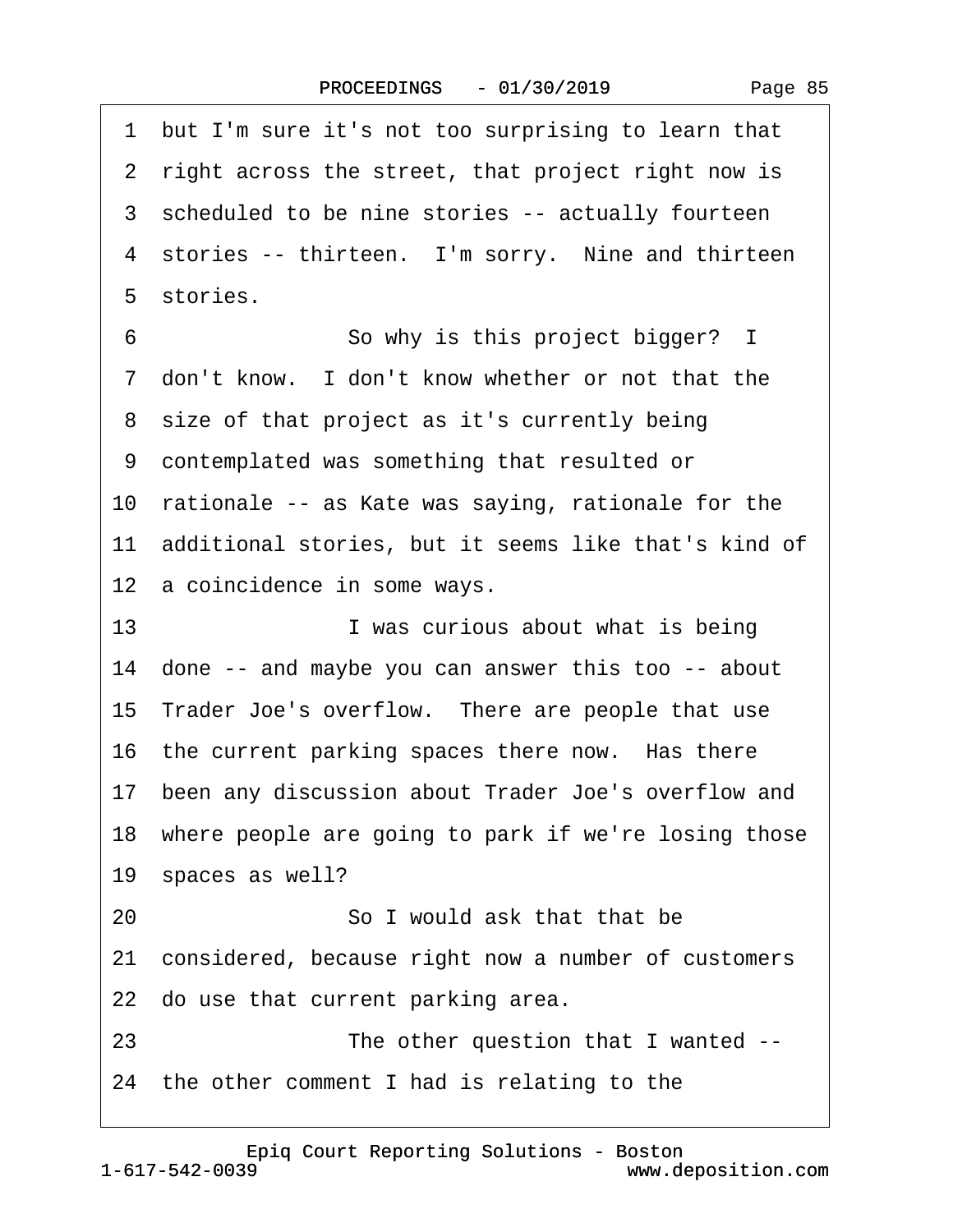|  | Page 86 |
|--|---------|
|--|---------|

<span id="page-85-0"></span>·1· architects and -- I'm sorry, I don't remember your 2 name -- your comment about urbanity. The word 3 urbanity is a word you used quite a bit and I sort 4 of wonder, is that what we want Coolidge Corner to 5 be at this point? Do we want urbanity? Is that 6 where we're at now at Coolidge Corner? 7 **I know that we at Waldo Durgin have** 8 asked ourselves that and there are a lot of people ·9· who feel that we have missed an opportunity to 10· globally sort of zone as a concept Coolidge Corner. 11 We never did anything about it and as a result, we 12 are left with what we're finding here at this 13 project and then the project across the street at 14· Waldo Durgin, but I wonder whether we want the kind 15 of quote, unquote, urbanity. This is not downtown 16 Boston. This isn't the Back Bay, or is it? 17 **• • • • • • And I guess what I'm asking you and I** 18· think what the first speaker made some reference to 19 was the character of the neighborhood, the character 20 of Coolidge Corner. We are within our rights as a 21 town even within 40(b) to have or to insist that a 22 project be within a character of the neighborhood, 23· and I must say that I like very much the 24 architecture style, but if it were less intense, if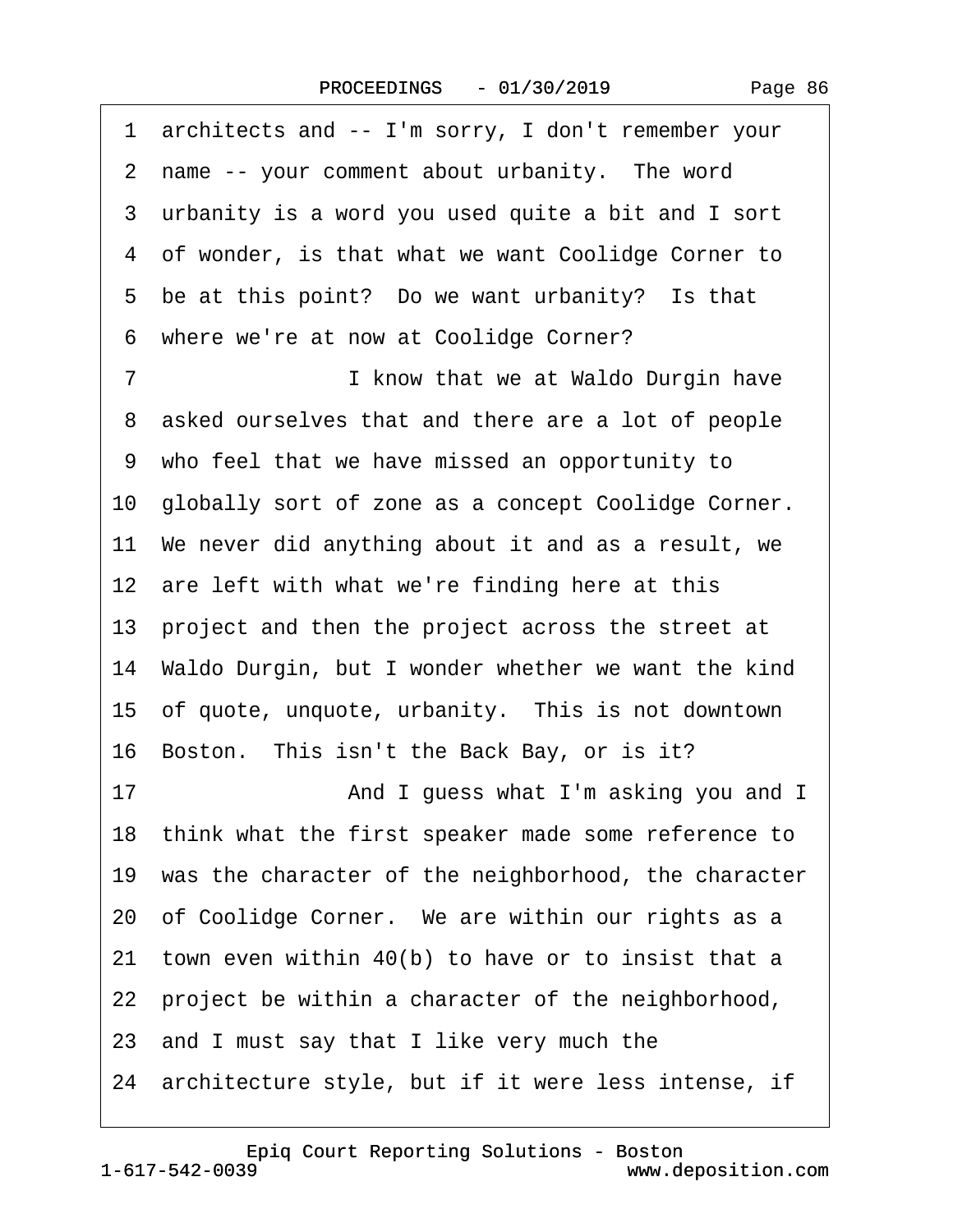| Page 87 |  |
|---------|--|
|---------|--|

<span id="page-86-0"></span>·1· we can scale that back quite a bit, then I think it ·2· may well be an improvement to what is there, but I 3 think we really need to ask ourselves some hard 4 questions. Thank you. 5 **• • • • CHAIRMAN GELLER:** Thank you. Anybody 6 else? Yes, ma'am. 7 MS. WOLFMAN: Thank you for the 8 opportunity to speak. My name is Eileen Wolfman. I ·9· live at 30 Longwood Avenue, and I would like to pick 10 up on the point that was just made in terms of the 11 nature of the neighborhood. 12 **I** walk regularly down Harvard Street 13 and I've admired the two buildings that are being 14 built down around Fuller Street on both sides of 15· Harvard that to me are fitting into the context of 16· the neighborhood.· They are approximately four feet 17 tall. They'll have commercial space on the bottom. 18 They have units on the top. I've never been at 19 these meetings as concerned about that type of 20 building going into this space. 21· · · · · · · · ·I do think that the construction will 22 improve Soule Street, something other than another 23 back parking lot will improve Soule Street. I think 24 it's the scope of the building, the intensity of the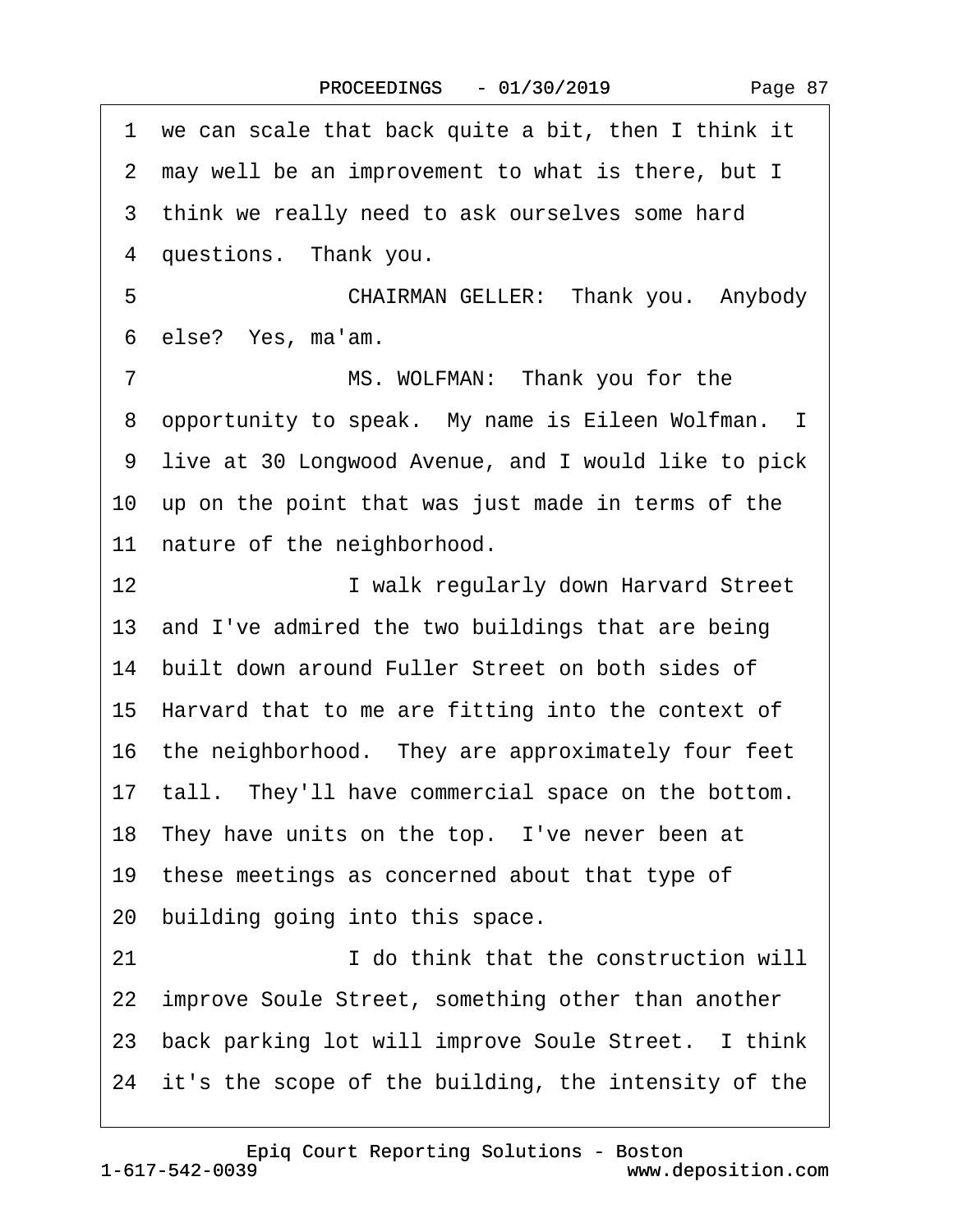<span id="page-87-0"></span>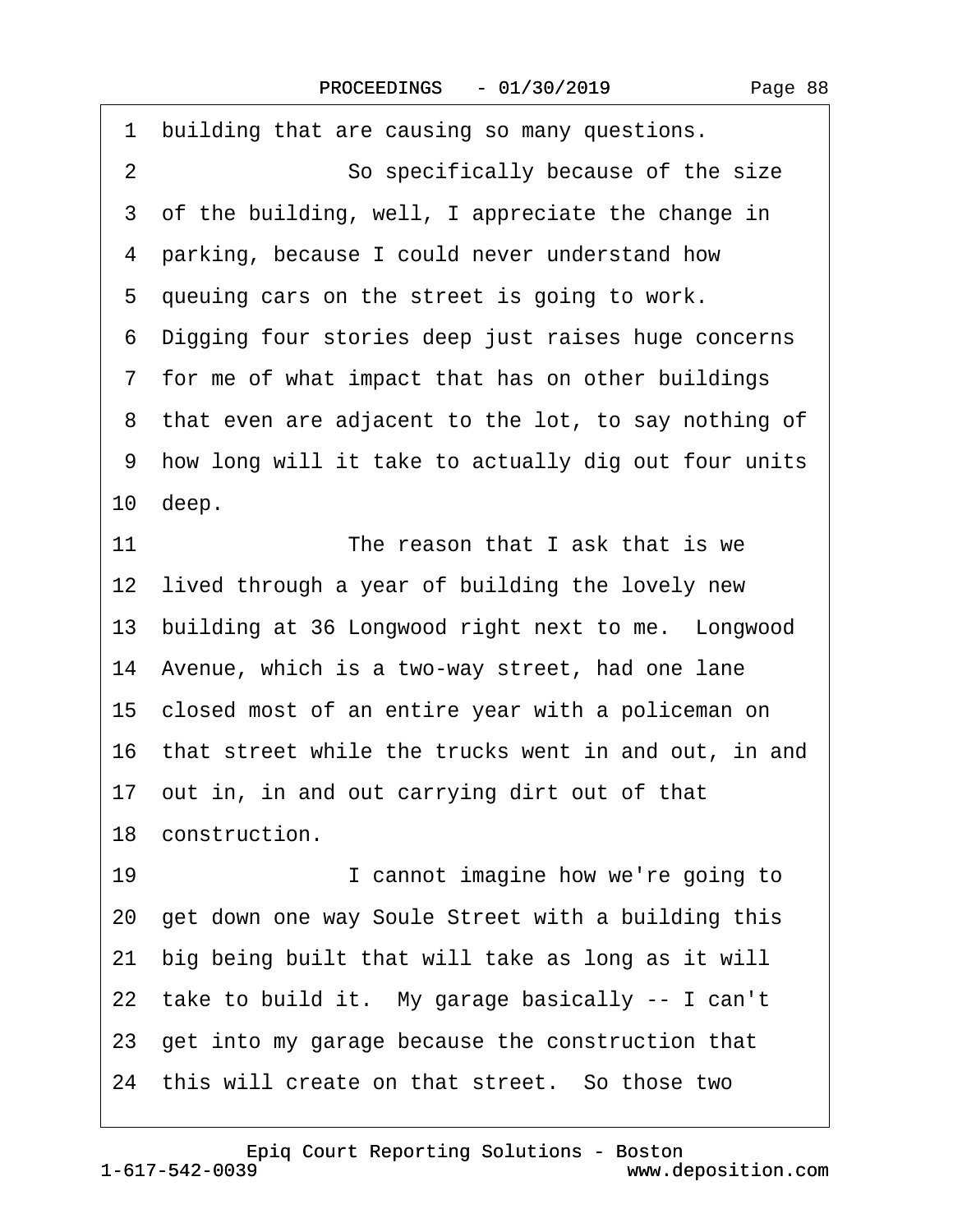<span id="page-88-0"></span>1 pieces. 2 **Again, going back to the size of the** 3 scope of the building, if this were a smaller 4 building as so many other buildings are in the area, 5 it wouldn't need a loading dock. 6 6 **And the post office has been** 7 considerate enough over the years to move their big 8 trucks off of Soule Street. You may see trucks that ·9· are parked on Beacon Street, but they're not trying 10 to back in the big trucks that they had coming in 11 and out of Soule Street to the extent that they used  $12$  to. 13 **· · · · · So now you're telling me I could have** 14 an 18-wheeler Sysco food truck delivering food on 15· Soule Street.· It just, as one of the people said, 16 breaks my heart to see the size and scope of this 17 building being so inappropriate for the space that 18 it will stand on. Thank you. 19 **• • • CHAIRMAN GELLER:** Thank you. Anybody 20· else?· About those mail trucks that have 21· disappeared, I believe that was negotiated by the 22 Town. It wasn't a voluntary action, I assure you. 23 **AUDIENCE MEMBER:** And it's not 24 appreciated on Beacon Street.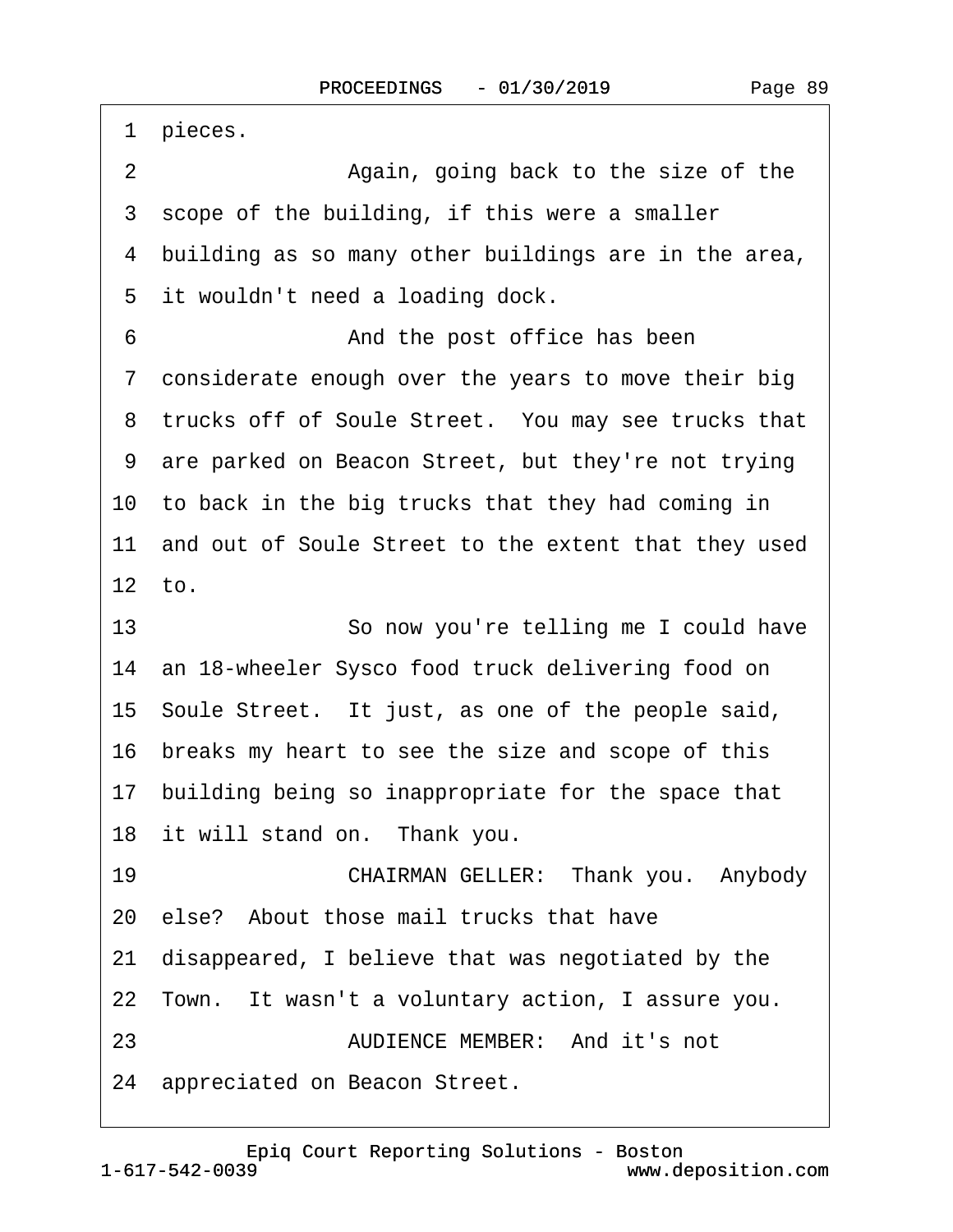| Page 90 |  |
|---------|--|
|---------|--|

<span id="page-89-0"></span>

| 1  | CHAIRMAN GELLER: I'm sure. So we                       |
|----|--------------------------------------------------------|
|    | 2 are going to take a few moments, Board members, to   |
|    | 3 discuss the project, the charge, what has been done, |
|    | 4 what hasn't been done, and where we would hope       |
|    | 5 improvements would be made.                          |
| 6  | Now, it is obviously rather difficult                  |
|    | 7 to have this discussion given the fact that we do    |
|    | 8 not have the traffic and parking component. So I     |
|    | 9 think the most we'll be able to do is sort of state  |
|    | 10 our gut response based upon the revisions and of    |
|    | 11 course qualify it by having to see the technical    |
|    | 12 reviews to afford us further consideration.         |
| 13 | Who wants to jump in first?                            |
| 14 | MS. SCHNEIDER: I will, but maybe                       |
|    | 15 Randolph should go first?                           |
| 16 | MR. MEIKLEJOHN: No, go ahead.                          |
| 17 | MS. SCHNEIDER: Obviously I'm not an                    |
|    | 18 architect. This is really just coming from a        |
|    | 19 standpoint who lives in the neighborhood, and       |
|    | 20 understanding projects of this scope and size as a  |
|    | 21 general matter.                                     |
| 22 | I appreciate that there have been                      |
|    | 23 changes that were attempts to be responsive to our  |
|    | 24 prior feedback. I will say that in particular I     |
|    |                                                        |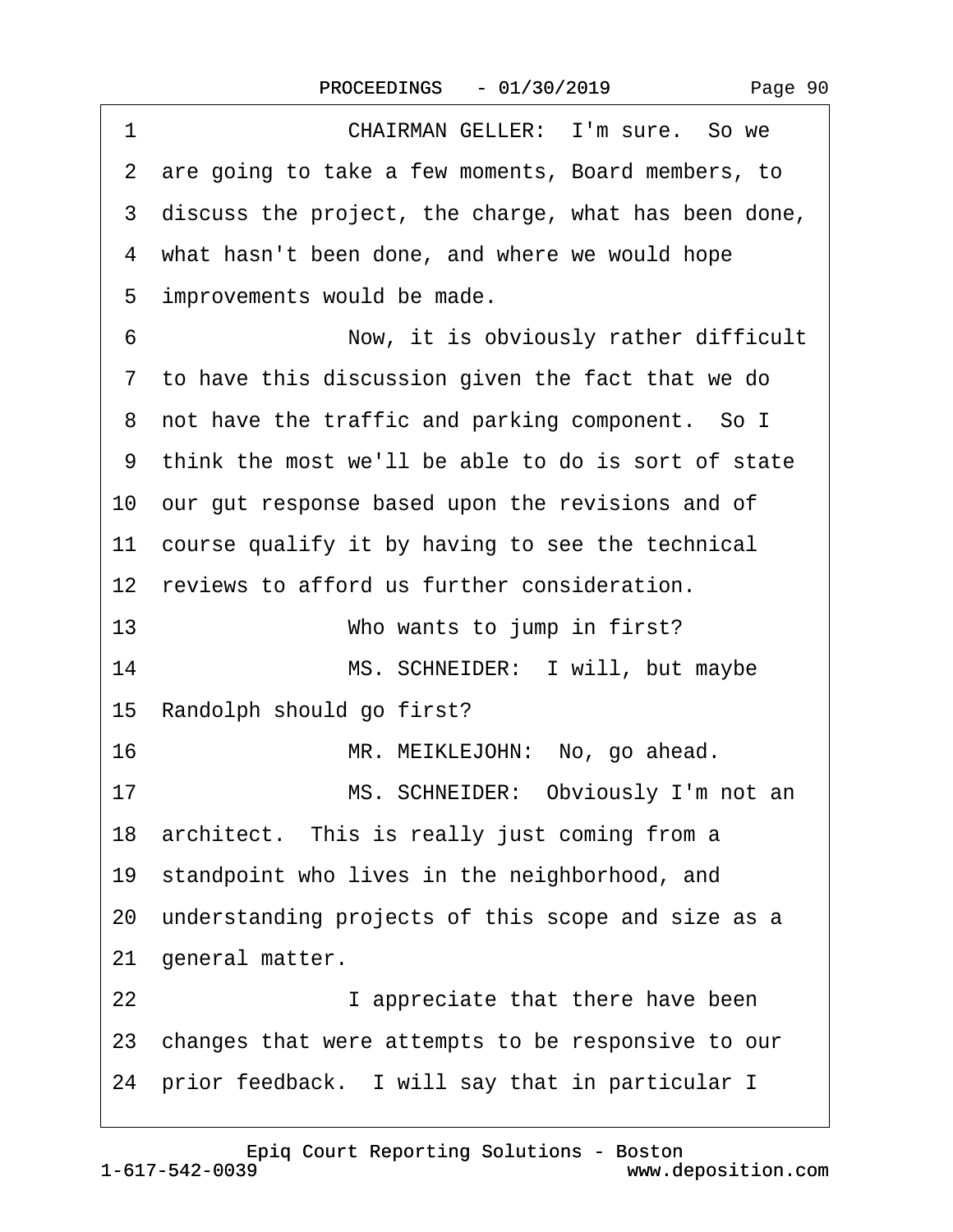<span id="page-90-0"></span>1 think the ground floor plane on Soule does look 2 better than it did before, and I think that's a ·3· major improvement, but I think that that improvement 4 may have come at the cost of reducing the safety of 5 this project. ·6· · · · · · · · ·I'm really concerned about the 7 distance between sort of that paved area. And this 8 is why I ask the question about the materials, ·9· because you look at the some of the renderings, it 10· looks like it's an open area and people might be 11 sitting down and someone might accidently think it 12 is an outdoor plaza and not realize that there is 13· going to be heavy truck traffic and heavy car 14 traffic. I'm concerned that in addressing some of 15 the comments that we had, the project has actually 16· become less safe. 17 **It is absolutely the case that one of** 18 the things that this Board is allowed to consider 19 even under a  $40(b)$  is the consistency of the project 20 and the design of the project with the neighborhood. 21 **While I actually like the design,** 22 well done, I don't like this project in this 23 location. I feel like when we were asking for 24· stepbacks, I think that three-foot stepback or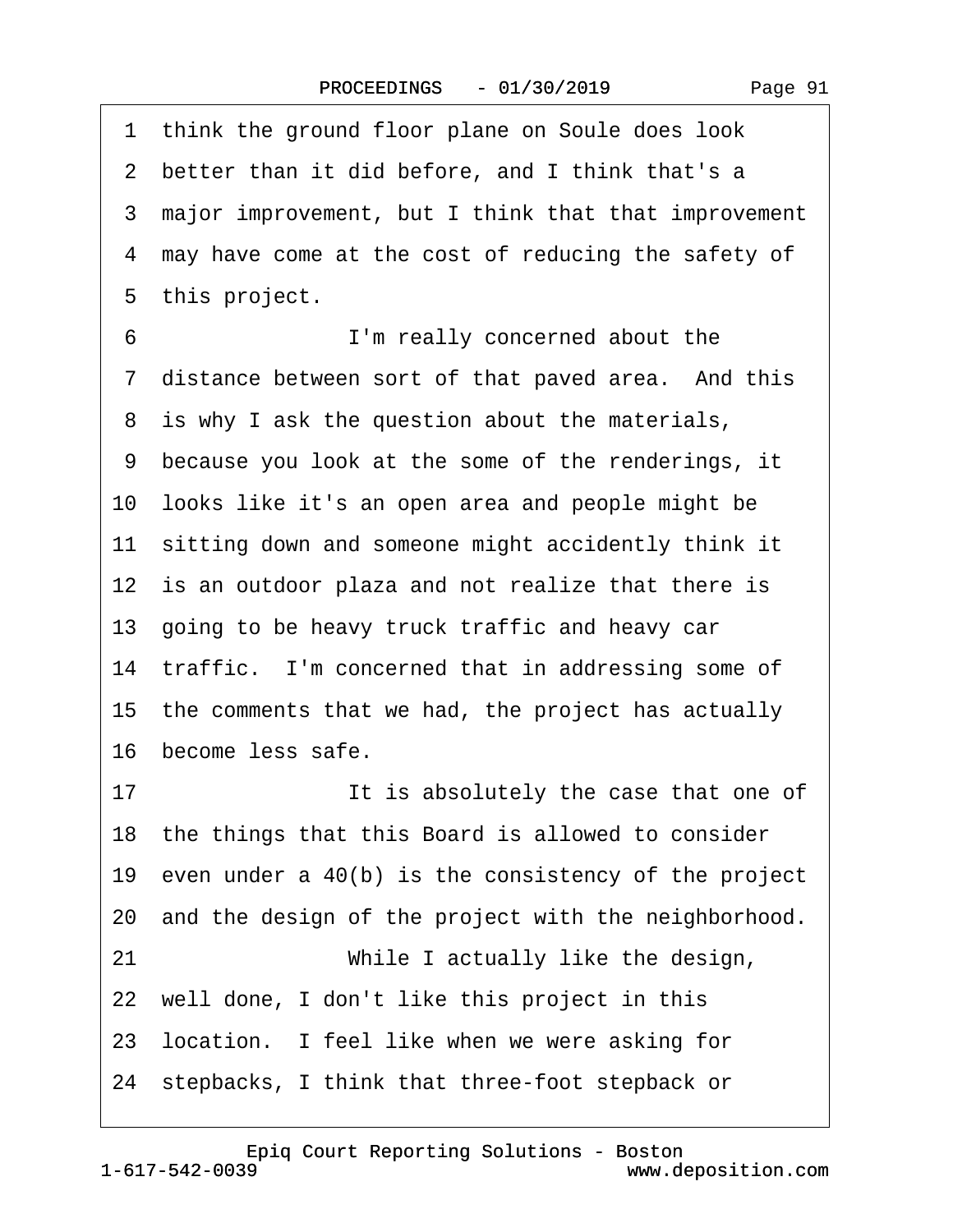<span id="page-91-0"></span>1 setback is still not accomplishing the goal I had in 2 mind when I included that in a comment the last ·3· time. ·4· · · · · · · · ·I think this still looks like 5 something that looks monolithic and I think it still 6 towers over the surrounding buildings. I'm also ·7· concerned -- I'm not sure if this is within our ·8· scope -- I'm very concerned about setting a ·9· precedent of allowing a building of that height and 10 this bulk in this area where I think it does not 11· fit. 12 **I** think it's an interesting decision 13 by the applicant to increase the gross square 14 footage of the project and the height. We've heard 15 many comments and public testimony and from this 16 Board that this project is too big. 17 **• Cliff, I respect your opinion, but I** 18· think that I respectfully disagree with your 19 assessment of the design and the changes and the 20· size, scope, and height of this building in this 21 location. 22 **I** think particularly on the Beacon 23 Street side it reads as extremely monolithic. It 24 needs more work. I think that the changes that have

1-617-542-0039 [Epiq Court Reporting Solutions - Boston](http://www.deposition.com)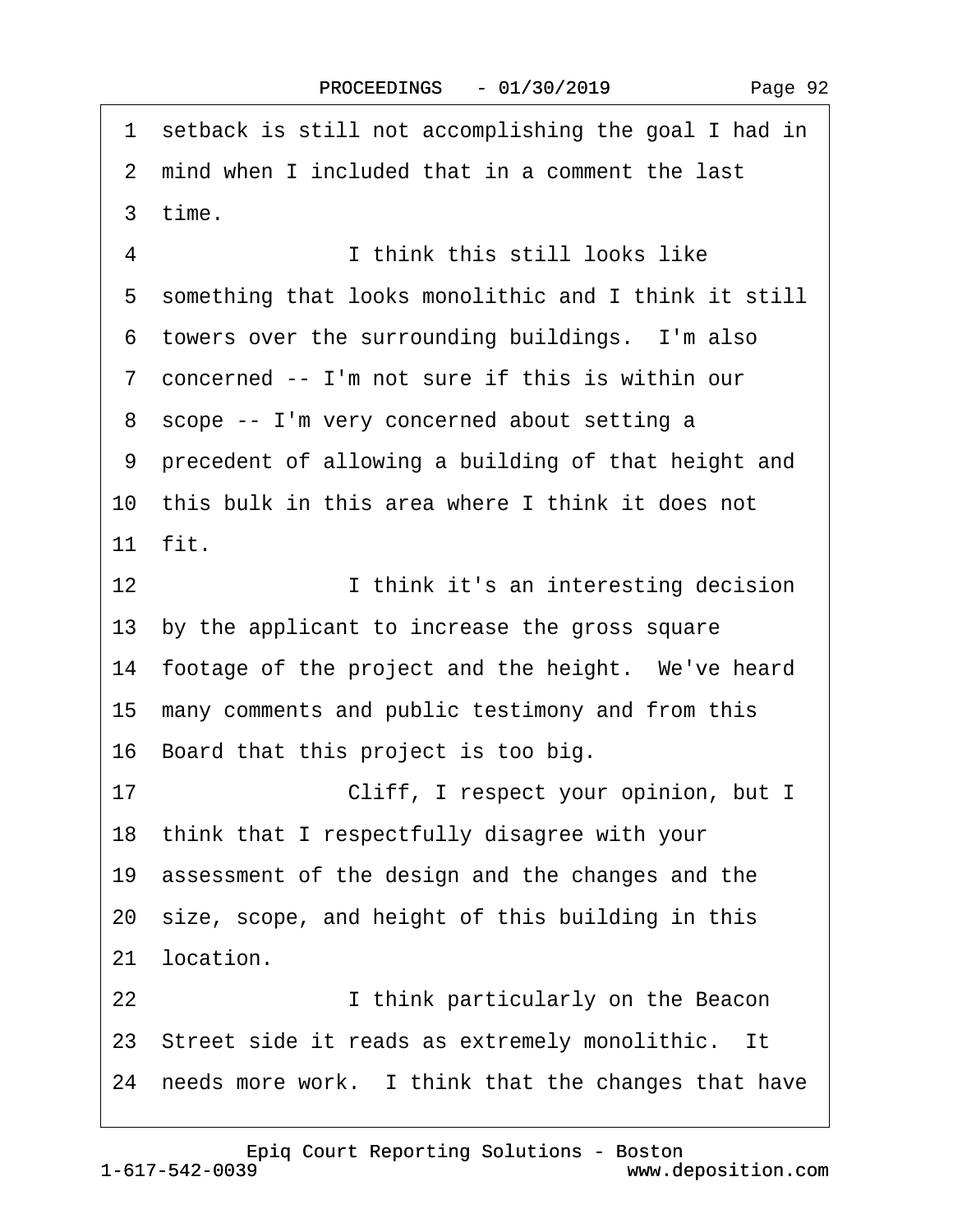<span id="page-92-0"></span>1 been made to the retail or lower level on Beacon 2 Street are wholly unsatisfactory. I think they're 3 absolutely not in keeping with Coolidge Corner 4 generally or in particular the smaller brick 5 buildings on the opposite side, opposite direction ·6· of Trader Joe's. ·7· · · · · · · · ·I actually don't like the idea there 8 being an occupiable roof deck at that third floor, 9 fourth floor on Beacon Street. I think it's a very 10 strange juxtaposition of private use in the public 11 realm in that location. 12 **And I did ask the question about the** 13 green walls. I have been very bothered by that 14· blank wall, particularly in Trader Joe's side. I 15 raised that side because that's where people are 16· driving down and are most likely to see the blank 17· wall. 18 **• Cliff had pointed out there's a blank** 19 wall on the other side. I think hanging a couple of 20· structural components that may or may not have 21· appropriate green screening is an easy way out and 22 that was not what I was expecting when I asked 23· further there be more attention to the treatment of

24 those blank walls.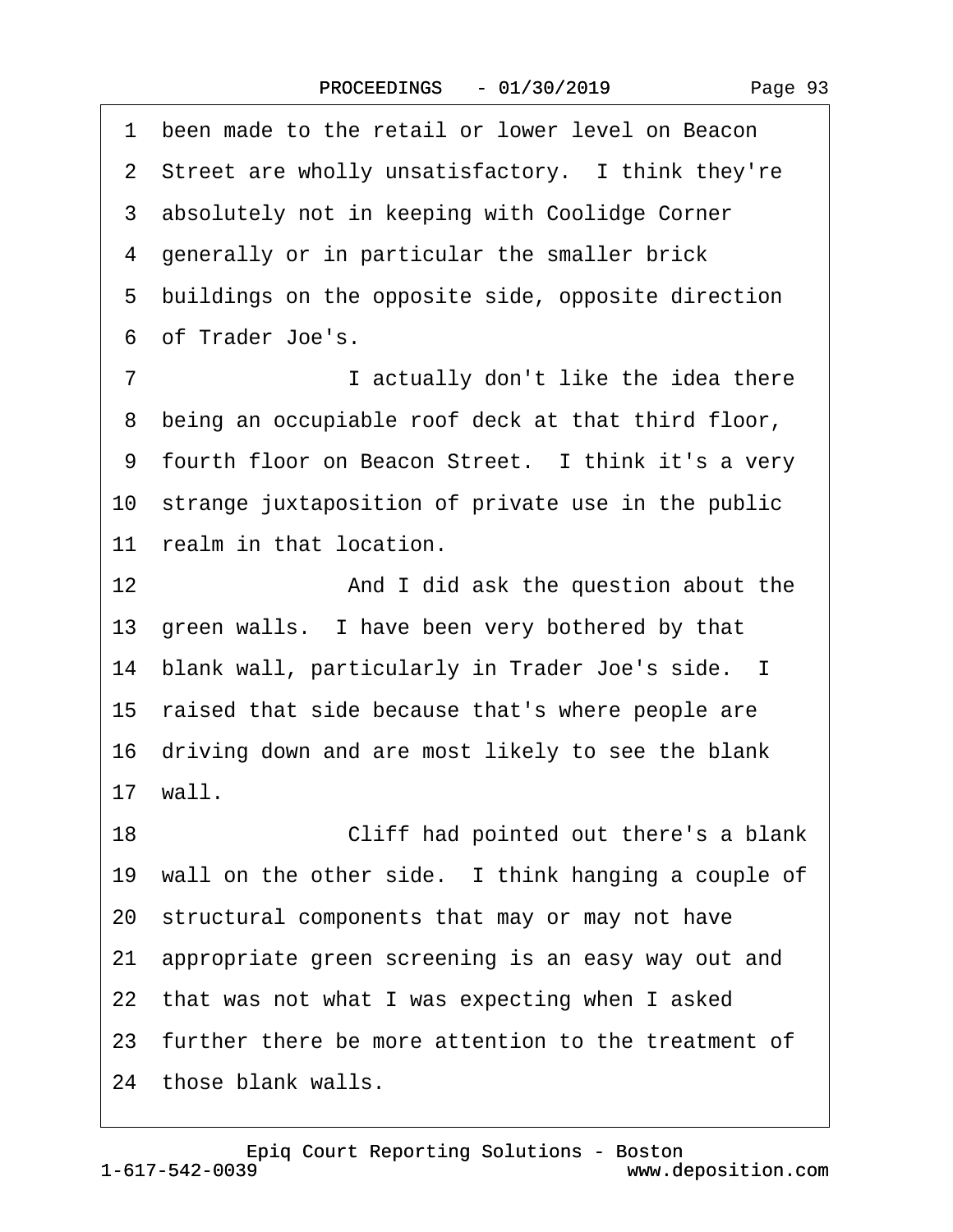<span id="page-93-0"></span>

| 1<br>I also -- and this is probably more                |
|---------------------------------------------------------|
| 2 of a site circulation issue so I'll raise it again    |
| 3 in two weeks. We have major congestion issues on      |
| 4 both of the streets that this project fronts, and I   |
| 5 think adding this number of units without some sort   |
| 6 of pull-off or Uber or Lyft, The Ride, anything else  |
| 7 is only going to worsen the circulation and the       |
| 8 traffic on this.                                      |
| 9<br>And I do want to raise one more                    |
| 10 issue, which is that four levels of parking are very |
| 11 expensive to build and I'm not sure that this        |
| 12 building needs four levels of parking. It was        |
| 13 touted as an active adult use, and that was part of  |
| 14 the reason that some of the traffic counts were      |
| 15 extremely low.                                       |
| 16<br>When I'm representing real estate                 |
| 17 developers on projects outside of Brookline, one of  |
| 18 the justifications we give for building high is that |
| 19 we have to counterbalance the cost of digging low,   |
| 20 and I'm not sure that a 40(b) project in this        |
| 21 location needs to have four levels of parking which  |
| 22 then is obviously driving up the overall             |
| 23 construction expense of the building.                |
| CHAIRMAN GELLER: Okay. I'm going to<br>24               |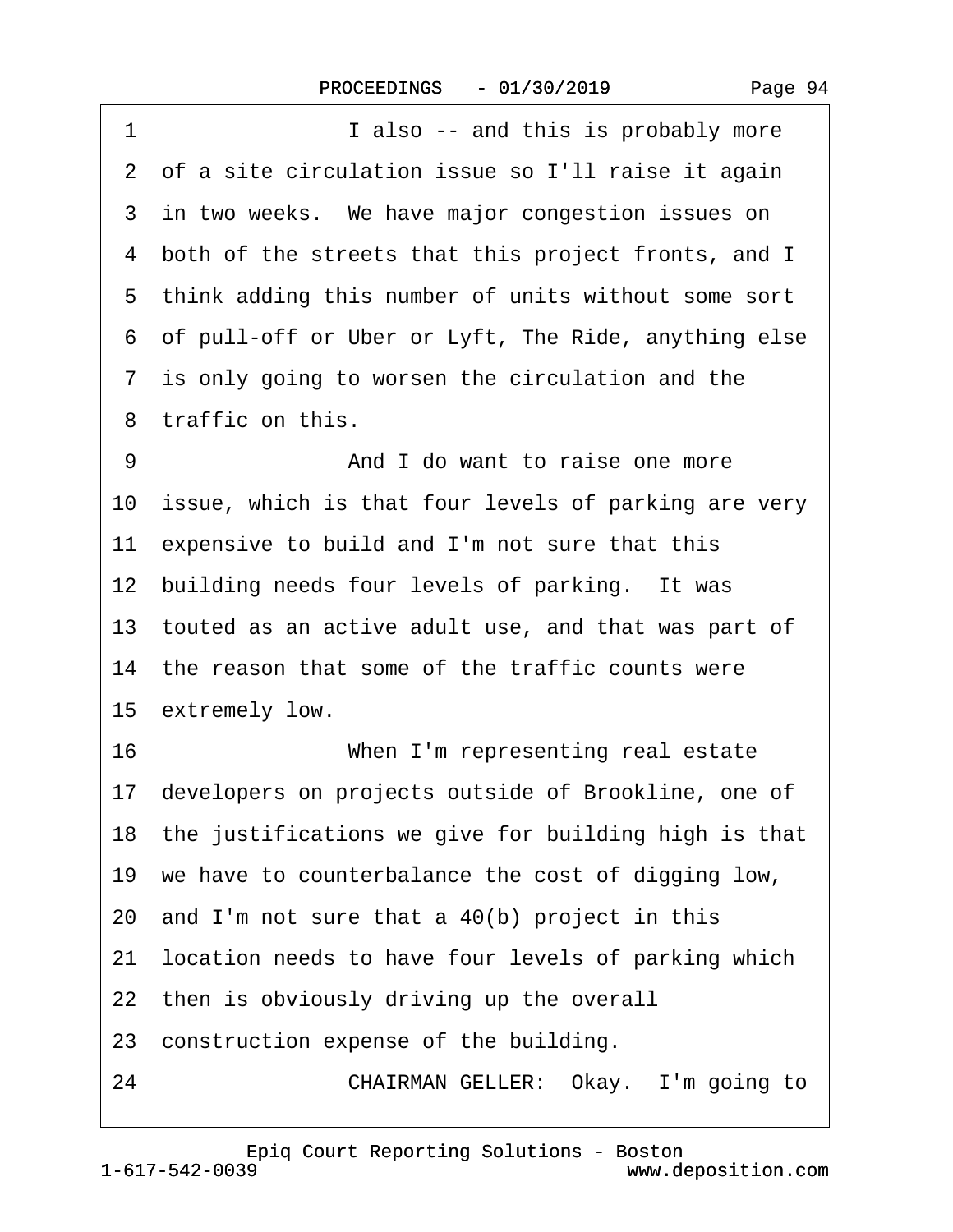<span id="page-94-0"></span>

| 1 jump in, a few things that you said. First of all,    |
|---------------------------------------------------------|
| 2 I appreciate the developers pulling the building      |
| 3 back on the Soule Ave. side. I think it is much       |
| 4 better pulled back. I am taken aback at the           |
| 5 increase, frankly. Again, I haven't looked at         |
| 6 traffic and I haven't looked at those kinds of        |
| 7 intensification issues, but I'm extremely concerned   |
| 8 about Soule Ave. and its capacity, frankly, to take   |
| 9 on what you propose to build on it.                   |
| 10<br>So I'm fairly concerned about the                 |
| 11 additional height, which is why I asked the question |
| 12 about how one leads to the other. I am concerned     |
| 13 about the amount of retail and frankly the issue     |
| 14 about the parking from my perspective is if they     |
| 15 want this amount of retail, they need to service it. |
| 16 So I have less of an issue --                        |
| 17<br>MS. POVERMAN: You need to service                 |
| 18 it?                                                  |
| 19<br>CHAIRMAN GELLER: Parking. So I have               |
| 20 less of a concern about their excavating down. They  |
| 21 are going to have to meet code requirements.         |
| 22 They'll have to comply with a construction           |
| 23 management plan, but if you want that kind of        |
| 24 retail, then you have adequate parking for it.       |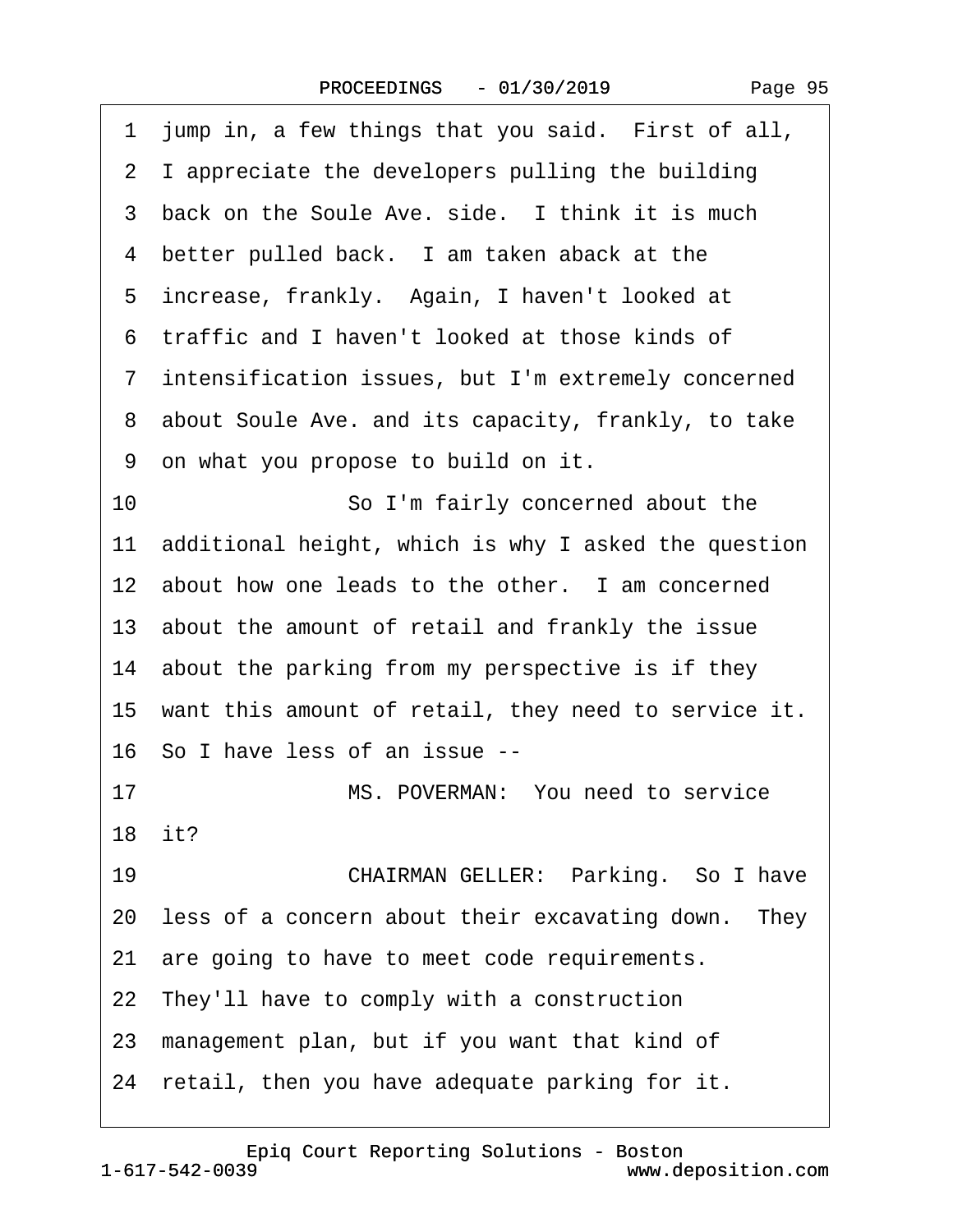<span id="page-95-0"></span>

| 1<br>I frankly don't perceive a                        |
|--------------------------------------------------------|
| 2 significant difference between the retail appearance |
| 3 on Beacon Street in the prior iteration, from this   |
| 4 iteration. I wasn't offended by the one before.      |
| 5<br>The comment about the                             |
| 6 Manhattanization of Brookline, I am the last person, |
| 7 the last person you will ever talk to who would give |
| 8 a positive review on contemporary appearances. I am  |
| 9 as traditional a design person as you can find, but  |
| 10 I'm not offended by it. I'm simply commenting I     |
| 11 don't see any difference or any appreciable         |
| 12 difference between what was presented before and    |
| 13 what was presented now.                             |
| 14<br>So if the comment was it looks too               |
| 15 much like Manhattan before, then I think it still   |
| 16 looks like Manhattan.                               |
| 17<br>I think, again, to me, the real crux             |
| 18 of the issue is intensity of use as indicated in    |
| 19 the -- intensification of use and how it impacts    |
| 20 safety and things of that nature, and the two       |
| 21 factors that we always look at and will look at,    |
| 22 frankly, are traffic and how the parking functions. |
| 23 Does the flow work?                                 |
| 24<br>And for me that analysis includes:               |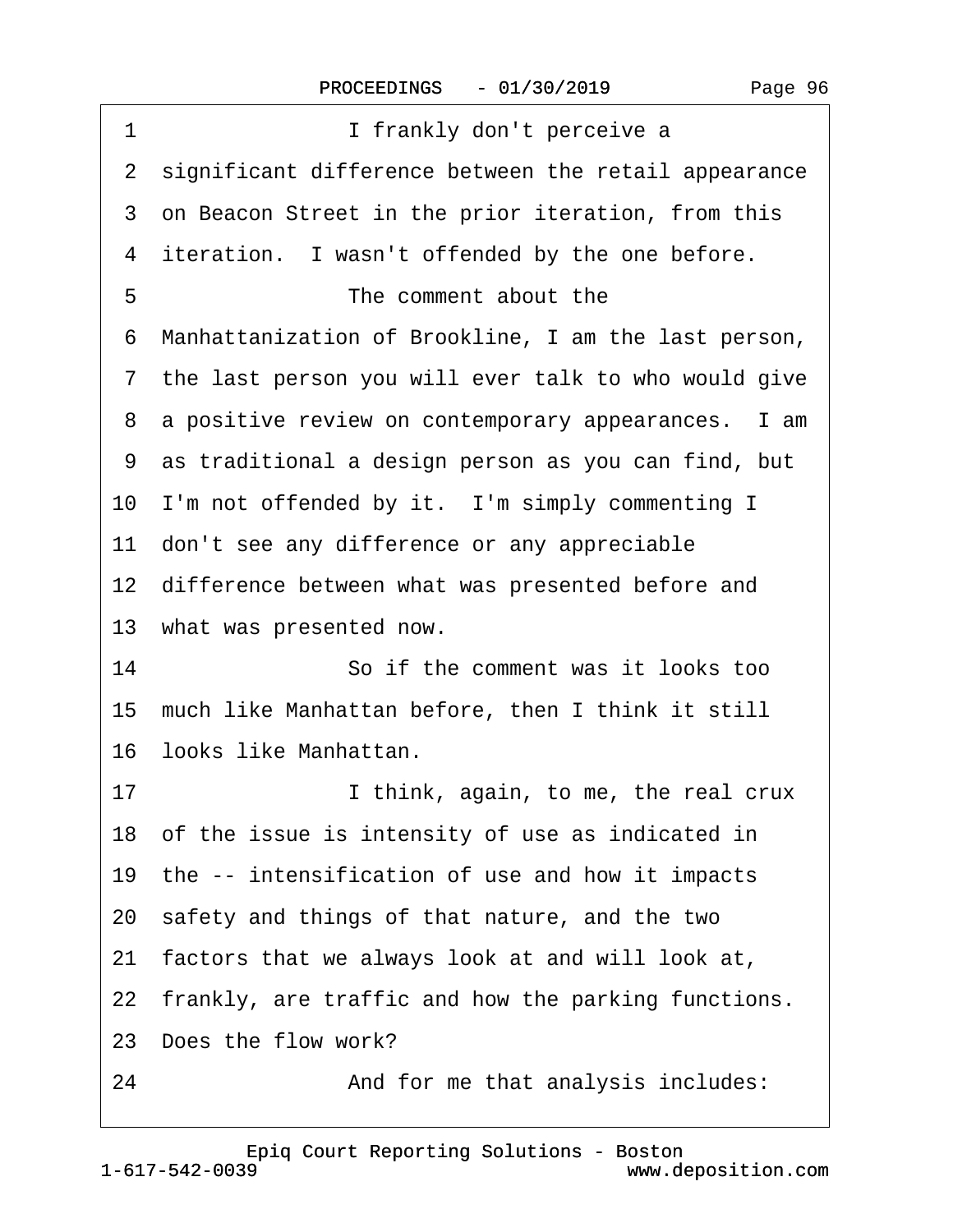|  | Page 97 |
|--|---------|
|--|---------|

<span id="page-96-0"></span>·1· Does it work on Soule Ave.?· Does it work on Soule 2 Ave.? If trucks can't get in or get out from that ·3· loading zone without creating problems on Soule Ave, 4 this doesn't work. ·5· · · · · · · · ·If 10,000 square feet of retail backs 6 up onto Soule Ave., this doesn't work. So we're 7 going to have to look at that. 8 MS. POVERMAN: I like the changes ·9· that were made to the facades, the stepbacks, the 10 articulation, green panels. I actually thought they 11 were all great. 12 **I like modern, more modern** 13 architecture so that might be one of the reasons 14 that I con to it more than some of my colleagues. 15· · · · · · · · ·But as I mentioned earlier, I'm just 16 befuddled as to why you added an additional floor. 17 I don't think any of my colleagues have ever seen 18 that in a 40(b) that somebody has come back with a 19 revision and make the building larger than it used  $20$  to be. 21 **I** think both the intensity as 22 Chairman Geller says and the density are 23 insupportable by this site. The intensity as 24· everyone discussed, especially with the restaurant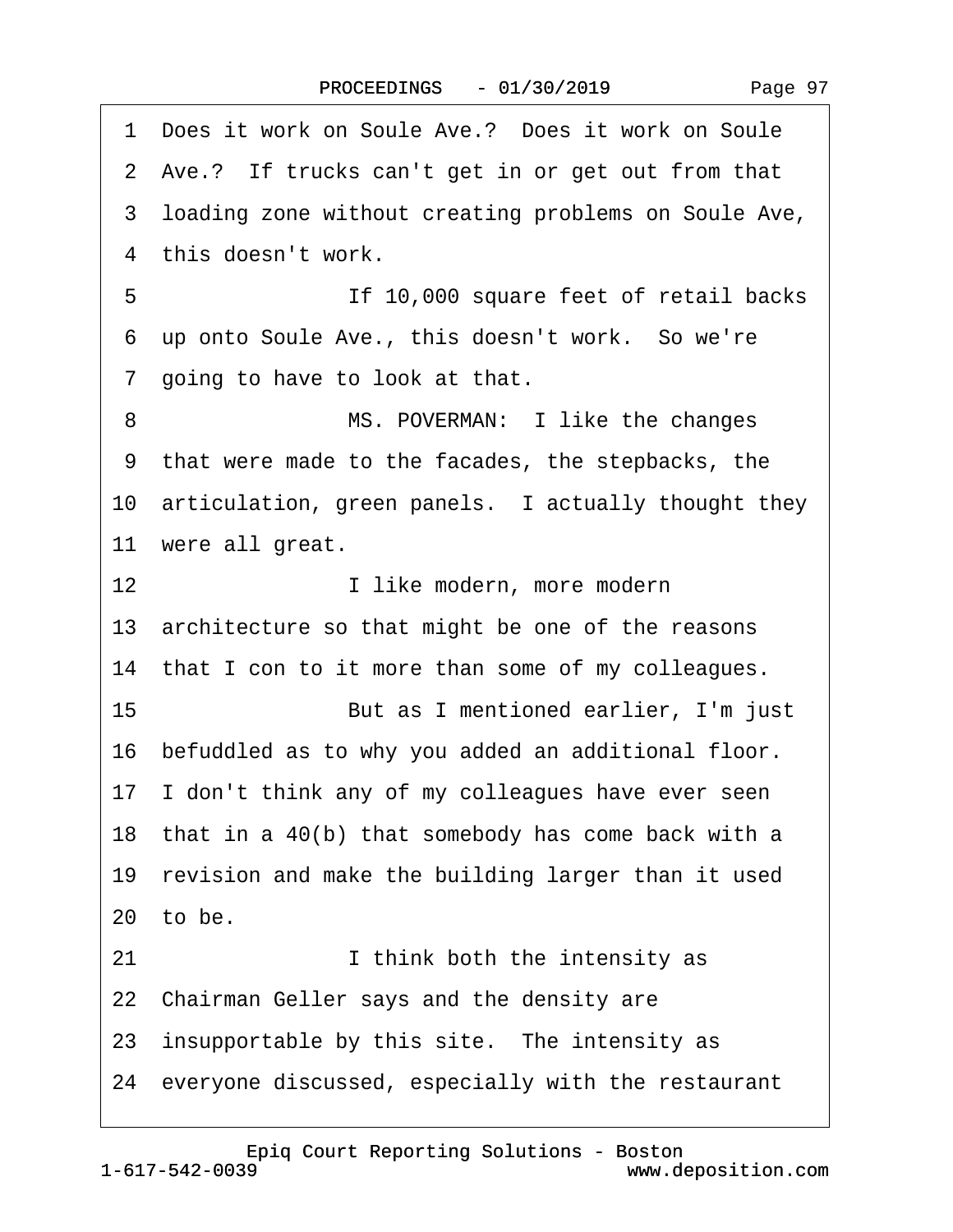<span id="page-97-0"></span>

| proposed retail, I think it is just out of<br>1        |
|--------------------------------------------------------|
| 2 proportion to what the site can realistically handle |
| 3 with the neighborhood in terms of traffic, which we  |
| 4 wouldn't get into, can handle.                       |
| 5<br>I also think the density of 2.63 FAR              |
| 6 or something like that.                              |
| MS. MORELLI: 6.5.<br>$\overline{7}$                    |
| MS. POVERMAN: Thank you. 6.5. I<br>8                   |
| 9 think that's unreasonable, and I think that you can  |
| 10 do a lot better in terms of trimming down the       |
| 11 building, and you have to do a lot better, and this |
| 12 will be illustrated is my guess, because of what    |
| 13 I've read, at our next hearing.                     |
| 14<br>One of the things I'm concerned about            |
| 15 is, as others said, the expense of building four    |
| 16 levels of parking.                                  |
| 17<br>As an aside, I do like the solution              |
| 18 of just making it drive down self-parking. I think  |
| 19 that helps the back-up issues a lot.                |
| 20<br>However, I don't want additional                 |
| 21 levels of housing to be said to be necessary to     |
| 22 justify the expense of additional parking levels,   |
| 23 which is one of the reasons I want to see           |
| 24 performance numbers, et cetera, so we have an idea  |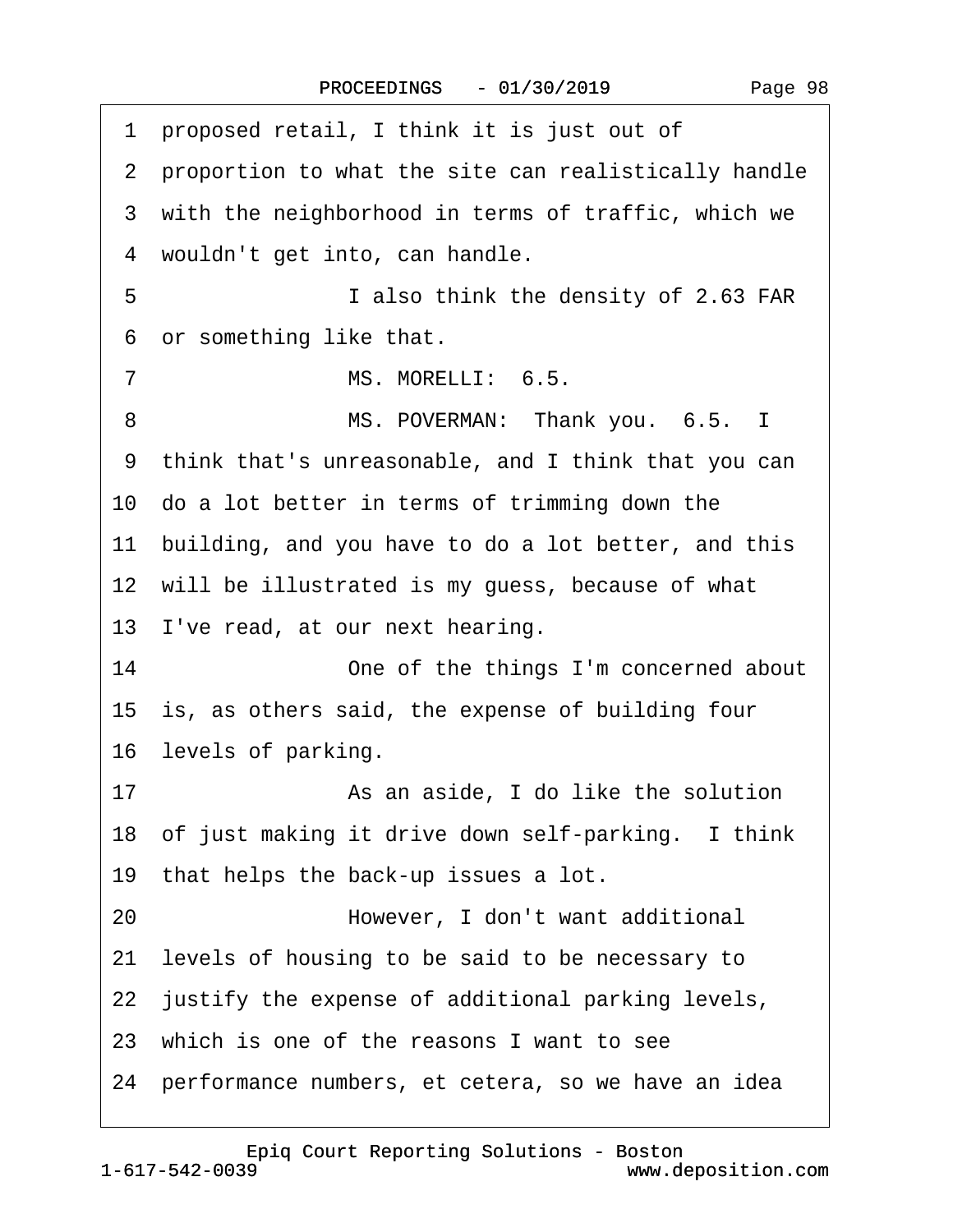<span id="page-98-0"></span>·1· of what the thinking is of the applicant in this 2 regard. 3 **Those are my comments.** It really 4 needs to come down to be smaller. 5 MR. MEIKLEJOHN: I think we have a --·6· I agree with what most of you have said with respect 7 to the -- there is some improvement in the 8 architectural changes. I think from certain vantage ·9· points the Soule Ave. side of the building looked 10· better, but I am perplexed by the gross area 11 increase. I don't get it. 12 **I** went back to my notes, but I 13 remember from one of the first presentations we had 14 on this project and Mr. Dhanda had given us a very 15 high overview of this part of town looking at other 16 tall buildings on Beacon Street and Longwood and 17· across Beacon Street and so I was sort of handing 18 around in some of the new overhead views because I 19 think that one of the unbearable intensity aspects 20· of this proposal is how it leaves almost no open 21 space at the ground level at all. 22 **Some of these other buildings are** 23· from the '60s and '70s that were plazas and there 24 was parking, a little breathing room. You can walk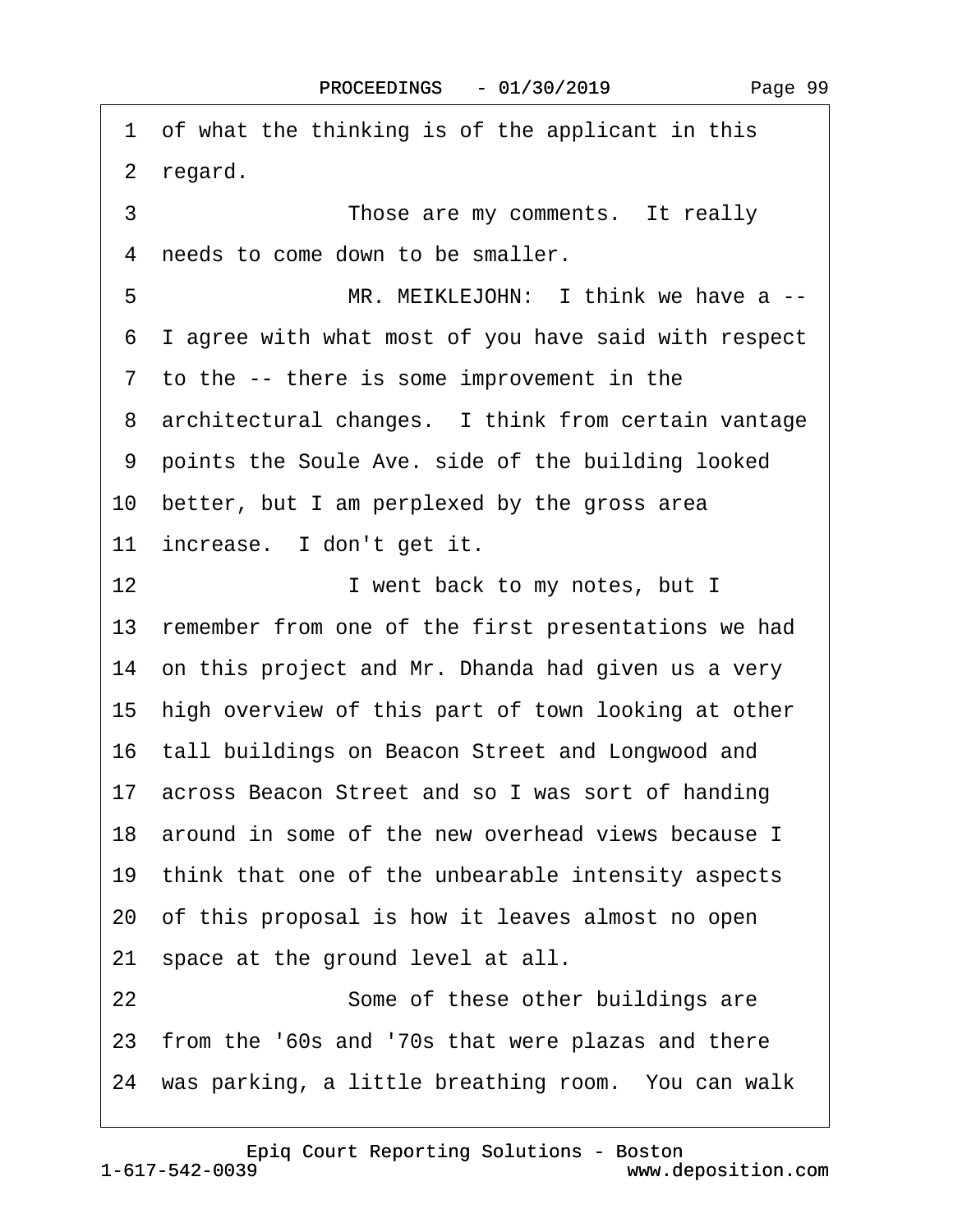<span id="page-99-0"></span>·1· along the street and you can swing your arms and not 2 hit the building.

3 **When we talk about Soule Ave., we are** 4 going step by step. We are looking to the right and 5 left, are the cars, the trucks coming in and out of ·6· the parking and the loading dock, and we're a foot ·7· away on the abutting building right up against the 8 Trader Joe's parking lot.

9 **• • • • • Fundamentally I think some of the** 10 intensity comes from that there's no relief, that at 11 the ground level every -- there is no space for Uber 12 to pull in. There is no space for the turnaround 13· driveway.· This is a much smaller space than most 14 hotel loops we worked with. 15 • **And I certainly understand what the** 16 design challenges are of when you have the frontage 17· that you have of getting the loading and the garage 18 and the door for the fire stair and the tenantry. 19· So I guess I don't hold out a lot of hope of 20· reducing intensity by seeing a design that actually 21· does offer open space than those other tall 22 buildings in this part of Brookline. 23 **• 23** • The likelier way to see less

24 intensity and impact on the neighborhood is through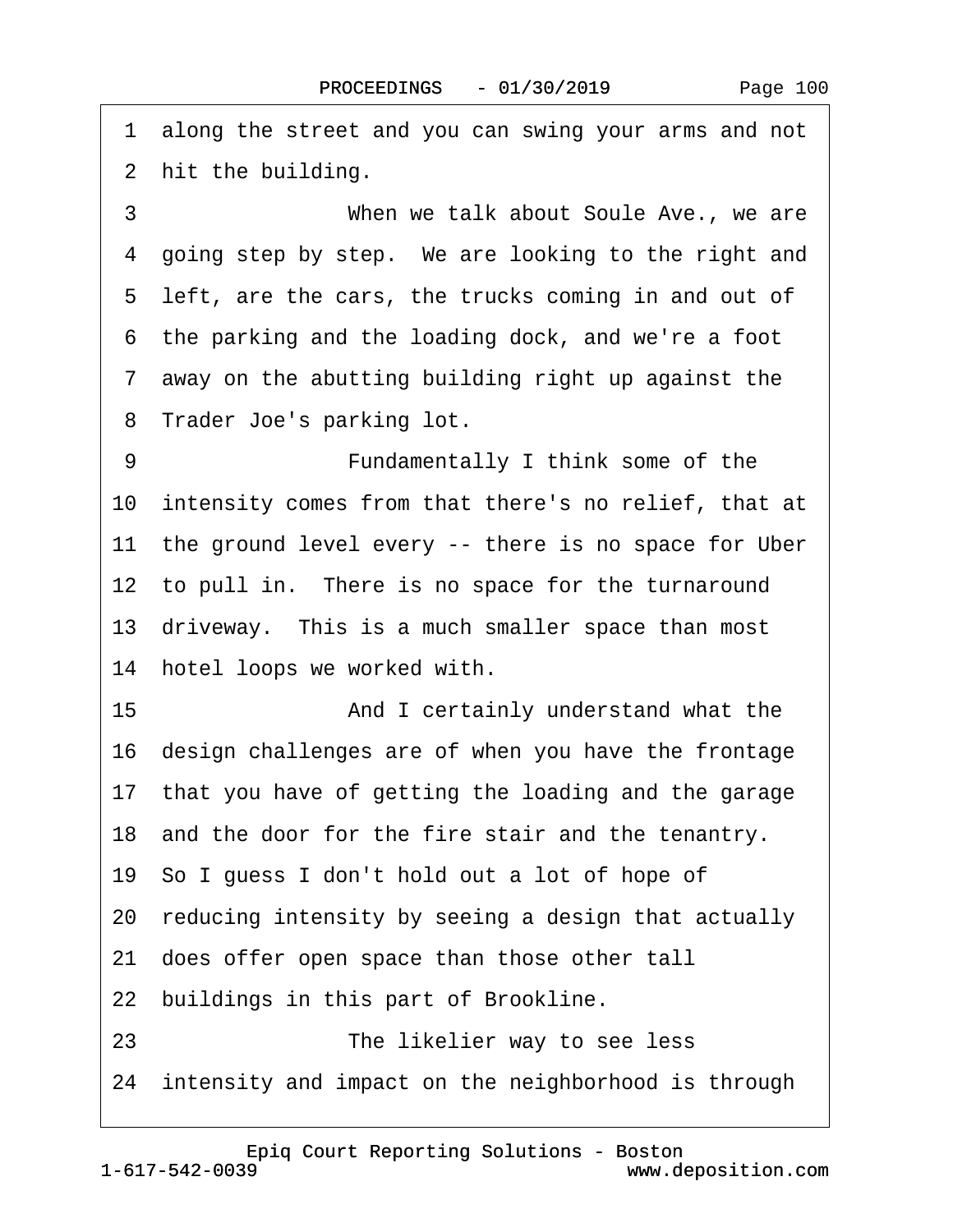<span id="page-100-0"></span>1 the building that just has less area. 2 **CHAIRMAN GELLER: Anything else?** 3 Geoff? 4 MR. ENGLER: Mr. Chairman, if I could 5 add just a couple quick comments. For the record, ·6· Geoff Engler from SEB, consultant to the applicant. 7 **Same way the Board has successfully** ·8· identified a lot of considerations, if you will, for 9 us to go back. I'm a little perplexed and troubled 10· because we're getting a lot of very strong mixed 11 signals from the Board and from the Planning 12 Department relative to directionally where we go. 13· · · · · · · · ·Mr. Chairman, you're saying if you 14 want the commercial, you'd better be able to support 15 it from a parking standpoint, and then your two 16· members are saying four stories of parking, why do 17· you have four levels?· You should only have two 18· levels. 19 **• There is different ways to address** 20· this, but I think ultimately we're going to have to 21 come to a consideration of -- when we're talking 22 about intensity of use, theoretically, what if we 23 had no parking? Would that make the neighborhood 24 happy because then we would have no cars. Everybody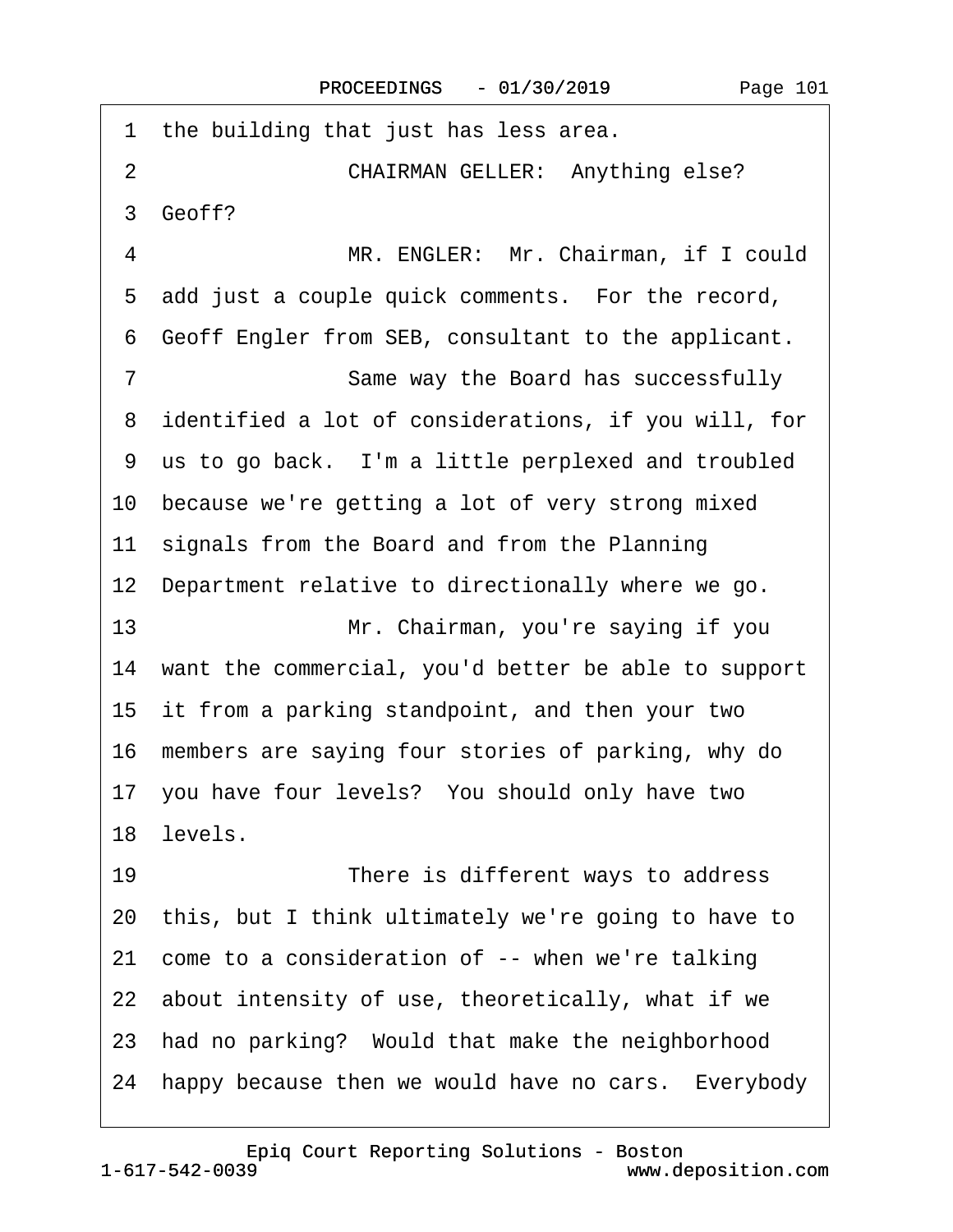<span id="page-101-0"></span>1 would be Ubering and using mass transportation and 2 maybe that's a better option and is something a lot 3 of people in Brookline are advocating, have people 4 take transportation, have people ride their bikes 5 and you don't have any intensity of use from a 6 vehicular standpoint. 7 **I** would also make the point -- I 8 mean, to say this project is unsafe is a stretch. ·9· You're not going to find a traffic or transportation 10· engineer, as currently designed, and says this is 11 unsafe. I understand some of the bullet marks and 12 we'll do an auto turn analysis of the loading zone. 13 **I** would also say the parking that is 14 proposed at this and the Chairman and Kate knows 15 having sat on all the other  $40(b)s$  that I've been 16 involved with --17 **• • • • CHAIRMAN GELLER:** Not all of them. 18 **MR. ENGLER:** I think the ones I've 19 been involved with, this has the highest parking 20· ratio than any of those, and I think we should take 21 a look at that. 22 **So I think there's some opportunities** 23 for my client to continue to look at this and 24· probably make some changes that will be satisfactory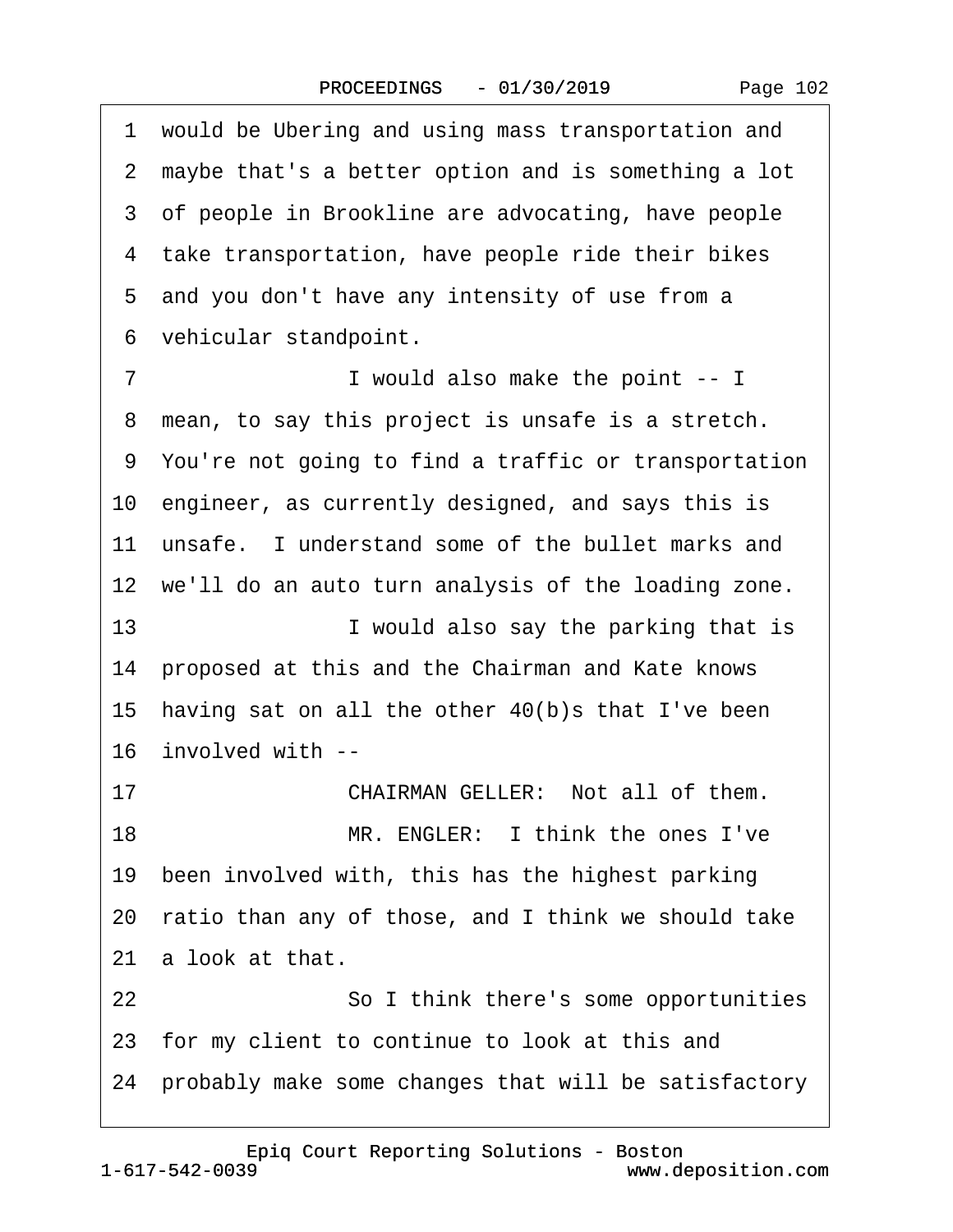<span id="page-102-0"></span>1 to the Board and the neighborhood, but then we sit 2 in on these meetings and Maria are making us use 3 these ridiculous conservative estimates to say how 4 many parking spaces we need based on existing 5 Brookline zoning and the like.  $6\hskip1.6cm$  There is going to be a -- it is a 7 dichotomy between what zoning says and then ·8· practically speaking what functionally works, what ·9· is economic, what's appropriate, what's palatable to 10 the Zoning Board because there's not a right answer. 11 **We could have four levels of parking** 12 and have more parking and have intensity and the 13 people that want us to service the cars, they'll be 14 serviced. But we can also have less parking and a 15· lower ratio and do some other things, but then we 16· can't get beat up by the peer review consultants for 17 having a ratio that doesn't meet zoning or is low or 18 whatever. 19 **· · · · · · · ·** I only raise that because it's a 20 little bit subjective. I think there's not a right 21 answer, but I just put that out because I think the 22· Board needs to think about that were we to come back 23 with some alternative ideas. Thank you. 24 **CHAIRMAN GELLER: Thank you.** I would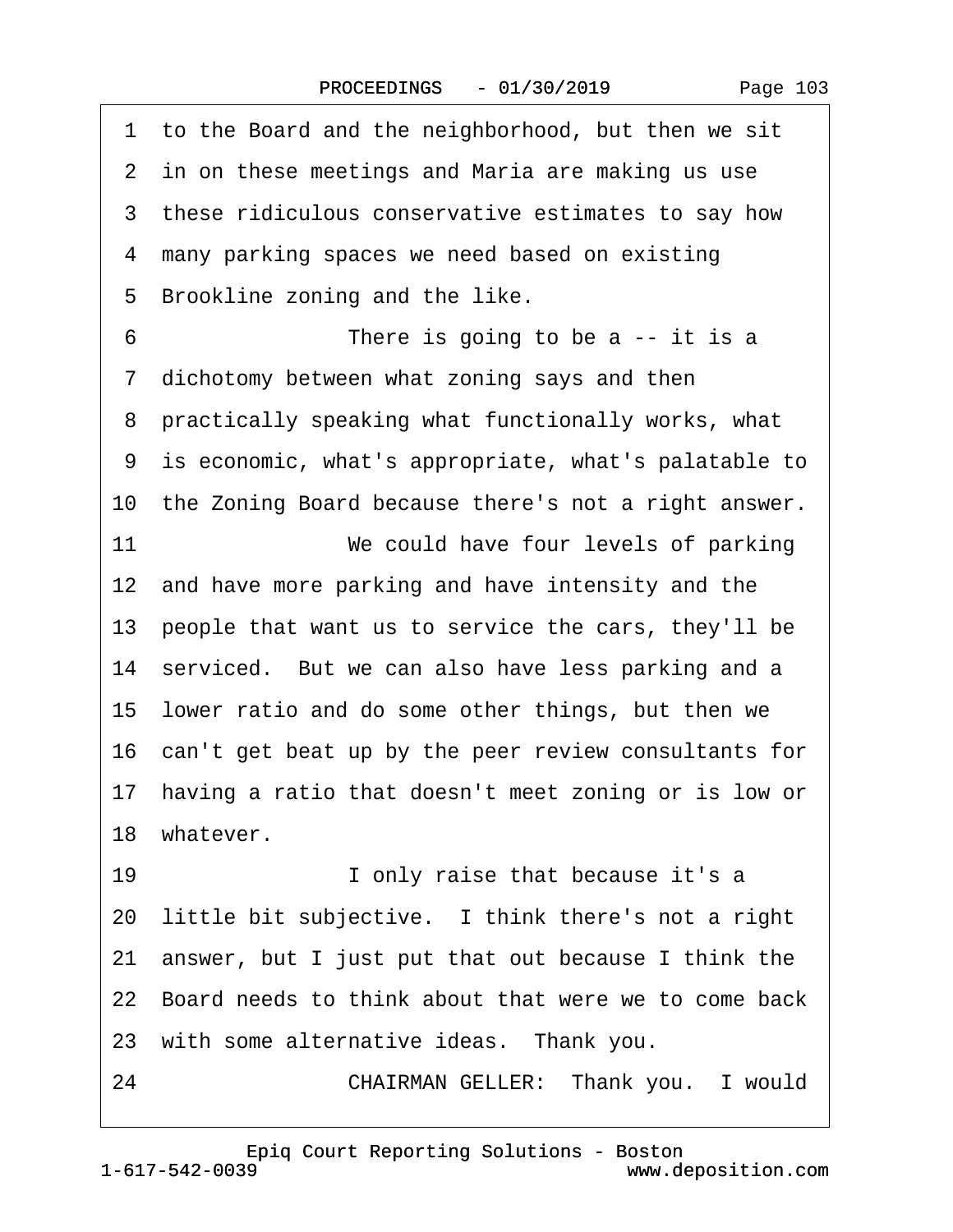<span id="page-103-0"></span>1 be remiss if I didn't also point out that it is not 2 simply a function of number of spaces. It's a 3 function of square footage and the uses. So it's 4 fine to discuss what's appropriate for a number of 5 parking spaces. ·6· · · · · · · · ·And differing minds disagree 7 throughout Brookline. There are advocates in 8 Brookline that want very little parking and all new ·9· structures, and then there are others -- and I 10 happen to fall into that camp -- that believe there 11 needs to be ample parking because cars are simply 12 not going away. 13· · · · · · · · ·But the other side of the coefficient 14 is of course how many units are you putting in 15 there? How much retail are you putting in? So 16 there is a broader sort of review that goes on for 17· that. 18 **In any event, our next hearing will** 19 be February 13 at 7 p.m. And at that point we will 20 review this revised project from the perspective of 21 the traffic, parking. What else will we be doing? 22 MS. MORELLI: Site logistics, trash, 23· and turning radius and fire apparatus. 24 **CHAIRMAN GELLER: Three, slash, four**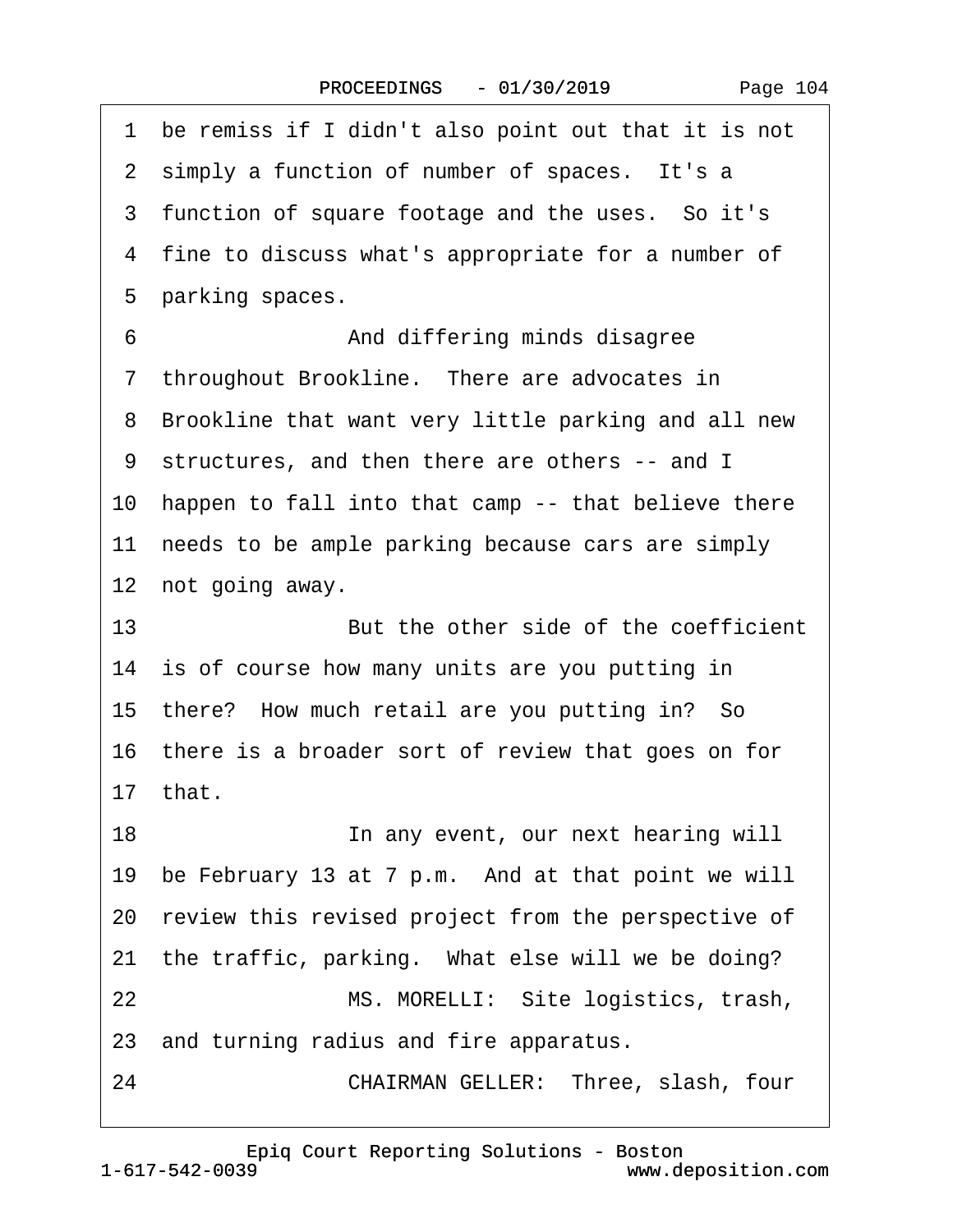<span id="page-104-0"></span>

| 1 guiding questions that I have. I want to thank     |
|------------------------------------------------------|
| 2 everyone for their participation this evening, the |
| 3 developer and neighbors. Thank you.                |
| (Whereupon, the hearing was adjourned<br>4           |
| 5 at 9:35 p.m.)                                      |
| 6                                                    |
| $\overline{7}$                                       |
| 8                                                    |
| 9                                                    |
| 10                                                   |
| 11                                                   |
| 12                                                   |
| 13                                                   |
| 14                                                   |
| 15                                                   |
| 16                                                   |
| 17                                                   |
| 18                                                   |
| 19                                                   |
| 20                                                   |
| 21                                                   |
| 22                                                   |
| 23                                                   |
| 24                                                   |
|                                                      |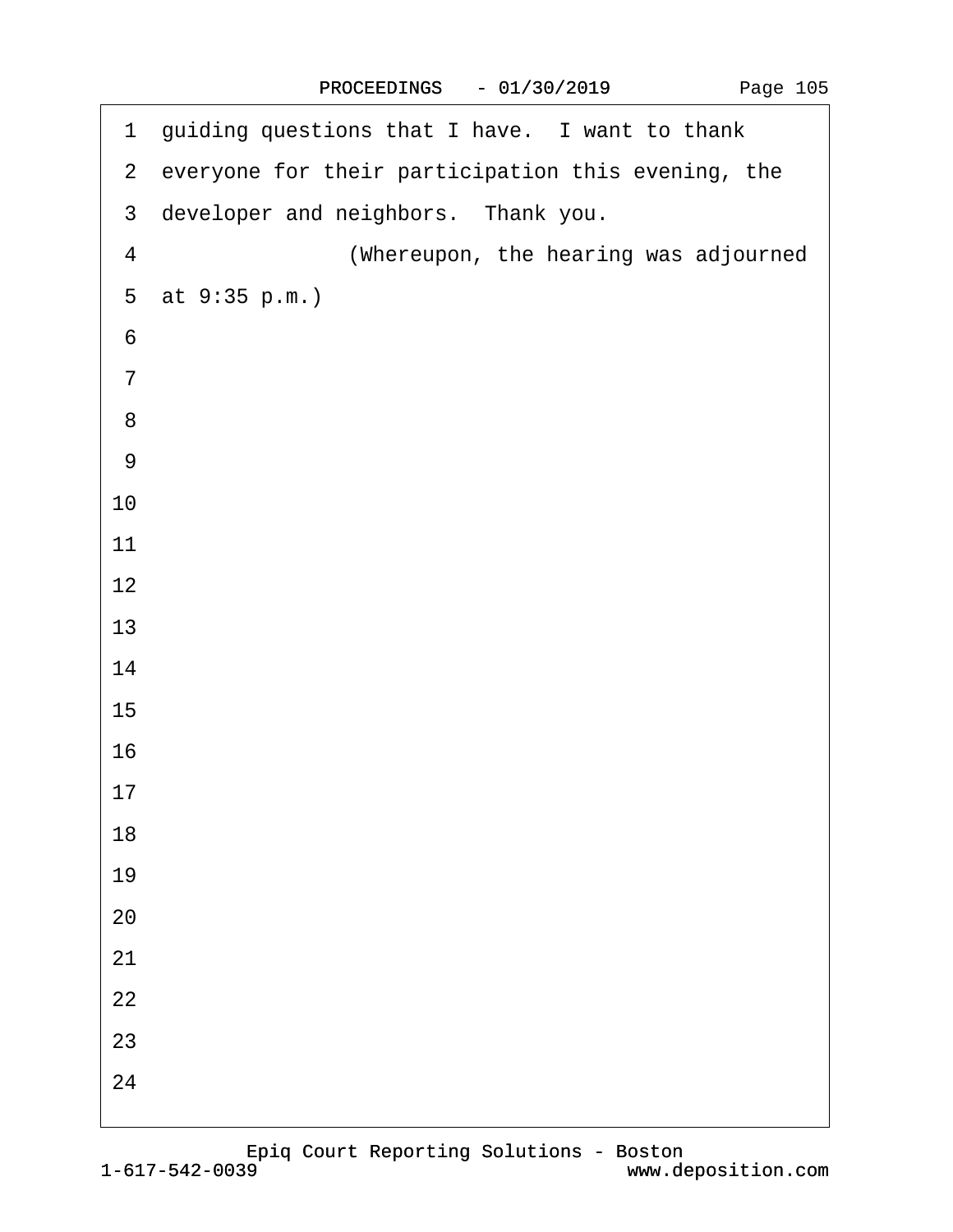| CERTIFICATE<br>1                                       |
|--------------------------------------------------------|
| 2 COMMONWEALTH OF MASSACHUSETTS                        |
| Worcester, ss.<br>3                                    |
| I, Jennifer A. Doherty, Certified<br>4                 |
| Shorthand Reporter and Notary in and for the<br>5      |
| 6 Commonwealth of Massachusetts, do hereby certify     |
| 7 that the foregoing Pages 1 to 106 to be a true,      |
| 8 complete and accurate transcript of the testimony of |
| 9 the aforementioned hearing held at the time and      |
| 10 place hereinbefore set forth, to the best of my     |
| 11 knowledge, skill and ability.                       |
| 12                                                     |
| 13                                                     |
| 14                                                     |
| IN WITNESS WHEREOF, I HAVE HEREUNTO SET MY<br>15       |
| 16 HAND AND SEAL THIS 10TH DAY OF FEBRUARY, 2019.      |
| 17                                                     |
| 18                                                     |
| 19<br><b>Certified Shorthand Reporter</b>              |
| <b>CSR No. 1398F95</b><br>20                           |
| 21                                                     |
| 22 My Commission Expires:                              |
| 23 October 19, 2023                                    |
| 24                                                     |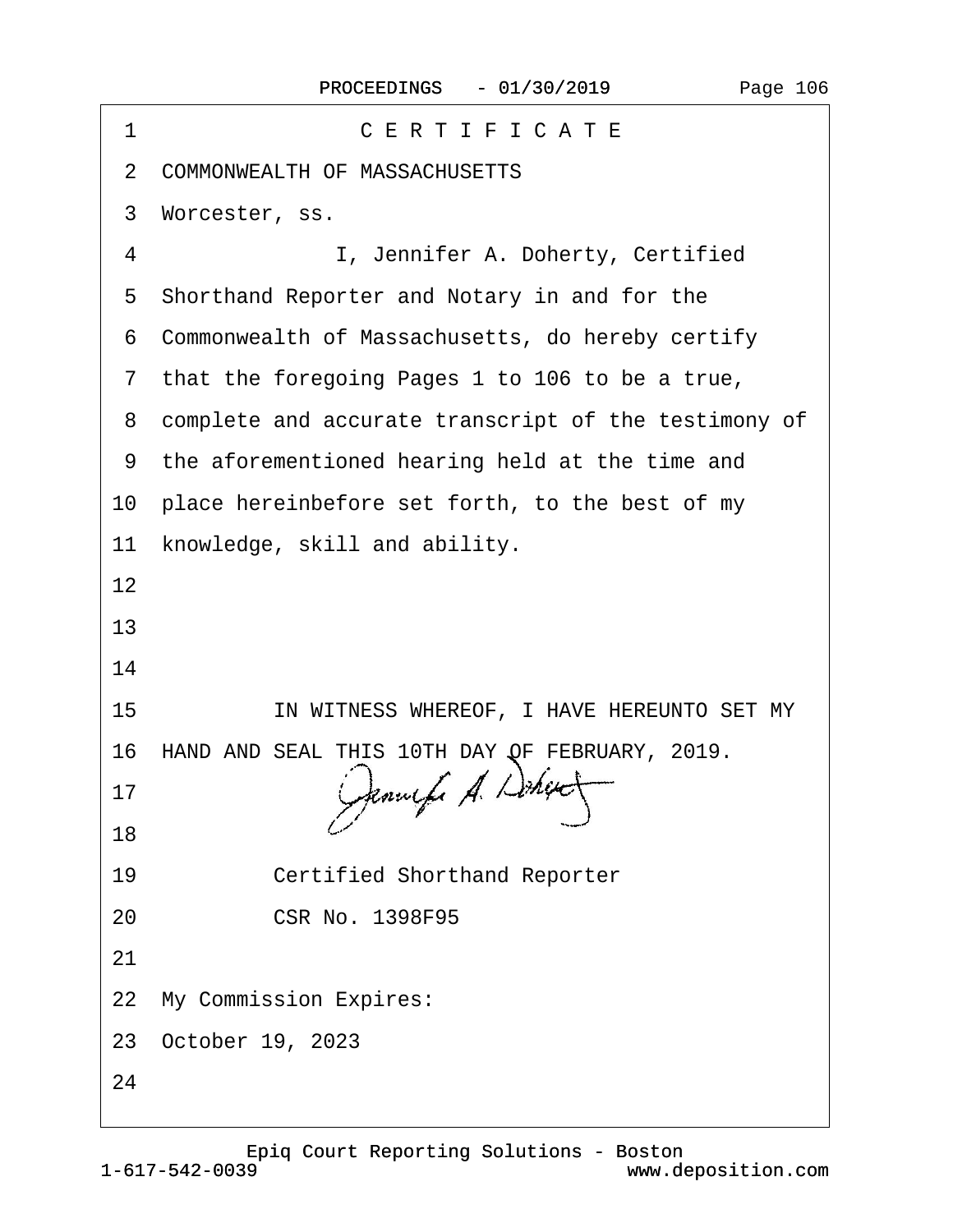## PROCEEDINGS - 01/30/2019

| $\mathbf{1}$                                    | $\mathbf{2}$                                  | 5                                         | 105:5                                        |
|-------------------------------------------------|-----------------------------------------------|-------------------------------------------|----------------------------------------------|
| 1,700                                           | 2.63                                          | $5\phantom{.0}$                           | A                                            |
| 9:7<br>1,800<br>82:12                           | 98:5<br>20<br>38:14                           | 3:67:11<br>5,000<br>9:23 46:2,19,22 84:12 | aback<br>95:4                                |
| 10<br>27:3                                      | 2018<br>3:74:24                               | 50<br>73:22 75:5                          | able<br>17:5 22:10 30:3 77:14<br>90:9 101:14 |
| 10,000<br>9:8,15 43:10 44:6 45:11<br>47:23 97:5 | 2019<br>4:12                                  | 55<br>80:2                                | absolutely<br>77:5 91:17 93:3                |
| 11<br>27:3                                      | 21<br>4:24                                    | 6                                         | abutting<br>10:21 100:7                      |
| 112,782<br>43:2                                 | 25<br>49:22<br>27                             | 6,500<br>46:19                            | acceptable<br>67:22 72:15                    |
| 119<br>29:14 34:1                               | 5:19<br>27-ish                                | 6.5<br>98:7,8                             | access<br>30:7 33:14 53:1<br>accessibility   |
| 11th<br>33:14 42:20                             | 38:15<br>27th                                 | 60s<br>99:23                              | 62:16<br>accessible                          |
| 12-foot<br>65:1                                 | 13:19<br>28                                   | 69<br>82:22                               | 29:10 55:17<br>accidently                    |
| 122<br>26:20 42:19                              | 49:17<br>29                                   | $\overline{7}$                            | 91:11<br>accommodate                         |
| 1297<br>62:3 63:1,7,8,12 64:4                   | 4:12                                          | $\overline{7}$<br>104:19                  | 10:15 11:2 39:11 82:11<br>accomplishing      |
| 1299<br>3:4 19:5 63:1,8                         | 3                                             | 70/30<br>71:14                            | 92:1<br>accord                               |
| 13<br>5:17 7:19 104:19                          | 3,500<br>9:22 46:3,19<br>30                   | <b>70s</b><br>81:22 99:23                 | 18:6<br>accounts                             |
| 1309<br>81:20                                   | 78:4 87:9<br>33                               | 74<br>7:12 45:12                          | 43:14<br>accurate                            |
| 131<br>26:21<br>14                              | 32:19<br>36                                   | 76<br>34:2                                | 27:10 82:5<br>achieve<br>17:5,8 72:2         |
| 3:8<br>17 <sub>2</sub>                          | 88:13                                         | 8                                         | action<br>89:22                              |
| 3:7<br>18                                       | $\overline{\mathbf{4}}$                       | 80<br>34:2 45:12 80:17                    | activate<br>61:1                             |
| 17:2<br>18-wheeler                              | 40(b)<br>6:9,11,17 86:21 91:19<br>94:20 97:18 | 9                                         | active<br>94:13                              |
| 89:14<br>19                                     | 40(b)s<br>102:15                              | 99<br>34:1                                | actual<br>24:4 36:13 67:7                    |
| 32:19                                           |                                               | 9:35                                      | add<br>11:20 23:2 26:20 69:18                |

Epiq Court Reporting Solutions - Boston  $1 - 617 - 542 - 0039$ www.deposition.com

 $i1$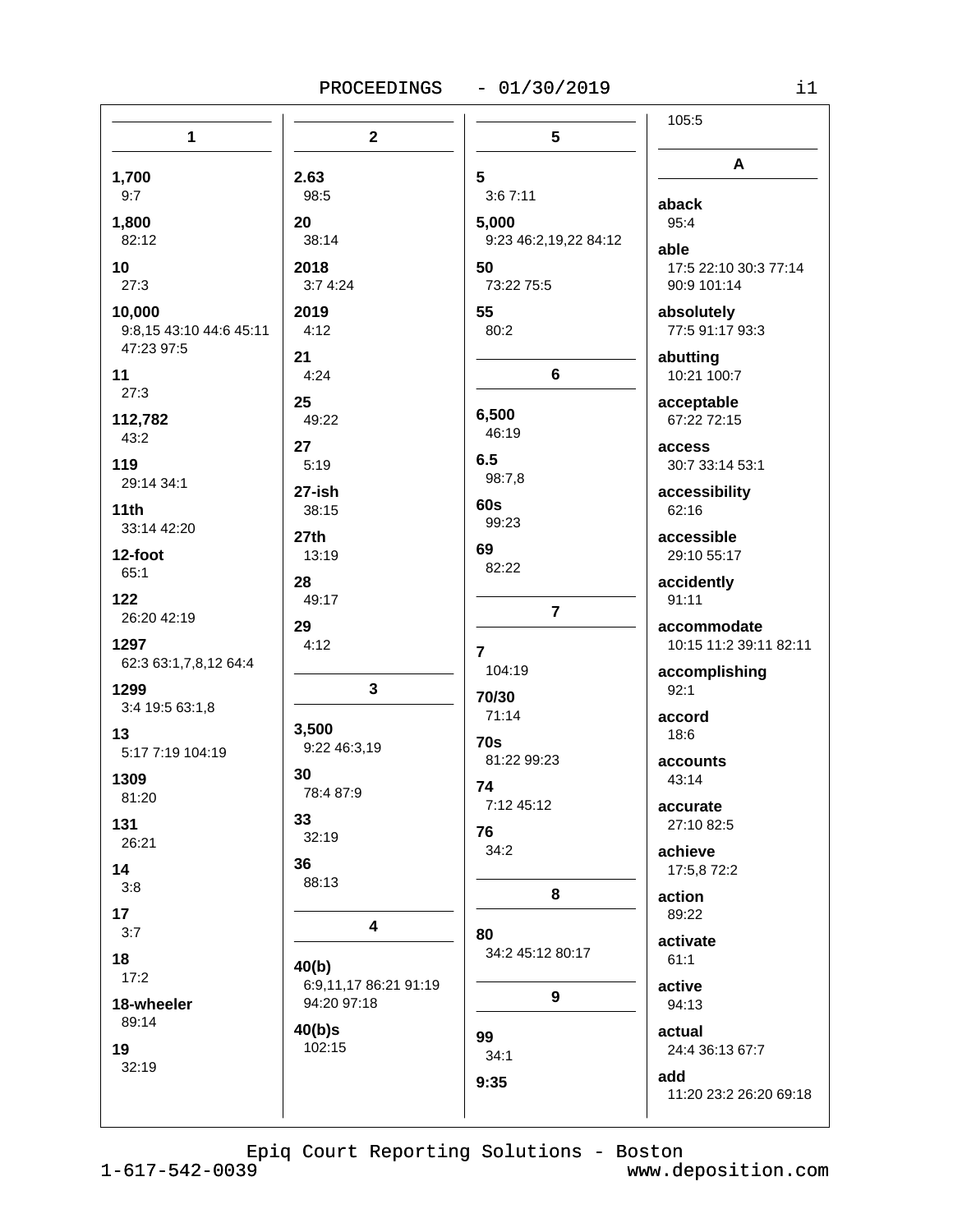### PROCEEDINGS

## 101:5

added 6:16 25:5,17 43:6,10 97:16

adding 17:4 27:6 44:24 45:8,14 60:21 70:22 94:5

addition 7:5 18:23 43:12

additional 5:2 6:16 7:15,17 11:8 36:15 40:10 43:11 45:11 77:4 85:11 95:11 97:16 98:20,22

address 35:17 40:6 45:18 77:6 83:24 84:2 101:19

addressed 8:4,7 55:5 63:3,16

addresses 15:22 76:15

addressing 76:13 91:14

adequate 95:24

adiacent 10:23 23:11 40:2 88:8

adjourned 105:4

adiustments  $11:3$ 

administrative  $4:10$ 

admired  $87.13$ 

adult 94:13

advised  $10.20$ 

advocates  $104:7$ 

advocating  $102:3$ 

aerial 26:19 53:18 aesthetic 73:13 aesthetically 79:18 aesthetics  $59:2$ affect  $9:16$ afford  $90:12$ affordable 55:18 afternoon  $60:5$ agency 7:24 8:11 agenda 49:18 aggressive 67:3 ago 54:18 agree 11:6 14:9 36:23 55:24 56:17 76:24 77:2 84:12 99:6 agreeing  $4:13$ ahead 4:7 41:6 90:16

allowed 45:11 91:18

allowing 18:10 67:1 78:2 92:9

allows 31:3 37:1

alternative

103:23 altogether 11:12 16:20

amazing 74:24

amenities 22:7 31:22 amenity 22:8,12 23:18 31:17  $32:2$ 

 $-01/30/2019$ 

amorphous  $9:2$ 

amount 12:1 28:12 44:23 47:1 52:7 60:4 80:7 95:13.15

ample 104:11

amused 48:20

analyses 50:3

analysis 5:21 6:1,8 10:20 40:3 49:2.3 57:5,6,7,10,12 62:14 96:24 102:12

analyst 63:6

analyze 58:21

angle 44:7 59:14 60:7 74:13

angled  $74:7$ 

angles 82:6

angularity 16:12

annually  $36:18$ 

answer 35:5 48:13.15 80:6 85:14 103:10,21

answering 68:19

anticipated  $47:7$ 

anticipation 40:23

anyway

anybody 4:3 48:24 52:14 75:9 87:5 89:19

# 59:7 60:3

apartments 40:1 47:22 80:17

apologize 76:21

apparatus 104:23

appearance 96:2

appearances 96:8

applicant 4:13 5:1 6:6,9,20 7:2,5 8:6 9:9,14,18 12:4 14:2 77:16 92:13 99:1 101:6

applicant's  $64:8$ 

application  $3:3$ 

apply  $3:13$ 

appreciable  $96:11$ 

appreciate 47:20 88:3 90:22 95:2

appreciated 89:24

approach 16:13,21 17:9

appropriate 12:14 65:11 71:22 84:14 93:21 103:9 104:4

approval  $7:11$ 

approximately 47:23 87:16

architect 5:10 12:16 34:23 36:6 70:21 82:3 90:18

architects 14:5 21:17 86:1

architectural 20:12 27:4 36:10 58:18 99:8

Epiq Court Reporting Solutions - Boston

 $1 - 617 - 542 - 0039$ 

www.deposition.com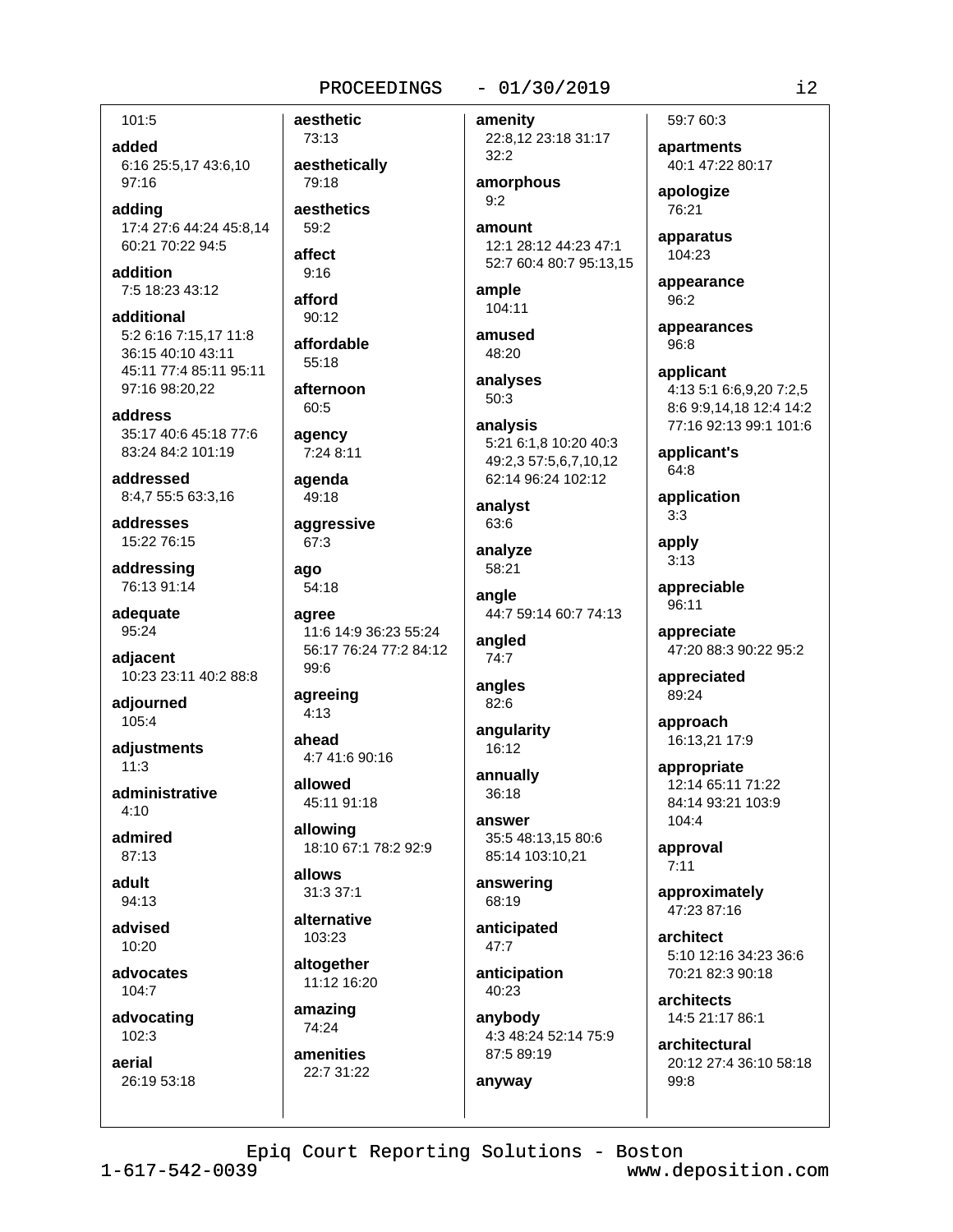#### $-01/30/2019$

# architecture

8:20 18:16 86:24 97:13

## area

12:8 18:4 24:7 40:22 44:9 45:5,7,14 51:4,9 79:17,18 85:22 89:4 91:7,10 92:10 99:10  $101:1$ 

#### areas 15:18 39:8

aren't 55:19 57:1 78:13 81:12

argument 56:14

arms  $100:1$ 

arrival 19:4

arrive 40:16

arriving  $21:9$ 

art  $23.24$ 

artful  $21:13$ 

**articulates** 75:3

articulating  $75:2$ 

articulation 11:16 19:19 97:10

aside 98:17

asked 11:21 19:17 80:20 86:8 93:22 95:11

asking 31:24 37:14 38:6 51:2 67:12 74:9 86:17 91:23

aspect 52:9

asphalt

aspects 5:14 15:21 84:2 99:19

# 21:20 asphaltic 76:5 aspirational 55:23 56:4.13.20 assess 8:24 9:23 45:24 assessing  $10:22$ assessment 72:11 92:19

associated 58:19

assumed 44:17

**ASSIITA** 

48:12 89:22 attempt

68:9 attempts

90:23 attendant  $5:13$ 

attention 79:2 81:11,12 93:23

attractive  $75:1$ 

**AUDIENCE** 89:23

 $A$ uto 49:13 102:12

available 23:18 82:10

Ave 78:15 79:9 80:24 95:3.8 97:1,2,3,6 99:9 100:3

Avenue 15:7 16:3 20:22 37:5,16 70:15 72:19 73:12 75:14 87:9 88:14

avoid 67:17

aware

35:9 63:10,22

B back 3:14 4:15,23 6:22 9:14 14:13 16:2,6 17:12,13 18:12 19:11,22 21:4 24:11 25:20,23 27:18 30:11,13,18 31:10,14, 15 33:9 37:5,17 38:7,9, 10 39:24 40:12,17,24 54:5.13.22 57:16 67:8 68:12.20 69:10.12.17. 18 70:23 74:13 77:22 79:4,7 81:15 86:16 87:1,23 89:2,10 95:3,4 97:18 99:12 101:9 103:22 back-up 98:19 backdoorness

 $60:10$ backing 47:8 50:2 79:3,12 81:11

**backs** 97:5

balance 26:17

balancing  $34:11$ 

band 25:13

#### bar 73:1

based 8:14 39:5 48:6 54:20 71:8 72:12 83:8,9 90:10 103:4

basic  $72:7$ 

basically 61:21 70:5 88:22

basics 55:14 bay

70:19 86:16 **BBRS** 63:20

**Beacon** 

3:5 11:23 25:8 30:11 43:13 45:3,9 50:24 70:22 71:7 75:13 81:20 82:23 89:9,24 92:22 93:1,9 96:3 99:16,17

hear 81:23

**beat** 103:16

becoming 18:4

bedroom  $33:13$ 

**bedrooms** 7:18 12:8 32:10 33:13, 16 47:23

befuddled  $97:16$ 

beginning 59:20

belabor  $47:4$ 

**believe** 48:8 57:15 72:21 89:21 104:10

bench  $30:24$ 

best 24:20 37:20 54:23 55:6

better

11:24 16:19 23:5 31:6 45:7.24 56:12 59:5.24 91:2 95:4 98:10,11 99:10 101:14 102:2

beyond 59:2

bicycle 56:5.7

bicycles 79:24 80:1,2 83:13

big

4:14 19:13 35:6 41:16 45:5 56:9 59:17,18 60:10 62:4 66:2 68:8,11 75:7 82:18 83:18 84:12 88:21 89:7,10 92:16

Epiq Court Reporting Solutions - Boston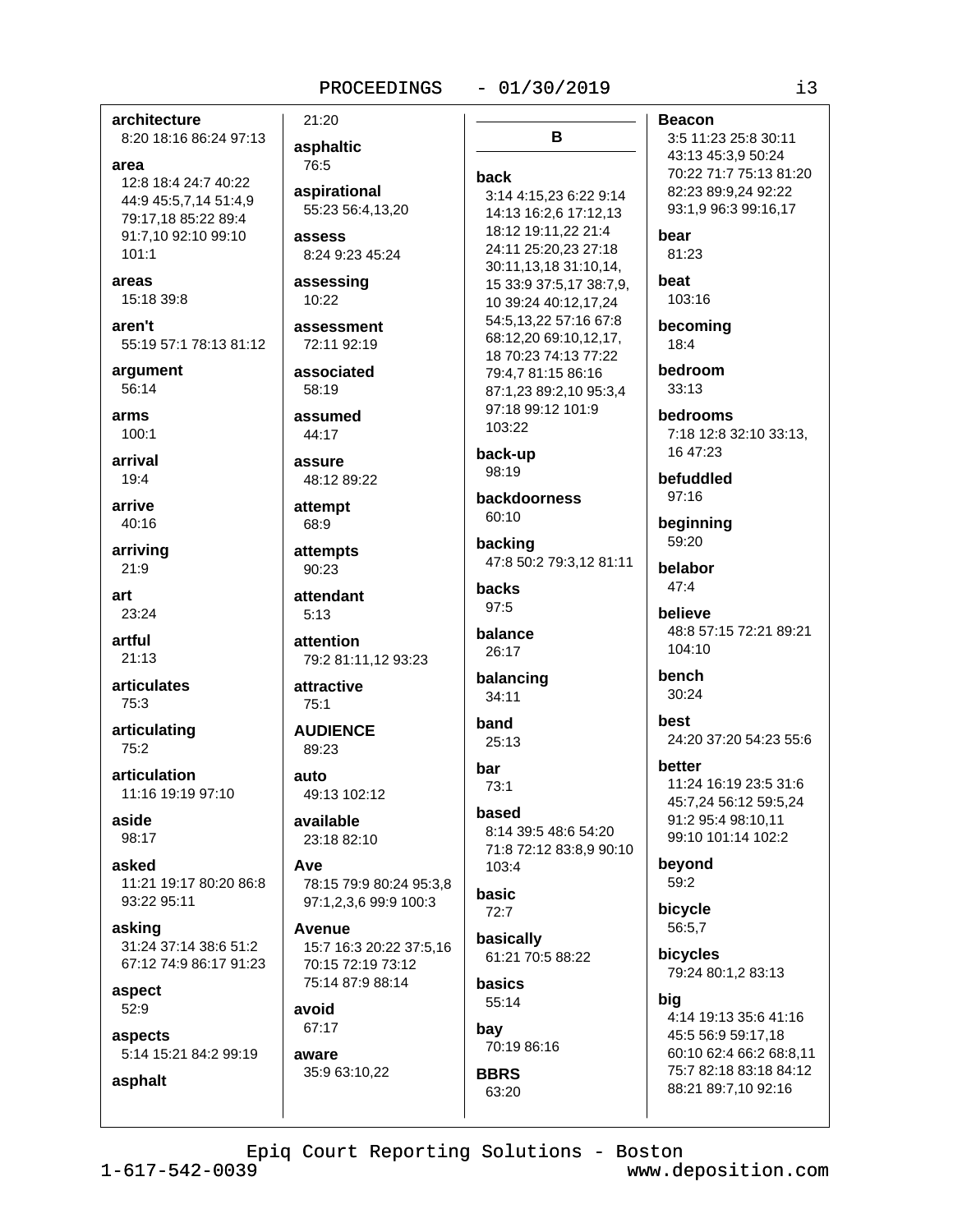#### bigger calls bottom 22,24 58:24 59:1,3,15, 18:19 85:6 87:17 22 60:11 61:3,20 62:7, 8:20 11, 14, 15, 19, 21 63: 4, 15, boulevard biggest camp 16, 18, 24 64: 2, 3, 7 65: 8 78:16 79:6 104:10 56:10 66:1,9,11,23 68:8,21,22 **bike** boxes can't 69:10.23 70:8.9 71:19. 20 72:18 73:6 74:20 62:9 79:5 88:22 97:2 31:10 61:18,22 80:5  $23:7$ 75:6 78:5,6,14 79:13, 103:16 breaking hikes 14,21,22,23 80:6,17 61:20 102:4 70:7 78:7 cap 81:4,6,21 82:3,7,15  $9:13$ bird's **breaks** 87:20,24 88:1,3,12,13, 20 89:3,4,17 92:9,20  $25:2$ 89:16 capacity 94:12,18,23 95:2 97:19 40:17 95:8 breathing bit 98:11,15 99:9 100:2,7 4:23 9:1 14:23 17:15 99:24 car  $101:1$ 29:7 52:2,8 91:13 18:4 19:15 26:5,8,11 **brick** building's 33:1,2 42:6 45:4 54:3 27:20 93:4 care 21:22 83:22 86:3 87:1 103:20 52:9 80:10 bridge blacktop buildings 67:6 caregiver 24:14,20 20:10 23:8,12 25:19 80:9 29:2 39:21 62:10 79:16 briefly blame 87:13 88:7 89:4 92:6 8:18 71:6,8 carrying  $12:15$ 93:5 99:16,22 100:22 88:17 bring blank built 56:18 cars 11:9 28:11 35:17,24 67:5 79:17 87:14 88:21 21:2 29:18 34:1 51:13, 93:14,16,18,24 broader 19 52:7,10,13 56:19 bulk 20:13 21:9 104:16 blessed 62:1 66:13 78:21 88:5  $92:10$  $36.3$ **Brookline** 100:5 101:24 103:13 bullet 15:18 73:18 84:16 104:11 **Board** 102:11 94:17 96:6 100:22 3:19.24 4:3 49:16 54:17 carving 102:3 103:5 104:7,8 burden 63:20 80:19 83:6 84:6,  $11:17$ 14 90:2 91:18 92:16 82:18 brought case 101:7,11 103:1,10,22 49:8 56:20 66:11.14 **Burloff** 28:16 31:5 49:20 67:6 **Board's** buffer 78:2,3 91:17  $77:11$ 19:24 28:19 51:6 business cases  $31:23$ **Boehmer** buffers 14:23 11:6 45:19 52:19,23  $52.2$ busy categories 53:4,8 54:11,16 61:11 47:12 build 46:8,10 55:8,10 62:13 63:5 64:14 67:11, 57:15 67:8 79:13 88:22 bylaw 15,23 69:12,24 71:3,10 category 94:11 95:9 73:19 72:4,14,21,24 73:16 46:11 56:23 74:17 76:2 building catering 5:21 6:1.8.16 10:19  $\mathbf C$ Boehmer's 65:17,18 13:10.14 14:12.20.24  $82:15$ causing 15:7,22 17:6,20,23 cab bonded 18:7,12 19:2 20:3,5 88:1 50:19 55:4 21:10 23:11.19 25:6.24 caution 26:13 27:17,20,23 28:7, call **Boston**  $8:2$ 8,23 32:16,17 33:15 14:2 25:22 55:23 56:3 86:16 **CBT** 34:8,11 35:18 37:6 called bothered 40:2,6 43:24 44:1,19  $14:5$ 73:19 93:13 45:8 47:21 52:10 54:2 ceiling 55:6 56:11,15 57:2,4,

PROCEEDINGS

 $-01/30/2019$ 

Epiq Court Reporting Solutions - Boston

 $1 - 617 - 542 - 0039$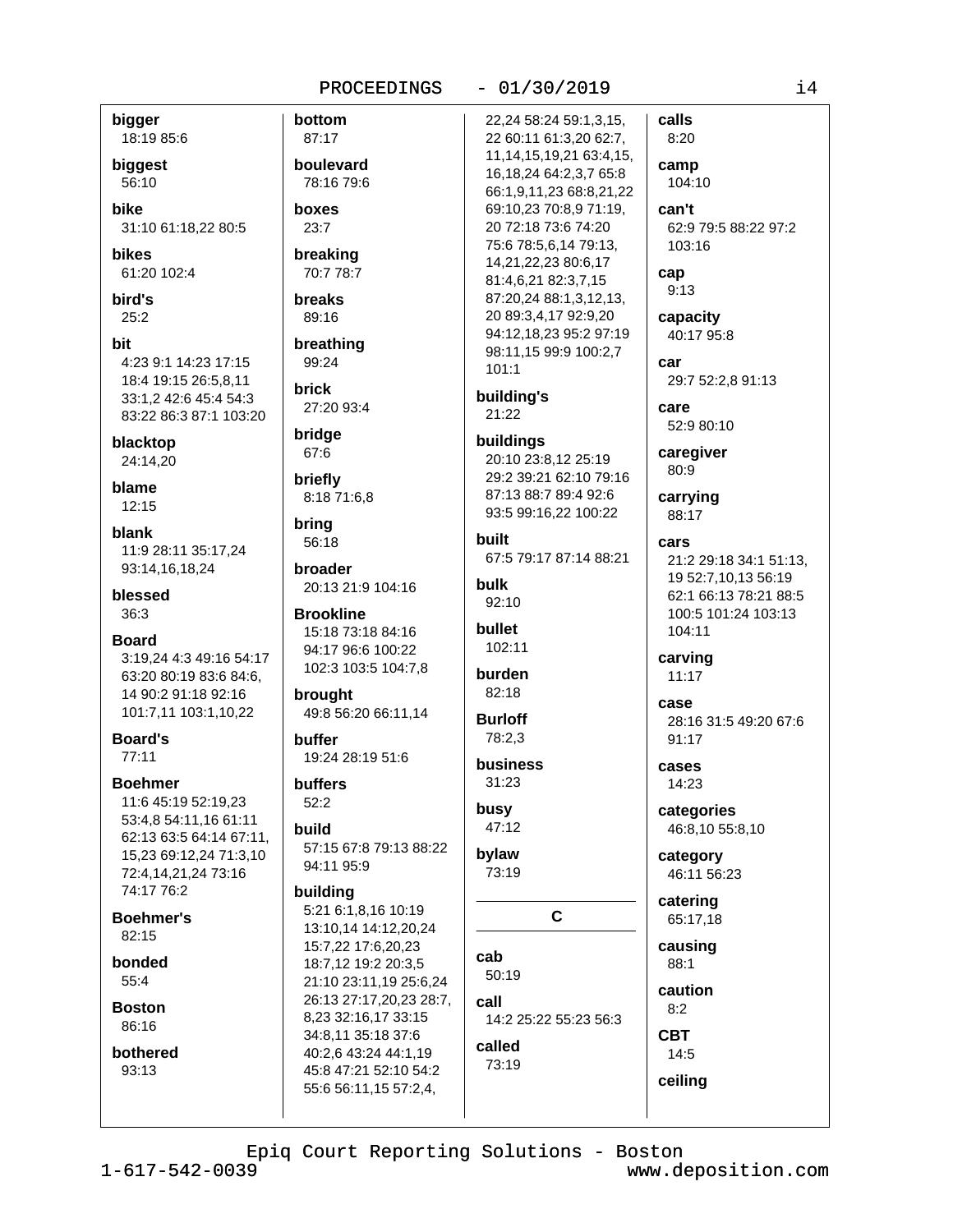23:16 cell 78:24

center  $31:23$ 

certain 42:4 72:15 99:8

certainly 4:16 42:1 56:11 59:24 71:11 78:4,18 79:18 83:19 100:15

certification 66:8

cetera

14:16 30:14 31:11 33:24 35:2 50:5,19 98:24

#### Chairman

3:2 4:6 8:17 12:9.20 13:2,8 14:1 28:1 34:18 37:11 38:3,8,12,17,21 41:7 42:13 45:21 46:22 47:3 48:3,10,14,17,23 50:10 52:14,17,21 68:24 69:2 71:4,6 72:2, 10,17,23 73:11,17 74:1, 8,15 75:9 76:16 81:17 82:20 83:5 87:5 89:19 90:1 94:24 95:19 97:22 101:2,4,13 102:14,17 103:24 104:24

challenges 100:16

challenging 40:21

chance 14:22

change 7:20 16:5 19:13 32:12 67:10 88:3

changed 15:3 26:10 33:2

changes 5:7 6:13 7:3,4,22 8:8 36:23 37:24 50:1 53:17 58:6 60:18 64:11 72:19 90:23 92:19.24 97:8 99:8 102:24

character 86:19,22

characteristics  $34:7$ 

charge 3:15,24 4:16 5:5 6:21 10:9.10 36:21 45:22 47:4 90:3

chart 14:14 34:2 42:16

checklist 55:11,13 66:4

chopped 43:8,9

chopping 44:16,22

choreography  $47:13$ 

chunks  $11:17$ 

circular  $51:14$ 

circulate 29:18 30:11

circulation 5:9,10 10:13,14 40:11 49:3 94:2,7

cityscape 16:8

cladding 65:7

clarify 13:9

clear 20:15 25:9 58:13 65:16

clearly 49:14 76:5 77:7 83:18

client 102:23

**Cliff** 14:11 19:17 34:5 52:17, 23 53:14 54:9,16 69:3 71:7 76:17 92:17 93:18

Cliff's 83:23 climate 24:18

 $-01/30/2019$ 

clipping 16:14 close

4:12 23:9 68:5 closed

88:15

closer 17:15 19:10 54:4

closest 78:19

clouded 23:21

club  $30:12$ 

code 5:21 6:1,8 10:19 13:10, 21 40:2,6 57:4,5,6,7,10, 12 62:7,11,14,15,16,17 63:6 95:21

codes 62:16

coefficient 104:13

coherently  $77:15$ 

coincidence 85:12

collaborative  $34:5$ colleagues

97:14,17 color

23:9 54:14

column 33:22 70:19

columns 67:17,18 69:18

combined 47:16

come 5:14 9:14 13:21 17:24 22:9,10,17 29:20 30:1

31:19 32:1 36:13 48:24

57:2.16 58:6 67:8 76:11 78:1 91:4 97:18 99:4 101:21 103:22

comes 16:2 45:4 80:9 100:10

comfortable 21:20 37:18 76:13

coming 13:17,18 16:5 25:11 26:12 37:22 47:10 50:13 51:24 52:13 70:6 81:1 89:10 90:18 100:5

commensurate  $35:11$ 

comment 12:10,11,12,13 37:17 43:21 47:6 58:9,11 61:11 67:24 74:15 85:24 86:2 92:2 96:5,14

commented 72:3

commenting 96:10

comments 6:15 12:19 41:9 54:20 55:2 57:10 65:12 70:13 72:12 77:19 91:15 92:15 99:3 101:5

commercial 9:6 11:24 12:1 17:3 65:20 72:1 74:3 87:17 101:14

commissioner 10:19 13:15 57:2.9.22 63:15,18,24 64:3 66:23

committee 84:18

committees 82:24

common 22:7 23:22 66:5

community 60:22 79:19

comparatives 34:21

comparison  $12:5$ 

Epiq Court Reporting Solutions - Boston

 $1 - 617 - 542 - 0039$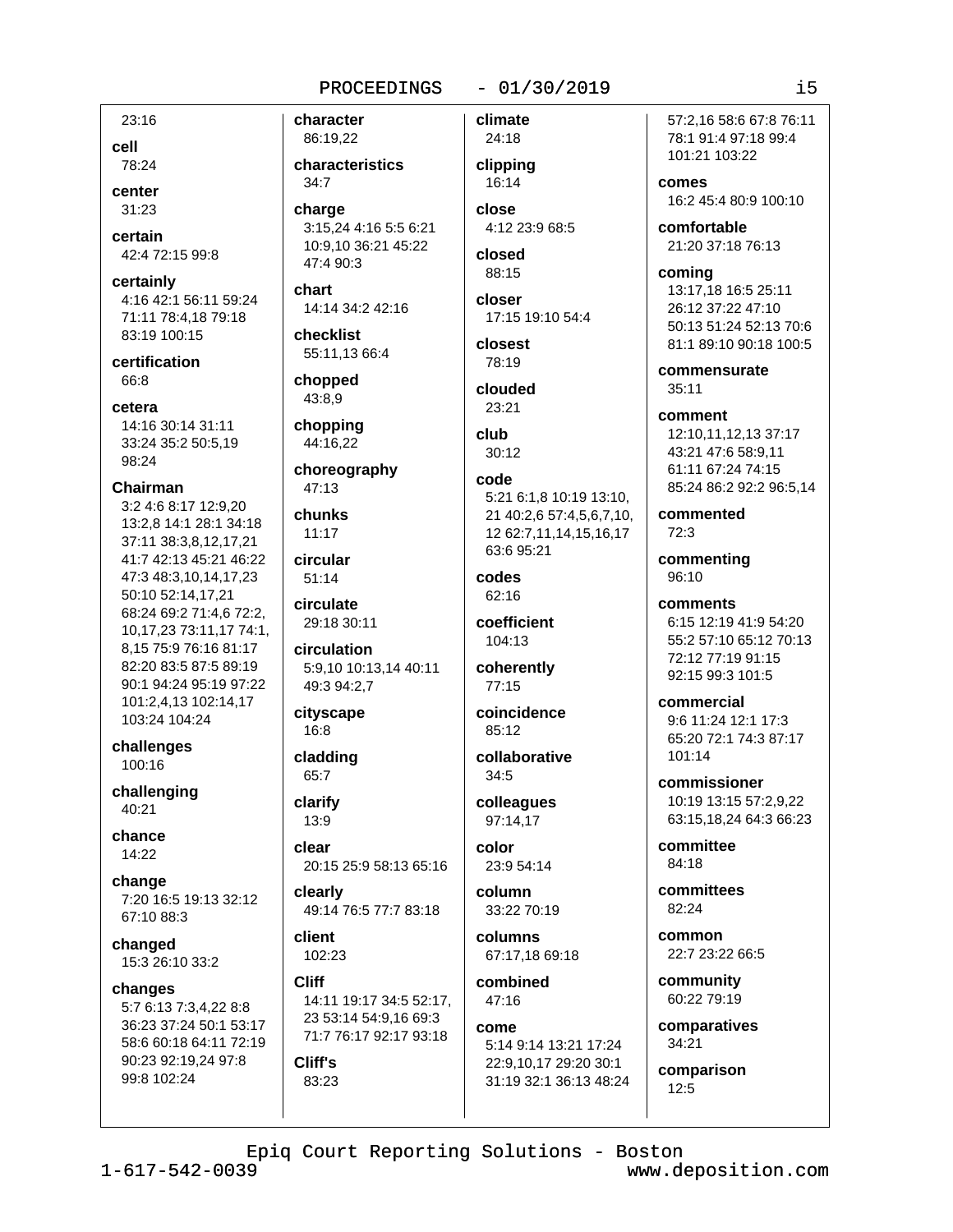#### $-01/30/2019$

compelled 12:9

compensate  $27:15$ 

complete 37:20

completely  $82:4$ 

complexity

60:13 complicated

 $4:5$ 

comply 95:22

component 15:9 16:18.24 21:24 24:13 28:11 31:20 36:13 41:18 51:24 90:8

components 16:11 19:11 25:6.17  $93:20$ 

composition 20:7 70:8

comprehensive 3:4 8:12 64:1

compressing  $33:6$ 

 $con$  $97:14$ 

concept 78:21 84:5 86:10

conceptual 25:17

conceptuality 19:21

conceptually  $17:19$ 

concern 4:19 16:22 35:17 69:17 95:20

concerned 6:22 87:19 91:6,14 92:7,8 95:7,10,12 98:14

concerning 10:21 12:7 52:10

7:6 8:3,6 45:24 57:3 88:6 concrete 76:6

conditions 63:23

conduct  $3:13$ 

concerns

conference 23:17 31:23

confirmation 49:24

congestion  $94:3$ 

conservative 64:23 103:3

consider 9:18 81:8 91:18

considerate 89:7

consideration 41:9 64:20 84:18 90:12 101:21

considerations 25:1 101:8

considered 7:19 85:21

consistency  $91:19$ 

consistent  $25.13$ 

consists  $55:13$ 

constraints 63:10

constricting  $59:19$ 

constructed  $67:1$ 

constructibility 32:14.15

construction 6:2,4 10:22 13:16 62:19 87:21 88:18,23 94:23

consult  $7:8$ consultant

95:22

 $101.6$ 

consultants  $103:16$ 

consulted  $6:97:15$ 

contemplated 85:9

contemporary 18:14 71:12 96:8

context 23:3.10 27:6 41:9 45:23 53:20 54:24 55:9 58:18 65:9 68:10,23 71:12 87:15

contextually 34:12

continue 102:23

continued  $3:7,8$ 

> contracted 17:11,12

control  $39.14$ 

controllable  $36:6$ 

conversation  $34:5$ 

Coolidge 82:22,24 84:17 86:4,6, 10,20 93:3

corner 11:18 36:23 59:15.19 78:20 81:1 82:23.24 84:18 86:4,6,10,20 93:3

corners 11:17 43:10

cornice 17:19 18:7 37:5

cornices  $43:8$ 

correct 26:14 27:2 38:2,20 39:5 45:9 46:5

correctly  $40:15$ 

correlate 47:22

cost 91:4 94:19

costs 29:11

couldn't 84:10

counterbalance 94:19

counts 4:18 8:24 9:17 10:2 34:2 42:16 46:17 94:14

couple 62:19 66:10 69:22 93:19 101:5

course 90:11 104:14

**COURT** 41:23

cover 13:18 21:2,12 49:17 75:23

covered 66:6

covers 21:14 62:15

crammed 60:13

create 15:16 16:19 17:22 19:6 20:7.9.24 23:23 28:18 30:23 36:17 43:18 46:9 66:2 88:24

created  $18:1$ 

creates 16:20 19:1

creating 19:21,24 20:1,13,15 21:2,23 34:13,14 37:4

Epiq Court Reporting Solutions - Boston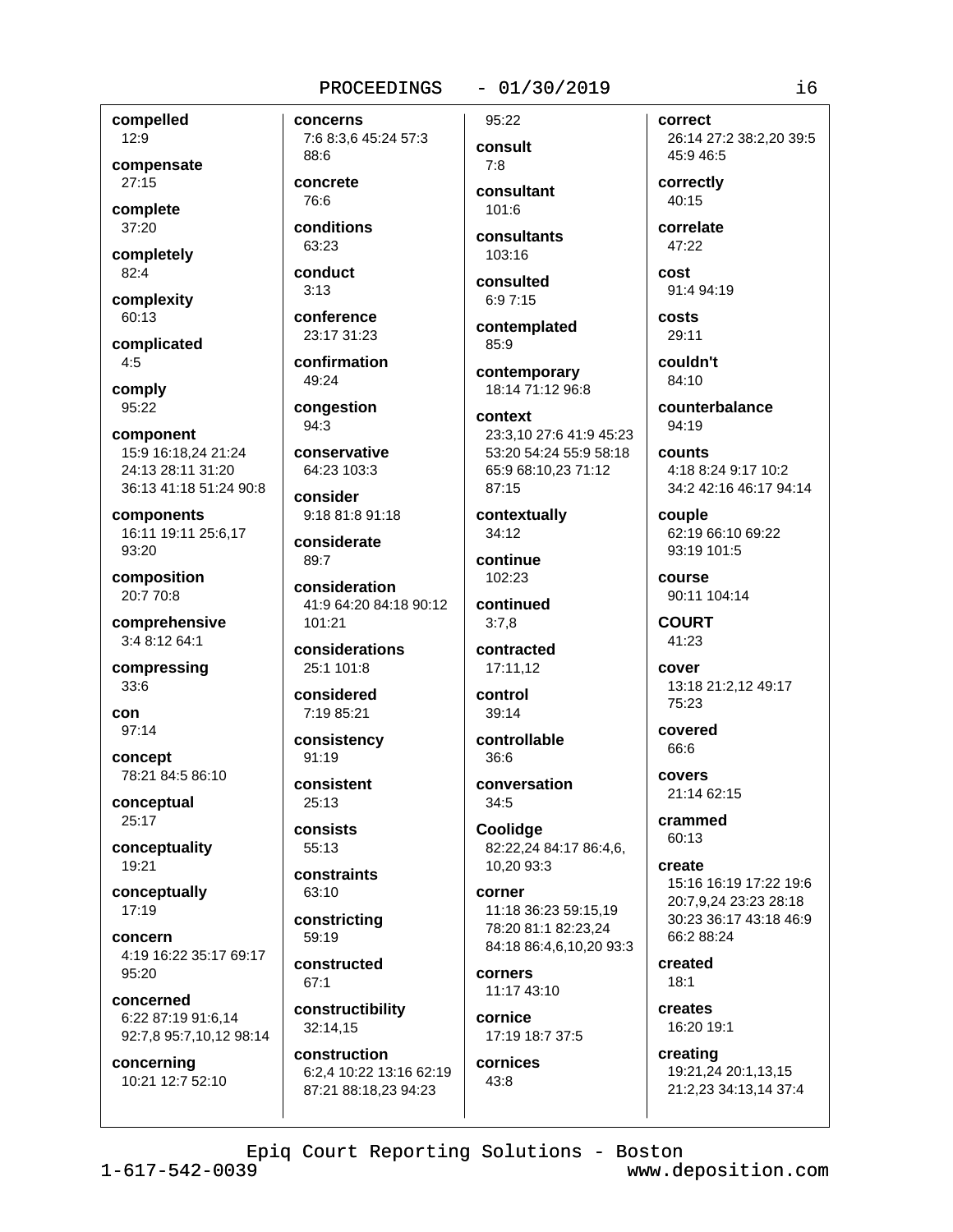#### $-01/30/2019$

52:1 68:4 97:3

critical 68:15

cross-section  $33.17$ 

crossing 51:4 79:1

crosswalk 78:19

crowded 43:24

crux 96:17

curb 11:19 75:21 76:11,14

**CULIOUS** 85:13

current 55:7,19 63:3 85:16,22

currently 61:21 85:8 102:10

customers 85:21

cut 60:6

cuts 11:20 39:9 75:21,23 76:11.14

cutting 59:14

cycles 69:6

D

Dan 57:14

dangerous  $80:7$ 

dark

 $21:20$ darker

16:21 20:24

data

10:18 15:3 18:6 20:8,10

date 49:23 daughter

25:15 46:18

day 21:18 28:13 34:15 49:12 50:5 79:8 80:10

dead  $36:8$ 

80:10

dealing  $31:4$ 

dealt 65:24

**December** 

 $4.24$ decide

64:6

decision  $92:12$ 

deck 21:24 22:3,6,10,20 26:7 33:16 93:8

decks 19:1 33:14

dedicated 3:22 5:17 20:15 73:12  $74.1$ 

deed 10:21

deep 14:22 88:6,10

deeper  $31:2$ 

defined 46:12

defining

46:12 definitely 14:15 19:13 40:4

degrees 67:21

deliveries 9:24 49:6 50:4,14 delivery 79:7 **Deltas** 

89:14

delivering

 $8:15$ 

demand  $46:1$ 

demarcation 20:19,20

demonstrates  $34:3$ density

15:17 17:6 46:5 97:22 98:5

**Department** 4:9 66:12 101:12

depth 59:4,6 60:14

describe 67:19

described 65:21

#### design 3:17 11:5,6 14:18 18:15,17 52:6,24 55:5, 15 58:5,24 62:3 63:12 69:6,8,10 70:14,18,20 79:15 91:20,21 92:19 96:9 100:16.20

designed 61:21 102:10

designers 64:22

desire 71:9 72:12

desk  $30:10$ 

desktop 53:7

detail 55:9,16,18 62:3

detailed 65:23 66:24

details

Epiq Court Reporting Solutions - Boston

 $1 - 617 - 542 - 0039$ 

4:10 11:8 35:16 57:11

developer 3:16 84:21 105:3

developers 94:17 95:2

developing 53:17

development 7:12 55:21 61:14

devoted  $5:20$ 

**Dhanda** 9:5 63:20 64:2 99:14

Dhanda's 63:23

diagonally 54:6

16:19 33:18

dialogue

dichotomy 103:7

didn't 8:24 9:12,16 23:1 42:18 51:20 58:21 104:1

difference 44:5 96:2,11,12

different 5:14 10:4 14:12 15:22 17:5 18:11 20:2.12 30:23 32:9 42:18 46:20. 21 53:15 67:21 69:5 101:19

differential  $19:4$ 

differently 69:11

difficult 8:24 80:11 90:6

www.deposition.com

88:9

differing 104:6

dig

i7

diagram

53:14 68:4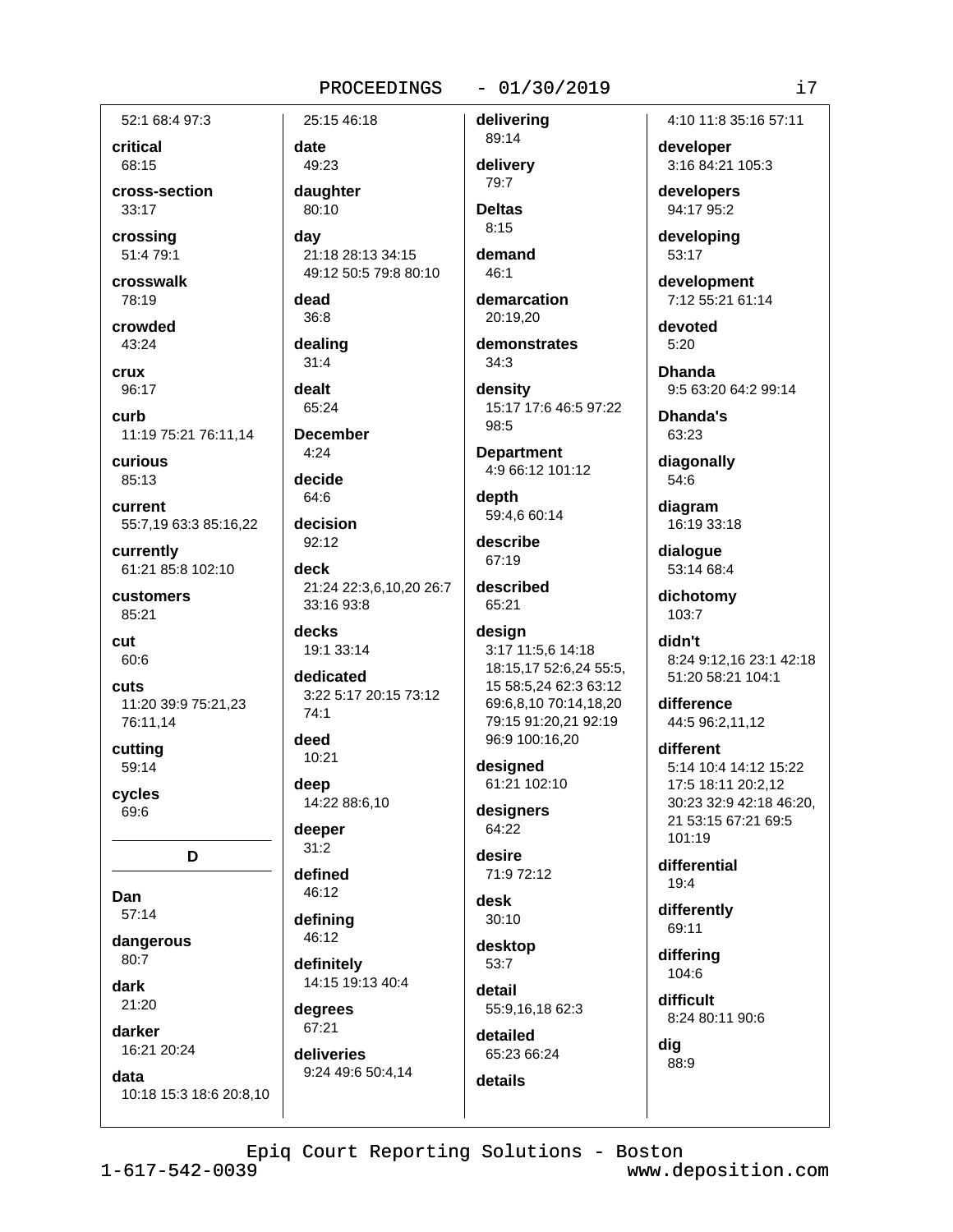#### $-01/30/2019$

drawn

digging 88:6 94:19

diligence 56:3

dimension  $27:22$ 

dimensional  $37:8$ 

dimensions  $15:4$ 

dinina  $9:11.15$ 

directing 78:24

direction 6:18 26:22 53:21 71:18 77:15 93:5

directionally 101:12

directly 58:21

dirt 88:17

disagree 92:18 104:6

disappeared 61:15 89:21

disappointing 49:19

disconcerting  $5:6$ 

discuss 90:3 104:4

discussed 97:24

discussion 13:22 29:8 37:12 57:8 69:16 70:12.21 71:1 85:17 90:7

disintegrate 70:3

dismayed  $83.22$ 

distance 38:5.7 39:21 41:19 distances 33:4 42:5,7 distinction  $59.8$ 

42:11 91:7

dive 14:22 17:15

dock 23:23 24:3 29:19,23,24 40:18 49:3 59:3,6 60:11 75:14 78:18 79:4 89:5 100:6

docket 49:20

doesn't 8:5 17:24 36:8 64:11

97:4.6 103:17 doing

14:8 16:20,23 24:22 51:13 69:5 104:21

#### don't

4:6 12:15,21 34:22 35:2 37:9 44:13 45:22 47:4 49:24 50:15 56:17 61:16 62:5 63:9 65:3,4, 19 69:23 70:3 73:14 75:12.15 77:22 79:13 84:16,21,23 85:7 86:1 91:22 93:7 96:1,11 97:17 98:20 99:11 100:19 102:5

#### door

21:8,12 23:8 37:23 38:8 44:1 52:2,5 54:1 71:19 75:2.3.16 100:18

#### doors

21:10.15.16 23:20 24:2. 8 30:8 37:16 60:14 62:3 73:13 74:2,22,24 75:4, 6,11,20,22 76:1

double  $32:4$ 

doubling 32:5 56:5

downtown 86:15 drawings

54:21 55:4 69:16

47:21 drifting 61:13 drive

40:19 98:18 drive-through

 $52:11$ 

driven  $31:21$ 

drivewav 38:5 51:14 78:18.19.23 100:13

driveways 78:12,18

driving 48:4 75:24 81:5 93:16 94:22

drop  $11:1$ drop-off

51:19 drop-offs

dropped 11:22

50:19

dry  $31:18$ 

due 56:2 82:14

**Durgin** 82:24 84:19 86:7,14

## E

earlier 14:19 29:14 31:18.24 61:5 97:15

early 35:15 66:16

easier 29:10 east

easy

26:22 28:19 64:19

echo 84:8 economic

93:21

 $103.9$ 

economics 67:7

edge 16:12 17:12 32:21

effect 24:19

efficiency 66:7

efforts 62:5

egress 57:21 62:2,24 63:2,7,8, 11 64:4

eiaht 27:3 43:6

Eileen 87:8

either 21:13 24:2 40:24 43:6

electric 62:17 66:13

electrical 84:3

elegant 76:8

elevation 15:21 74:9,12,14

elevations  $27:5$ 

elevator 22:18 30:7 31:18 38:24 39:8.9

eleven 43:7 80:22

eleven-story  $81:6$ 

 $24:11$ 

eliminating

# eliminate

Epiq Court Reporting Solutions - Boston

 $1 - 617 - 542 - 0039$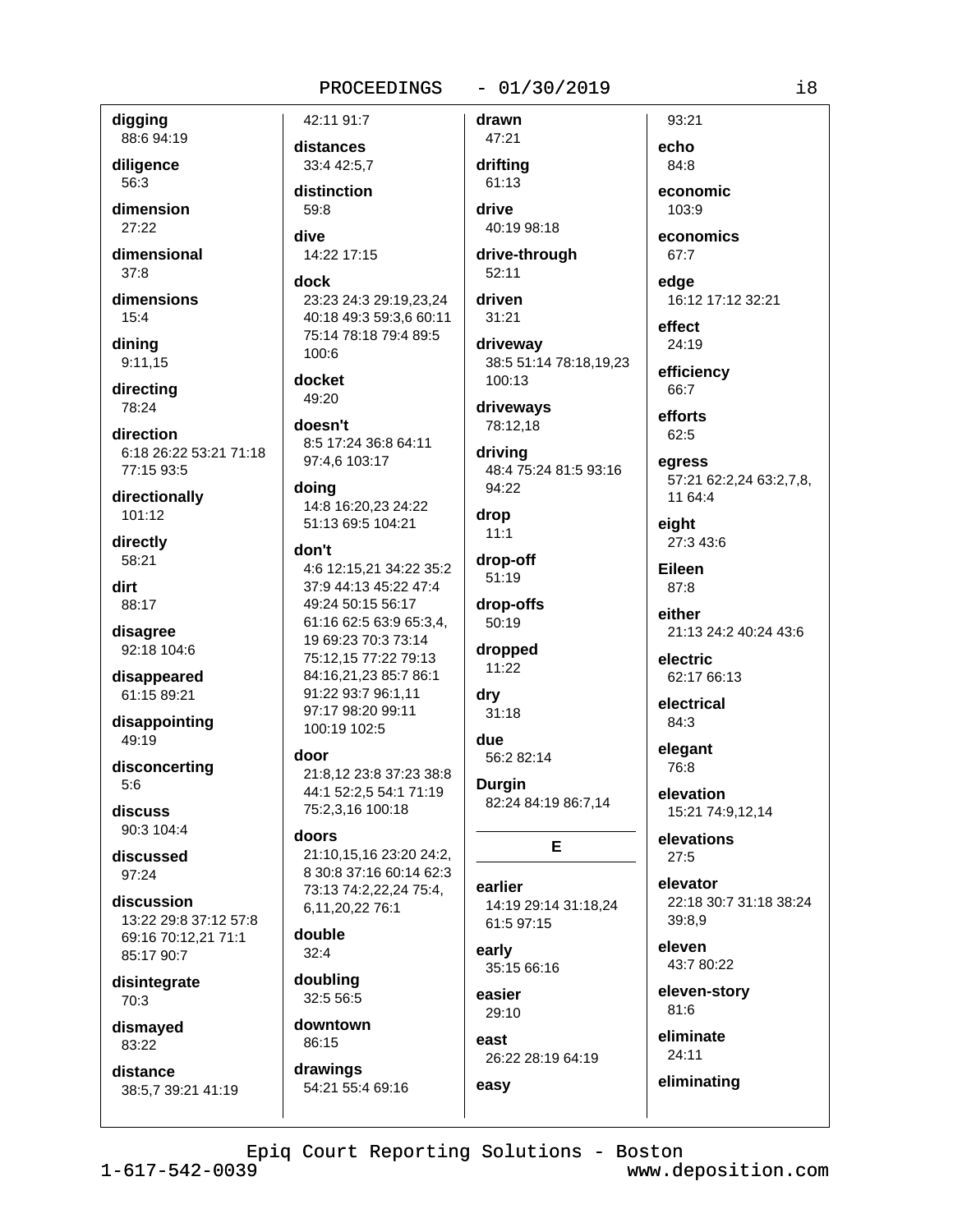#### $-01/30/2019$

 $11:11$ 

ells 28:7

emphasis  $71:24$ 

emphasize 66:22

encumbrance  $34:12$ 

ended 23:13 26:5

energy 15:17 66:7

engineer 102:10

engineers  $41:17$ 

**Engler** 48:10,16,20 50:6,9 101:4.6 102:18

enhance 72:18,20

enhances 72:22

ensuring 64:17

enter  $11:21$ 

entertaining  $22:8$ 

entire 17:12 88:15

entirely  $4:22$ 

entirety  $17:24$ 

entrance 22:14 24:4 32:6 78:15 80:24

entries 15:6

entry 12:2 16:22 20:16 21:7 23:17 29:2 30:9 43:17, 20 44:2 59:1,20 60:16,

19,24 68:21 74:21 76:8

entryway 20:24

environment  $37.19$ 

envisioning 23:15 35:19 50:18

equaled 44:23

equipment 41:20.21 42:2

Erosion  $11:17$ 

especially 4:16 11:1,18 16:11 36:10 76:15 97:24

essentially 30:16 32:3 33:7,15 72:11

estate 94:16

estimates  $103:3$ 

 $\mathbf{r}$ 14:16 30:14 31:11 33:24 35:2 50:5,19 98:24

evaluating  $7:24$ 

evaluation  $14:18$ 

evening 3:2 14:4 76:19 77:20 82:21 105:2

event 5:11 104:18

eventually  $30:1$ 

everybody 15:2 78:22 101:24

evolution 15:16 18:15

evolves 55:15

exactly 46:11 47:7,12 62:6 71:11

example 59:4 83:23

examples 56:4

excavating 95:20

exchange 14:10

excitement  $15:17$ 

**Excuse** 45:17

existina 15:12 63:22 68:10 103:4

exists 28:4

exit 41:2

exiting  $62:1$ 

expanded  $6:8$ 

expansion  $41:13$ 

expect 13:18 55:20,24 56:17

expected 37:2 47:13 50:5

expecting 93:22

expense 94:23 98:15,22

expensive 57:17 94:11

experience 19:22 56:11 72:19 73:10

explain  $4:5,15$ 

exposed 64:18

12:24 expressed 84:21

express

expression 20:12

expressly

 $7:11$ 

extended  $4:11$ 

extension  $4:13$ 

> extent 84:23 89:11

extremely 92:23 94:15 95:7

eve  $25:2$ 

eyesight  $32:17$ 

#### F

facade 11:10.23 20:21 33:9 36:16 71:7 73:15

facades 13:13 97:9

face 27:20 37:7 59:22.24 60:19 68:5,7

faces 68:22

fact 14:19 42:10 47:20 90:7

factors 14:17 96:21

fair 28:12

fairly 95:10

> fall 56:23 104:10

familiar 84:24

Epiq Court Reporting Solutions - Boston

www.deposition.com

 $\frac{1}{9}$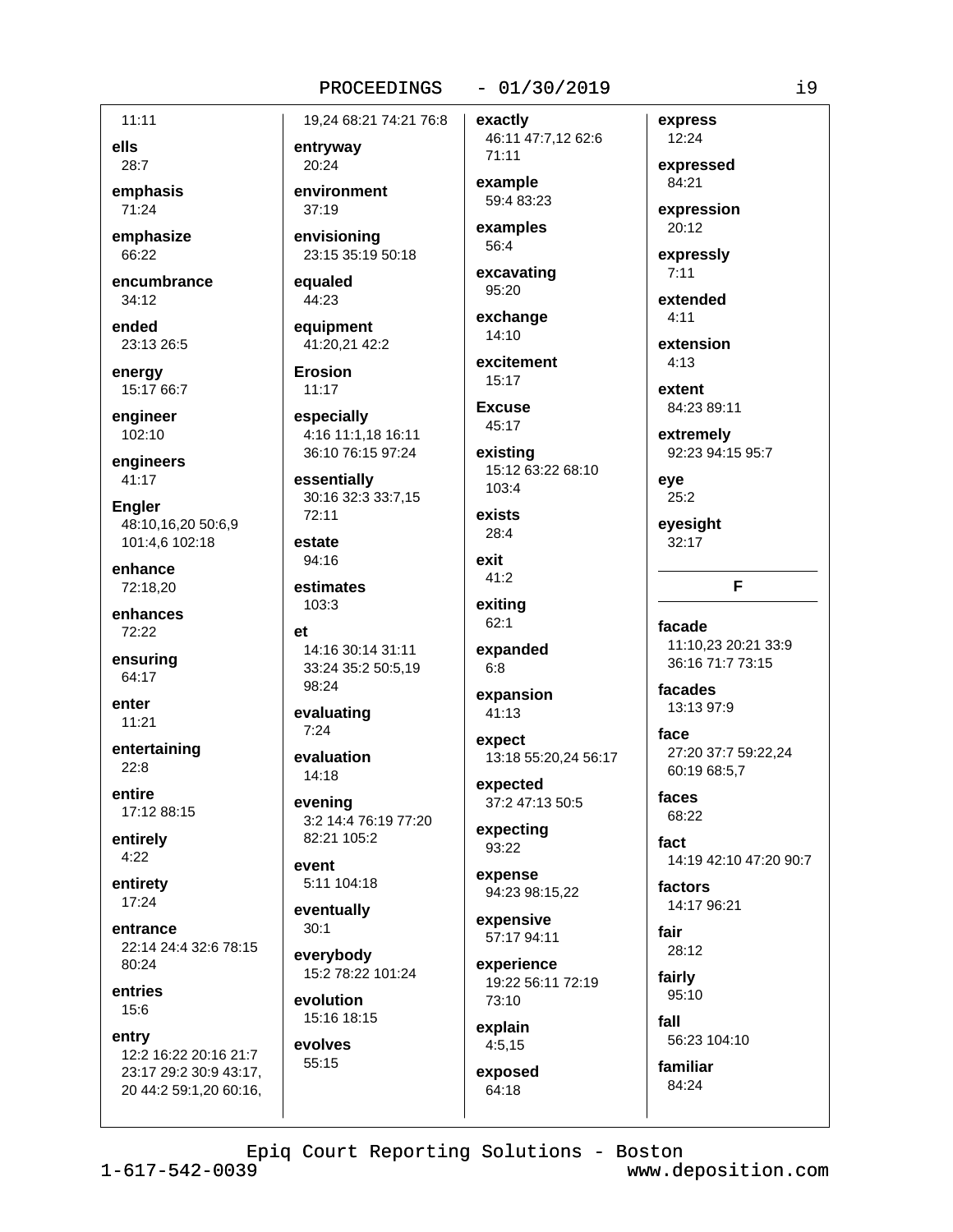#### $-01/30/2019$ PROCEEDINGS

family

81:21 far 3:14 19:11.21 23:4.12 25:14 27:18 33:9.22 34:8 35:5 37:5 44:2 53:9 58:12,15 61:2 69:12 70:4 71:16 74:20 98:5

fast  $7:14$ 

fears

83:14 feasibility

5:23 32:14 56:24 57:13 feasible

57:1,18

featuring 71:20

February 4:12 5:17,19 13:19 49:22 104:19

feedback  $90.24$ 

feel 15:5 21:9.19 45:8 73:7 86:9 91:23

feeling 32:6 58:16 68:2

feels 21:15,21 24:15 25:18

feet

7:16 9:8,15,23 17:2,4 25:6 26:21 32:20 38:14, 15 39:24 43:11 44:3,6 45:11 46:2,3 47:23 68:14 69:22 73:14 80:20 82:12 84:12 87:16 97:5

felt

12:9 33:3 45:7 70:13 76:13 83:24

field

 $18:2$ 

fifteen 32:21,22 fifth fixed 48:9 82:6 fifty 73:22 figure 42:18 44:4 66:16 79:5 83:20 figures 34:20 file 53:7 final  $8:11$ finally 66:10,21 financially 63:9 find 36:4,15 55:9 80:11 96:9 102:9 finding 56:8 86:12 fine 9:10.15 54:11.12 72:8 104:4 fire 40:5 100:18 104:23 first 4:21 9:6,12 10:12 15:11 16:17 33:4 39:7.12 52:22 74:11 78:11 86:18 90:13,15 95:1 99:13 11:24 79:16 81:5 92:11 fitness  $31:23$ fitting 79:18 87:15

**Fitzgerald** 10:17 five 32:22 54:18 58:7 61:22 fix

63:8,9

fit

38:1 62:9 flip 54:13

flipped 29:23 31:6

#### floor 6:16 7:1,16 21:24 22:7, 8 26:13 31:16,17 32:11 37:7 43:15 60:22 66:16 67:14 70:22 82:7 91:1

93:8,9 97:16 floor's 44:11

floor-to-floor  $44.24$ 

floors 11:14 35:1 39:7,12 81:6

flow 96:23 flux

84:22 fob  $39.18$ 

focus 53:9 71:13

focused  $71:15$ 

folds  $75:3$ 

folks 20:14 21:2 58:12

follow-up 8:20 47:5 followed

 $3:16$ follows

41:10 food

89:14 foot 32:12 46:22 100:6

footage 33:23,24 35:6 42:19 44:6.9 92:14 104:3

footprint 41:14 foresee

 $51:13$ foreshortening

27:13

forth 4:23 5:9 30:11 49:13 68:20 84:16

forthcoming 77:18

forward 25:1 41:3 43:19 77:23

forward-facing 40:19

foundation  $6:2$  13:16

four 7:6 29:14 31:8 33:5 47:16 48:8 56:16.18 57:15 87:16 88:6,9 94:10,12,21 98:15 101:16,17 103:11 104:24

four-story  $11:13$ 

fourteen 85:3

fourth 7:1 37:7 39:10 47:18 67:13 93:9

frame 71:22

frankly 37:3 77:15 78:7 95:5,8, 13 96:1,22

free  $8:6$ 

friendlied-up 28:14

front 20:3,4,5 21:4 25:7 30:17 32:22 33:21 41:3 44:1 51:24 52:4 70:23

front-basing 43:22

Epiq Court Reporting Solutions - Boston

 $1 - 617 - 542 - 0039$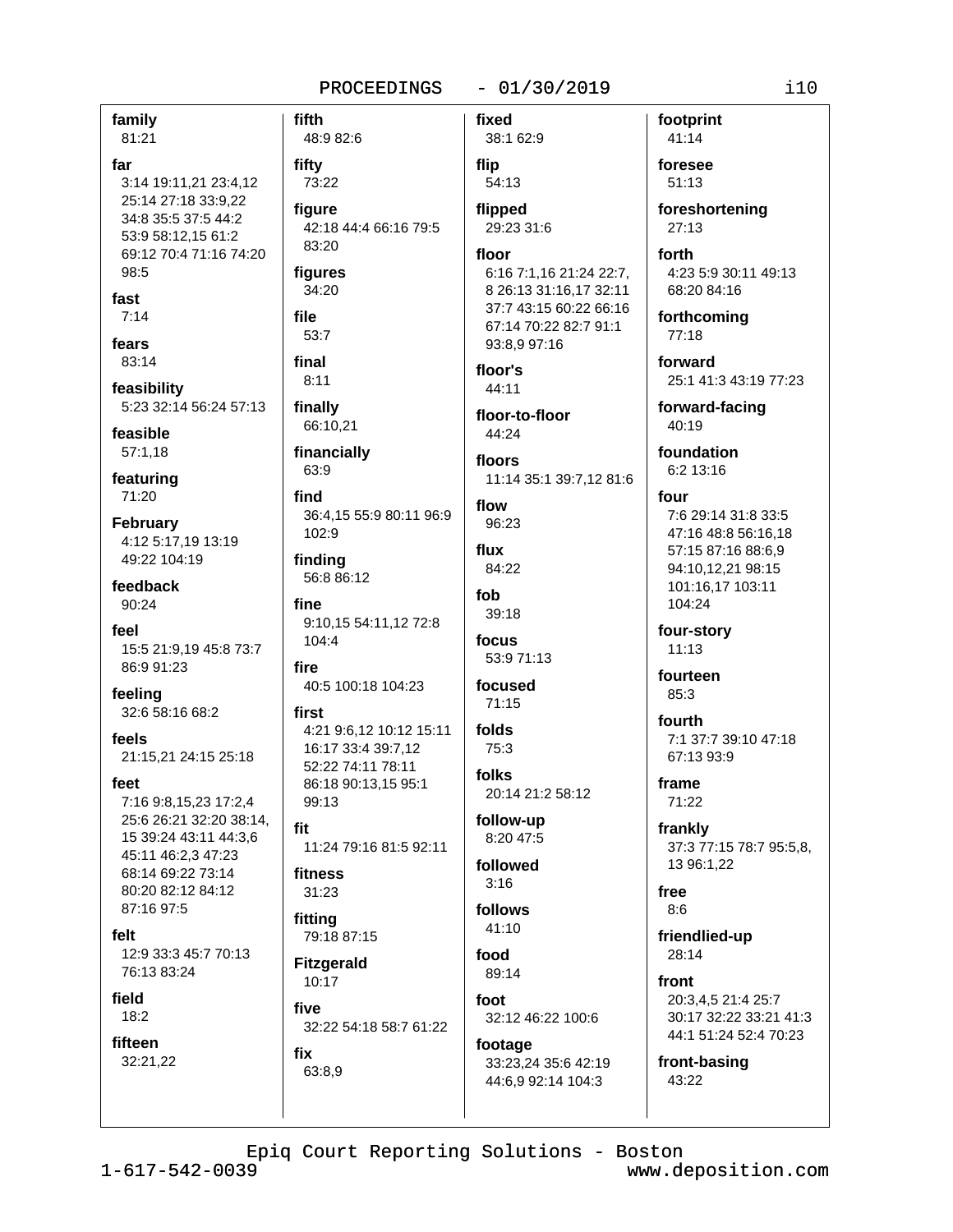#### $-01/30/2019$ PROCEEDINGS

frontage 75:13 100:16

fronting  $41:1$ 

fronts  $94:4$ 

fulfilled  $72:11$ 

full 49:18 68:8

**Fuller** 87:14

function 35:23 65:13 75:21 104:2,3

functional  $47.8$ 

functionality 24:8 33:10

functionally 18:11 74:2 103:8

functions 47:15 60:13 75:16 96:22

fundamental  $8:3,6$ 

**Fundamentally** 100:9

further 14:23 16:6 23:2 36:14 69:17 90:12 93:23

G

gain

 $27:1$ 

gap  $4:14$ 

garage

garages

21:11,12 24:2 30:1,24 37:16,22,23 38:23 39:1, 2,14 43:20 53:24 54:1 60:14 73:13 74:2.13 75:15.16.20 88:22.23 100:17

 $74:7$ qate 39:17 gateway 17:22 70:14 Geller 3:2 4:6 8:17 11:19 12:9. 20 13:2,8 14:1 28:1

34:18 37:11 38:3,8,12, 17,21 41:7 42:13 45:21 46:22 47:3 48:3,14,17, 23 50:10 52:14,17,21 68:24 69:2 71:4,6 72:2, 10, 17, 23 73: 11, 17 74: 1, 8.15 75:9 76:16 81:17 82:20 87:5 89:19 90:1 94.24 95.19 97.22 101:2 102:17 103:24 104:24

qeneral 76:18 90:21

generally 11:11 55:3 72:21 93:4

Geoff 101:3,6

geotechnical 5:20,24 6:7

qetting 5:15 23:10 24:14 39:17 41:24 46:15 51:19 54:3 100:17 101:10

#### **giant** 21:16

aive 8:5 15:2 41:8 53:22 64:5 77:6 94:18 96:7

#### given 13:15 14:18 56:15 73:1 90:7 99:14

giving 77:6

glassing

glad  $14:6$ 

glass 12:1 22:11 23:19 26:5, 18 28:2

18:20

globally 86:10

#### go

4:7 7:2 17:11 20:9 22:17 24:17,24 25:20, 23 30:8 31:7 32:8 41:6 62:7 64:2.8 65:12 69:21 70:17 74:14 81:10 90:15,16 101:9,12

goal 36:7 41:2,3 92:1

qoes 16:6 30:12 35:22 38:24 39:22 70:4 77:10 104:16

#### qoinq

3:17 5:24 6:17 9:16 14:2 19:6 21:8 24:23 26:6 27:23 28:16 30:11 32:13 37:16 39:16 40:3 41:8,12 45:21 46:20 47:9,16 49:2,14 50:13, 21 52:8 54:14 61:19.23 64:5 65:24 67:1 70:17 76:17.22 78:6 79:4.10. 11, 12, 23 80: 3, 8, 13, 15 81:24 83:10,14,17,23 84:22,24 85:18 87:20 88:5.19 89:2 90:2 91:13 94:7,24 95:21 97:7 100:4 101:20 102:9 103:6 104:12

## good

3:2 14:4.10 18:17 22:9 23:11 32:18 53:14 59:21 64:17 65:8.9 66:17 82:21

#### qoods  $31:19$

gotten

6:15 13:10 34:19 46:6

gracious  $31:3$ 

grade  $6:47:7$ 

granularity 23:4 graphic

#### 21:13 23:23 44:16

grasses 36:10

areat 52:17 76:16 97:11

greater 59:4

green 19:1,7,24 21:21 28:18 30:23 35:14 36:17 82:22 93:13,21 97:10

greenery 35:21

Greg  $7:8,15$ 

grocery  $9:10$ 

gross 33:24 42:18 44:6,9 45:5 92:13 99:10

#### ground

6:22 22:21 31:14,15,16 32:11 39:22 43:15 60:1. 23 69:19 80:18 91:1 99:21 100:11

group 19:18

grows 41:21

# guess

44:17,22 56:22 61:8 72:5 74:14 75:12 82:2 86:17 98:12 100:19

guessing  $37:23$ 

quidelines 79:15,16

guiding  $105:1$ 

gut  $90:10$ 

н

**HABIB** 37:8 38:2,14,19 39:5,16

Epiq Court Reporting Solutions - Boston

 $1 - 617 - 542 - 0039$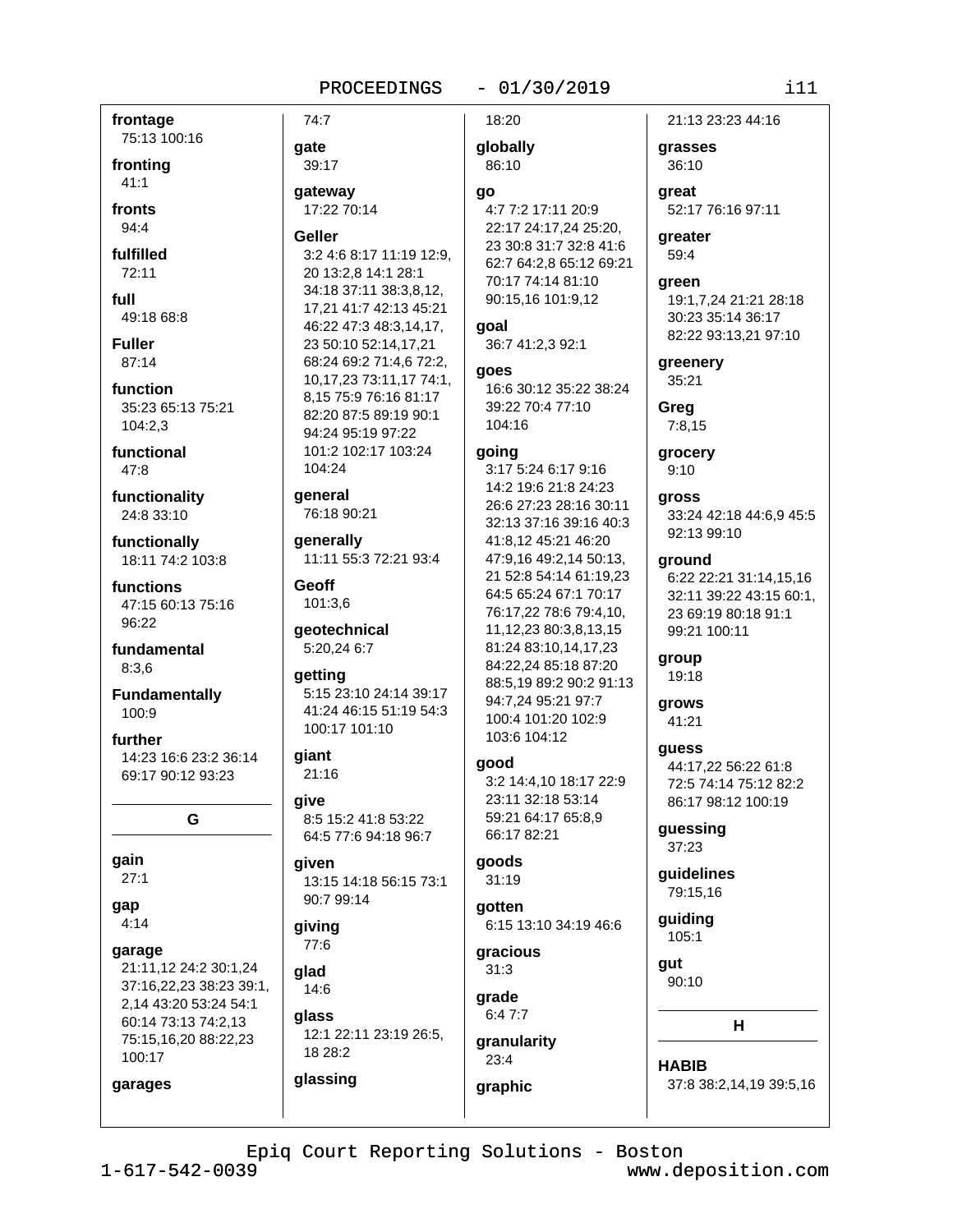41:2 43:12 44:12.22 45:13 52:6

hadn't 14:22

half

 $9:9,10$ 

hand 77:24

handful 55:22 56:22

handing 99:17

handle 98:2.4

handout  $42:17$ 

hands 76:18

hanging 93:19

happen 31:1.4 47:9 70:2 80:8 83:21 104:10

happened 58:7 63:19 68:16 72:5

happens  $27:13$ 

happy 101:24

hard 7:14 27:12 77:19 87:3

Haril  $14:5$ 

harsh  $36:3$ 

**Harvard** 87:12.15

hasn't  $90:4$ 

haven't 58:4 64:15 65:21 77:13 83:15 95:5.6

he's 38:6 64:4 head 46:15 53:10 hear 40:3 77:5.12.16 80:20 heard 58:11,14 77:13,20  $92:14$ hearing

3:6,21 4:11 5:16,20 6:11 10:5 13:14 40:8 41:10 45:23 49:9.11 60:9 64:10 77:9,18 98:13 104:18 105:4

hearings  $3:14$ 

heart 78:7 89:16

heavy 18:5 37:5 91:13

height 7:16 8:5 11:15,16 12:7, 12.14 14:16 16:2.5 17:3 19:4 32:5 38:4 58:14.17 59:8 64:23 68:8 83:24 92:9,14,20 95:11

help 23:11 55:6 81:2,14

helpful 19:12 20:14 27:8 77:21

helpina 15:17

helps 25:12 43:13 81:1 98:19 Hi

54:16 81:19 hiding  $27:14$ 

hierarchy

43:22 60:14 high

27:1 64:24 65:1,3,10 73:1 79:21.22 94:18 99:15

higher 65:4

highest

highlight 19:14 58:3

> highlights 58:10

hit 58:10 59:11 78:21  $100:2$ 

hitting 20:8

hold 13:2 35:3 40:12 100:19

holdina  $32:15$ 

holes 75:23

holiday  $4:20$ 

homes 11:14 73:21

honest 73:2

hope 52:19 90:4 100:19

54:13

3:23 33:20

76:6

hotel 100:14

30:14 73:20 80:9,21

7:9 79:15 98:21

62:8 88:6

27:22

 $80:4$ 

102:19

 $-01/30/2019$ 

 $94:2$ **I'M** 

**I'LL** 

hopeful

hopefully

horrible

house

housina

huae

hundred

husband

4:8 13:1 14:1.6 22:5 25:21 36:6 37:13.16.23 40:14 41:8,24 42:21 45:21 46:8 47:16 48:20 52:23 53:2 54:13,16 58:13 60:9 61:13,19 63:6,10,21 65:16 67:24 69:7 70:2,16 75:19

 $\mathbf{I}$ 

4:5 5:3 10:10 32:18

40:12 58:3 59:11 76:14

76:20,22 78:8 79:20 81:24 85:1,4 86:1,17 90:1,17 91:6,14 92:6,7, 8 94:11, 16, 20, 24 95: 7, 10 96:10 97:15 98:14  $101:9$ 

**I'VE** 

41:5 52:19,24 53:5 54:19,21 58:11,14 66:6 73:3 78:11 80:19 87:13. 18 98:13 102:15,18

idea 30:21 74:12 93:7 98:24

ideas 103:23

identical  $33.21$ 

identified 101:8

identity  $20:16$ 

ignore 61:11

illustrated 98:12

> imagine 31:1 88:19

immediate  $3:11$ 

impact 8:7 59:10.17 62:10 73:4.5.7 79:19 88:7 100:24

Epiq Court Reporting Solutions - Boston

 $1 - 617 - 542 - 0039$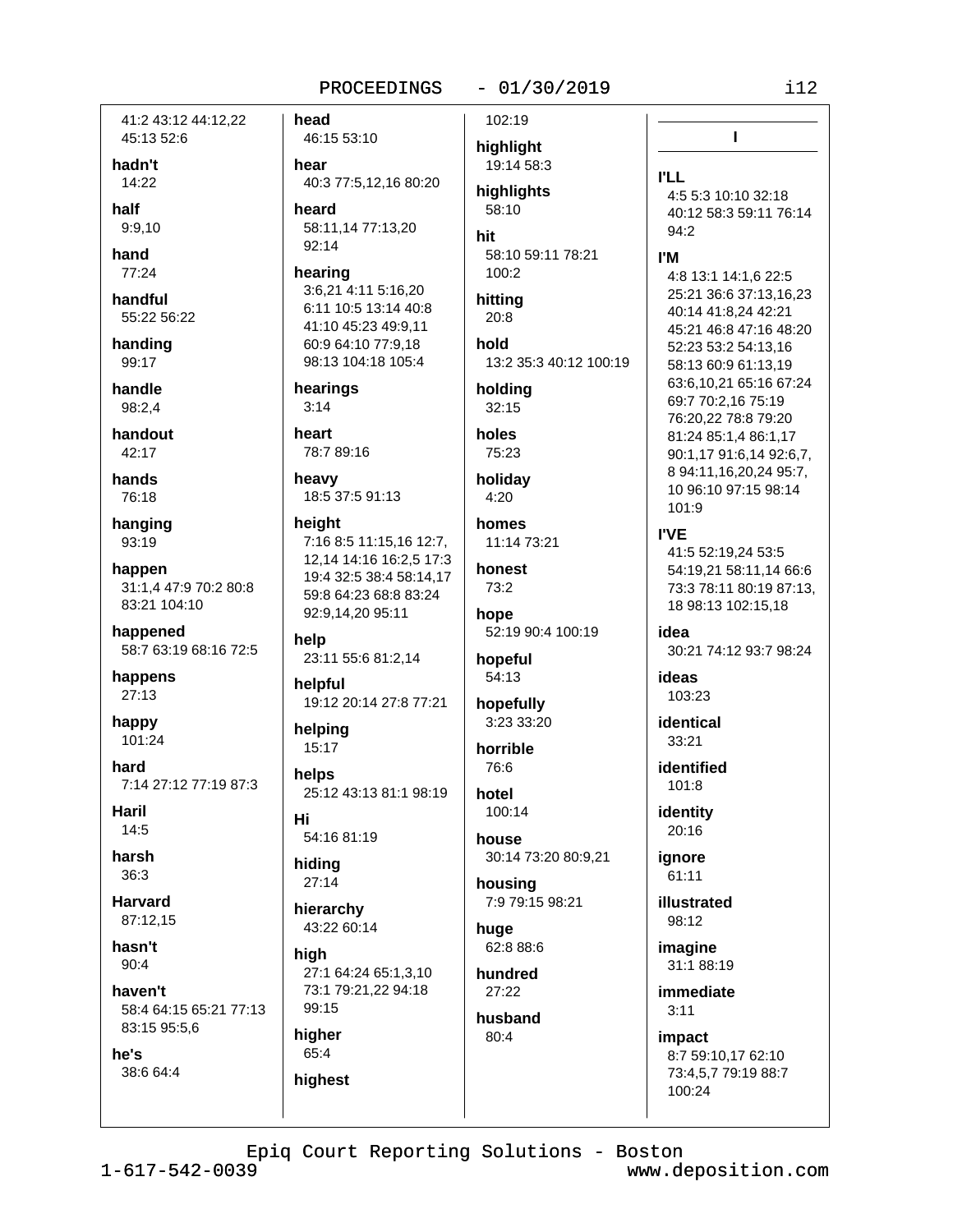#### impacted 78:4

impactful  $47:2$ 

impacts 96:19

implication  $70:15$ 

important 8:3 15:9 34:7 45:2 46:10 53:19 58:1 59:15 61:16 64:21 65:24 76:5

impression  $37:4$ 

improve 29:9 56:8 87:22,23

improved 19:21

improvement 21:3 87:2 91:3 99:7

improvements 66:18 90:5

improving 56:8

inaccurate  $82.4$ 

inappropriate  $89.17$ 

include 69:18

included  $50.892.2$ 

includes 55:15 96:24

including 11:1 38:18,20

increase 7:24 8:4 11:12.16 12:13 44:24 45:2,7,12 46:17 80:15 92:13 95:5 99:11

increased 7:18,19 32:24 39:20 43:4 44:8 45:15 70:14

incredible 79:19

incredibly 83:14 indicated  $96:18$ 

indicates 79:22

**induces**  $18:5$ 

information 5:2 66:24 77:4 84:10,14

informina  $23:3$ 

inherently 70:20

initial 7:4 13:12 50:24 52:12

 $59.18$ 

ins  $28.24$ 

inside 22:17 38:17

insist 86:21

inspector 82:15

instance 62:12 73:21

insufficient 66:12

insupportable 97:23 integrate

56:7

integrating 18:12

intended 21:11 24:9

intense 83:14 86:24

intensification 95:7 96:19

intensity 5:13 9:24 46:1,13 48:1 58:20,21 59:9 73:5 77:10 83:5,6,8,9,11,15, 18 84:1,3,5,11 87:24 96:18 97:21,23 99:19 100:10,20,24 101:22

intent

36:16 40:15

102:5 103:12

intention 46:15

intentionally 43:17

interested 65:14

interesting 28:6 92:12

interim  $3:245:22$ 

internal 22:16 39:14 65:13

interrupt 62:23

intersection 66:19

introduce  $11:12$ 

introduction  $14:7$ 

inviting 59:2.23

involved 102:16,19

involving  $3:4$ 

island 24:19

islands  $30:23$ 

isn't 45:10 58:15 81:7 86:16

issue 56:10 57:13,21,24 58:14,19 62:12 63:7,8, 11, 12, 23 64: 4, 6, 9 75: 7, 20 83:19,24 84:1 94:2, 10 95:13,16 96:18

issued

Johanna

47:6

Epiq Court Reporting Solutions - Boston

www.deposition.com

8:12 48:13 82:17

 $113$ 

**issues** 

55:5 57:19 58:19.23 59:1 60:16 62:18,20 74:19 77:12 94:3 95:7 98:19

issuing 57:23

#### it's

4:5 9:8 15:13,23 19:6, 12 22:16 23:19,23 24:15 25:8 27:12 31:6, 23,24 33:21 34:2 35:15, 20 37:6,10 38:14 39:22 46:12 53:18 58:1.7 59:9.15 61:21 63:11 64:9,17 65:1,9,18,20 66:2 68:6,15,19 69:13 70:2.19 71:14.17.18 72:7 73:1,8,23 75:1,4,7 78:9,10 79:6 80:7,21 81:7 84:20,22 85:1,8 87:24 89:23 91:10 92:12 93:9 103:19 104:2,3

iteration 96:3.4

**iterations** 67:20 68:11,18 69:4

iterative 58:7

ite

17:23 19:12 30:6 59:10 60:5 63:8 82:3 95:8

ivys  $36:5$ 

J

January 3:8 49:17

Joe's 11:9 19:2.5 28:11 35:18 56:8 78:22 81:20 85:15, 17 93:6,14 100:8

3:11 13:5 41:11 47:19

Johanna's

#### $-01/30/2019$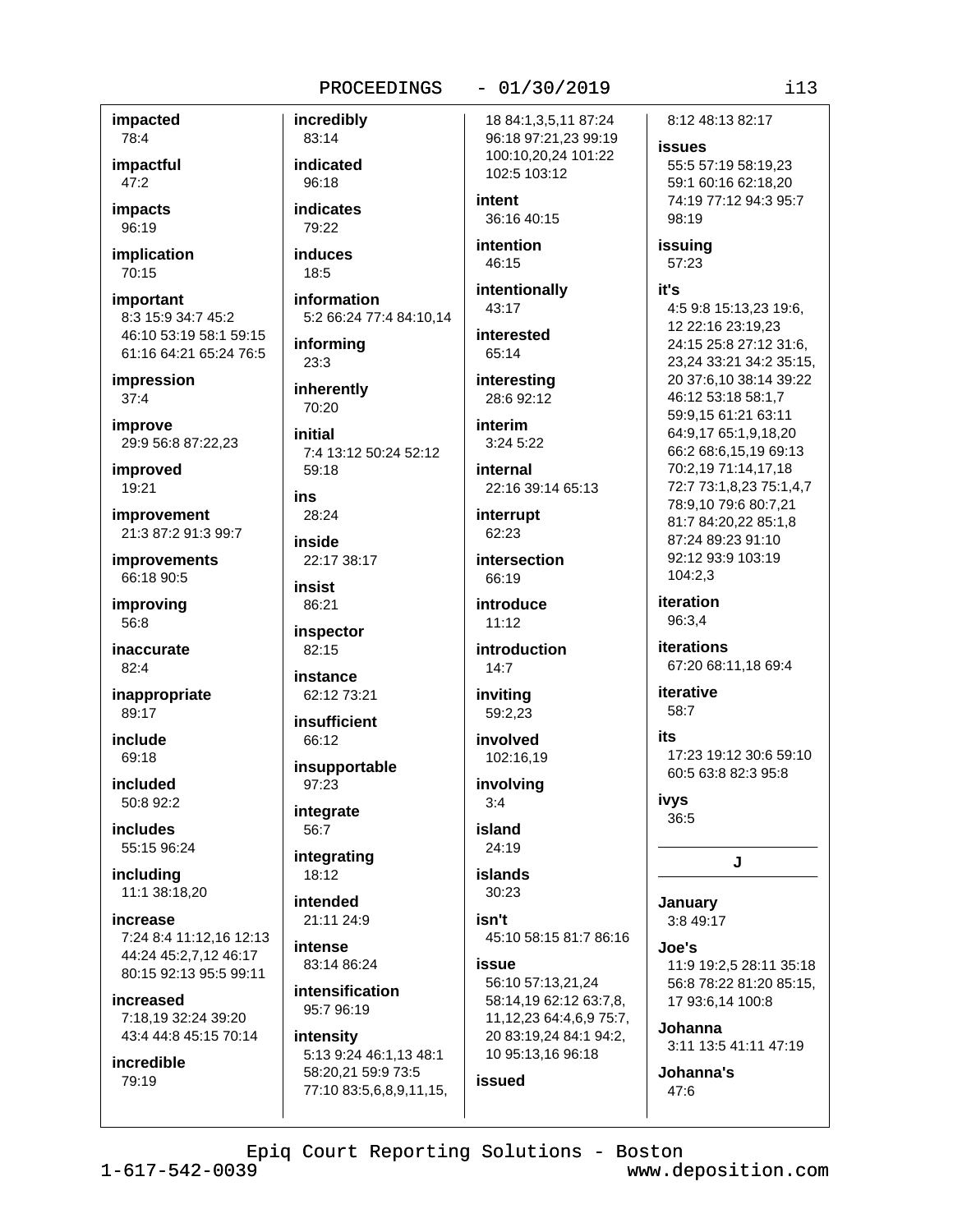#### $-01/30/2019$

judgement 77:11

judging

 $6:14$ 

July 12:5 25:23 26:3 42:20 69:8

jump 22:4 90:13 95:1

justifications 94:18

justify 98:22

juxtaposition 93:10

K

Kate 3:11 13:8 47:18 50:11 71:4 85:10 102:14

keep 8:10 10:2 34:10 45:2 54:23 77:17,19

keeping 21:15 25:15 34:9 35:7 93:3

kev  $53:16$ 

kids

81:10 kind

> 14:6.24 16:6 23:7 27:8 28:15 29:17 31:9 33:11, 18 43:18 52:7 56:2 59:13 68:1 70:7 85:11 86:14 95:23

kinds 57:19 77:11 95:6

**Kirrane** 49:23

kitchen 65:17,19

#### know

5:6 9:16 12:10 17:18 20:5 25:5 29:17 32:12 35:2,5,15,20 40:3,13

48:13,14 52:20,24 61:16 62:6 63:9 65:19 67:4 69:6,23 73:14,18 75:13 76:20 80:15 84:21,23 85:7 86:7

knows 102:14

**Kvle** 81:19

# L

**lack** 60:14

landscape 35:15 36:6

landscaping

11:20 30:17

lane 52:3 88:14

language 7:10,23 57:5 71:21

large 46:23 71:20,21 73:16

largely  $3:21$ 

larger 18:21 31:20 42:2,6 97:19

#### lastly 48:17

late

81:21 latest  $4:24$ 

layers  $18:1$ 

layman's

 $35:11$ **leads** 

95:12 leaping

## $22:11$ learn

 $85:1$ 

86:12 100:5 left-hand  $40:14$ 

leave

54:9

leaves

99:20

**left** 

#### length 38:5 48:11

Let's 13:2 37:11

#### letter 7:10.23 8:9 54:19 55:1. 11 62:8 70:13

3:10 60:23 64:10 70:16

letting 81:15

#### level

11:13,22 21:16 22:22 30:6 33:11 37:1.15 38:24 39:9 46:13 56:3 60:23 61:7,8,12 65:18 66:24 68:2 69:19 93:1 99:21 100:11

#### levels

7:6 12:1,7 17:3 29:14 31:8 38:23 39:1,4,18 56:16,18 57:15 94:10, 12,21 98:16,21,22 101:17,18 103:11

## life

27:15,17

**lifts**  $29:8$ 

#### liaht 18:3,19 19:23 23:16

60:5

#### lighter 24:17

lighting 11:2 30:22 55:16 60:1

liked 70:23,24

# **likelier** 100:23

**limit** 

7:14 9:18 52:4,7

limited  $7:12$ 

**limits** 

9:20,22

# line

15:24 18:6,7 23:19 25:14.15 26:7.8.9.18 27:22 37:24 43:23 68:16 69:11

linear 73:14

**lines** 17:20 20:8,11 26:16 72:5.6

list  $3:19$ 

**listen** 76:23 78:5 79:20

listened  $80:19$ 

lit 23:16,20 28:13

#### little

4:23 9:17 14:6,23 17:15 18:4 19:10,15 24:7 26:5,8,11 27:6 28:23 31:3 32:24 33:2 36:14 42:6.17 44:2.16 45:4 54:3 80:18 83:22 99:24 101:9 103:20 104:8

#### live

18:18,20 78:3,20 79:23 81:9 82:22 87:9

liveable 21:23

lived 88:12

livelier  $22:23$ 

lives  $81.990.19$ 

load

80:15 loading

Epiq Court Reporting Solutions - Boston www.deposition.com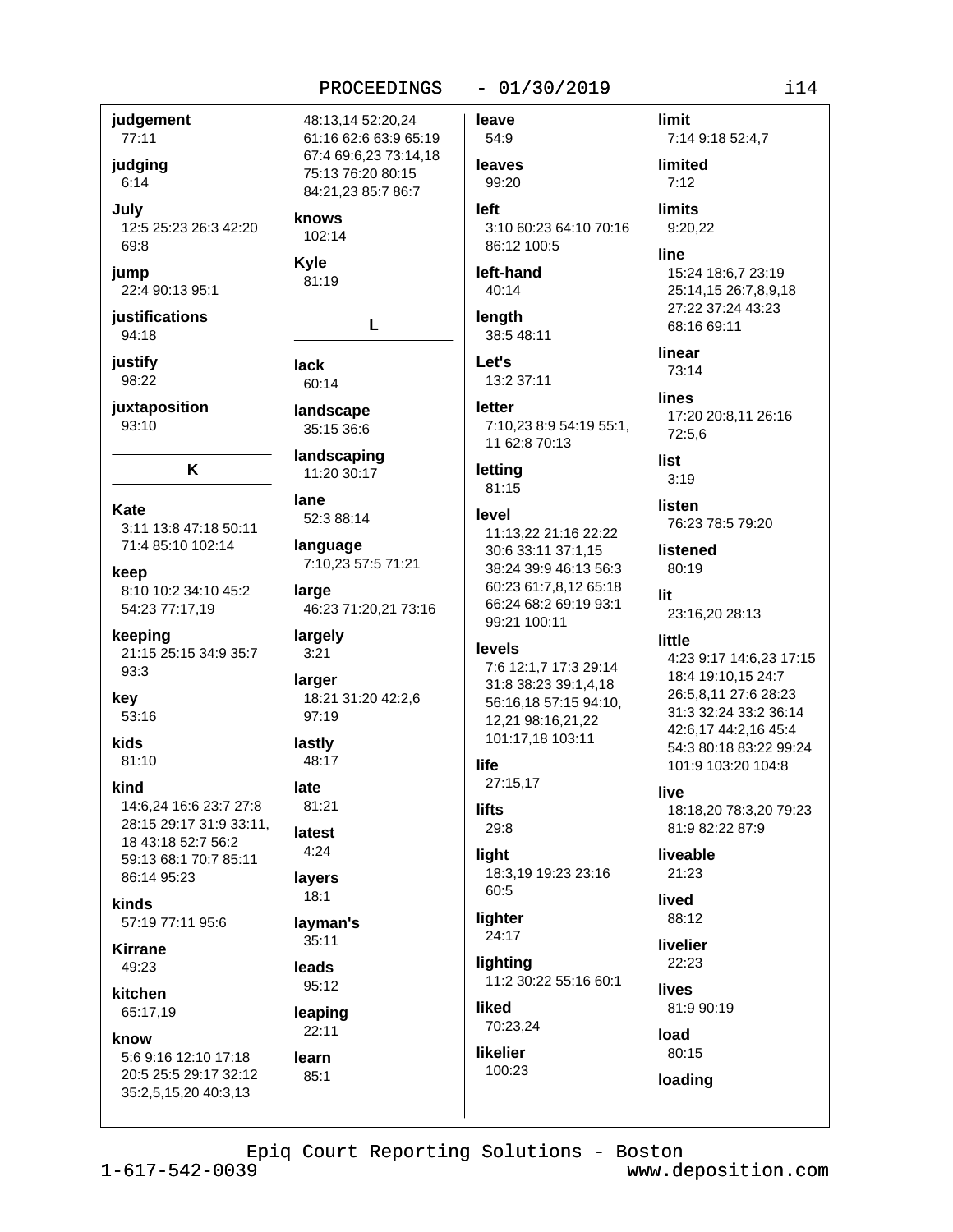10:16 21:10 23:22 24:3 29:19,23,24 31:2,3 40:13,16,18 43:19 47:8 49:3 59:3,5 60:11 74:6 75:14 78:18 79:4 84:15 89:5 97:3 100:6,17 102:12

lobby 30:5,10 32:4

location 29:20 56:15 78:8 91:23 92:21 93:11 94:21

**locations** 72:8

**logistics** 5:18 49:11 104:22

long 88:9,21

long-lasting 65:10

longer 38:15

Longwood 66:19 78:4 87:9 88:13 99:16

look

4:15 5:7,10 7:9 15:5,19, 20 16:18 17:1,7,14 18:14 19:9,17 21:11 27:5 32:18 36:8 39:16 42:17 45:18 50:1 51:12, 20 53:11,16 54:8 59:16 67:13 70:4 71:12,18 74:5,10,11 78:14 79:5 83:6.10.15 84:5 91:1.9 96:21 97:7 102:21,23

looked 13:13 14:11 16:10 17:18 69:9 70:24 95:5,6 99:9

#### lookina

10:5 16:11 19:10 25:2. 21 26:21.22 28:16.19 29:7 35:24 38:13 40:5, 15 44:10 46:19 49:13 53:20 54:2.3 58:13 60:4 63:22 69:5 73:2 78:8 99:15 100:4

**looks** 

6:2 10:6 22:4 24:6 37:3 91:10 92:4,5 96:14,16

loops 100:14

lop  $30:16$ 

lopped  $21:4$ 

lopping

16:18 **losina** 48:7 85:18

lost 48:6

lot 16:11 19:9.16.23 20:1 21:5,20 22:22 28:13 29:8,17 34:7 52:10 55:2,20 56:9,18 58:2,6 59:5 60:16,24 65:8 69:15 75:4,13 86:8 87:23 88:8 98:10,11,19 100:8,19 101:8,10  $102:2$ 

lots 46:6 55:18 78:9 83:13

loudly  $77:7$ 

lounge  $31:22$ lovely

78:16 88:12

low 26:24 46:5 61:20 94:15, 19 103:17

lower 26:7,16 93:1 103:15

Lyft  $94:6$ 

M

ma'am 77:24 87:6

mail 30:13 89:20 main  $5:11$ 

> maintains 57:23

> > maintenance 42:5,11

 $-01/30/2019$ 

maior 91:3 94:3

making 42:5 50:13 68:20 73:9 74:21 98:18 103:2

management 11:3 95:23

**Manhattan** 71:9 81:7 96:15,16

**Manhattanization**  $96.6$ 

mapping  $23:9$ 

**Maria** 3:17,18 4:7,8 13:6 14:6 29:13 30:4 32:13 34:6 57:8 61:5 68:19 103:2

Maria's 19:18

market  $35:7$ 

marks 102:11

masonry 71:20

mass 7:9 79:15 102:1

massing 15:20 16:19 17:8 20:2,6  $33:1$ 

massive 80:16 82:17

material 23:21 24:15 26:17  $65:10$ 

materiality 18:18 34:8

materials 4:1 18:14 23:15 24:6,9,

13 91:8 matrix 10:6 46:16

matter  $90:21$ 

matters 76:3

mean 22:3 24:6 35:4 43:5 45:22 46:13 70:12 75:22 76:5 102:8

meaningful 19:20

means 6:2 10:22 13:16 17:21

meant 16:13 65:18

mechanical 33:17 41:14,17 42:2 64:23

mechanicals  $11:8$ 

meet 95:21 103:17

meeting 8:20 23:17 25:24 30:13 49:17

meetings 8:19,21 14:10 87:19  $103:2$ 

meets 43:17

**Meiklejohn** 3:10 11:20 12:16 25:20 26:3,12,24 27:9,19 28:2,5 36:19 37:9,13 38:22 39:13,19 40:7 42:15 43:1.3 44:4.13 69:3.14.20 70:11 75:11 90:16 99:5

**MEMBER** 89:23

members'

members 3:19 6:14 46:11 90:2 101:16

Epiq Court Reporting Solutions - Boston

 $1 - 617 - 542 - 0039$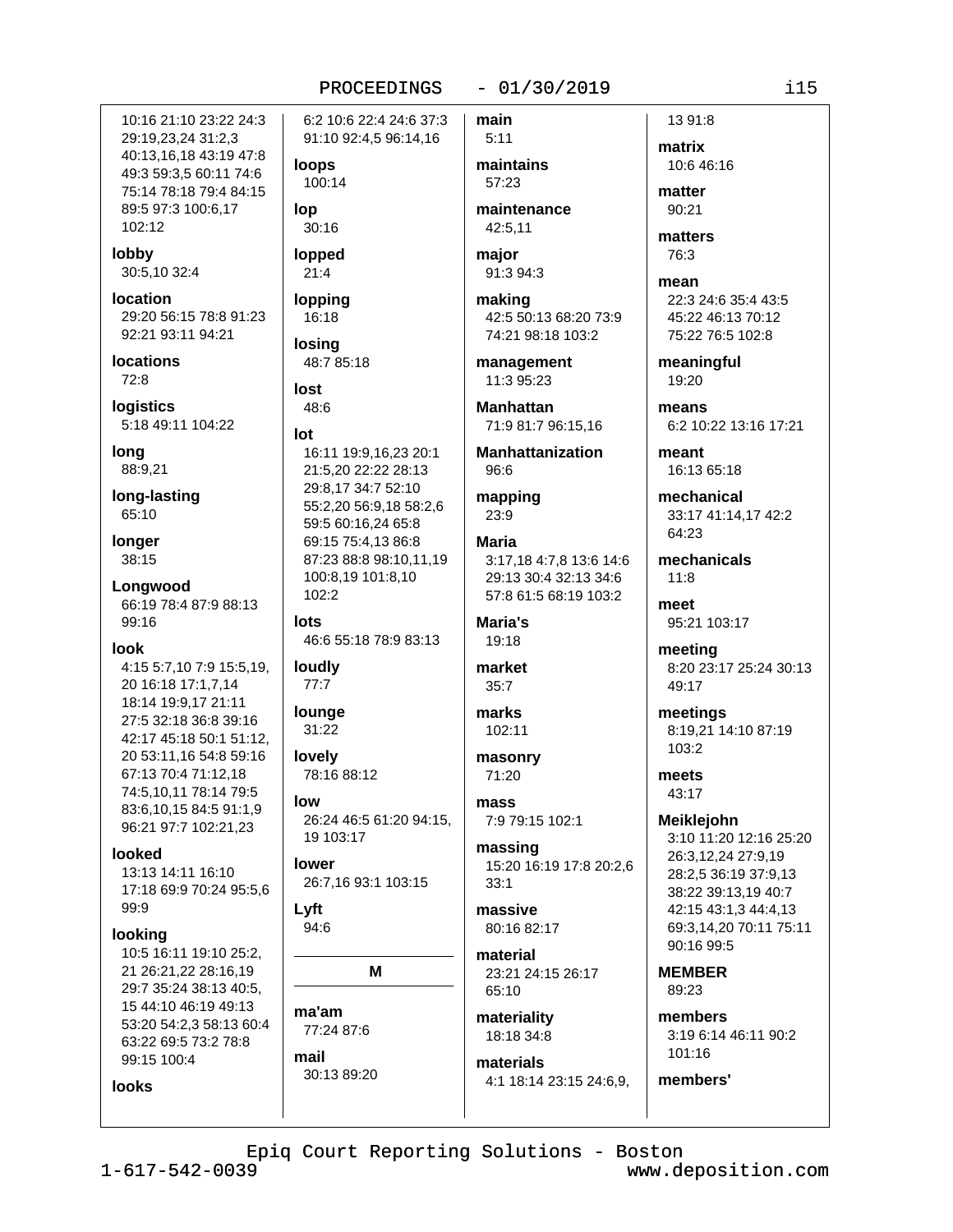#### $-01/30/2019$

 $3:24$ 

memo 65:23 66:12

mention 23:1 64:19

mentioned 29:13 30:4 31:18 32:13 61:18 62:2 97:15

mentions 82:3,16

met 4:14 16:12

method  $6:2.3$ 

methods 10:22 13:16

microphone  $77:7$ 

middle 30:16 75:3

mind 8:10 10:2 77:17 92:2

minds 104:6

minimal 67:2

minute 36:24

misremembered  $61:6$ 

missed 86:9

missexpansion 57:9

missing  $55:15$ 

mistake  $61:5$ 

mistakes 62:19

mitigation  $11:9$ 

mixed  $101:10$  modern 18:14 97:12 modifications 14:15 67:9 modifying 63:3

modules 18:10 28:23

model

 $53:1$ 

moment 51:17

moments  $90:2$ 

monolithic 92:5.23

months 35:24 54:18 57:16 58:8

#### **Morelli** 4:4.8 8:18 12:15 13:11. 23 45:17 46:14,24 48:1, 7 49:5,10 50:23 51:11, 21 53:3.6 61:10 63:17 67:11.16 69:14 73:23 74:5,10 76:10 98:7

104:22 motive

# 15:6

move 25:1 29:12 32:16 67:3 73:8 89:7

moved 26:10 52:12 61:1

moves 60:24 71:16

moving  $71:17$ 

multi  $74.4$ 

multi-level  $31:13$ 

multiple 18:9 25:6 52:2

**Myra** 78:3 mvriad 14:12 N

name 14:4 77:6 78:3 81:19 86:2 87:8

narrative  $47.6$ 

narrow 60:14 75:22

narrower 59:6

national 62:17

natural 18:3.19 19:23 31:16

nature 15:15 45:13 76:4 87:11 96:20

navigate 29:18

near  $11:9$ 

necessarily 24:13 55:24 64:15

necessary 64:11 74:3 98:21

necessity 48:4

need 4:17 9:3 11:24 36:15

45:24 47:4,12,14 50:1 52:4 68:2.22 74:11.22 77:16 81:14 84:4 87:3 89:5 95:15,17 103:4

needs 65:3,5 92:24 94:12,21 99:4 103:22 104:11

negative 70:20 73:4,5,7

negotiated 89:21

neighborhood 15:16 16:16 18:11 21:16 34:10 56:19 80:22 81:5 83:19 86:19, 22 87:11,16 90:19 91:20 98:3 100:24 101:23 103:1

neighboring 57:21 62:10

neighbors  $105:3$ 

net 45:5

netted  $43:8$ never

50:8 61:8 86:11 87:18 88:4

new 7:20 8:9 54:20 56:11 83:2 88:12 99:18 104:8

newer 29:13

nice 14:6 19:1 21:13 23:17 30:2 32:6 35:20 78:9

nicely 23:16

nine 7:16 17:4 25:5 26:20 27:3 32:9 43:7 80:22 85:3.4

nine-to  $81.6$ 

nominal 32:15 39:22

non-asphalt  $30:21$ 

non-functional  $33.8$ 

normal 55:14 61:13

**North**  $15:18$ 

northwest  $11:18$ 

**Nose** 73:20

Epiq Court Reporting Solutions - Boston

 $1 - 617 - 542 - 0039$ 

www.deposition.com

 $116$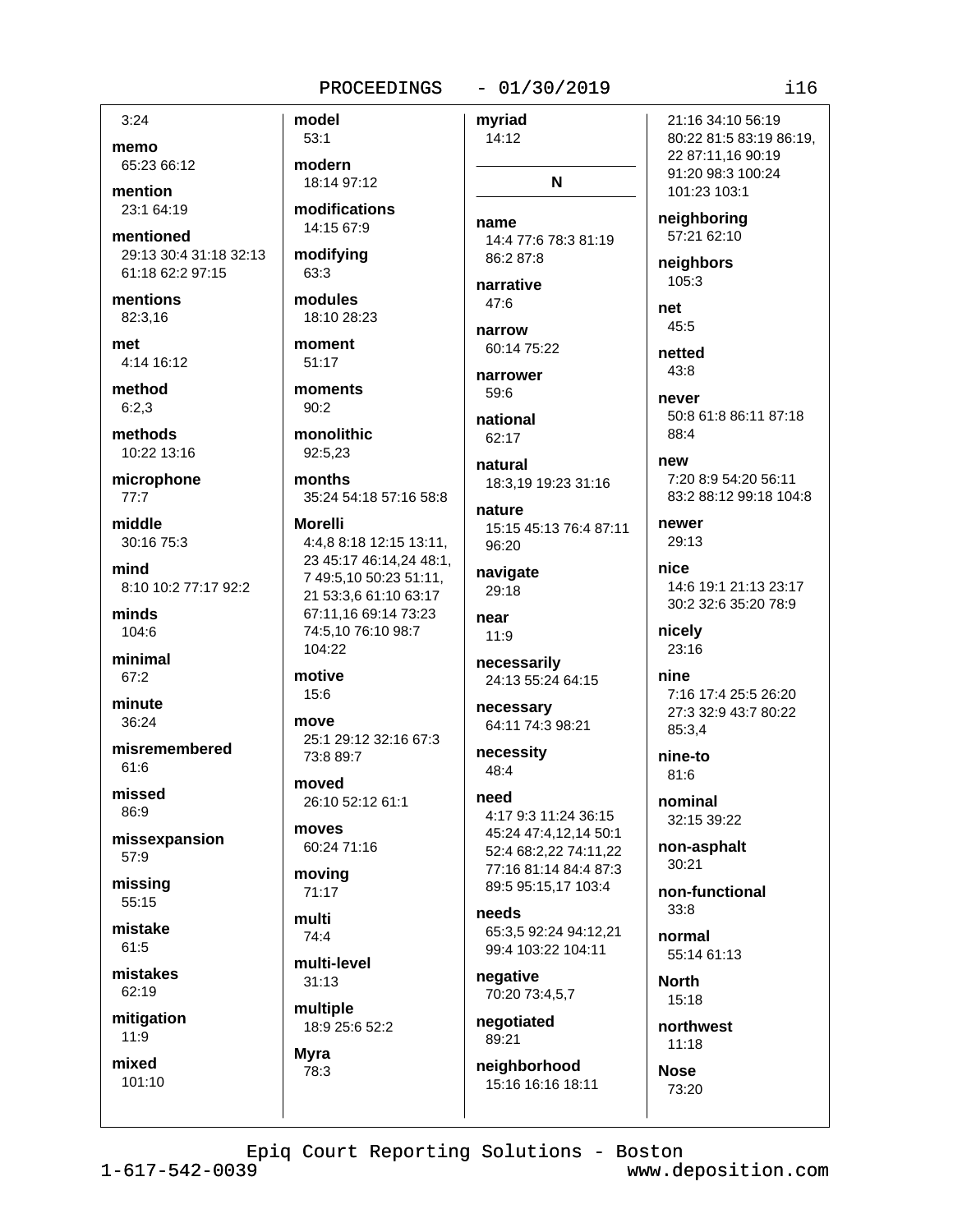note 5:4 6:13 13:23 29:6

noted  $9:2$ 

notes 81:23 83:2 99:12

notice 22:24 60:21 74:18

noticed  $6:14$ 

notification 61:24

number 6:19 12:7 33:24 39:6 45:12 56:5 60:12 66:1, 13 80:1 84:3,15 85:21 94:5 104:2.4

numbers 10:5 15:4 46:20 50:14 98:24

numeric  $15:3$ 

nurse  $80.9$ 

object 53:19 58:18 59:10 73:20

O

objection 11:15 12:11,24 13:1

obiective 15:2

observation 75:12

obviously 6:14 20:14 29:10 42:4 53:17,21 59:5,12 77:13 90:6,17 94:22

occasion 46:3

occupiable 93:8

occupied 26:6

**October**  $3:7$ off-site 66:18 offended 96:4,10

offer 76:19 77:15,23 100:21

offered 76:24

office 61:15 89:6

officers 78:23

officially 48:19

#### okay

4:6 13:3.5 14:1 37:9 40:8 41:11 46:5 47:15, 24 48:4,23 51:10,15 52:15 64:13 72:10,23 73:11,17 77:24 80:21, 23 94:24

on-site 40:21

on-street

80:13 once

36:16 one-for-one

44:17

one-story 11:24

ones 53:18 57:13 102:18

ongoing 14:18 56:10

onset  $5.4$ 

open 37:23 60:23 78:10 91:10 99:20 100:21

opened 59:23 openings 13:13 71:20

opens  $18:3$ operating

29:11 operations 10:15 30:14

opinion 63:5,6 66:15 70:17 71:21 73:8 92:17

opportunities 18:24 102:22

opportunity 17:22 21:1 23:23 86:9 87:8

opposed 42:9 75:20

#### opposite 54:3 93:5

option  $102:2$ 

options 56:16

order 36:20 45:23

organizations 46:9

organize  $55:7$ 

oriented 59:24

original  $25:7$ originally

17:2 61:7

ought 56:12

outdoor 43:18 91:12

outdoors  $33:14$ 

outlined  $15:14$ 

outputs

# $-01/30/2019$

5:8 57:21

#### overall 6:13 9:7 10:8 11:6 14:7 26:19,21 28:21 70:8 72:9 94:22

overemphasizing 70:9

overflow 85:15,17

46:21

28:24

outside

32:1 94:17

outstanding

outs

overhang 11:10.12 67:18 68:6

overhead 75:2 99:18

overview 7:22 99:15

owned  $81:21$ 

owner 81:20

## P

p.m. 104:19 105:5

 $P<sub>2</sub>$  $31:13$ P<sub>3</sub>

 $31:14$ 

P<sub>4</sub>  $31:14$ 

package 62:18

page 7:11 19:14

palatable 103:9

Pandya 14:4,5 22:6,16,20 24:3,

10 26:2,4,14 27:2,12

Epiq Court Reporting Solutions - Boston

 $1 - 617 - 542 - 0039$ 

www.deposition.com

 $i17$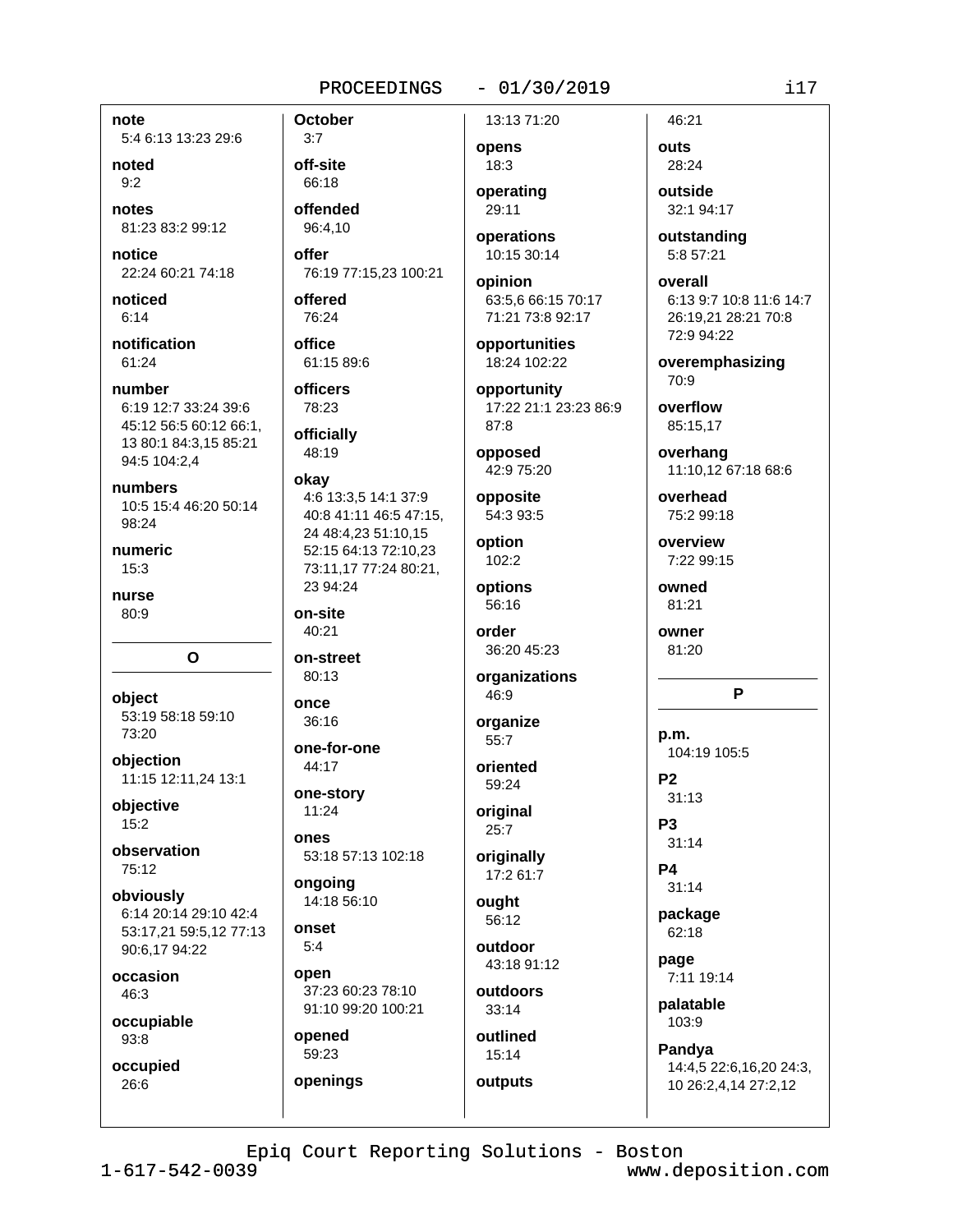28:4.6 35:4 36:2 38:6. 10,13 40:4,20 41:15 42:1,21 43:5,21 51:3,23 52:16 53:13

panel 36:15

panels 34:9 35:14,19,22 97:10

parapet 26:15,16

parcel 80:18 84:19

park 29:12 30:1 85:18

parked 79:9,11,12 89:9

parkers 39:3

#### parking

3:17 4:2 5:11,17 7:7,17 8:22,23 9:21,24 10:4, 14, 16 12: 8 20: 1 24: 4 29:7,9 30:24 31:7,16 33:19.23 39:6.9.11.12 40:11 43:19 46:8 48:6, 8,11 51:7 54:1 56:6,7,9, 17.18 57:15 61:18.20 66:24 77:9 78:9 80:12, 14,16 82:10 83:9,11,16 84:15 85:16,22 87:23 88:4 90:8 94:10,12,21 95:14,19,24 96:22 98:16,22 99:24 100:6,8 101:15,16,23 102:13,19 103:4,11,12,14 104:5,8, 11.21

#### part

15:1.14 16:4 18:17 24:10 27:1,23 28:3 35:4 37:24 38:1 41:15,20 43:21 45:1 46:15 49:2 51:3,23 52:3,7 60:12 94:13 99:15 100:22

participation 105:2

particular 28:16 36:12 90:24 93:4

particularly 58:23 92:22 93:14 parts 15:6,18,22 18:11 84:6

party 22:9 66:7

pass 8:6 13:12

passageway 63:1,2

paved

91:7 pavement

30:19.20

pavers 24:14

pavilion 43:14

paving 76:3,4

paying 79:1 81:11.12

peak  $10:3$ 

pedestrian 18:2 51:6,22 54:8 60:19

pedestrians 29:19 62:1 83:12

#### peer

3:16 4:1,22 5:15 9:2 10:8,17 11:6 19:17 45:17 52:24 54:16 76:12 77:13 103:16

Pell 7:9,20,23 8:10

penthouse 33:17

#### people

3:14 18:18.19 21:19 22:2 27:16 37:17 46:7 53:18 55:24 56:17 73:7 76:18 77:23 78:22,24 79:22 80:13 84:15 85:15,18 86:8 89:15 91:10 93:15 102:3,4 103:13

#### peppered  $55:1$

perceive

 $96:1$ 

```
percent
71:14 73:22 75:5
```
 $-01/30/2019$ 

percentage 73:14

performance 98:24

performing 35:23

periods  $10:3.4$ 

permit 3:4 8:12 57:24 63:16 64:2,3,7 82:16

permitted 62:22

perplexed 99:10 101:9

person 96:6,7,9

personal 82:18

personally 82:8

perspective 15:4,20 16:8 18:5 19:8 24:18 27:11 35:10,11 54:9 95:14 104:20

perspectives 53:6,7

#### pertain 4:1 49:11

pertaining

8:19,21

phase 14:19

phones 78:24

physical 59:10

pick 87:9

picked 44:3

picture 83:17

pictures 78:12,14

pickup

 $11:1$ 

piece 16:20,23 17:1,13 21:4 27:20 36:14 37:12 43:16 44:7 60:20 61:14 70:5,23 74:22

pieces 55:15 60:21 62:4 72:9 89:1

place 4:20 29:2 47:7 80:12

places 21:21

plan 11:1,3,4 28:21 29:5 30:16 43:15 48:6,18,21 51:1 55:16 56:7 60:1 63:3 66:18 74:6,11  $95:23$ 

plane 6:22 60:15 91:1

planes 28:22

**Planner**  $4:9$ 

planning 4:9 14:11 19:18 34:6 101:11

plans 3:23 5:7 14:3 45:15 55:18 60:22 66:16 77:14 83:3

planted 64:16

> planting 18:22 36:13

plantings 64:18

plants 36:4

play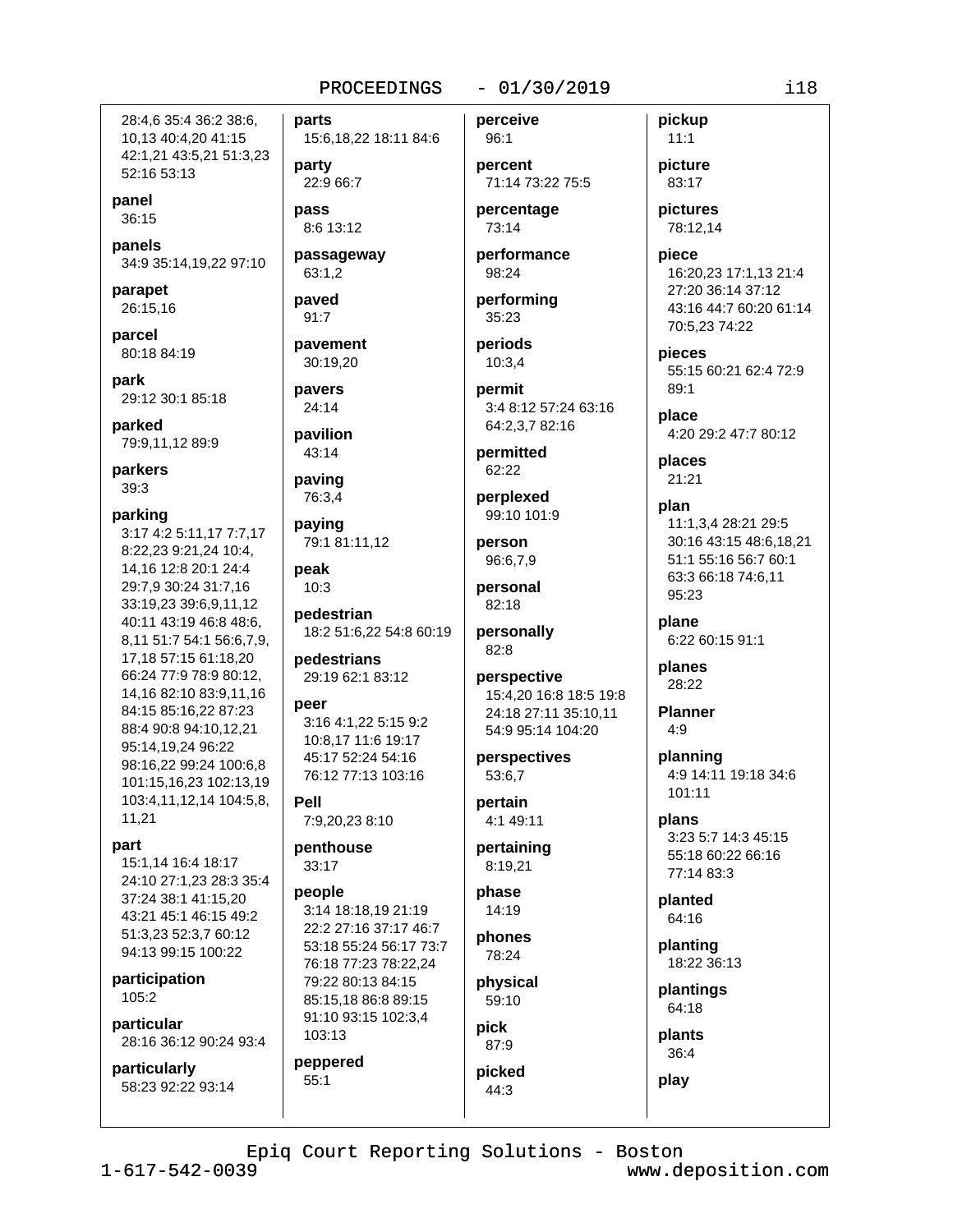$33:8$ 

plaza 24:7 91:12

plazas 99:23

pleasant 73:10 76:8

please 80:23 81:8

plenty  $47:11$ 

plopped 44:18

plug-in 66:13

plumbing 62:16

podium 16:1 25:22 27:11,21

poignant 20:15

point 38:16 59:13 64:17 66:17,20 70:7 72:15 77:1,2 83:4 86:5 87:10 102:7 104:1,19

pointed 59:14 68:13 93:18

pointing 44:20 56:1 61:5

points 29:3 46:18 53:15 54:7 60:8 61:4,13 62:10 64:14 99:9

police 78:23

policeman 88:15

popping 60:18

porch 51:24

portion 9:6 13:4 17:5 20:3 31:2 43:23

12:24 positive 73:6,8 96:8

position

possibility 82:16

possible 66:9 67:2

possibly 49:22

post 89:6

potentially 24:22 26:6 38:15 39:17

Poverman 3:12 12:17,22 13:9,20. 24 22:1,14,19 34:19,24 41:5,12 42:12,23 43:2 45:10,16 49:1,7 50:3,7, 12 62:11,23 63:14 64:13 69:1 71:5 95:17 97:8 98:8

practically  $103:8$ 

precedent  $92:9$ 

preclude  $7:23$ 

precluding 42:11

predecessors 76:23

preliminary 5:21 6:1,8 57:4,6 62:14

presence 20:13

present  $14:2$ 

presentation 12:5,6 36:20 68:3 81:24

presentations 36:22 99:13

presented 14:13 15:7 54:18 77:1 96:12,13

pretty

12:3 15:12 23:11 25:13 27:18 28:11 29:16 31:1 60:2 61:2 64:9 67:2,3 74:24 82:6

 $-01/30/2019$ 

prevail 49:21

prevent  $22:11$ 

previous 27:5,7 58:24 66:6 68:17

previously 28:10 29:6.15 43:23

primary 60:20

principal  $14:5$ 

print 54:13

prior 3:14 14:21 25:3 29:5 90:24 96:3

prioritize  $10:12$ 

priority 4:16 10:14

private 93:10

probably 35:5 44:3 53:11 56:9 58:16 59:21 65:14 71:14 73:18 82:5 94:1 102:24

problem 57:23 60:10 66:2 68:5. 8.11

problematic 60:17 66:20

problems 12:22 57:11 59:18 97:3

process 7:20 10:8 58:7

product  $35:8$ 

productive 14:10 34:4

products 36:5 program

14:16 61:15

progress 25:10 54:21 55:4

progression 15:15 31:16

progressive 56:6

progressively  $11:13$ 

project 4:17 8:1,4 16:10 34:14 40:14 44:9 54:8,19 56:24 57:18,24 63:22 64:1,12 67:13 83:1,13

84:24 85:2,6,8 86:13,22 90:3 91:5,15,19,20,22 92:14,16 94:4,20 99:14 102:8 104:20

projecting 60:6

projects 90:20 94:17

prominent  $44:2$ 

proof 10:14

> properly 66:3

properties 10:21,23 63:19

property 3:4 38:20

proportion 20:6 21:22 33:2 45:7,19 98:2

proportionally 45:1

proportions 34:11 72:8

proposal 7:4 27:24 50:24 67:10 78:6,12 80:2 99:20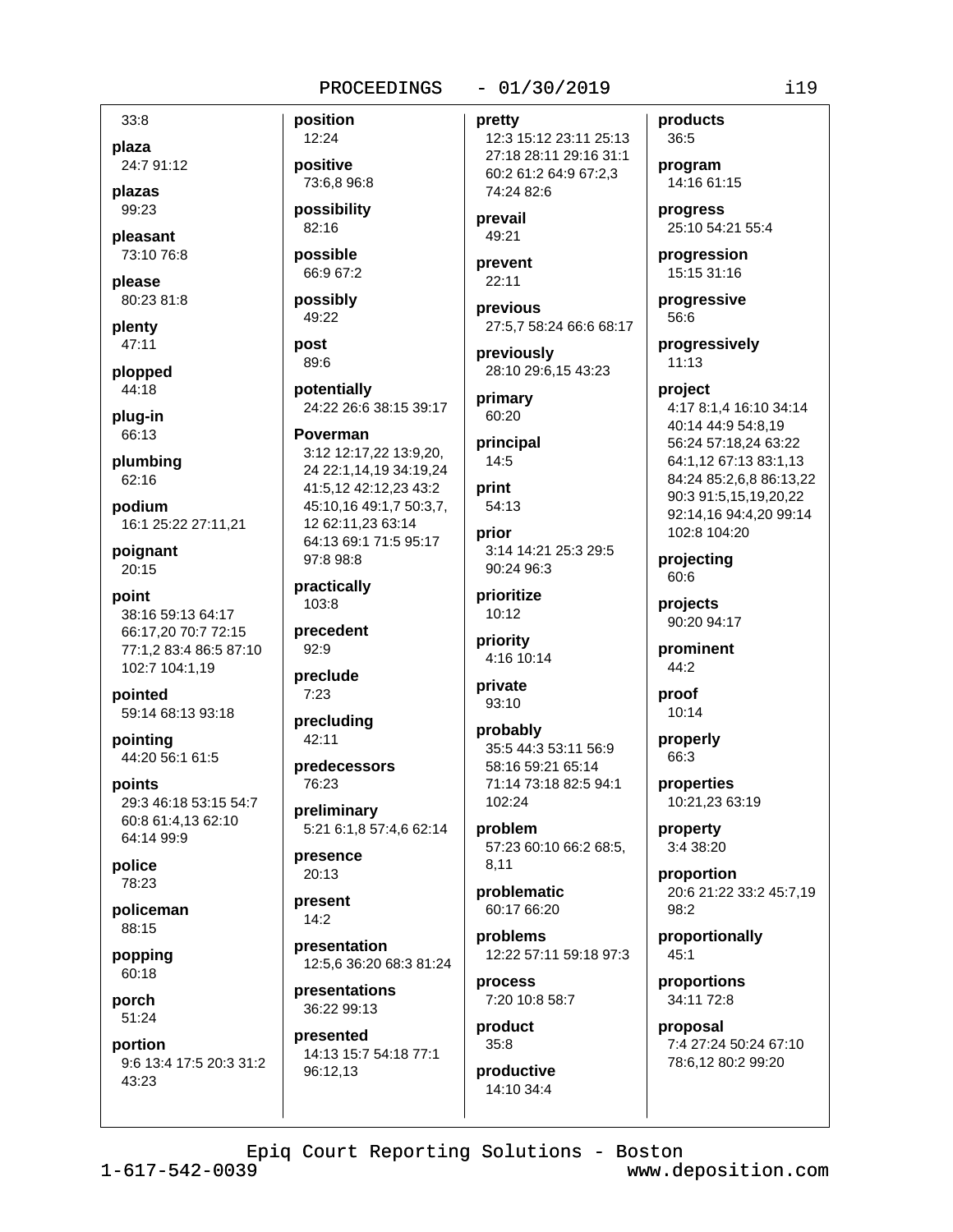#### $-01/30/2019$ PROCEEDINGS

#### propose 9:18 95:9

proposed 62:6 63:12 78:7 98:1 102:14

proposing  $9:5,9$ 

protecting 34:20

protection 6:3 10:23

provided 75:16

providing  $39:8$ 

**Provision**  $73.20$ 

public 5:6 6:11,14,24 50:2 76:19 92:15 93:10

pull 40:16 50:21 100:12

pull-off 51:9 94:6

pulled 19:22 29:17 95:4

pulling 16:24 17:13 50:20 95:2

pulls  $21:4$ 

pulsing 16:7

purpose  $52:18$ 

purposes 40:16

purview  $6:10$ 

pushed 43:16

pushes 43:19

pushing 68:12,20 put 9:12 31:14 49:19,20,22 55:9 59:23 63:18 64:5 80:21 103:21

putting 35:19 37:4 59:3,5 80:12 104:14,15

# $\Omega$

qualification 74:18

qualified  $46:9$ 

qualify 90:11

qualities 15:6 30:17

quality 20:21 21:7 43:18 65:10

auestion 12:10 22:2 35:3.13 36:21 39:19 40:10,11 41:5 42:14 48:21 50:11, 17 51:17 61:14 65:16 69:21 73:12 85:23 91:8 93:12 95:11

questions 5:8 8:13,14 13:4,20 29:18 34:17,18 36:19 41:8 48:5 54:12 55:14 61:24 68:24 76:3 83:3 87:4 88:1 105:1

queuing 7:6 24:12 52:9 88:5

quick 17:17 82:1 101:5

quite 25:8 30:2 44:13 64:24 69:4 75:1 86:3 87:1

quote 86:15

 $\mathsf{R}$ 

radiant 24:22

49:14 104:23 rail 26:5 railing

radius

22:11 raise

47:16 77:23 94:2,9 103:19

raised 72:18 93:15

raises 88:6

ramification 77:10

ramp 30:1 52:8 74:13

ramps 31:9,10

Randolph 3:10 13:3,5 42:13 44:19 47:18 68:13 69:2 90:15

Randolph's 58:17 67:24

range 10:15 11:2 72:15

ratio 61:20 102:20 103:15,17

rationale 41:13 85:10

re-mention 61:19

reacting 60:9

read 55:8 98:13 reading

74:21 reads

28:24

92:23 real

27:15 42:9 48:4 57:2 59:1 62:20 94:16 96:17 realistic

reality 41:16 78:13 realize 91:12 really

realistically

98:2

5:11 9:2,13 10:9 14:24 15:11 16:13 17:21 19:9 21:4 25:8 31:21 33:9 34:4,7 43:18 51:21 52:6 53:14 54:14 55:1 57:18 58:22 59:9,22 60:6,10, 16,19,20,24 61:20 64:9, 16 65:2,4,5,8,24 66:17, 22,23 68:1,4,7,11,17, 20,21,23 70:7 73:1,2 74:23 75:7,20 76:3,5 82:1 83:17 84:1 87:3 90:18 91:6 99:3

realm 93:11

reason

42:10 52:8 70:12 84:10 88:11 94:14

reasons 65:8,9 97:13 98:23

recall 12:12,21 68:3

received 4:1 13:12

recess 44:1

recognize 15:10 19:3

recognizing  $16:4$ 

recommend 5:23 49:23

recommendations  $11:7$ 

recommended  $11:11$ 

reconcile 69:22

reconvening  $3:3$ 

Epiq Court Reporting Solutions - Boston

 $1 - 617 - 542 - 0039$ 

www.deposition.com

 $i20$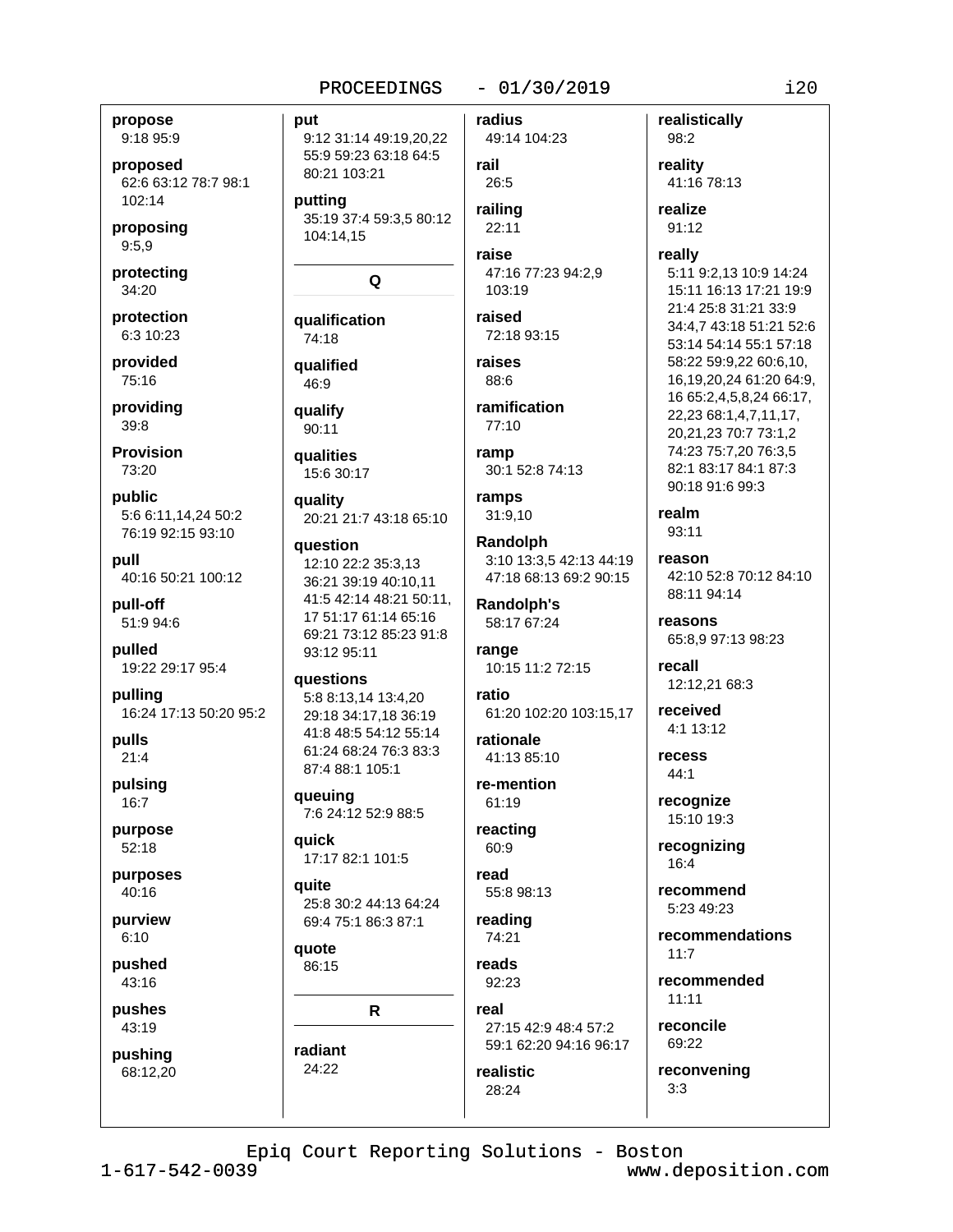record 48:18,21 58:17 101:5

recourse 64:8

recovery 39:7

recycling 10:24 28:9 49:12

reduce 12:1 24:12,20

reduced  $9:7$  17:2

reducina 91:4 100:20

reference 68:2.9 72:6 86:18

referred 46:4 62:24

referring 62:12

regard 10:9 11:5 76:10 99:2

regarding 8:23 11:23 13:21 67:20 83:5 84:3

regular 79:8

regularly 87:12

**Regulation** 63:21

relatability 18:10

related

61:16 77:19 relates

6:23 35:1

relating 16:15 58:23 62:2 85:24

relation 70:9

relationship

39:23 relative relatively  $35:9$ 

20:10 101:12

release  $52.12$ 

relief 100:10

religious  $81:10$ 

remain 36:18

remaining 55:23

remember 3:14 12:23 86:1 99:13

remind  $3:1927:19$ 

reminder  $77:8$ 

remiss 104:1

removal 11:4 36:23

removing 52:11

rendered 53:22

renderinas 62:4 78:13 79:5 80:24 82:4 91:9

rental 7:13 61:15

rents 34:20

repeat  $3:18$ 

repetitive 76:20

report 3:18 4:2 6:1,6,7 13:5 48:12 54:20 55:8 56:5 57:5.10 64:20 66:5 76:15 **REPORTER** 

 $41:23$ 

#### $-01/30/2019$

reports

 $5:2$ representing 94:16

request 10:18 11:7 13:15

reauested 10:19,24

requests 5:2,3 6:10

reauire 64:11 82:12

reauired 11:16 39:6 41:22 42:3, 4.11

requirement  $63.2$ 

requirements 13:21 30:14 42:7 95:21

residence 74:21

resident 39:15 60:15.19

residential 6:23 7:17 12:2 19:22 20:16 21:9 23:16 25:9 29:3,4 30:9,22 39:11 44:2 60:23 71:24 76:8

residents 21:2 65:20

resolve  $75:7$ 

resolved 58:1 62:21 64:4

respect 11:14 18:7 40:2 80:1 82:14 92:17 99:6

respectfully  $92.18$ 

respective  $34:12$ respond

 $77:14$ responded

 $3:23$ 

response 90:10

responsible 24:18

responsive 5:1 6:20 7:5 90:23

rest 25:18 35:21

restaurant 9:19,22 30:4 44:10 46:1,2,23 50:4,13 61:7 66:15 80:17 82:11 84:11.12.20 97:24

restaurants 82:9 84:9.17

restricted  $7:13$ 

restrictions 10:21

result 14:17 17:12 25:11 86:11

resulted  $18.2185.9$ 

#### retail

9:1,4,5,6,10 10:15 11:2, 21 12:8 15:18 16:1 17:1,3 20:13,14 25:9,15 29:3,15 30:5,6,8 31:19, 20 33:23 38:24 39:3.6. 8.12 46:5.18 47:1.17 50:7.14 71:7 80:18 81:7 93:1 95:13,15,24 96:2 97:5 98:1 104:15

retaining  $19:7$ 

reverse 53:21

review 3:16 4:1 5:10,16 8:8,11, 15 19:17 59:8 67:9 74:19 77:9,13 82:15 96:8 103:16 104:16,20

reviewed 9:21 12:17 57:17 66:6 67:20

reviewer

Epiq Court Reporting Solutions - Boston

 $1 - 617 - 542 - 0039$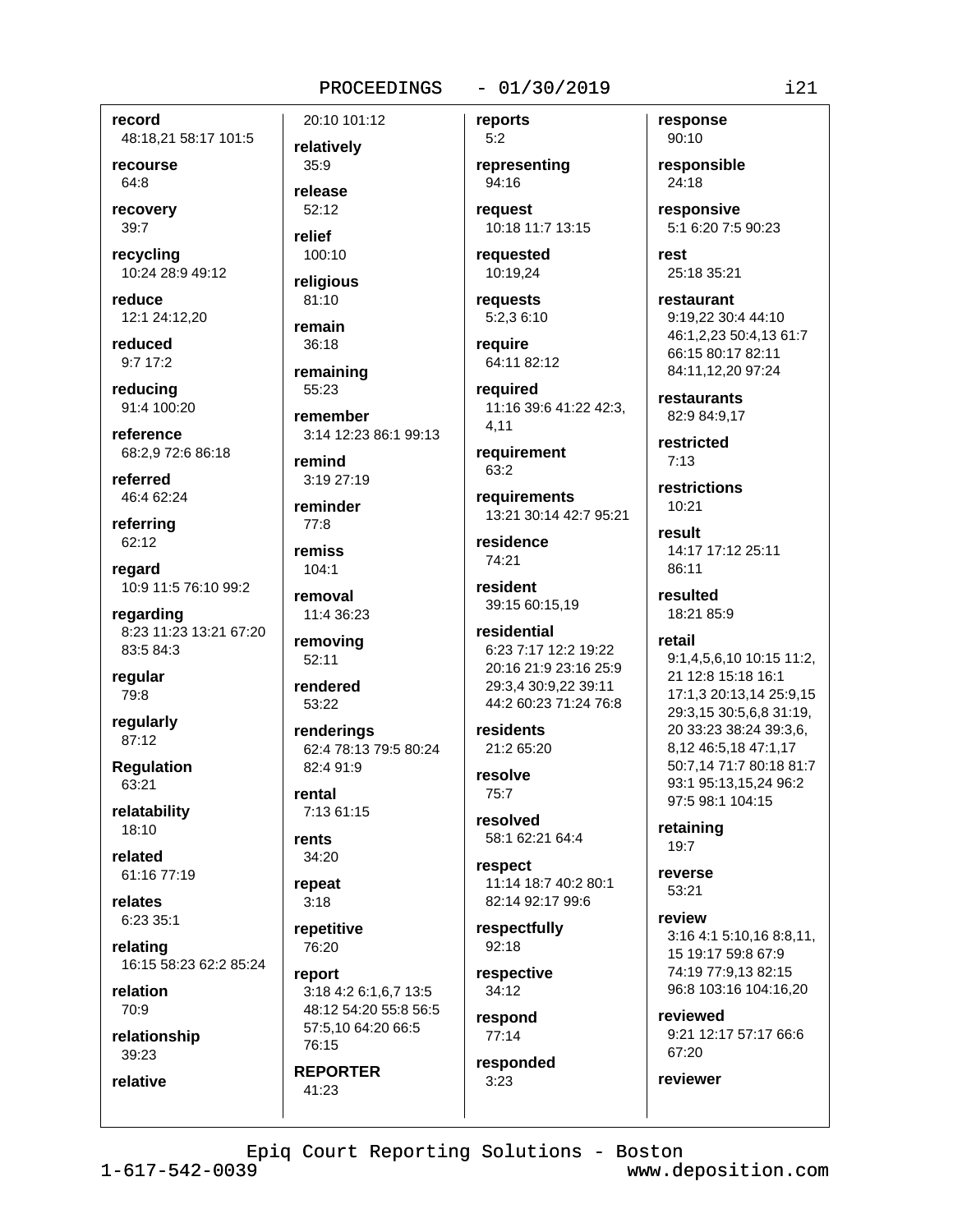4:22 10:9.18 45:18 52:24 54:17 76:12

reviewer's  $11:7$ 

reviewers 9:2 47:14 69:7

reviewing 54:22 57:6 67:5

reviews 73:3 90:12

revised 3:22 14:2 77:14 104:20

revision 4:21,24 97:19

revisions  $90:10$ 

revisit 67:12

ride 94:6 102:4

ridiculous 103:3

right 3:11,12 9:8 10:10 15:2, 12 22:4 23:10 25:24 26:1,3 27:21 28:8 30:7 32:16,21 33:3 34:10 36:2 37:21 38:23 44:5 45:16 54:1 70:16 71:17, 19.22 75:22 76:2 80:16 84:19.22 85:2.21 88:13 100:4,7 103:10,20

rights

86:20 rigorous

 $10:10$ road

50:21 78:4

**Roberts** 82:21,22

rolled  $38:1$ 

## rolling 75:2

roof 21:24 22:6.10.19.20 26:7 33:16 41:14 42:3  $93:8$ 

room 30:13 40:18.20 60:22 99:24

rooms

 $31:11$ roughly

26:9 60:15 66:16

round 34:5

rudely  $77:2$ rules

 $3:13$ run

3:19 81:24

# safe 10:13 81:7 91:16

S

safety 5:8 45:24 91:4 96:20

sat 80:19 102:15

satisfaction 75:8

satisfactory 4:22 102:24

save  $37:11$ 

saw 14:14 51:17

saying 8:9 64:1 70:2.21 78:8 79:12 85:10 101:13,16

says 97:22 102:10 103:7

scalability 20:10

scale 17:21 20:6 21:21 23:4 25:6,12 53:19 59:24 72:3,9 87:1

scaled

 $-01/30/2019$ 

81:15 scaling 42:10

scheduled 85:3

scheme 29:13 42:20

schemes  $29:7$ 

**Schneider** 3:11 13:6 24:1.5 34:22 35:13 40:9 41:4 44:15 50:16 51:8,16 75:19 90:14.17

school 4:18 81:10

schools 49:18

scissors 44:16

scope 87:24 89:3.16 90:20 92:8.20

screen 16:7 42:3,8 65:1

screening 11:8 18:24 35:23 41:19 53:1 64:24 93:21

se 58:18

search 10:20

seasonally 36:18

seating  $30:24$ 

**SEB**  $101.6$ 

second 24:12 28:9 31:17 32:11 39:9 61:7,8,12 65:18

secondary 16:1 60:21

section

73:19

sections 28:15

see

7:22 12:6 13:14 16:18 17:11,13 18:16 19:12 25:8,11,16 26:18 27:6, 10.16 28:7 29:1 30:17 31:8 32:10 38:23 53:4, 18 55:20 57:5 62:4 65:2 69:11 74:8.9.22 75:12. 15 78:7 81:9 89:8,16 90:11 93:16 96:11 98:23 100:23

seeing

26:8 28:22 100:20

SAAN 16:9 53:5.9.22 65:22 78:11 97:17

sees 64:3

self 29:12 30:1

self-drive 52:9

self-parking 98:18

**Senior**  $4:9$ 

> sense 15:2 17:7 18:13 21:1 23:5 24:16 25:18 28:24 53:23 70:14

sensitive 40:5 67:24 73:18

sentiment 22:12

separate 19:2 24:1 52:1

separator 19:24

**September** 3:6,15 13:14 14:13,21 49:8 54:22,24 64:10 69:9

service 11:22 61:2 95:15,17

Epiq Court Reporting Solutions - Boston

 $1 - 617 - 542 - 0039$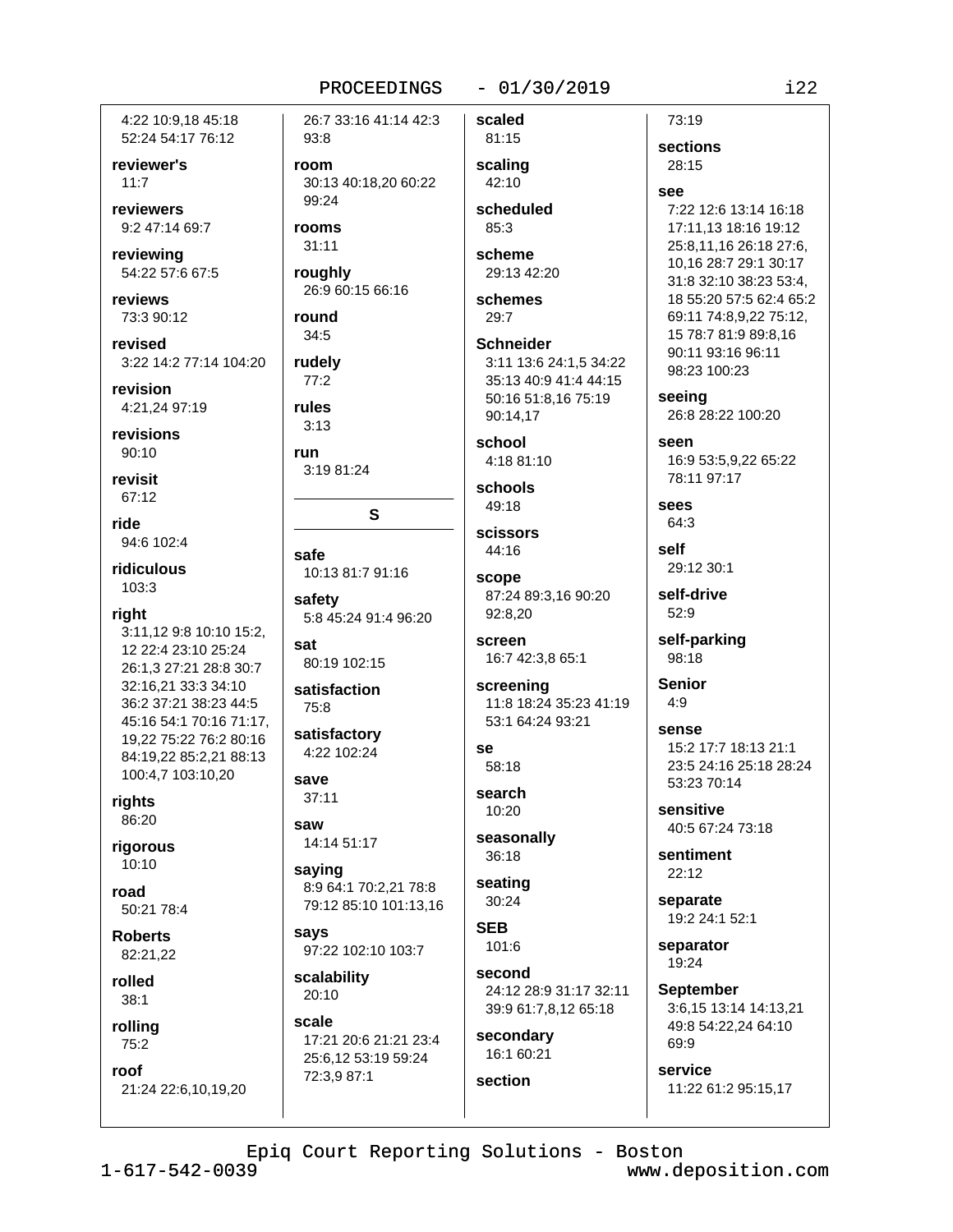#### $-01/30/2019$

103:13 showing serviced 82:3 103:14 shown servicing 35:16 83:3 41:21 shrink session  $42:8$  $4:19$ side sessions 16:3,22 17:1,21 19:20 54:21 55:3 76:11 28:10,20 29:24 31:20, set 3:22 6:22 18:14 24:11 21 32:20,22,23 35:18 33:9 39:24 55:19 74:13 45:3 50:22 51:12 54:1 setback 6:24 11:12 20:19,20 67:17 70:22 71:11.14. 32:18,19 33:5 43:13  $92:1$ setbacks 19:20 32:11,15,23 sides 34:13 39:22 67:2 87:14 setting sidewalk  $92:8$ 21:19 24:7 37:18 38:9. 11.18.20 50:22 52:2.3 shadow 59:16 60:4 67:19 54:4 75:24 79:9 shadows signals 62:1 101:11 16:21 28:22 29:1 59:17 significance shaping 62:9 43:15 significant sharp 60:7 70:19 96:2 shear significantly 68:7 67:9 sheet similar 33:20 20:11 shortest  $38:15$ similarly 20:4 26:22 shots simple  $53:1$ 61:24 65:2 shouldn't simplifying 56:16 74:20 show simply 17:16 30:18 31:15 13:1 17:4 96:10 104:2, 37:14 43:15 76:18 82:6  $11$ showed single 36:21 44:15  $21:8$  $1 - 617 - 542 - 0039$ 

sir 24:6 33:19 35:14 37:16 77:24 81:17 sit 78:5 79:20 82:23 103:1 site 5:8,10,12,18 7:11 10:12,14 15:12,13 19:5 28:15.21 29:5 40:22 49:3,11,15 51:1,9,14 52:13 53:15 55:16 20:11.16 22:5 24:2 26:7 58:24 61:1 65:11 74:6. 9,11 94:2 97:23 98:2  $104.22$ 37:6,16,21 40:14 43:13 sites 59:4 60:1.11 61:2 64:19 66:6 sitting 17,24 72:1 74:20 79:9, 91:11 11 82:23 92:23 93:5,14, 15.19 95:3 99:9 104:13 situation 29:12 six 7:16 35:24 47:22 57:16 six-story  $81:4$ sixth 82:7 size 32:9 42:2 46:23 71:22 75:24 82:11 85:8 88:2 89:2,16 90:20 92:20 7:3,4 36:24 51:4 64:18 skew  $27:13$ slag 38:1 slash 104:24 slice 44:23 45:5 sliced  $44:7$ slide 15:11 19:10 21:11 42:15 44:11 slides 17:16 slight 45:6 74:13

slightly 24:15 43:14,17 slow 41:24 small 60:12 65:12 67:3 75:17 78:16.17 smaller 30:5 89:3 93:4 99:4 100:13 smarter 46:7 snapshot  $17:17$ **Snout** 73:20 snow 11:4 24:23 software  $27:14$ solution 65:7 98:17 solutions 76:7 solvable 70:2 solved 51:18 74:19 somebody 80:20 97:18 sorry 13:3 41:23 62:23 85:4 86:1 sort 15:20 16:1,7,14 17:6,11 18:9,20 19:7,23 20:19, 23 21:1 23:5,6,10,17 24:20 25:14.15 26:17. 19 27:4 28:18.22 29:11 30:12 31:7 34:20 35:1, 17,23 37:3,24 39:2 41:1,10 50:17 51:16,18, 24 53:20 54:4 55:7,10, 13 61:13 86:3,10 90:9 91:7 94:5 99:17 104:16

sought 66:8

Epiq Court Reporting Solutions - Boston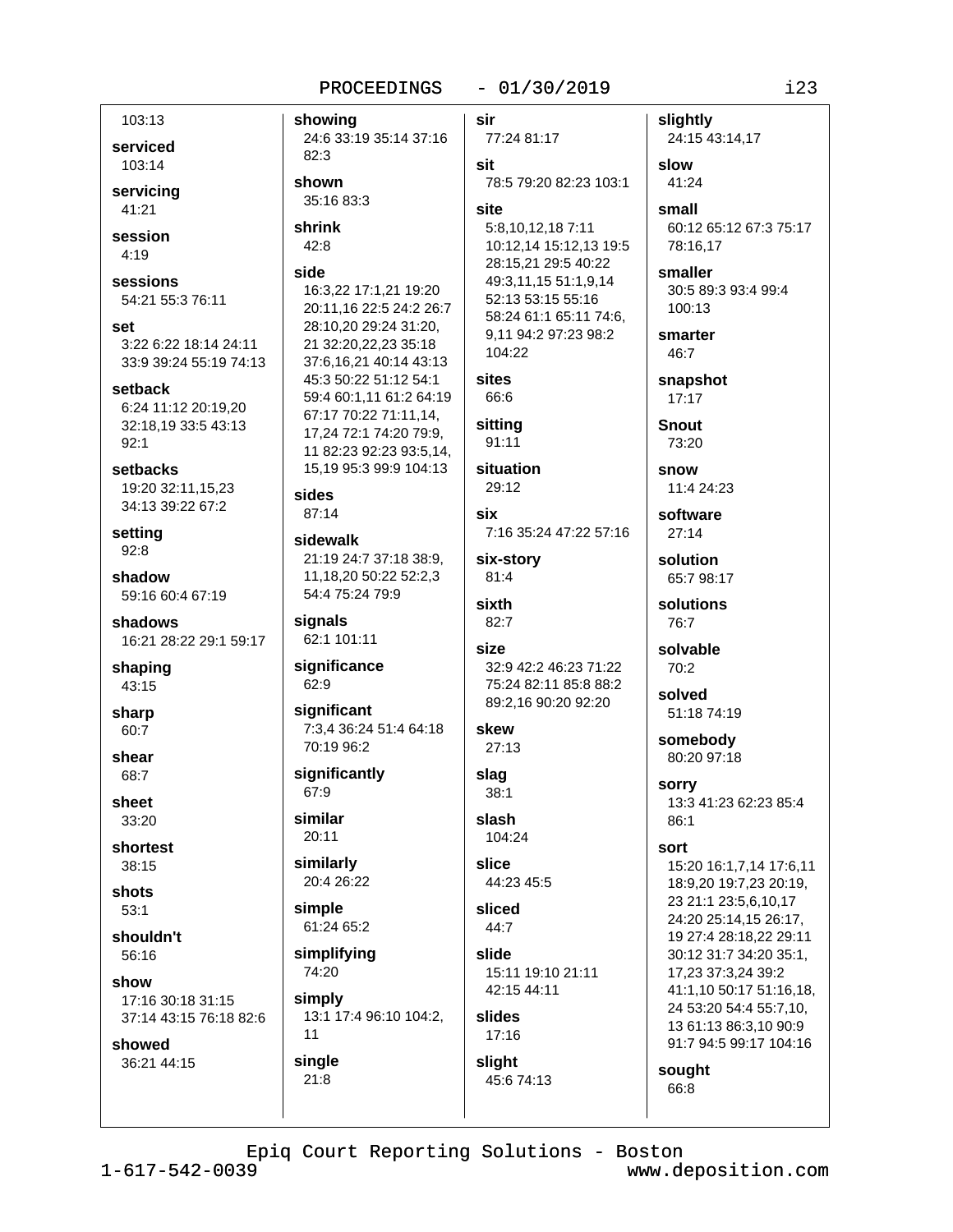#### $-01/30/2019$

**Soule** 

6:23 7:1 11:10,14 15:7 16:3,13 17:21 19:20 20:11.18.21 22:21 28:10,19 30:11 32:20 33:5 37:5,15 40:14,17 44:7 45:3.9 47:21 50:20 51:12 52:7,10 53:10 54:2,4 56:11 59:1,20 60:5 66:19 67:15,16 70:14 72:19,20,22 73:9, 12 75:14 78:15 79:9 80:24 87:22.23 88:20 89:8,11,15 91:1 95:3,8 97:1,3,6 99:9 100:3

#### southwest

26:21 59:14

#### space

9:7,19,22 22:3 23:18 32:2,5 44:10,11,20 46:2 47:1,17 50:20 51:20 57:16 67:4 78:10 79:6,7 87:17.20 89:17 99:21 100:11,12,13,21

#### spaces

7:17 12:8 29:14 38:3 39:6 48:6.9 56:6 66:13 80:14 85:16.19 103:4 104:2,5

speak 45:19 74:2 77:6 87:8

speaker 86:18

speaking 55:3 103:8

special  $33:12$ 

specific 6:12 9:1,17 46:18 51:9

specifically 5:3 53:8 88:2

specificity  $9:319:16$ 

speed  $31:10$ 

**Spellman** 81:19,20

spent 67:12 split 44:18 spoke 46:16 spot 10:6 29:22 **spots** 84:4 spring 35:20 square 9:8.15.22.23 33:23 35:6

42:19 43:11 44:3,6,9 45:11 46:2,3,22 47:23 82:12 84:12 92:13 97:5  $104:3$ 

stacked 44:8

stacking 33:18

staff 3:18 5:23 8:19,20,21 13:4 69:6 76:11

stage 55:21 stair

100:18 stamps

24:14 stand 51:1 89:18

**Standards** 63:21

standing 78:23

standpoint 73:13 90:19 101:15 102:6

start 39:21 41:17 46:15 70:6 77:5 82:2

started 16:15 47:19 68:1

starting 30:18 40:1 58:10

17:14 70:1,4 state 62:15 63:1 64:9 90:9 stated 10:13 11:5 56:4

statement 83:23

stating  $13:1$ 

**starts** 

stav 80:4 step

17:8 100:4 stepback

18:2 36:22 37:2,4 67:13,21 69:5,15 70:4, 18 91:24

stepbacks 7:1 11:13 69:15 91:24  $97:9$ 

stepped 69:17

stepping 20:21 45:9 69:10

sticked 43:24

stockpile 24:23

stop 79:10

storage 11:1 31:11

store

45:15 50:14

stories 33:5 43:10 45:14 80:22 82:7 85:3.4.5.11 88:6  $101.16$ 

stormwater 5:20 6:6 11:3

story 27:1 33:15 43:6 45:2 80:5 straight

straightforward  $31:1$ 

strange  $93:10$ 

 $27:17$ 

#### street

3:5 6:24 11:23 15:20 17:20 18:8 37:1,15 44:7 47:12 48:5 51:19 53:10, 11 54:5,6 56:10 59:20, 23 60:6 61:1 67:15,16 68:10 70:10,22 71:7 72:22 73:9,10 75:13 78:17 79:1 81:20 82:22, 23 84:20 85:2 86:13 87:12.14.22.23 88:5.14. 16,20,24 89:8,9,11,15, 24 92:23 93:2,9 96:3 99:16.17 100:1

**streets** 94:4

strengthen 68:23

stretch 102:8

strip 25:16

stripe 25:16

strong 7:10 12:24 58:22 68:16 74:18 101:10

stronger  $12:2$ 

strongest 74:21

strongly 73:21

structural 93:20

**structure** 69:23 74:4

structures 6:3,23 40:2 104:9

studies 5:23 59:16 60:4 65:2

Epiq Court Reporting Solutions - Boston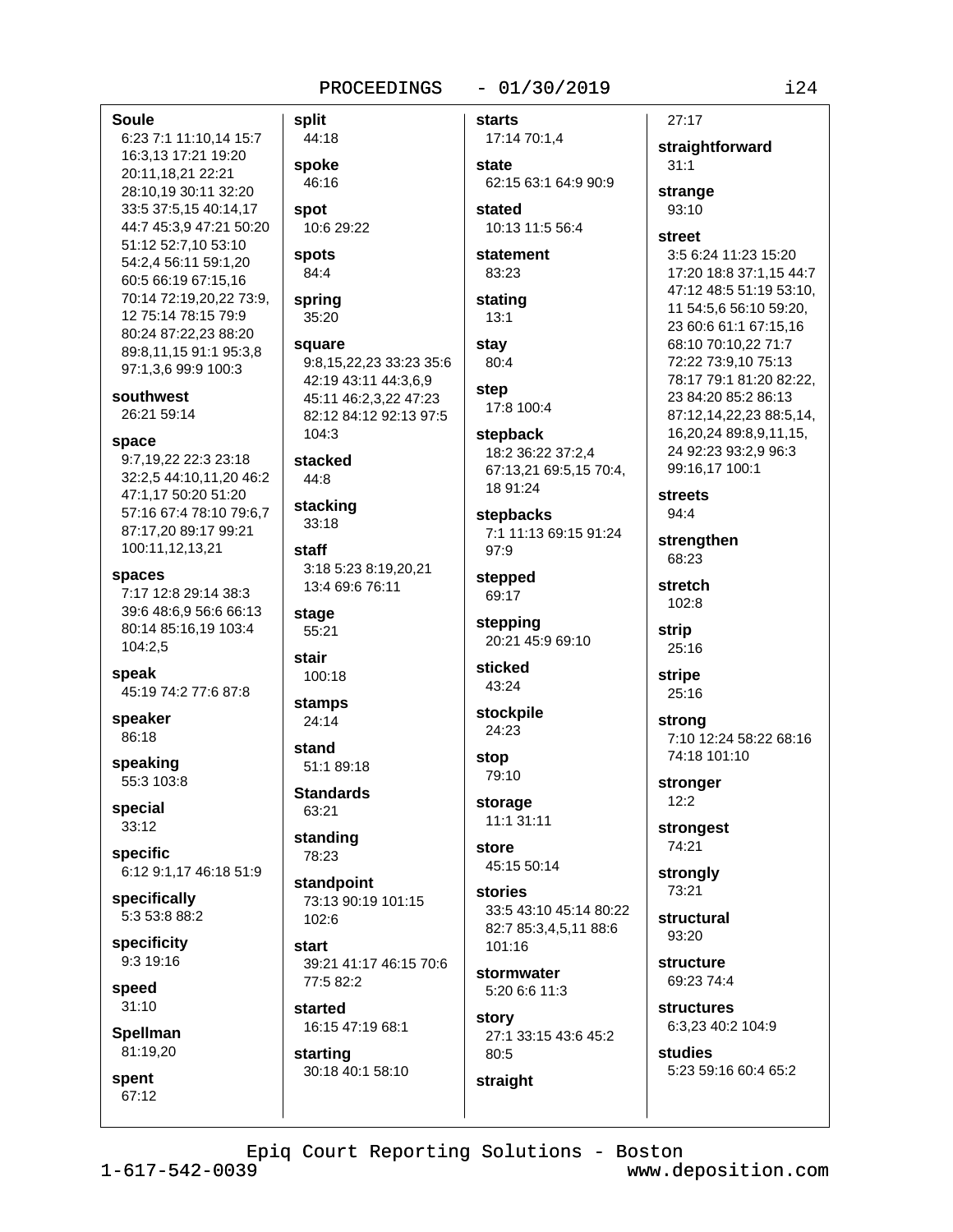#### $-01/30/2019$

study 4:17,20 36:16 72:7 82:24 84:18

stuff 58:2

stumped 42:21

style 86:24

subjective 103:20

submission  $27:7$ 

submit  $8:9$ 

submitting 48:18

subsequent  $17:15$ 

subsidizing 7:24 8:11

substantial 7:19 29:16

subsumes 62:15,16

successfully 60:2 101:7

sudden 79:14

suggested 64:24

suggesting 66:18

suggestion 52:20

summary 33:20

summer  $35:20$ 

sums  $12:3$ 

sunlight

 $18:3$ 

superimposed

supplied  $6:6$ support 65:6 66:22 101:14

supported 67:18

54:20

supposed 22:3,4 79:16

sure 6:9 7:22 21:6 22:5 33:3. 6 36:4 41:18 42:6 46:4. 8 51:5 54:13 63:21 65:17 69:4,7 71:12 75:19 76:15 85:1 90:1 92:7 94:11,20

surface 24:20

surprising 59:13 60:3 85:1

**Surprisingly** 46:24

surrounding 16:15 23:6 39:21 92:6

survive 36:9

**Susan** 82:21

sustainability 66:8

sustained  $5:12$ 

sweet  $10:6$ 

swing 100:1

**SVNC** 61:23 **Sysco** 

89:14

systems

39:17

T tacked-on 70:5

take

30:15 47:7 49:4 59:16 71:7 80:10,13 88:9,21, 22 90:2 95:8 102:4,20

taken  $95.4$ 

takes 30:9 31:9,10 72:16

talk 18:24 36:24 39:20

40:24 58:15 64:16 81:16 96:7 100:3

talked 24:21 48:10 56:21 64:15 69:4

talking 15:13,24 32:13 33:3 35:15 41:17 57:14 68:15 73:4 80:16 101:21

talks 19:15

 $tall$ 23:8 32:6 45:8 68:5.7 82:7 87:17 99:16 100:21

taller 26:15 33:15 79:15

tallest  $45:1$ 

tasks  $14:7$ 

taste  $72:16$ 

taxi  $51:1$ 

team 67:13

tell

technical 62:20 90:11

17:18 52:21 57:14

telling 89:13 template  $57:11$ ten 33:11 43:7

81:12 84:17

tenant 22:7 31:20,22 32:2

tenantry 100:18

tenants 22:13 30:13

tends  $27:14$ 

tension 70:6

terms 5:13 16:14 33:23 48:1.4 49:5.11 51:9 62:24 87:10 98:3,10

terra-cotta 34:9 65:7

terrace 31:24

tertiary 16:2

testify 78:3

testimony 12:18 46:6 47:11 76:19. 24 77:23 92:15

texture 23:2,5

thank

4:12 8:17 13:3,7,24 28:5 36:22 37:19 38:21 40:8 41:4 42:12 48:23 51:10 52:15,16 75:9 76:16,17 78:2 81:15,17 82:19,20 87:4,5,7 89:18,19 98:8 103:23, 24 105:1,3

**Thanks** 64:13

Epiq Court Reporting Solutions - Boston

 $1 - 617 - 542 - 0039$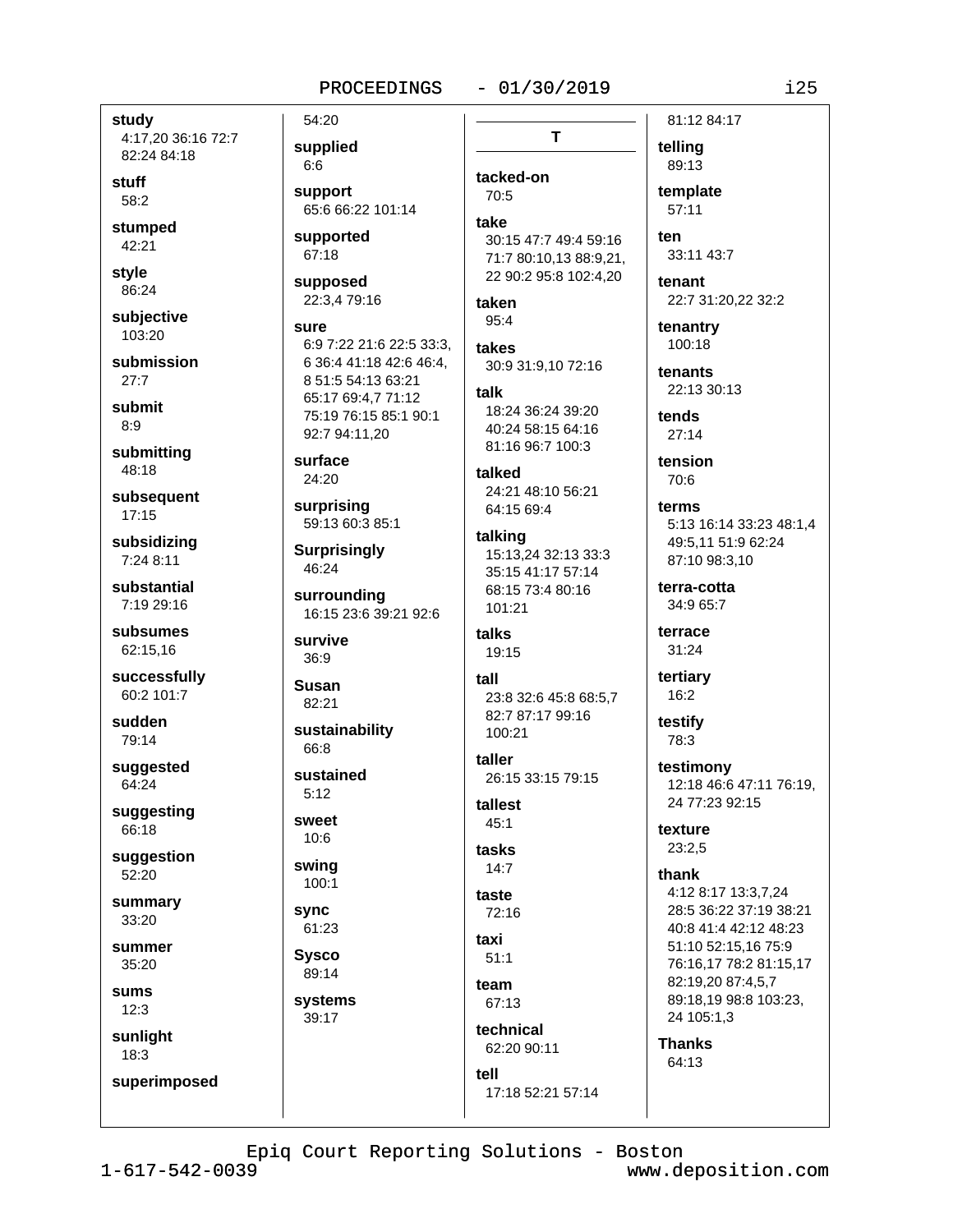theoretically 101:22

#### there's

14:14 24:19 36:9.15 56:22 58:2 60:22 74:6 79:6 82:16 83:10 93:18 100:10 102:22 103:10, 20

they'll 87:17 95:22 103:13

#### they're

21:11 22:4 35:6 66:2 72:14 79:1,17 81:11 89:9 93:2

they've

74:19

#### thing

22:24 28:6 29:11,19 30:2 33:18 49:1 54:23 58:1 62:2 66:5,21 70:1, 18 78:9

#### thinas

4:5 14:7.15 15:8 16:17 17:14,18 18:22 19:16 21:6 24:19,24 29:6 31:21 32:14 33:3 34:14, 21 36:5,9,10 41:16 42:16 50:18 53:22 55:16,19 56:1,14,20,23, 24 58:4 59:12 60:9,12 61:14 65:14 66:10 70:21 84:4 91:18 95:1 96:20 98:14 103:15

#### think

14:9,11,16,18,22 15:1, 5,8,9,19 16:10,21 17:4, 7 18:15 19:11.19 20:7 21:3,18 24:16,21,24 25:23 26:14 28:12 29:8 31:5,14 32:12 33:8 34:1,3,4,6,22 35:10 36:2,3,7,12 37:3,6,9,14, 19 40:21,23 41:18 43:8, 22 44:19 46:10 48:7 50:23 51:3,5,6,23 52:3 53:4,8,11,13,16 54:11 55:2,6,10,24 56:9,14,20 57:1,3,22 58:11,12,13, 14, 15, 16, 22 59: 3, 4, 12, 13, 15, 21 60: 2, 3, 8 62: 18 64:16,20,22 65:1,3,9, 14,23 66:11,21 67:4,23

#### PROCEEDINGS

68:13,14,15 69:24 70:1, 6, 11, 17, 19, 20 71: 1, 2, 10, 11, 17, 18, 23 72: 4, 5, 7,8,14,15 73:23 74:6,17 75:5,17 76:7,13 78:12 79:10 81:10,18 83:18 84:4,13 86:18 87:1,3, 21,23 90:9 91:1,2,3,11, 24 92:4,5,10,12,18,22, 24 93:2,9,19 94:5 95:3 96:15,17 97:17,21 98:1, 5,9,18 99:5,8,19 100:9 101:20 102:18,20,22 103:20,21,22

thinking 12:23 30:19,21,23 56:2  $99:1$ 

thinned  $26:4$ 

third 39:10 66:7 93:8

thirteen 47:22 85:4

```
thorough
13:7
```
thought 9:13 13:15 20:24 45:1 51:17 54:22 61:6 65:6 66:17 97:10

thoughts 55:7,23 61:16

#### three

8:19 32:9 33:13 41:9 48:8 55:7,10 68:14 82:7 104:24

three-bedroom  $35:10$ 

**Three-feet**  $37:8$ 

three-foot 91:24

**tick**  $26:10$ 

tie 68:9 time

3:15 6:6 8:15 10:13,23 12:23 14:13 16:9 25:10, 21 32:24 41:16 50:17 54:17 64:11 67:12

 $-01/30/2019$ 

78:11 82:18 92:3 times 49:12.13 78:21

tiny 21:8 80:18

title 10:20

today 12:18 18:16 20:18 78:11

tonality  $23:4$ 

tonight 3:9 12:6 58:12 60:9 61:6 64:15 76:4

Tonight's  $3:21$ 

toning 60:20

top 20:2 25:22.24 27:10 33:16 43:12 44:8,19,20 87:18 topic 73:18

topics  $3:16$ 

total 9:8 44:5

totality 19:12 82:4

totally 84:13

touch 47:19

touah  $27.16$ tours

 $32:17$ touted

94:13 towers  $92:6$ 

town 86:21 89:22 99:15

> **Trader** 11:9 19:2.5 28:11 35:18 56:8 78:22 81:20 85:15. 17 93:6,14 100:8

traditional 27:4 96:9

#### traffic

3:17 4:2,16,17,18,19 5:11,15,17 8:21,24 9:16,21 10:1,2,3,17,18 40:24 46:7,17 48:11 76:12 77:9 78:24 80:8 83:8.9.11.16 90:8 91:13.14 94:8.14 95:6 96:22 98:3 102:9 104:21

transfer 44:18

transitions  $20:2$ 

transportation 4:3 49:16 56:16 66:12, 17 102:1,4,9

trash 9:24 10:16,24 31:11 49:12 65:24 104:22

travel  $33:4$ 

treatment 64:21 93:23

tree 27:21

trellis 28:18

trimming 98:10

trouble 54:15

troubled 101:9

truck 49:2 79:3,7 89:14 91:13

truckers 81:12

Epiq Court Reporting Solutions - Boston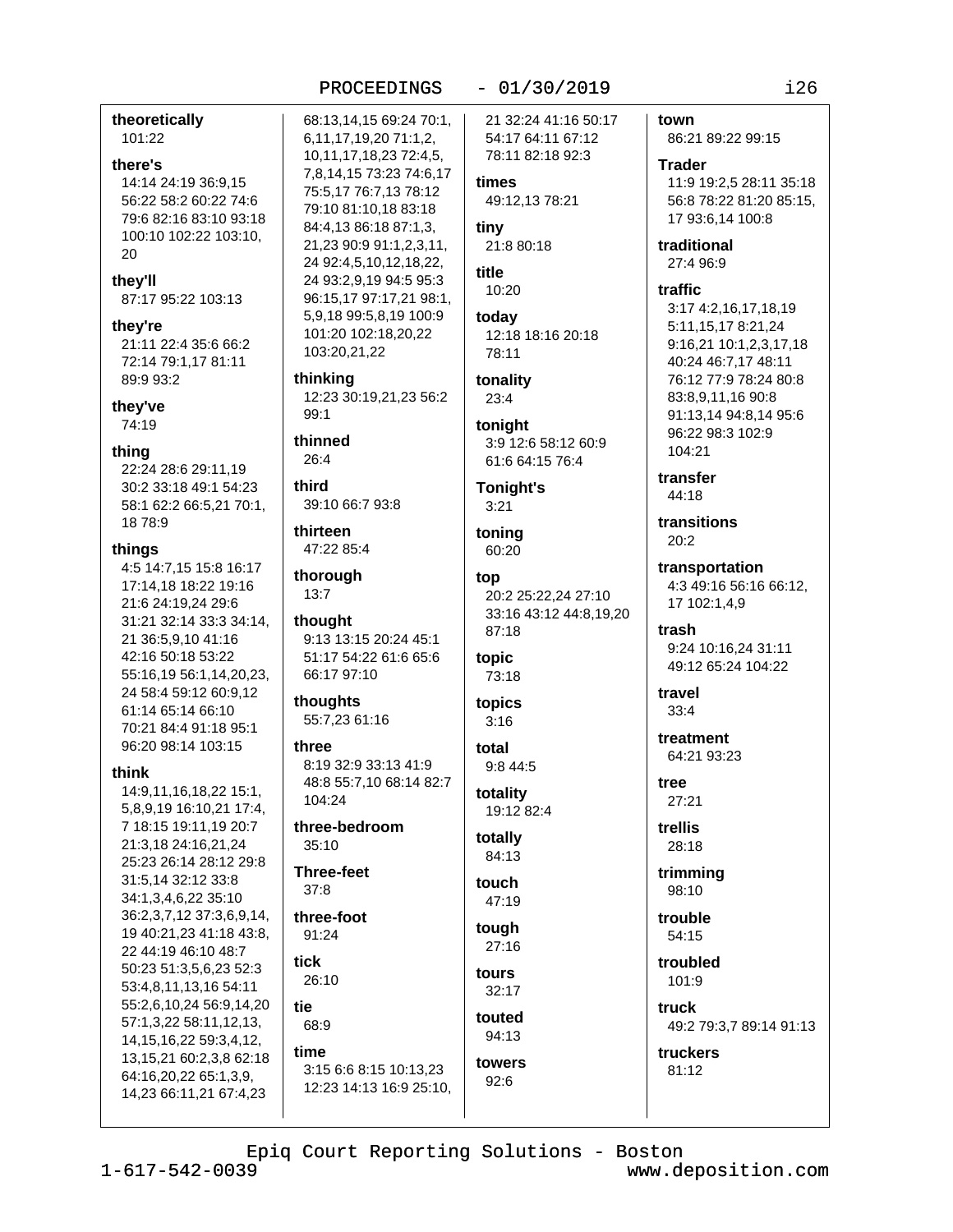#### trucks 31:2,5 40:16 47:8 50:12 79:4,8,10,11 81:11 88:16 89:8,10,20 97:2  $100:5$

true 45:10,13 61:9

try 23:9 24:11,21 28:18 77:19 81:24

- trying 17:8,19,21 19:19 24:17, 23 28:12 33:8 34:10 52:4 89:9
- turn 10:10 38:4 40:18.21 49:14 76:7 102:12

turnaround 49:15 100:12

turned 59:22

turnina 104:23

twice 44:9

#### two

5:16 8:15,21 9:20 10:4 11:19 24:1 30:8 32:10 33:13,15 35:10 39:1,7, 12 45:2 47:5,15,16 48:5 68:22 73:12 76:10,14 78:12 80:20 81:6 82:8 87:13 88:24 94:3 96:20 101:15,17

two-bedroom  $35.9$ 

two-foot 69:15

two-story 27:20

two-way 31:9 88:14

tvpe 40:11 62:20 74:4 87:19

typical 40:13

 $32:9$ U

**U-TURN**  $51:13$ 

typically

Uber 50:18 94:6 100:11

**Uberina**  $102:1$ 

ultimately 21:23 23:13 101:20

unbearable 99:19

understand 3:22 5:12 10:6 14:20.24 17:19 19:19 33:9 35:16 40:13 42:7 44:14 46:1, 11 47:12 52:18 53:19 72:17 88:4 100:15 102:11

understandable  $71:18$ 

understanding 15:15 18:17,18 19:20 20:5 23:12 41:15 46:16 53:15 63:11 90:20

understood  $63.1471.3$ 

undulation  $16:7$ 

unfortunate 67:8

**Unfortunately**  $27:14$ 

- unit 33:12 34:2 42:16 43:14 45:12 55:18
- units 7:13,17 12:7 32:8,9 33:7,10,19,24 35:6 45:15 55:17,18 61:22 87:18 88:9 94:5 104:14

unquote 86:15

unreasonable 98:9

unsafe 11:11 102:8,11

 $-01/30/2019$ 

unsatisfactory 93:2

unusual  $6:17$ 

updated 4:18 10:18

upper 7:14 9:18.20.21 11:14 30:6 37:24 39:3

upstairs 22:18

urbanistically 15:21

urbanity 15:23 86:2,3,5,15

urae 84:6

usable  $21:24$ 

#### use

5:13 9:24 21:22 22:3,10 24:13 26:15,16 39:3 48:2 56:6 58:20,21 59:9 65:20 73:5 77:10 83:5, 6,8,9,11,16 84:11 85:15.22 93:10 94:13 96:18.19 101:22 102:5  $103.2$ 

uses 5:14 9:1,4 10:15 11:2 66:1 104:3

## $\mathbf{v}$

vantage 53:15 54:7 99:8

various 68:11 vary

 $10:3$ vehicle 52:4 84:3

 $38:4$ vehicular 102:6

vehicles

veneer  $21:14$ 

> ventina 66:14,15

vernacular  $23:12$ 

version 25:23

versus 19:5 45:5 46:19 50:7 71:24

vertically 17:24

viable 68:21

> view 25:2 26:9,10,20 27:11 37:15,20 53:9 56:6 59:21 71:8

views 16:14 53:10,11,16 99:18

violations 63:19

virtually  $54:18$ 

visitor  $10:16$ 

visual 23:10 28:19

> volume 49:2 70:3 73:6

volumes 46:21

voluntary 89:22

W

Waldo 84:18,19 86:7,14

Epiq Court Reporting Solutions - Boston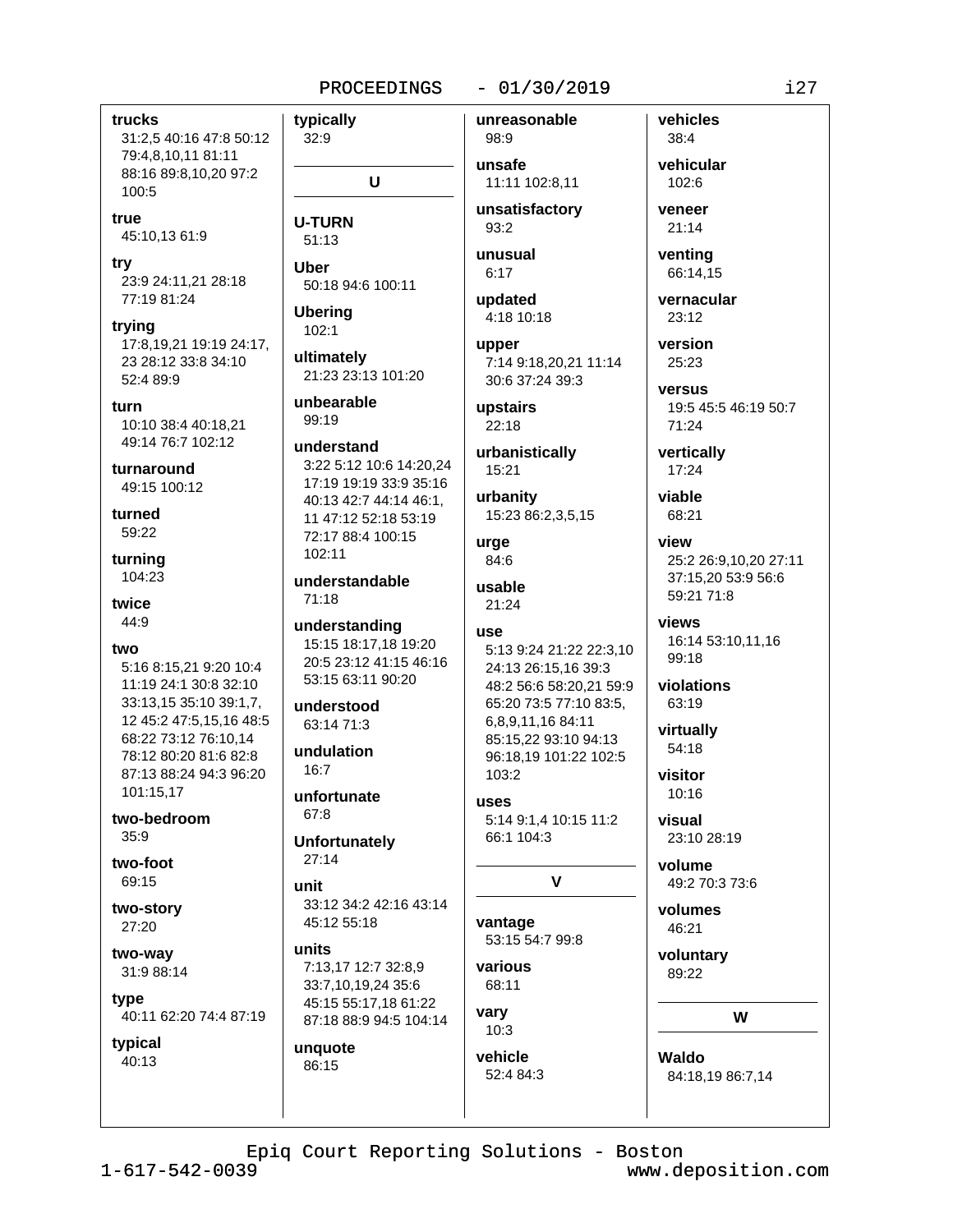6:24 14:8 16:5 17:24

27:10 31:6 39:1 50:2

53:18 54:3,23 55:6 56:8

60:5 61:23 68:16 70:24

77:22 82:9,10 83:7,20

14:12 23:22 69:5 83:13

3:18 10:5 17:1,15 28:8

14:23 19:10.11 24:22.

23 27:3 30:19,20 31:4

32:13 33:3 34:1 35:23

38:13 39:7,16 40:3,4

79:24 80:12,13,14,15

83:17 85:18 86:6,12

88:19 97:6 100:6

101:10,20,21

we've

weather

week

weeks

weigh

47:14

 $34:14$ 

weren't

west

20:8 33:6

26:1 28:16 54:3

went

welcoming

18:4 19:8 24:16 30:22

23:2 38:22 43:6 59:2

63:20 68:7 88:16 99:12

21:1 22:9

49:13 50:17

5:16 8:16 94:3

42:5,8 44:10 71:1 76:17

6:15 14:8,11 18:1 19:22

29:23 43:5 46:6 53:9

73:12 77:20 92:14

31:11 36:24 40:6.23

71:2 90:9 102:12

85:12 101:19

88:20 93:21 100:23

7:8.21 8:14

way

 $101:7$ 

ways

we'll

WA're

#### $-01/30/2019$

what's 15:3 35:7 46:12 103:9 104:4

whatnot 33:4 36:4

whatsoever 84:10

white  $23:7$ 

wholeheartedly 14:9

wholesome  $83:7$ 

wholly 93:2

wide  $79.6$ 

wider 20:13 31:2

width 38:4 75:5,6,21

wife  $82:9$ 

windows 18:20,21 40:1 71:21

winter 36:8.9

winters  $36:3$ 

**Wolfman** 87:7.8

won't 62:7 65:12

wonder 86:4,14

wondering  $53:2$ 

hoow  $21:14$ 

word 86:2,3

words 72:20 83:7

work

68:23 72:13 77:22 88:5 92:24 96:23 97:1,4,6

worked 39:23 100:14

workina 6:7 54:21 55:3 72:9

works 59:5 103:8

world 61:23 worried

79:21.24

worsen  $94:7$ 

worth 44:11 56:1 68:14

worthy  $72:7$ 

wouldn't 55:23 89:5 98:4

writing 64:6

wrong 84:16

#### Y

year 35:22 36:1 88:12,15

year-round 64:17

years 89:7

yellow 15:14

you'd 101:14

you'll 48:13 57:5 74:18

you're 21:8 22:8,10,17 24:6 26:8,12 27:14,15 35:1, 14 37:3 41:20.21 42:4 48:7 52:1,18 54:14 65:14 67:4 89:13 101:13 102:9

Epiq Court Reporting Solutions - Boston

 $1 - 617 - 542 - 0039$ 

walk

walked

58:5

walking

 $21:19$ 

wall

walls

24

want

105:1

wanted

84:8 85:23

84:16 90:13

28:12 30:24 34:8

23:15,22 24:15

wants

warm

warmer

warn

 $62:1$ 

wasn't

waste

**Watson** 

warranted

7:20 8:5.10

89:22 96:4

75:17 82:17

4:21 21:7 57:18 63:23

65:17 68:17 69:4 83:23

87:12 99:24

22:17 32:7 53:12 76:8

11:9 19:7 35:18,24

93:14,17,19

36:12 37:7 64:16,19

19:1 23:24 39:24 93:13.

4:15.24 5:4 6:5,13,19

22:9 41:18 48:14 49:10.

65:4 66:22 67:4,19 70:3

16 54:9,13 58:12 59:7

71:8 74:8 77:5,12,23

83:4 84:20 86:4,5,14

101:14 103:13 104:8

94:9 95:15,23 98:20,23

9:17 14:21 18:24 19:3,6

20:6.8.9 21:6 24:11

26:15,16 33:2,6 51:5

52:1 53:16 74:10,12

7:21 18:19 21:12.18

www.deposition.com

 $128$